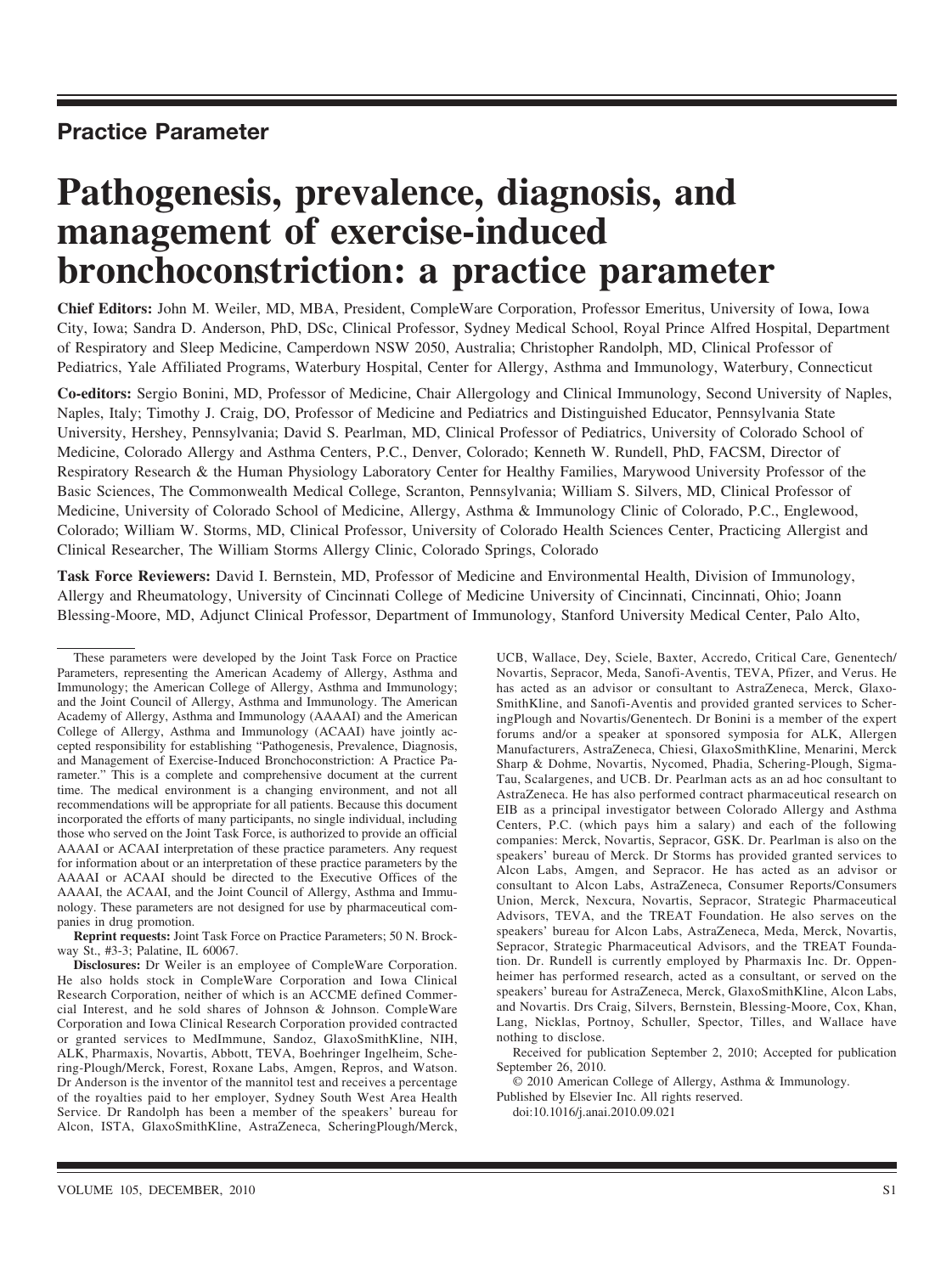California; Linda Cox, MD, Associate Clinical Professor, Department of Medicine, Nova Southeastern University, Davie, Florida; David A. Khan, MD, Department of Medicine, Division of Allergy & Immunology, University of Texas Southwestern Medical Center, Dallas, Texas; David M. Lang, MD, Allergy/Immunology Section, Respiratory Institute, Cleveland Clinic Foundation, Cleveland, Ohio; Richard A. Nicklas, MD, Clinical Professor of Medicine, George Washington Medical Center, Washington, DC; John Oppenheimer, MD, Department of Internal Medicine, New Jersey Medical School, Morristown, New Jersey; Jay M. Portnoy, MD, Section of Allergy, Asthma & Immunology, The Children's Mercy Hospital, University of Missouri-Kansas City School of Medicine, Kansas City, Missouri; Diane E. Schuller, MD, Professor of Pediatrics, Emeritus Chief of Allergy and Immunology, Department of Pediatrics, Pennsylvania State University, Milton S. Hershey Medical College, Hershey, Pennsylvania; Sheldon L. Spector, MD, Department of Medicine, UCLA School of Medicine, Los Angeles, California; Stephen A. Tilles, MD, Clinical Associate Professor of Medicine, University of Washington School of Medicine, Seattle, Washington; Dana Wallace, MD, Associate Clinical Professor, Department of Medicine, Nova Southeastern University, Davie, Florida

**Reviewers:** William Henderson, MD, Seattle, Washington; Lawrence Schwartz, MD, PhD, Richmond, Virginia; David Kaufman, MD, Shreveport, Louisiana; Talal Nsouli, MD, Washington, DC; Lawrence Shieken, MD, Owings Mills, Maryland; Nelson Rosario, MD, Curitiba, Brazil

Published Practice Parameters of the Joint Task Force on Practice Parameters for Allergy & Immunology include the following:

- 1. Practice parameters for the diagnosis and treatment of asthma. *J Allergy Clin Immunol.* 1995;96(suppl):S707– S870.
- 2. Practice parameters for allergy diagnostic testing. *Ann Allergy.* 1995;75:543– 625.
- 3. Practice parameters for the diagnosis and management of immunodeficiency. *Ann Allergy.* 1996;76:282–294.
- 4. Practice parameters for allergen immunotherapy. *J Allergy Clin Immunol.* 1996;98:1001–1011.
- 5. Disease management of atopic dermatitis: a practice parameter. *Ann Allergy.* 1997;79:197–211.
- 6. The diagnosis and management of anaphylaxis. *J Allergy Clin Immunol.* 1998;101(suppl):S465–S528.
- 7. Algorithm for the diagnosis and management of asthma: a practice parameter update. *Ann Allergy.* 1998;81: 415– 420.
- 8. Diagnosis and management of rhinitis: parameter documents of the Joint Task Force on Practice Parameters in Allergy, Asthma and Immunology. *Ann Allergy.* 1998; 81(suppl):S463–S518.
- 9. Parameters for the diagnosis and management of sinusitis. *J Allergy Clin Immunol.* 1998;102(suppl):S107– S144.
- 10. Stinging insect hypersensitivity: a practice parameter. *J Allergy Clin Immunol.* 1999;103:963–980.
- 11. Disease management of drug hypersensitivity: a practice parameter. *Ann Allergy.* 1999;83(suppl):S665– S700.
- 12. Diagnosis and management of urticaria: a practice parameter. *Ann Allergy.* 2000;85(suppl):S521–S544.
- 13. Allergen immunotherapy: a practice parameter. *Ann Allergy.* 2003;90(suppl):SI–S540.
- 14. Symptom severity assessment of allergic rhinitis: part I. *Ann Allergy.* 2003;91:105–114.
- 15. Disease management of atopic dermatitis: an updated practice parameter. *Ann Allergy.* 2004;93:S1–S21.
- 16. Stinging insect hypersensitivity: a practice parameter update. *J Allergy Clin Immunol.* 2004;114:869 – 886.
- 17. The diagnosis and management of anaphylaxis: an updated practice parameter. *J Allergy Clin Immunol.* 2005; 115:S483–S523.
- 18. Practice parameter for the diagnosis and management of primary immunodeficiency. *Ann Allergy.* 2005;94:S1– S63.
- 19. Attaining optimal asthma control: a practice parameter. *J Allergy Clin Immunol.* 2005;116:S3–S11.
- 20. The diagnosis and management of sinusitis: a practice parameter update. *J Allergy Clin Immunol.* 2005;116: S13–S47.
- 21. Food allergy: a practice parameter. *Ann Allergy.* 2006; 96:S1–S8.
- 22. Contact dermatitis: a practice parameter. *Ann Allergy.* 2006;97:S1–S38.
- 23. Allergen immunotherapy: a practice parameter second update. *J Allergy Clin Immunol.* 2007;120:S25–S85.
- 24. Allergy diagnostic testing: an updated practice parameter. *Ann Allergy.* 2008;100:S1–S147.
- 25. Diagnosis and management of rhinitis: an updated practice parameter. *J Am Coll Immunol.* 2008;121:S1–S84.
- 26. Kelso J, Li JT. Adverse reactions to vaccines. *Ann Allergy.* 2009;103:S1–S16.
- 27. Lieberman P, et al. The diagnosis and management of anaphylaxis practice parameter: 2010 Update. *J Allergy Clin Immunol* 2010: 126(3):477– 480.e.42.
- 28. Solensky R, et al. Drug Allergy: An Updated Parameter. *Ann Allergy* 2010;105:273e.1–273e.78.

## **TABLE OF CONTENTS**

| I. Classification of Recommendations and EvidenceS3 |  |
|-----------------------------------------------------|--|
|                                                     |  |
|                                                     |  |
|                                                     |  |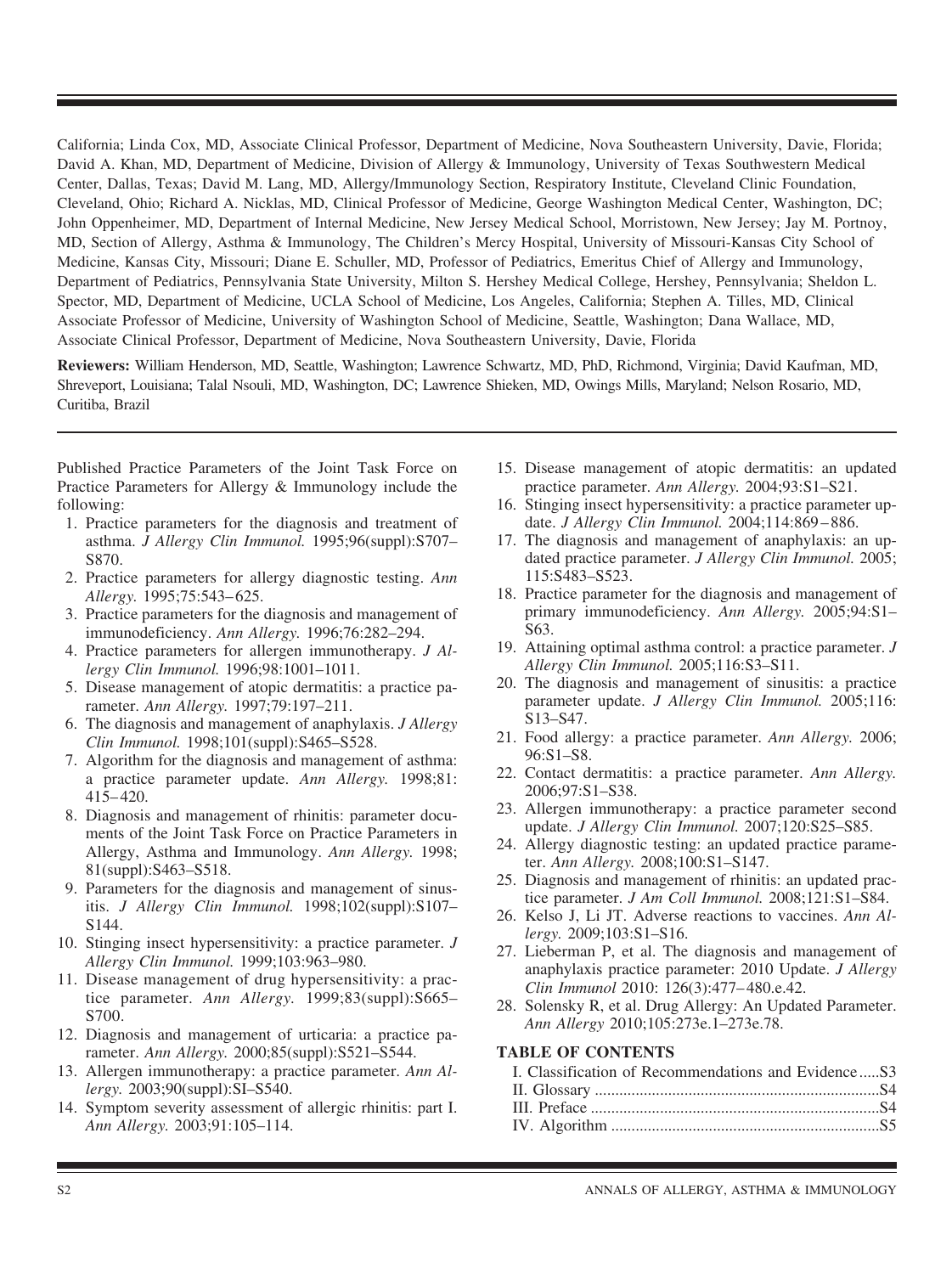| VII. Pathophysiology of Exercise-Induced              |  |
|-------------------------------------------------------|--|
|                                                       |  |
|                                                       |  |
|                                                       |  |
|                                                       |  |
|                                                       |  |
| XII. Bronchial Provocation Challenge Comparisons  S33 |  |
|                                                       |  |

The Joint Task Force has made a concerted effort to acknowledge all contributors to this parameter. If any contributors have been excluded inadvertently, the Task Force will ensure that appropriate recognition of such contributions is made subsequently.

**Chief Editors**, John M. Weiler, MD, MBA, President, CompleWare Corporation, Professor Emeritus, University of Iowa, Iowa City, Iowa; Sandra D. Anderson, PhD, DSc, Clinical Professor, Sydney Medical School, Royal Prince Alfred Hospital, Department of Respiratory and Sleep Medicine, Camperdown NSW 2050, Australia; Christopher Randolph, MD, Clinical Professor of Pediatrics, Yale Affiliated Programs, Waterbury Hospital, Center for Allergy, Asthma and Immunology, Waterbury, Connecticut; **Co-editors**, Sergio Bonini, MD, Professor of Medicine, Chair Allergology and Clinical Immunology, Second University of Naples, Naples, Italy; Timothy Craig, DO, Professor of Medicine and Pediatrics and Distinguished Educator, Pennsylvania State University, Hershey, Pennsylvania; David S. Pearlman, MD, Clinical Professor of Pediatrics, University of Colorado School of Medicine, Colorado Allergy and Asthma Centers, P.C., Denver, Colorado; Kenneth W. Rundell, PhD, FACSM, Director of Respiratory Research & the Human Physiology Laboratory Center for Healthy Families, Marywood University Professor of the Basic Sciences, The Commonwealth Medical College, Scranton, Pennsylvania; William S. Silvers, MD, Clinical Professor of Medicine, University of Colorado School of Medicine, Allergy, Asthma, and Immunology Clinic of Colorado P.C., Englewood, Colorado; William W. Storms, MD, Clinical Professor, University of Colorado Health Sciences Center, Practicing Researcher, The William Storms Allergy Clinic, Colorado Springs, Colorado; **Task Force Reviewers,** David I. Bernstein, MD, Professor of Medicine and Environmental Health, Division of Immunology, Allergy and Rheumatology, University of Cincinnati College of Medicine, University of Cincinnati, Cincinnati, Ohio; Joann Blessing-Moore, MD, Adjunct Clinical Professor, Department of Immunology, Stanford University Medical Center, Palo Alto, California; Linda Cox, MD, Associate Clinical Professor, Department of Medicine, Nova Southeastern University, Davie, Florida; David A. Khan, MD, Department of Medicine, Division of Allergy & Immunology, University of Texas Southwestern Medical Center, Dallas, Texas; David M. Lang, MD, Allergy/Immunology Section, Respiratory Institute, Cleveland Clinic Foundation, Cleveland, Ohio; Richard A. Nicklas, MD, Clinical Professor of Medicine, George Washington Medical Center, Washington, DC; John Oppenheimer, MD, Department of Internal Medicine, New Jersey Medical School, Morristown, New Jersey; Jay M. Portnoy, MD, Section of Allergy, Asthma & Immunology, The Children's Mercy Hospital, University of Missouri-Kansas City School of Medicine, Kansas City, Missouri; Diane E. Schuller, MD, Professor of Pediatrics, Emeritus Chief of Allergy and Immunology, Department of Pediatrics, Pennsylvania State University, Milton S. Hershey Medical College, Hershey, Pennsylvania; Sheldon L. Spector, MD, Department of Medicine, UCLA School of Medicine, Los Angeles, California; Stephen A. Tilles, MD, Clinical Associate Professor of Medicine, University of Washington School of Medicine, Seattle, Washington; and Dana Wallace, MD, Associate Clinical Professor, Department of Medicine, Nova Southeastern University, Davie, Florida; **Reviewers,** William Henderson, MD, Seattle, Washington; Lawrence Schwartz, MD, PhD, Richmond, Virginia; David Kaufman, MD, Shreveport, Louisiana; Talal Nsouli, MD, Washington, DC; Lawrence Shieken, MD, Owings Mills, Maryland, Nelson Rosario, MD, Curitiba, Brazil.

#### **ACKNOWLEDGMENTS**

The Joint Task Force acknowledges the following individuals who also contributed substantially to the creation of this parameter: Erin Shae Johns, PhD, and Jessica Karle, MS, for their immense help with formatting and restructuring this document, and Susan Grupe for providing key administrative help to the contributors and reviewers of this parameter. The Joint Task Force has made a concerted effort to acknowledge all contributors to this parameter. If any contributors have been excluded inadvertently, the Task Force will ensure that appropriate recognition of such contributions is made subsequently.

#### **CLASSIFICATION OF RECOMMENDATIONS AND EVIDENCE**

#### **Category of evidence**

- Ia Evidence from meta-analysis of randomized controlled trials
- Ib Evidence from at least 1 randomized controlled trial
- IIa Evidence from at least 1 controlled study without randomization
- IIb Evidence from at least 1 other type of quasi-experimental study
- III Evidence from nonexperimental descriptive studies, such as comparative studies
- IV Evidence from expert committee reports or opinions or clinical experience of respected authorities or both

#### **Strength of recommendation**

- A Directly based on category I evidence
- B Directly based on category II evidence or extrapolated recommendation from category I evidence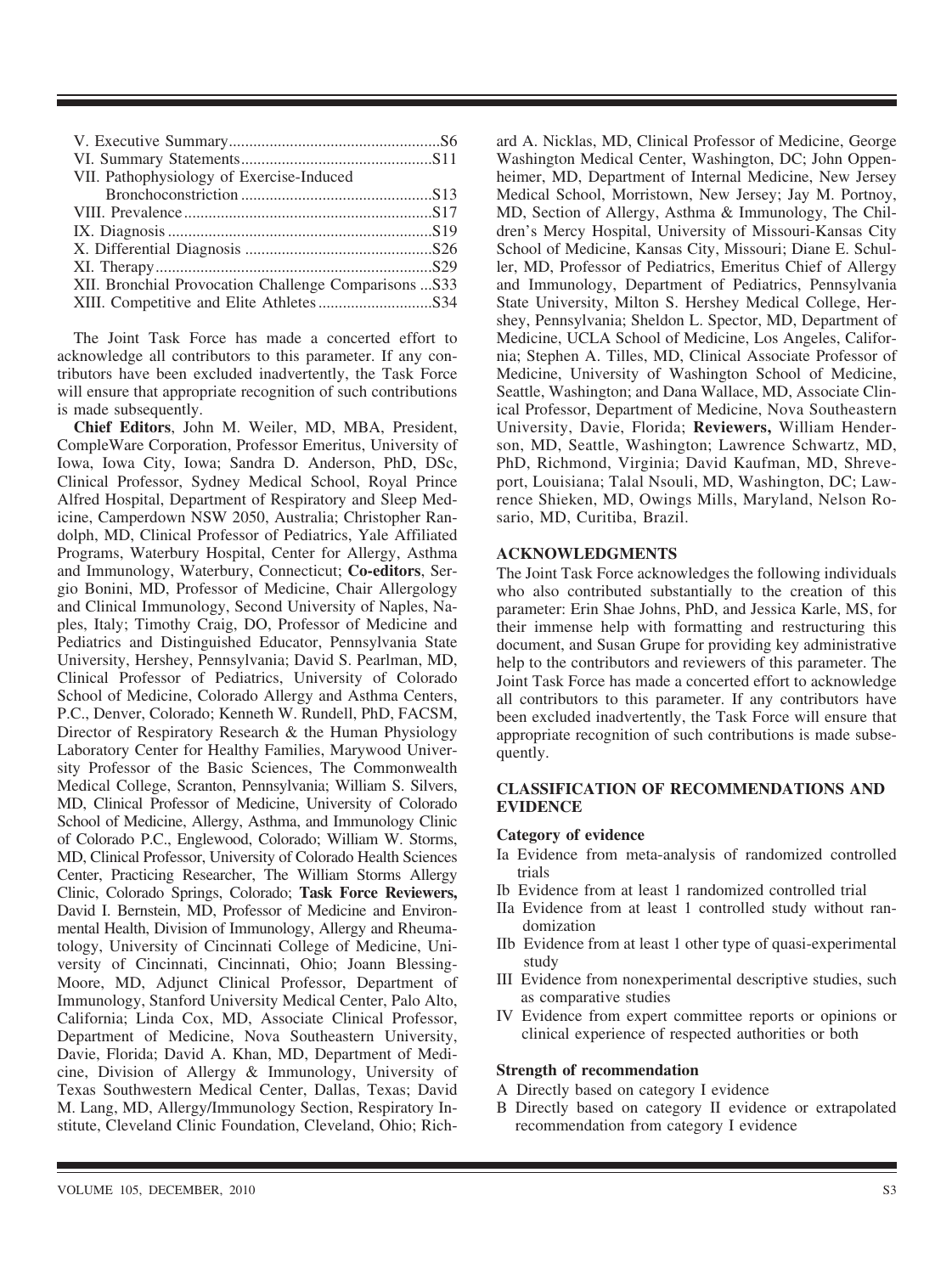- C Directly based on category III evidence or extrapolated recommendation from category I or II evidence
- D Directly based on category IV evidence or extrapolated recommendation from category I, II, or III evidence
- LB Laboratory based

## **GLOSSARY**

*Exercise-induced bronchoconstriction* (EIB) is defined as a transient narrowing of the lower airway following exercise in the presence or absence of clinically recognized asthma. The term *exercise-induced asthma* (EIA) is not used in this document because it may imply incorrectly that exercise causes rather than exacerbates or triggers an attack of asthma.

*Bronchial hyperresponsiveness (BHR)* is an increase in sensitivity to an agent and is expressed as the dose or concentration of a substance that produces a specific decrease in forced expiratory volume in 1 second  $(FEV_1)$  (eg, provocation dose or provocative concentration causing a decrease of 20%  $[PD_{20}$  or  $PC_{20}$ , respectively]).

*Bronchial reactivity* is the rate of change of the  $FEV<sub>1</sub>$  in relation to the dose or stimulus (eg, response dose ratio [RDR] with mannitol is the percentage decrease divided by the dose that achieves that decrease or the percentage decrease in exercise in response to the optimal stimulus).

*Conditioning* is defined as preparing the body for physical exercise and, in particular, sports performance.

*Competitive athletes* are individuals who engage in strenuous aerobic activity at any level from grade school age and older.

*Elite athletes* are highly competitive individuals who train and compete consistently at higher levels (eg, Olympics, professional aerobic sports).

*Tolerance* is a decrease in the degree and/or duration of response to an agent when used continuously instead of intermittently. Tolerance ordinarily refers to the inhibition of bronchoconstriction and in some cases bronchodilation to  $\beta_2$ -adrenergic agents.

#### **PREFACE**

The goal of "Pathogenesis, Prevalence, Diagnosis, and Management of Exercise-Induced Bronchoconstriction: A Practice Parameter" is to empower health care specialty practitioners to provide outstanding health care services to their patients in diagnosing and managing EIB. This practice parameter is designed to accomplish this goal by providing the most up-to-date, evidence-based information and recommendations on the diagnosis and management of EIB. The term *EIA* is not used in this document because it implies a condition that does not exist—that of exercise that induces asthma. Instead, the term *EIB* is used throughout, and EIB is further differentiated based on whether the patient has chronic asthma in which exercise triggers bronchoconstriction or the patient does not have chronic asthma and only has bronchoconstriction associated with exercise.

This document was developed by a Workgroup under the aegis of the Joint Task Force on Practice Parameters. Three national allergy and immunology organizations—the American Academy of Allergy, Asthma and Immunology (AAAAI), the American College of Allergy, Asthma and Immunology (ACAAI), and the Joint Council of Allergy, Asthma and Immunology (JCAAI)— have authorized the Joint Task Force to develop new parameters and update existing parameters. To date, the Joint Task Force has developed and published 28 practice parameters, including some that have been updated, for the specialty of allergy/immunology (see [www.jcaai.org\)](http://www.jcaai.org).

This parameter is the first such parameter for EIB. It provides the latest in evidence-based recommendations on the pathogenesis, prevalence, clinical presentation, diagnosis, differential diagnosis, and treatment (both nonpharmaceutical and pharmaceutical) of patients having or suspected of having EIB, with or without chronic asthma, in recreational and elite athletes and nonathletes. The document was written, edited, and reviewed by specialists in the discipline of allergy/immunology and was exclusively funded by the allergy and immunology organizations noted above.

The Workgroup, chaired by John M. Weiler, MD, MBA, developed the initial draft, which was then edited and reviewed by the Joint Task Force. In the development of this document, a comprehensive search of the medical literature was performed using the PubMed MEDLINE search engine and included Cochrane databases. Searches used keywords that were associated with EIB. Workgroup members, all of whom were experts in the area of EIB, contributed additional manuscripts to the list. Published clinical investigations were rated by category of evidence and the strength of clinical recommendations. After the Joint Task Force completed its review and editing of the manuscript, subject matter experts in the field of allergy and immunology and EIB were recruited to review the manuscript. These expert reviewers were appointed by the AAAAI and ACAAI. The authors of the document then diligently reviewed and evaluated additional comments and suggestions from these reviewer experts. The revised final document presented here was approved by the sponsoring organizations and reflects an evidence-based and generally accepted consensus parameter on the diagnosis and management of EIB encompassing the most contemporary evidence-based understanding of the pathogenesis, prevalence, clinical presentation, diagnosis, differential diagnosis, and treatment (both nonpharmaceutical and pharmaceutical) of patients having or suspected of having EIB, with or without chronic asthma, in recreational and elite athletes and nonathletes.

The term *EIB* is defined as a transient narrowing of the airway with increasing airway resistance after exercise. Exercise-induced bronchoconstriction most likely occurs because of dehydration of the airway resulting in a hyperosmolar environment, leading to mast cell mediator release and subsequent bronchoconstriction. The hyperosmolar theory of the pathogenesis of EIB is described in this document as the leading theory for EIB. The document also provides evidence that as many as 90% of asthmatic patients and 50% of competitive athletes may experience EIB. The diagnosis of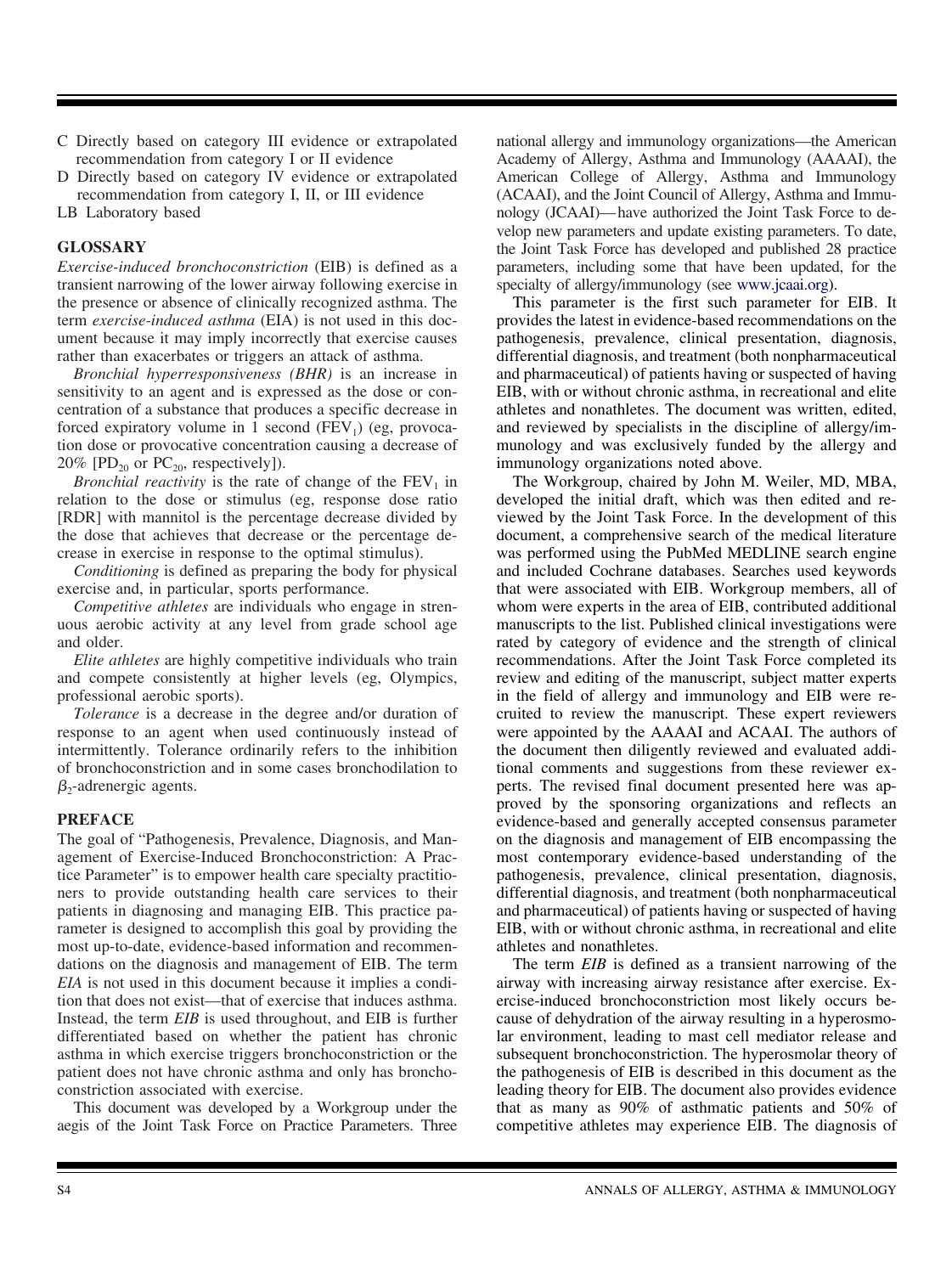



Figure 1. Algorithm: The major decision tree for the evaluation and management of individuals with suspected EIB in the presence or absence of chronic asthma.

EIB, which relies optimally on objective pulmonary function testing and exercise challenge, is discussed, as is the clinical presentation and specifics of diagnosis (eg, the value and conduct of exercise challenge or surrogate challenges). The differential diagnosis is elucidated, including other upper and lower airway disorders, cardiopulmonary conditions, and other diseases and conditions that mimic EIB. Finally, therapy is discussed, including the use of bronchodilators, antiinflammatory agents, and the combination of pharmacotherapy and nonpharmacotherapy (eg, warm-up and cool-down maneuvers and dietary intervention). The diagnosis and particularly the management of EIB in elite athletes are discussed in detail in a separate section to explain how this condition may affect these highly conditioned individuals. Tables and figures are provided to illustrate key points.

The Executive Summary details the key items in summary statements in the Practice Parameter. The Executive Summary does not discuss all of the parameter topics in depth. An annotated algorithm in the document provides the major decision tree for the evaluation and management of individuals with suspected EIB in the presence or absence of chronic asthma (Figure 1). This is followed by a list of summary statements that provide the key points in the evaluation and management of EIB. In the evidencebased commentary, the summary statements are repeated and are then followed by text that elaborates and supports each summary statement. The evidence-based commentary first discusses the general issues relating to EIB including pathogenesis, prevalence, clinical presentation, diagnosis, differential diagnosis, and treatment (both nonpharmaceutical and pharmaceutical) of patients having or suspected of having EIB, with or without chronic asthma, in recreational and elite athletes and nonathletes.

The Joint Task Force on Practice Parameters expresses gratitude to the AAAAI, ACAAI, and JACAAI, who provided support for the development of the parameter, and to the individuals who have dedicated time and effort to the drafting and review of this document.

#### **ALGORITHM**

#### *Annotations for Algorithm* **1**

History, physical examination, and pulmonary function tests pre and postbronchodilator (with flow volume loops, and pre/postbronchodilator functions) are necessary if there is suspicion of asthma or EIB. History alone should not be used to diagnose or exclude the diagnosis of EIB. If pulmonary function equipment (i.e., spirometry) is not available in the clinic setting, patients should be referred to a pulmonary function laboratory or to a physician with office spirometry equipment. Peak flow is a poor surrogate for diagnosis. **2 and 3**

Expert consensus is, if baseline  $FEV<sub>1</sub>$  is 70% predicted value, exercise challenge with dry air and EVH should not be done for safety reasons. Other challenges (e.g., exercise without the use of dry air, mannitol) should be performed with caution if baseline  $FEV<sub>1</sub>$  is 70% predicted value.<sup>3</sup> Eucapnic voluntary hyperpnea may be a surrogate for exercise, especially for those who cannot exercise or for elite athletes; however, EVH can elicit a severe response. Inhalation of dry air as part of the exercise protocol is strongly recommended to diagnose or exclude EIB because it increases sensitivity to the challenge. Mannitol challenge is currently approved in 23 countries including the US. More than one indirect challenge may be required for diagnosis if a first challenge is negative. When predicted spirometry values are obtained outside of the range of the algorithm, judgment must be used when interpreting the results. Care must be taken when evaluating patients who are unusually tall or short, in particular, and have a predicted  $FEV_1$  that is 70%. **4**

If indirect challenge is negative, then a field challenge to reproduce signs and symptoms of the exercise-induced bronchospasm is recommended.3 **5**

If indirect challenge is positive, therapy with albuterol as needed with avoidance of triggers for EIB may be indicated.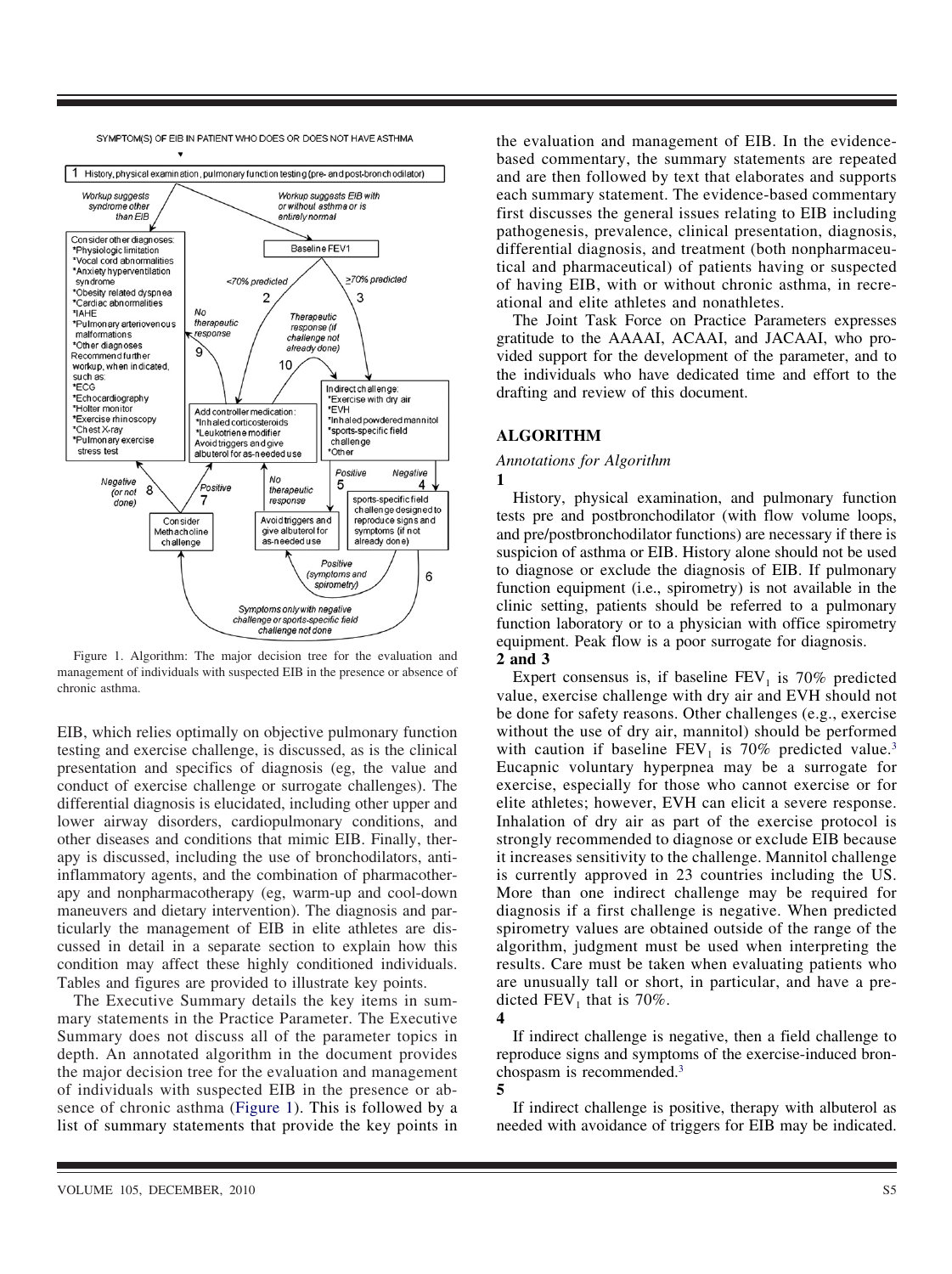**6**

If field challenge is negative but the patient is still symptomatic, a methacholine challenge may be performed to rule out BHR.

**7**

If methacholine challenge is positive, controller medications, including inhaled steroids, should be considered for probable asthma in conjunction with avoidance of triggers and use of albuterol as needed.

#### **8**

If methacholine challenge is negative, a different diagnosis should be considered. An extensive differential diagnosis should be considered if the evaluation (including history, physical examination, pulmonary function testing pre and postbronchodilator, exercise challenge, and methacholine) is not consistent with EIB. The differential diagnosis encompasses physiologic limitations including VCD, exercise dyspnea, anxiety, obesity or a gradient of poor conditioning, or cardiac abnormalities (e.g., tachycardia, idiopathic hypertrophic subaortic stenosis, hyperventilation syndrome, pulmonary artiovenous malformation). The further evaluation may include ECG, echocardiography, Holter monitor, and exercise rhinoscopy as indicated.<sup>2,3</sup>

#### **9**

If the controller medication is ineffective, then the steps described in Annotation 8 should be followed.

#### **10**

If the controller medication is effective, challenge should be performed to document EIB if the  $FEV<sub>1</sub>$  after controller therapy is greater than 70%. If the  $FEV<sub>1</sub>$  is not greater than 70%, additional consideration should be given to different diagnoses.

#### **EXECUTIVE SUMMARY**

#### *Introduction and Definition (Summary Statement 1)*

Exercise-induced bronchoconstriction is defined as the transient narrowing of the lower airways that occurs after vigorous exercise.<sup>1–4</sup> Exercise-induced bronchoconstriction may be observed in patients who have or do not have chronic asthma based on spirometry.<sup>1–8</sup> The term  $EIA$  should no longer be used because exercise does not induce asthma but rather is a trigger of bronchoconstriction. The diagnosis of EIB usually requires a decrease in  $FEV_1$  after exercise of  $10\%$ to 15% of the preexercise value.<sup>3,6-8</sup> Exercise-induced bronchoconstriction is a manifestation of BHR and is often the first sign of asthma.<sup>3,6-8</sup> A  $\beta_2$ -agonist by inhalation is the most widely used treatment given immediately before exercise to prevent EIB.7 Within 12 weeks of initiating daily treatment with inhaled corticosteroids (ICS) alone, the inflammation and resulting decrease in pulmonary function are attenuated in some but not all patients who have EIB with asthma. $7-9$ 

#### *Pathophysiology of EIB (Summary Statements 2–7)*

The pathophysiology of EIB has been elucidated during the past decade and a half. Exercise, especially strenuous exercise, causes hyperpnea, which in turn causes drying of the airways, requiring humidification and often warming of large volumes of air during a short interval. The respiratory water loss that occurs at high ventilation rates, which may be associated with airway cooling and dehydration, leads to increases in osmolarity of the airway surface. The increase in osmolarity of the airway is postulated to induce degranulation of airway mast cells with release of chemical mediators, including prostaglandins (PGs), leukotrienes (LTs), and histamine, with bronchoconstriction of the airways. Inflammation of the airway may occur with the involvement of lymphocytes, eosinophils, epithelial cells, and perhaps neutrophils.<sup>10-13</sup> This is the predominant explanation for EIB called the *osmotic theory*.<sup>10-13</sup> The most important determinants of the EIB response and its severity are the water content of the inspired air and the level of work that is achieved and sustained during exercise.12 It is important to understand that exercise itself is not necessary to cause the airways to narrow as demonstrated by the ability of eucapnic voluntary hyperpnea (EVH) of dry air to induce bronchoconstriction, similar to what is observed after exercise. $10-13$ 

It was previously postulated that warming the airway after inhalation of cold, dry air was the main mechanism causing EIB, called the *thermal theory*<sup>10-13</sup>; however, it is now known that cooling and rewarming of the airways are not required to provoke airway narrowing, in contrast to drying and osmotic changes with release of mediators of inflammation, which are required. It is now thought that airway rewarming may play at most only a limited role in the pathogenesis of  $EIB$ .<sup>10-13</sup>

In approximately half of patients who have EIB, there is an interval of refractoriness lasting approximately 1 to 3 hours immediately after an episode of EIB during which additional exercise results in little or no bronchoconstriction. This is called the *refractory period* and may also occur after strenuous exercise at a level that does not provoke EIB. This offers a nonpharmacologic approach to prevent attacks of EIB in athletes before competition. $10-13$ 

#### *Genetics and Environment (Summary Statements 8 –10)*

It has been postulated that both genetics and the environment may contribute, together or alone, to the EIB phenotype. $14-16$ Unfortunately, there is limited information at present on the genetic makeup of individuals who have EIB, whether in the presence or absence of chronic asthma. Future genome-wide association studies should clarify the role of genetics in causing the EIB phenotype. $14-16$  In contrast, data exist to demonstrate that environmental conditions play an important role in some individuals in facilitating the occurrence of EIB. The environment in which training or participation occurs may contain allergens and/or pollutants that, when inhaled, are associated with oxidative stress, which may in turn enhance the development and severity of EIB.<sup>7,10-12,14-16</sup> This is particularly true in elite athletes in whom the pathogenesis of EIB may relate to effects on the airway developing from conditioning large volumes of dry air over months or years of training with or without exposure to environmental irritants, allergens, and infectious agents.<sup>7,10-12,14-16</sup>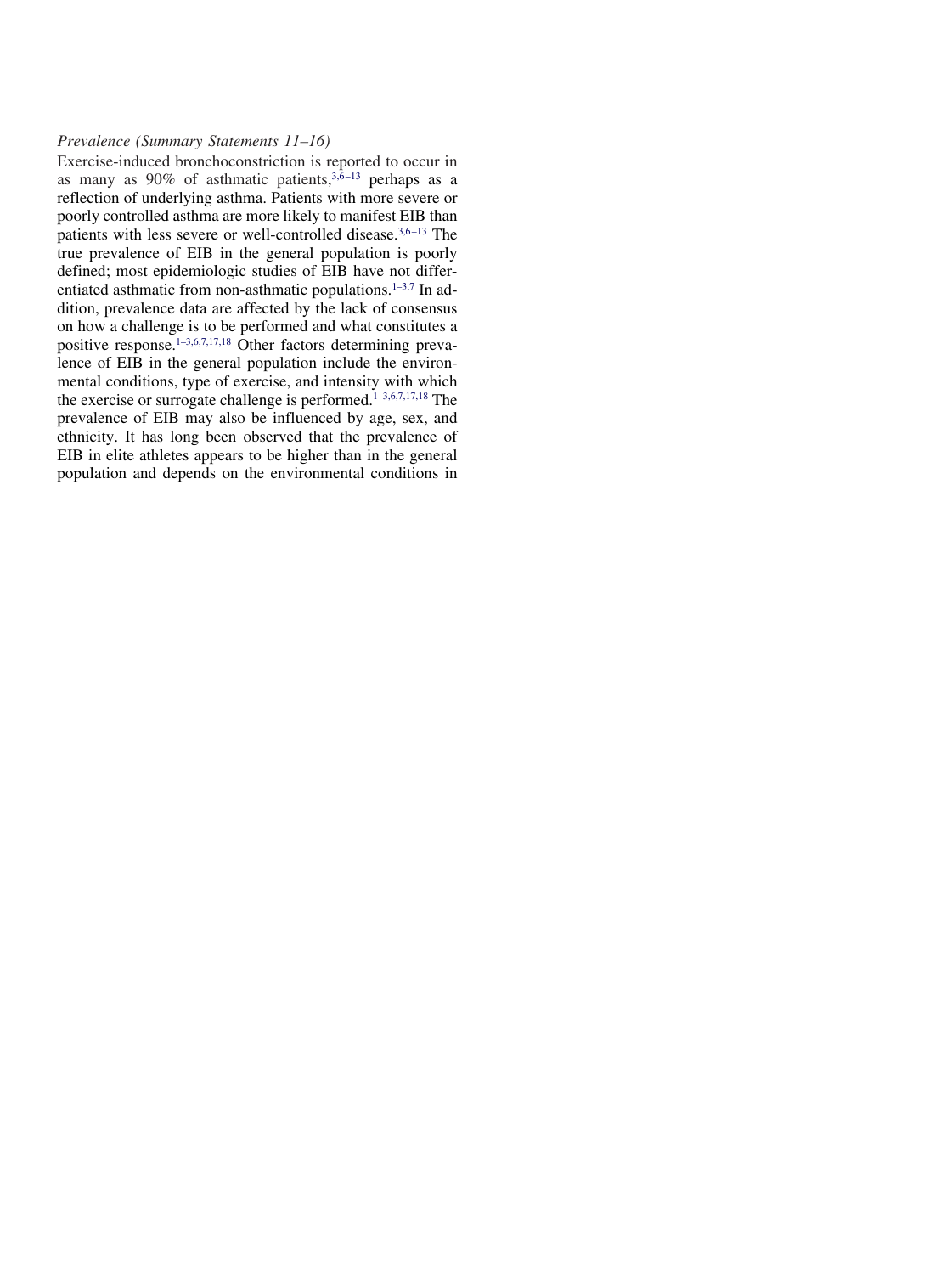

Figure 2. Exercise challenge of 20 asthmatic adolescent patients at 85% of estimated calculated maximum heart rate  $(Hr_{max})$  resulted in only 9 of 20 testing positive for exercise-induced bronchoconstriction (mean decrease in forced expiratory volume in one second  $[FEV<sub>1</sub>]$  of 8.84%); however, all 20 asthmatic patients tested positive after exercise at  $95\%$  of  $HR_{max}$  (mean decrease in  $FEV_1$  of 25.11%). Adapted from Carlsen et al.<sup>17</sup>

30 minutes of ceasing exercise may be considered diagnostic of EIB.<sup>3,6,7,18</sup> It is preferable to perform  $FEV_1$  testing after exercise without full FVC maneuvers to avoid fatiguing the patient.<sup>3,6,7,18</sup> If a greater decrease in  $FEV<sub>1</sub>$  is required such as a decrease of  $25\%$  in  $FEV<sub>1</sub>$  as in some pharmaceutical studies, then only 1 time point may be necessary to be diagnostic of EIB. The area under the curve (AUC) of  $FEV<sub>1</sub>$  should be examined to determine whether the fall is consistent and not an artifact of an inadequate spirometry effort at 1 or more time points.<sup>3,6,7,18</sup>

However, there is no single test that will identify all individuals who have  $EIB.<sup>7</sup>$  Decreases in  $FEV<sub>1</sub>$  that are consistent with EIB may occur in individuals who are subsequently found to have other conditions.<sup>7</sup> The  $FEV<sub>1</sub>/$ FVC ratio may be useful for diagnosis of vocal cord dysfunction (VCD). A flat inspiratory loop on the flow volume curve may also suggest upper airway dysfunction rather than EIB.<sup>7</sup>

Exercise challenge by treadmill is most easily standardized for office practice or a hospital laboratory. Alternative exercise challenges using cycle ergometry may be more difficult to perform and may be less standardized than the treadmill challenge. Similarly, field challenge and free running are even more difficult to standardize.<sup>3,6,7,18</sup>

Although sport governing bodies require specific cutoff values to diagnose EIB, there is no specific decrease in  $FEV<sub>1</sub>$  and there is no single absolute cutoff for a decrease in  $FEV<sub>1</sub>$  or change in some other spirometry measure that clearly and unequivocally distinguishes between EIB and lack of EIB.<sup>7</sup> The ATS has suggested that the postexercise decrease in  $FEV_1$  required to make the diagnosis must be 10%, whereas other groups have suggested a decrease of

13% to 15% is necessary to make the diagnosis.3,6,18 A decrease in  $FEV_1$  of 15% after a "field" challenge and a decrease of 6% to 10% in the laboratory have also been recommended.3,6,7,18

Surrogate challenges for exercise in which a hyperosmolar agent, mannitol, or EVH are used are increasingly being recommended by organizations that regulate drug use by elite athletes. Eucapnic voluntary hyperpnea should only be performed by highly trained specialists, and all safety precautions should be observed. Eucapnic voluntary hyperpnea may cause substantial decreases in  $FEV<sub>1</sub>$  in a patient with impairment caused by airway inflammation; the EVH test should be performed with caution, especially in patients with an  $FEV<sub>1</sub>$ that is below 80% of predicted, and should not be performed on patients in whom the  $FEV<sub>1</sub>$  is less than 70% of predicted.3,6,7

## *Differential Diagnosis (Summary Statements 24 –33)*

A variety of conditions may mimic EIB. Exercise-induced laryngeal dysfunction (EILD), primarily VCD and other glottic abnormalities, can be clearly differentiated from EIB. An exercise challenge in which a fiberscope is introduced while the exercise is being performed will provide evidence for the anatomical disorder responsible for EILD. Loud inspiratory stridor is the characteristic hallmark of EILD and is rarely seen with EIB. Flattening of the inspiratory loop on a flow volume curve also suggests EILD rather than EIB. Failure to respond to asthma management, especially treatments that prevent or treat EIB, strongly suggests consideration of another diagnosis, such as EILD.7,19,20

Some conditions are more difficult to differentiate from EIB with known asthma, and these conditions may be diagnoses of exclusion. Exercise-induced dyspnea and hyperventilation may simulate asthma and EIB, especially in children and adolescents.19,20 Exercise-induced dyspnea is seen as a physiologic limitation in otherwise healthy individuals or in obese individuals without bronchoconstriction. Shortness of breath with exercise may be caused by underlying pulmonary dysfunction unrelated to EIB, for example, restrictive lung physiology caused by obesity, skeletal defects (eg, pectus excavatum), diaphragmatic paralysis, and interstitial pulmonary fibrosis. Shortness of breath accompanied by pruritus and urticaria, particularly after ingestion of certain foods such as celery, may be caused by exercise-induced anaphylaxis (EIAna). Dyspnea with exertion, with or without chest pain, may be related to cardiovascular, pulmonary, or gastroenterologic causes other than asthma and may require referral to a cardiologist, pulmonologist, or gastroenterologist. Rarely, mitochondrial enzyme deficiency with myopathy may need to be differentiated from EIB.7,19,20 Finally, psychological factors should be considered in the differential diagnosis of EIB.19,20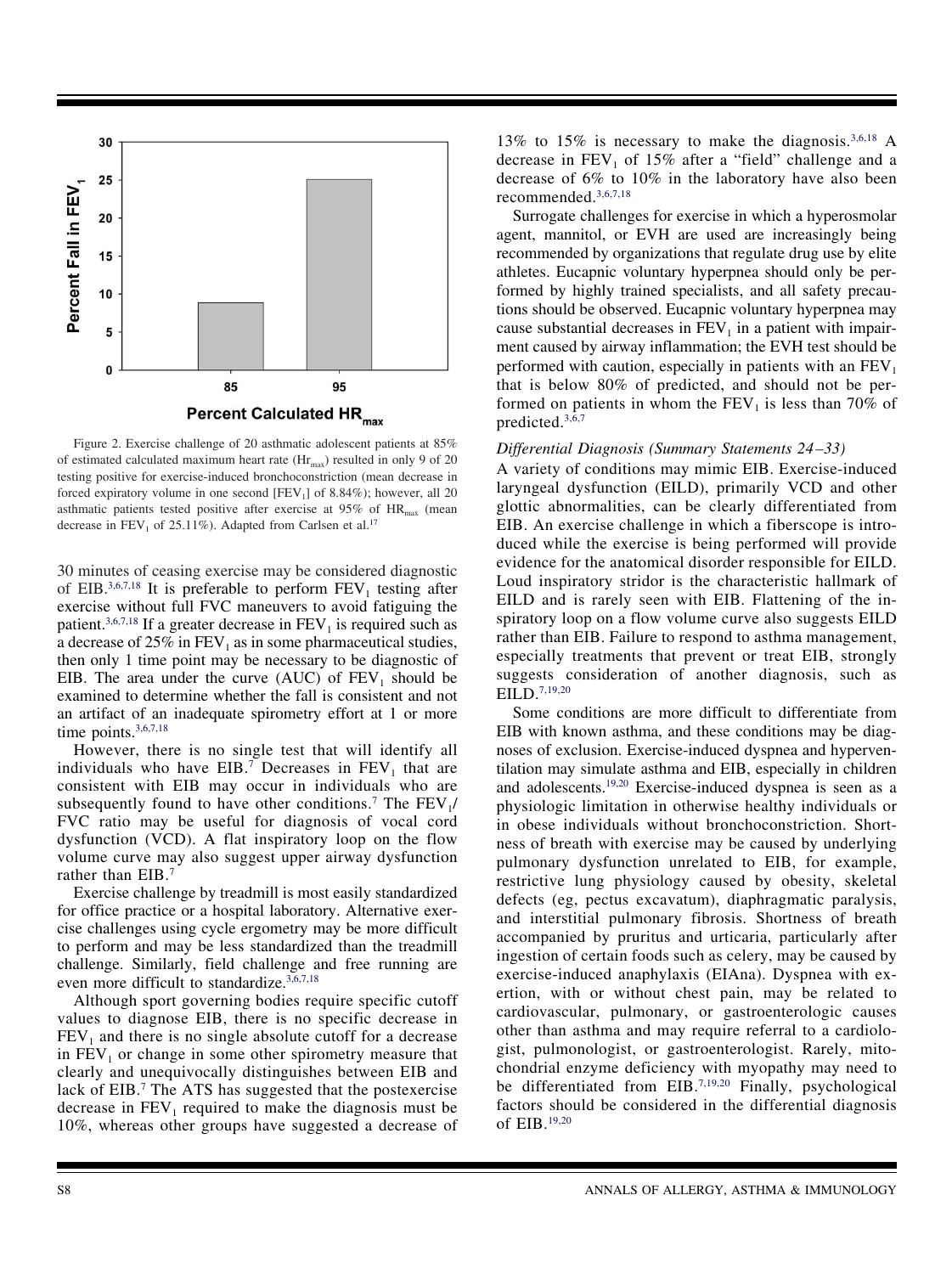#### *Therapy Overview (Summary Statements 34 –37)*

Exercise-induced bronchoconstriction in a patient with chronic asthma suggests inadequate control of the underlying asthma or a wrong diagnosis.<sup>7,21,22</sup> If the diagnosis of EIB can be confirmed, anti-inflammatory therapy should be maximized until control is observed.<sup>7,21,22</sup>

Many pharmacotherapeutic agents are effective for the prophylaxis or attenuation of EIB even though these agents differ in their mechanisms of action and overall effectiveness. In addition, there is both intrapatient and interpatient variability in the ability of the agents to prevent or control EIB when it occurs. These agents may differ in effectiveness over time because of variability of the underlying asthma, environmental conditions, intensity of the exercise stimulus, and the potential of each agent for tachyphylaxis.7,21–27

#### *2-Adrenergic Receptor Agonists (Summary Statements 38–41)*

Short-acting  $\beta_2$  agonists (SABAs), when administered by inhalation 5 to 20 minutes before exercise, depending on the agent, are effective for 2 to 4 hours in preventing EIB when used intermittently.<sup>7,21,22</sup> Long-acting  $\beta_2$ -agonists (LABAs), when administered by inhalation about 30 minutes before exercise, depending on the agent, are effective for as long as 12 hours in preventing EIB when used intermittently.7,21,22

Inhaled SABAs are the single most effective agents to protect against EIB when given prophylactically immediately before exercise and to accelerate recovery of  $FEV<sub>1</sub>$  to baseline when administered after a decrease in  $FEV<sub>1</sub>$  after exercise. Short-acting  $\beta$ 2-agonists will attenuate or protect against EIB in most patients.<sup>7,21,22,24</sup> Their effectiveness may relate in large part to their action as functional agonists acting directly on bronchial smooth muscle (BSM) muscle receptors and by inhibition of mast cell mediator release.<sup>21,22</sup>

Unfortunately, regular daily use of SABAs and LABAs results in relative loss of efficacy of the agents defined as tachyphylaxis, even when used in combination with ICS.<sup>7,21–27</sup> Tolerance may be manifested as a reduction in duration and/or magnitude of protection against EIB when LABAs or SABAs are given before exercise and a prolongation of the time necessary for recovery from an attack of EIB when SABAs are given after exercise.<sup>7,21-27</sup> Therefore, because of these potential concerns of tolerance, SABAs and LABAs are recommended for use only on an intermittent (ie, less than daily) basis as absolutely necessary for prophylaxis and treatment.7,21–27

Long-acting  $\beta$ 2-agonists should never be used as monotherapy to provide asthma control for chronic asthma but should only be combined with anti-inflammatory therapy, particularly ICS, to provide effective therapy for chronic asthma. Moreover, the addition of ICS has not been clearly demonstrated to diminish tolerance to the bronchoprotective effect of LABAs.7,23,26,28

Daily use of LABAs and SABAs may actually increase the severity of EIB.<sup>7,23–27</sup> Tolerance may increase with increasing use of SABAs and LABAs, potentially endangering patients

with attacks of severe asthma at the time of greatest need for an effective SABA.7,23–27 The onset of tolerance can be as rapid as 12 to 24 hours after beginning therapy with a SABA or LABA, and recovery may occur within 72 hours of discontinuation of SABA or LABA therapy.23–27

Tolerance is often missed because the patient does not require SABAs continuously so that lack of efficacy is not observed by the patient or his or her physician.<sup>23-27</sup> The mechanism of tolerance is postulated to be that, after longterm exposure to SABAs or LABAs, there is uncoupling and internalization or sequestration of  $\beta_2$ -receptors in the mast cells and smooth muscle cells where the receptors are degraded. The net loss of functional  $\beta_2$ -receptors results in downregulation of responsiveness of  $\beta_2$ -agonists, manifesting as reduction in clinical protection to bronchoconstrictive stimuli. Resynthesis of receptors occurs within 72 hours of cessation of exposure to  $\beta_2$ -agonists. Mast cell  $\beta_2$ -receptor downregulation occurs more readily than with smooth muscle so that loss of bronchoprotection precedes loss of bronchodilation.23–27 Tolerance to bronchoprotection leads to shortening of duration of effect of  $\beta_2$ -agonist, whereas tolerance to bronchodilation is demonstrated by prolongation of time to recovery from bronchoconstriction and by response to usual doses of  $\beta_2$ -agonists.<sup>23–27</sup>

There are no substantial differences in efficacy among the SABAs currently in use.<sup>7,21,22</sup> Two LABAs are currently in use and differ primarily in their onsets of action. Formoterol has an onset of bronchodilation and bronchoprotective action of 5 to 15 minutes compared with salmeterol, which requires 15 to 30 minutes for onset of these actions. Both LABAs may protect for as long as 12 hours after the first dose in patients who have not received a SABA or LABA for at least 72 hours (ie, the drug-naive patient). Unfortunately, even after the first dose of LABA, bronchoprotection for many patients may be for less than 12 hours and the optimal dosing interval for bronchoprotection for EIB may be as short as approximately 6 hours for many patients.7,21,23,26

#### *Leukotriene Inhibitors (Summary Statement 42)*

The role of LTs in EIB is to sustain the bronchoconstrictive response. Leukotriene inhibitors are effective when used intermittently or daily to provide prophylaxis for asthma and EIB and do not lead to tolerance.<sup>7,11,21–24</sup> Inhibitors of the LT pathway, including LT receptor antagonists (LTRAs) and lipoxygenase inhibitors, are effective as prophylactic agents. Leukotriene receptor antagonists, such as montelukast, have an onset of protection within 2 hours of dosing with duration of activity of 12 to 24 hours.<sup>7,11,21-24</sup> However, the effectiveness of LTRAs is variable among patients, leading to complete inhibition of EIB in some individuals and only partial or no inhibition of EIB in others. Approximately half of patients who receive LTRA are considered responders, with 30% to 80% attenuation of EIB. These percentages may vary, depending on the  $FEV<sub>1</sub>$  decrease criteria used to make a diagnosis (eg,  $>10\%$ ,  $>15\%$ , or  $>20\%$  decrease in FEV<sub>1</sub>) or used to define protection. Patients rarely experience complete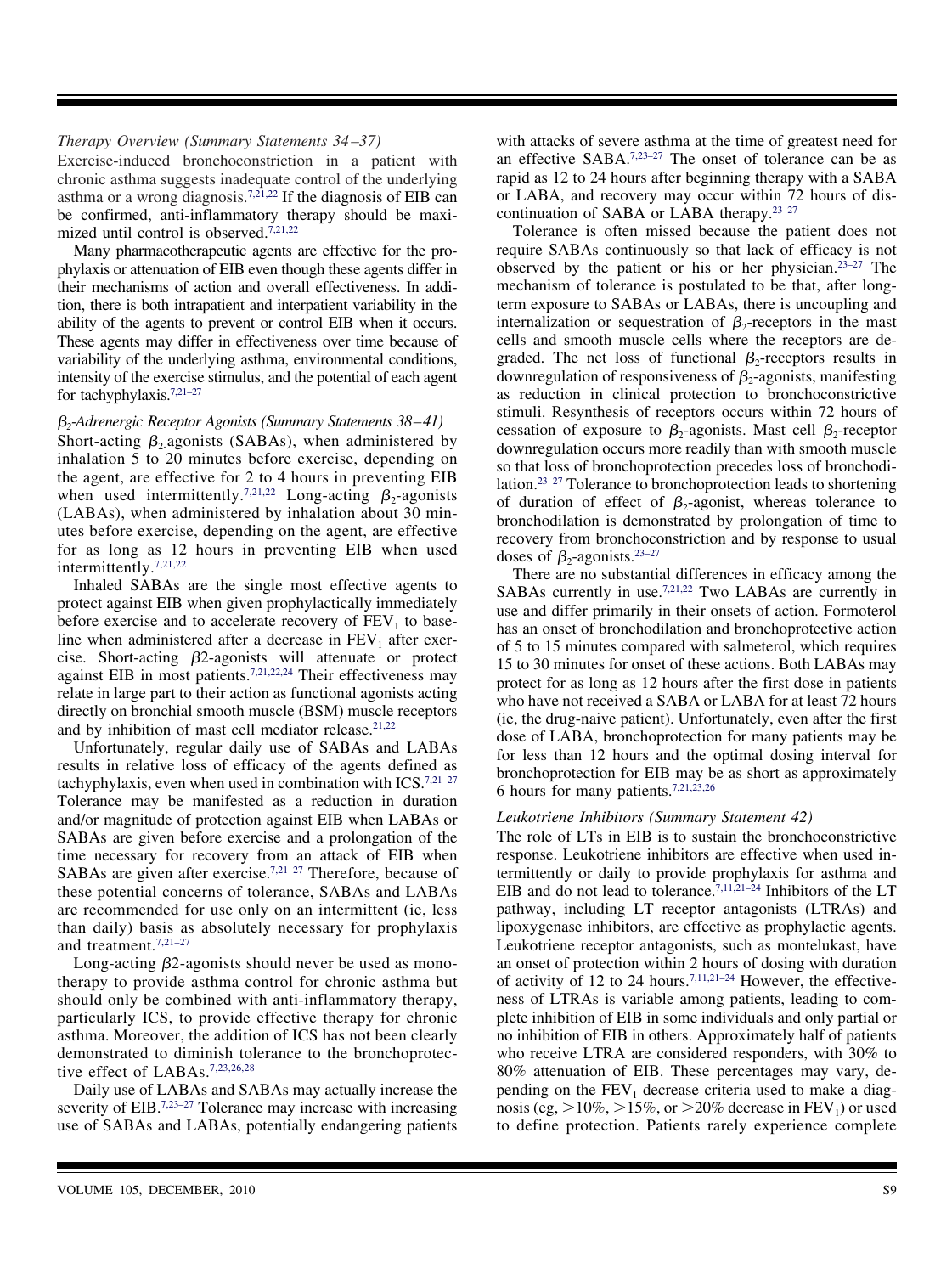protection. This lack of total protection with the use of LTRAs is expected based on the observation that the pathogenesis of EIB involves additional mediators, including PGs and histamine.7,11,21–24

The LTRAs may decrease the time to recovery from EIB when given prophylactically before exercise. However, they are not as effective as  $\beta_2$ -agonists, and unlike  $\beta_2$ -agonists, LTRAs have no ability to reverse airway obstruction when given after obstruction occurs.7,11,21–24

## *Mast Cell Stabilizers (Summary Statement 43)*

Cromolyn sodium and nedocromil sodium, when inhaled shortly before exercise, have bronchoprotective action in approximately half of patients to attenuate the severity of EIB, with rapid onset and a short duration of action rarely longer than 2 hours. Neither cromolyn nor nedocromil is currently available in the United States in an inhaled form. Neither agent has any bronchodilator activity. Mast cell stabilizers may be given with another agent to gain added benefits in obtaining bronchoprotective activity. Tolerance to mast cell stabilizers does not develop when the agents are given repeatedly, and these agents have an excellent safety profile.<sup>7,21,22,29,30</sup>

## *Inhaled Corticosteroids (Summary Statements 44 – 45)*

The occurrence of EIB may be a manifestation of lack of control of chronic asthma so that moderate to severe EIB suggests the need for assessment of therapy or another diagnosis. The National Heart, Lung, and Blood Institute Expert Panel Report 3 lists ICS as first-line therapy for chronic asthma alone or in combination with other agents.<sup>7-9,21,22,28-33</sup> Inhaled corticosteroids have also been shown to have safety and efficacy in decreasing the frequency and severity of EIB in many patients with chronic asthma; ICS are dose and time dependent and may be associated with decreases in inflammatory mediators.<sup>7–9,21,22,28,31,32</sup> Inhaled corticosteroid attenuates BHR to indirect challenge stimuli, including exercise, EVH, mannitol, and AMP and if given for a sufficiently long time, such as months, to direct stimuli such as methacholine. Inhaled corticosteroids have a rapid effect on exhaled nitric oxide (eNO) levels, another manifestation of the effect of ICS on inflammation. $7-9$ 

Some bronchoprotective effect of ICS has been documented as early as 4 hours after the first dose.<sup>32</sup> After 1 week of long-term use, ICS efficacy begins to plateau7–9,28,31,32; however, the bronchoprotection may continue to increase slowly over weeks and even months until it reaches its final plateau.7–9,21,22,28,31,32 Bronchoprotection with ICS has been demonstrated to occur in 30% to 60% of asthmatic patients with EIB, with marked individual variability ranging from "complete" protection to little or no evidence of protection.7–9,21,22,28,31,32

Inhaled corticosteroids do not obviate the need for shortterm bronchoprotection for EIB.  $\beta_2$ -agonists can be added, if necessary, for short-term prophylaxis of EIB.<sup>7,21,22</sup> When maintenance ICS are not sufficiently effective to prevent EIB, LTRAs or  $\beta_2$ -agonists can be given to enhance bronchoprotection, if necessary.7,11,21,22

Inhaled corticosteroids have not been found to protect against the development of tolerance to  $\beta_2$ -agonist.<sup>21–23,26,31</sup> Nevertheless, the combination of ICS and LABAs in a single inhaler is still recommended for treatment of moderate to severe persistent asthma by National Heart, Lung, and Blood Institute guidelines, $33$  even when chronic asthma occurs in a patient who also has EIB. Notably, 1 study in adults<sup>28</sup> indicated better and more complete bronchoprotection and better asthma control when combination ICS-LABA therapy was given compared with use of ICS alone for 4 weeks. A similar study in children indicated a small persistent effect of bronchoprotection when combination ICS-LABA therapy was used compared with ICS alone.23

## *Miscellaneous Therapeutic Agents (Summary Statements 46 – 47)*

Other therapeutic agents have been reported to have efficacy in the prevention of EIB, including approved agents such as anticholinergic agents and theophylline and investigative agents such as antihistamines, inhaled furosemide, ascorbic acid, and inhaled heparin.7 Further prospective investigations with large populations are needed to confirm the safety, response rate, and degree of efficacy for these investigational agents.7,34

## *Nonpharmacologic Therapy (Summary Statements 48 – 49)*

Nonpharmacologic interventions may be effective in helping to control symptoms of EIB but are generally considered as adjunctive to pharmacotherapy. Preexercise warm-up may be helpful in reducing the severity of EIB for 1 to 3 hours because of the refractory period.7 Further reduction in EIB may be achieved with postexercise cooldown and breathing through the nose and covering the mouth, particularly in cold, dry weather.7 Reduction of sodium intake and ingestion of fish oil and ascorbic acid supplementation may be effective in diminishing the severity of EIB as well.<sup>7</sup>

#### *Competitive and Elite Athletes (Summary Statements 50–53)*

Exercise-induced bronchoconstriction alone in elite athletes who do not have chronic asthma may have different characteristics than EIB in elite athletes who have chronic asthma or EIB in the general population, including the pathogenesis, presentation, diagnosis, and management of the disorder and the requirement by sport-governing bodies to obtain permission to receive pharmaceutical agents to treat asthma. Airway inflammation in elite athletes may be related to the high intensity of physical training and minute ventilation and inhalation of airborne pollutants by athletes in training or competition environments.7,35 The diagnosis of EIB in elite athletes may be difficult because history and presentation are not reliable indicators of a diagnosis.1–3 Objective testing in an elite athlete to diagnose EIB and to secure permission to treat asthma is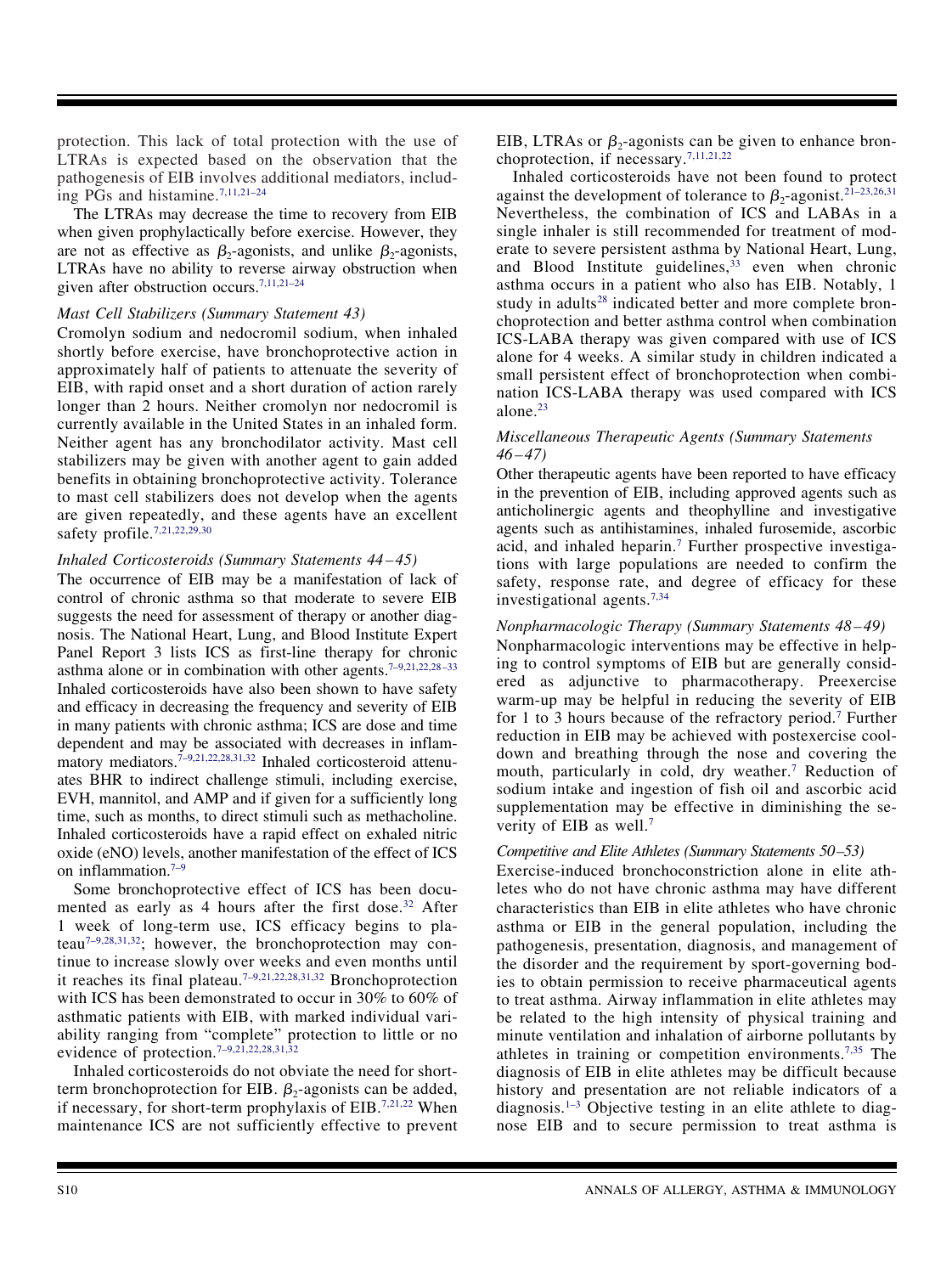mandated by relevant governing bodies of the specific sport in which the athlete is participating.<sup>3</sup>

The management of EIB in athletes who also have chronic asthma is similar in both recreational and elite athletes. However, the management of athletes at any level who only have EIB, unassociated with chronic asthma, is not well understood and requires additional study.7,35 It is unknown at present whether EIB alone represents a form of overuse syndrome of the lung in elite athletes.<sup>10</sup>

## **SUMMARY STATEMENTS**

## **Pathophysiology of Exercise-Induced Bronchoconstriction**

## *Definition and Overview*

*Summary Statement 1.* Exercise-induced bronchoconstriction is defined as the transient narrowing of the lower airways that occurs after vigorous exercise. It may appear with or without asthma. The term *EIA* should not be used because exercise does not induce asthma but rather is a trigger of bronchoconstriction. D

*Summary Statement 2.* Exercise-induced bronchoconstriction occurs in response to heating and humidifying large volumes of air during a short period. The most important determinants of expression of EIB response and severity are the water content of the inspired air and/or the level of ventilation achieved and sustained during exercise. B

*Summary Statement 3.* Respiratory water loss at high ventilation is associated with airway cooling and dehydration and an increase in osmolarity of the airway surface. B The predominant theory of EIB is the osmotic theory, although the thermal theory may also play a role. C

*Summary Statement 4.* Exercise itself is not necessary to cause airways to narrow; voluntary hyperpnea of dry air may induce bronchoconstriction similar to exercise. Eucapnic voluntary hyperpnea is used as a surrogate for exercise in the diagnosis of EIB, particularly in athletes. B

*Summary Statement 5.* People who have EIB without asthma associated with airway inflammation and the presence of eosinophils are likely to be responsive to corticosteroids. B

*Summary Statement 6.* Exercise-induced bronchoconstriction is accompanied by release of mediators such as PGs, LTs, and histamine. B

*Summary Statement 7.* In approximately half of patients who have EIB, there is an interval of refractoriness lasting approximately 2 to 3 hours immediately after an episode of EIB during which additional exercise produces little or no bronchoconstriction. B

## *Genetics and Environment*

*Summary Statement 8.* Gene expression and environmental interaction may be relevant to the EIB phenotype. D

*Summary Statement 9.* Oxidative stress caused by environmental pollutants that are inhaled during exercise may play an important role in the development and exaggeration of EIB. B

*Summary Statement 10.* The pathogenesis of EIB in elite athletes may relate to effects on the airways arising from humidifying large volumes of dry air over months of training with or without exposure to environmental irritants, allergens, and viral agents. D

## **Prevalence**

*Summary Statement 11.* Exercise-induced bronchoconstriction is reported in most asthmatic patients. A

*Summary Statement 12.* Patients with more severe or less well-controlled asthma are more likely to manifest EIB than patients with less severe or better controlled disease. A

*Summary Statement 13.* The true prevalence of EIB in the general population is poorly defined because epidemiologic studies of EIB have not differentiated asthmatic vs nonasthmatic populations. In addition, there is no consensus for the end point indicative of a positive response, and the conditions under which exercise is performed frequently differ. B

*Summary Statement 14.* The prevalence of EIB in elite athletes appears to be higher than in the general population and depends on the type of sport, the maximum exercise level, and environmental conditions. B

*Summary Statement 15.* The prevalence of EIB varies with history, type of challenge, and conditions under which the challenge is performed. A

*Summary Statement 16.* The prevalence of EIB with and without asthma may be influenced by age, sex, and ethnicity. C

#### **Diagnosis**

*Summary Statement 17.* Self-reported symptoms alone are not reliable for diagnosis of EIB. B

*Summary Statement 18.* Optimal EIB management may require confirmation of the diagnosis using objective methods. A

*Summary Statement 19.* Self-reported symptom-based diagnosis of EIB in the elite athlete lacks sensitivity and specificity and establishes the necessity for standardized, objective challenges using spirometry. B

*Summary Statement 20.* The indirect challenge (eg, exercise or surrogate such as EVH) is preferred over a direct challenge (eg, methacholine) for assessing EIB in the elite athlete. D

*Summary Statement 21.* Eucapnic voluntary hyperpnea is the preferred surrogate challenge for the elite athlete participating in competitive sports. D

*Summary Statement 22.* The intensity of the exercise challenge for the elite athlete should be 95% or greater than actual or estimated HR<sub>max</sub>, and dry medical-grade air should be used in performing the challenge. D

*Summary Statement 23.* Hyperosmolar aerosols may also be used as surrogates to exercise. C

#### **Differential Diagnosis**

*Summary Statement 24.* Exercise-induced laryngeal dysfunction, primarily VCD and other glottic abnormalities, may be elicited by exercise and mimic EIB. Inspiratory stridor is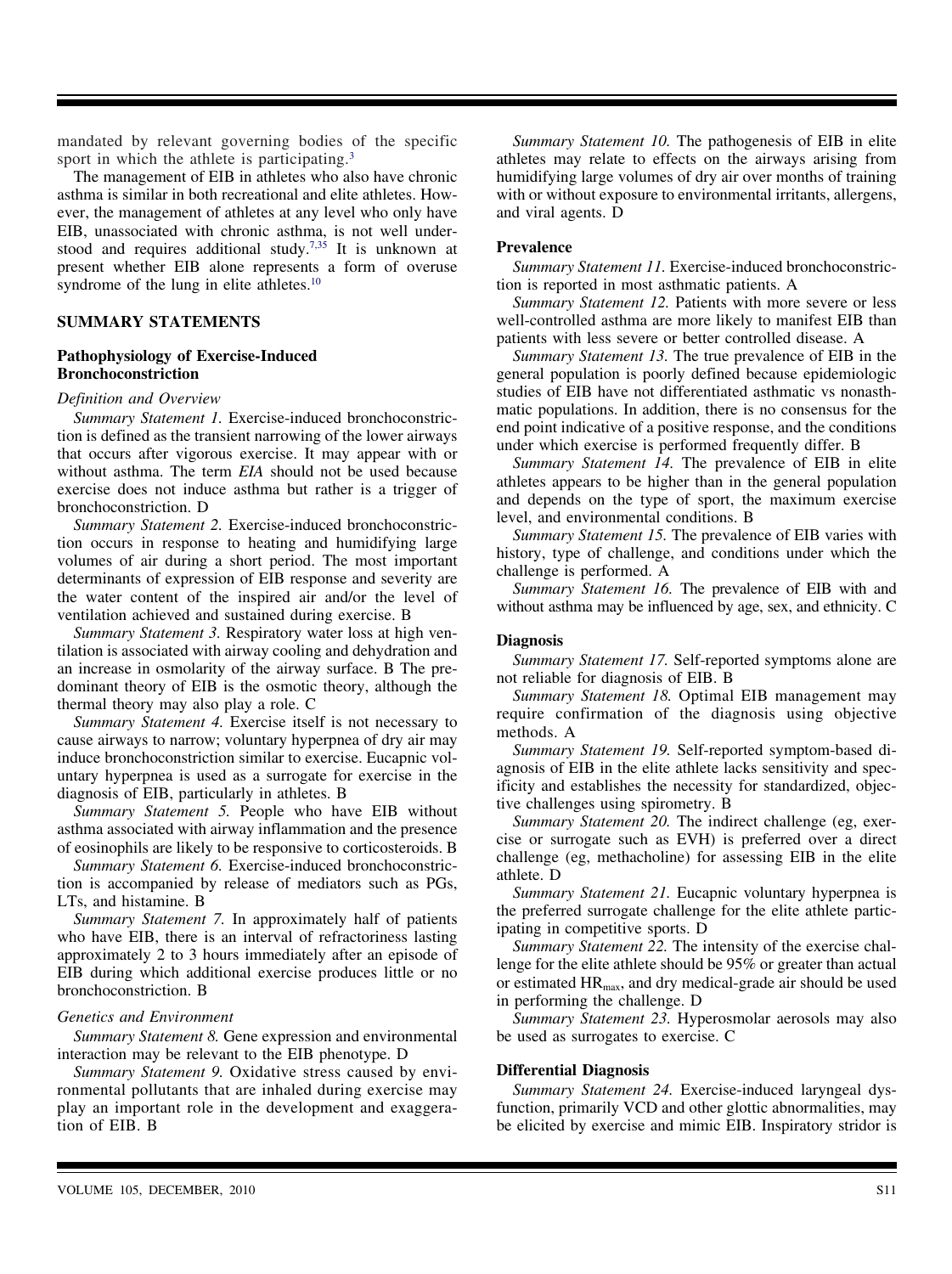a differentiating hallmark sign with EILD and not with EIB alone. Flattening of the inspiratory curve on spirometric maneuver may be seen concomitant with symptoms. Exerciseinduced laryngeal dysfunction may occur alone or with EIB. Failure to respond to asthma management is a key historical feature suggesting EILD. C

*Summary Statement 25.* Exercise-induced dyspnea and hyperventilation can masquerade as asthma, especially in children and adolescents. C

*Summary Statement 26.* Shortness of breath with exercise may be associated with underlying conditions due to obstructive lung disease, such as chronic obstructive pulmonary disease (COPD), or restrictive lung physiology, such as obesity, skeletal defects (eg, pectus excavatum), diaphragmatic paralysis, and interstitial fibrosis. B

*Summary Statement 27.* Shortness of breath accompanied by pruritus and urticaria, with varying other systemic symptoms, suggests EIAna rather than EIB. C

*Summary Statement 28.* In the absence of objective evidence of EIB, breathlessness with exercise, with or without chest pain, may be caused by cardiovascular, pulmonary, or gastroenterologic mechanisms other than asthma. Appropriate cardiopulmonary testing and/or referral to a cardiologist, pulmonologist, or gastroenterologist may be necessary. B

*Summary Statement 29.* Exercise-induced dyspnea is seen as a physiologic limitation in otherwise healthy active individuals without bronchospasm. C

*Summary Statement 30.* The association between EIB and gastroesophageal reflux disease (GERD) is controversial, and probably there is no relationship. A

*Summary Statement 31.* Psychological factors need to be considered in the differential diagnosis of EIB. D

*Summary Statement 32.* Dyspnea on exertion, which is prevalent in otherwise healthy, obese individuals, is not associated with EIB. C

*Summary Statement 33.* Mitochondrial enzyme deficiency with myopathy is a rare cause of exercise limitation. D

## **Therapy**

#### *Introduction*

*Summary Statement 34.* Frequent EIB in asthmatic patients suggests inadequate asthma control and requires patient reevaluation to determine the need for additional therapy. D

*Summary Statement 35.* Failure of appropriate pharmacotherapeutic agents to prevent EIB indicates the need to reevaluate the diagnosis. D

*Summary Statement 36.* Several pharmacotherapeutic agents are effective when given for the prevention or attenuation of EIB. They differ in their mechanisms of action and overall effectiveness. In addition, there is both intrapatient and interpatient variability in responsiveness. A

*Summary Statement 37.* Medications may differ in effectiveness over time because of variability of asthma, environmental conditions, intensity of the exercise stimulus, and tachyphylaxis. A

#### *2-Adrenergic Receptor Agonists*

*Summary Statement 38.* Inhaled  $\beta_2$ -adrenergic receptor agonists are the most effective group of agents for shortterm protection against EIB and for accelerating recovery of  $FEV<sub>1</sub>$  to baseline when given after a decrease in  $FEV<sub>1</sub>$ after exercise. A

*Summary Statement 39.* When given as a single dose or on an intermittent basis, SABAs and LABAs may protect against or attenuate EIB; SABAs are usually effective for 2 to 4 hours and LABAs for up to 12 hours. A

*Summary Statement 40.* Daily use of  $\beta_2$ -adrenergic agents alone or in combination with ICS usually will lead to tolerance manifested as a reduction in duration and/or magnitude of protection against EIB and a prolongation of recovery in response to SABA after exercise. Therefore, monotherapy with adrenergic agents is generally recommended for use only on an intermittent basis for prevention of EIB. A

*Summary Statement 41.* Regular (ie, daily) use of  $\beta_2$ -agonists for EIB leads to relative loss of efficacy of the agent. A

#### *Leukotriene Inhibitors*

*Summary Statement 42.* Daily therapy with LT inhibitors does not lead to tolerance and can be used for intermittent or maintenance prophylaxis; however, it provides protection that may not be complete and has no use to reverse airway obstruction when it occurs. A

## *Mast Cell Stabilizers*

*Summary Statement 43.* Cromolyn sodium and nedocromil sodium (currently not available in the United States in an inhaled form) when inhaled shortly before exercise attenuate EIB but have a short duration of action. They do not have a bronchodilator activity. They may be effective alone or as added therapy with other drugs for EIB. A

#### *Inhaled Corticosteroids*

*Summary Statement 44.* Although ICS therapy can decrease the frequency and severity of EIB, its use does not necessarily eliminate the need for additional acute therapy with  $\beta_2$ -adrenergic agonists or other agents. A

*Summary Statement 45.* Inhaled corticosteroid therapy does not prevent the occurrence of tolerance from daily  $\beta_2$ -agonist use. A

#### *Anticholinergic Agents*

*Summary Statement 46.* Although ipratropium bromide has been inconsistent in attenuating EIB, a few patients may be responsive to this agent. A

#### *Methylxanthines, Antihistamines, and Other Agents*

*Summary Statement 47.* Drugs in several other pharmacotherapeutic classes, including theophylline, antihistamines, calcium channel blockers, -adrenergic receptor antagonists, inhaled furosemide, heparin, and hyaluronic acid, have been examined for actions against EIB with inconsistent results. B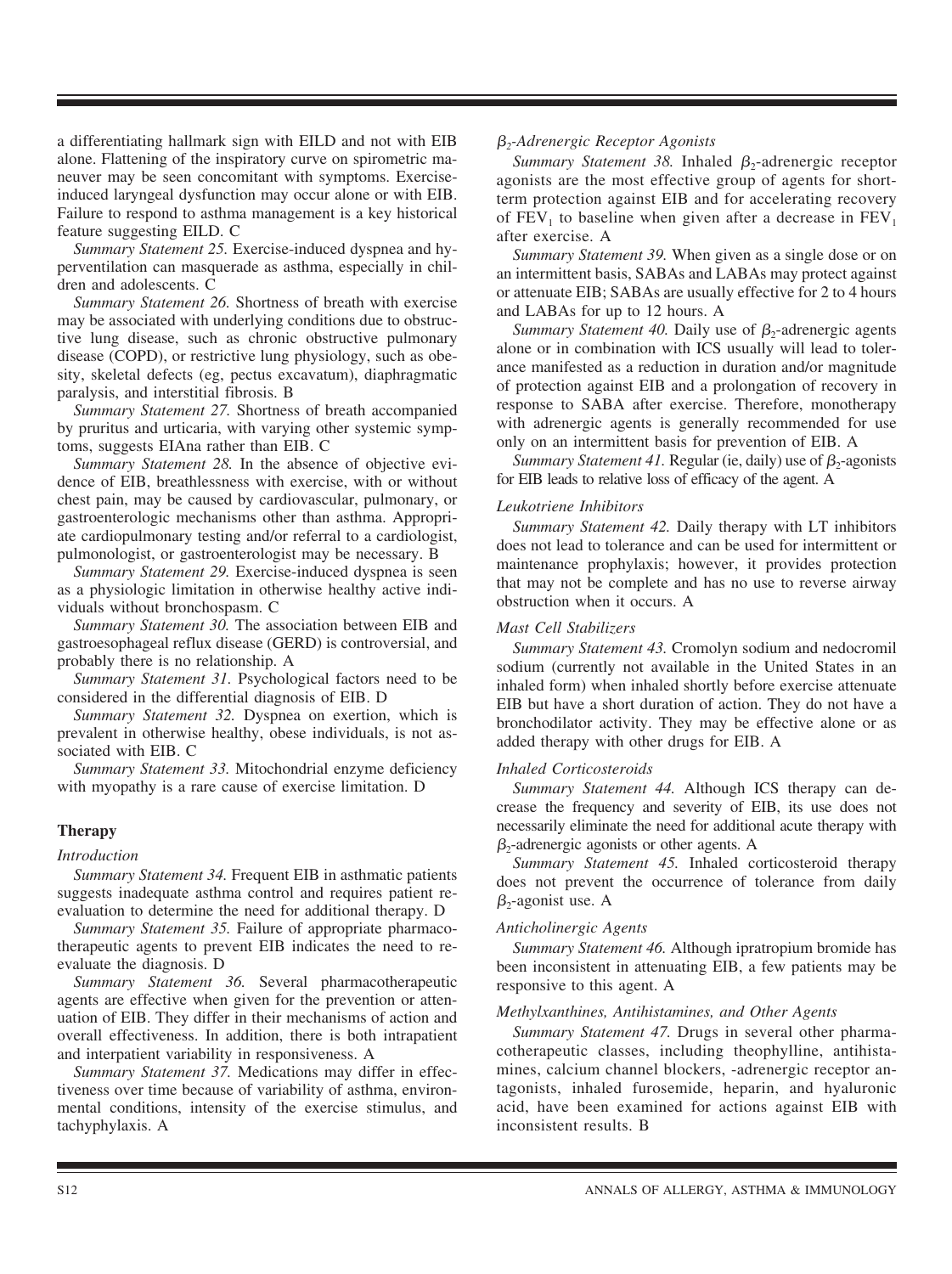## *Nonpharmacologic Therapy*

*Summary Statement 48.* Preexercise warm-up may be helpful in reducing the severity of EIB. A

*Summary Statement 49.* Reduction of sodium intake and ingestion of fish oil and ascorbic acid supplementation may be helpful in reducing the severity of EIB. A

#### **Competitive and Elite Athletes**

*Summary Statement 50.* Exercise-induced bronchoconstriction alone in elite athletes may have different characteristics than EIB with asthma in elite athletes or EIB in the general population. These divergent characteristics may include pathogenesis, presentation, diagnosis, management, and the requirement by governing bodies to obtain permission to receive pharmaceutical agents. D

*Summary Statement 51.* Airway inflammation in elite athletes may be related to the high intensity of physical training, high minute ventilation, and inhalation of airborne pollutants and allergens. D

*Summary Statement 52.* The diagnosis of EIB, whether alone or with asthma, in elite athletes may be difficult because history and presentation are not reliable. Objective testing is necessary to diagnose the condition accurately. A

*Summary Statement 53.* In general, the treatment of EIB in patients who have asthma is similar in both recreational and elite athletes. However, the efficacy of therapy for EIB alone in athletes at any level is not well established. A

#### **Pathophysiology of Exercise-Induced Bronchoconstriction**

#### *Definition and Overview*

*Summary Statement 1.* Exercise-induced bronchoconstriction is defined as the transient narrowing of the lower airways that occurs after vigorous exercise. It may appear with or without asthma. The term *EIA* should not be used because exercise does not induce asthma but rather is a trigger of bronchoconstriction. D

Exercise-induced bronchoconstriction is usually measured as a reduction in  $FEV<sub>1</sub>$  after exercise and defined as a decrease of 10% to 15% of the preexercise value.<sup>1-6,36-40</sup> Exercise-induced bronchoconstriction is a manifestation of BHR and is often the first sign of asthma. A  $\beta_2$ -agonist, by inhalation, is the most widely used treatment given immediately before exercise to prevent EIB. In clinically recognized asthmatic patients, EIB is associated with airway inflammation, and decrement of EIB will occur in most cases within 12 weeks of daily treatment with ICS alone.<sup>9,28,41,42</sup>

*Summary Statement 2.* Exercise-induced bronchoconstriction occurs in response to heating and humidifying large volumes of air during a short period. The most important determinants of expression of EIB response and severity are the water content of the inspired air and/or the level of ventilation achieved and sustained during exercise. B

At resting ventilation under most inspired air conditions, the air is usually fully conditioned by the time it has passed over the nasal mucosa. During exercise, there is a switch from nasal to mouth breathing as ventilation increases to 30 L/min or more.43 The number of generations of the lower airways required to complete the conditioning of the air depends on the following: ventilation rate, water content and temperature of the inspired air, temperature of the airway wall, and availability of airway surface liquid (ASL) to provide humidification.44 The cumulative surface area of the airways and the ASL volume are sufficiently large that it is unlikely that unconditioned air will enter the alveoli. In contrast, the cumulative surface area and the volume of the ASL in the first 10 generations are surprisingly small—at approximately 190 cm2 with less than 1 mL in volume of ASL— compared with the cumulative surface area to generation  $17 \ (3,100 \ cm^2)^{45}$ 

The most important determinants of EIB severity are the water content of the inspired air and the level of ventilation achieved and sustained during exercise. The dryer the inspired air and the higher the ventilation during the 6 to 8 minutes of exercise, the greater the likelihood of a positive response to exercise in a susceptible person.<sup>46-49</sup>

Direct measurements of airway temperature have shown that inspired air at  $22^{\circ}$ C and 9 mg  $H_2O$  at 60 L/min is not fully conditioned at the fifth airway generation.<sup>50</sup> Mathematical models have demonstrated that under these conditions the air is fully conditioned by the 12th airway generation. Airways of generation 12 have a diameter about 1 mm.<sup>51</sup> Full conditioning of inspired air of subfreezing temperature involves more than 12 generations, and these very small airways that have a diameter less than 1 mm are susceptible to injury from the cold air.

When air fully saturated with water is inspired at body temperature during exercise, EIB is markedly inhibited or even completely prevented.48,52,53 Any intervention that reduces respiratory water loss reduces severity of EIB, such as reducing the intensity and duration of exercise,<sup>17,54</sup> reducing the ventilation by aerobic conditioning,<sup>55</sup> increasing water content of the inspired air, and breathing via the nose or using a face mask.56 –58 All of these interventions are consistent with the observation that the greater the number of generations of airways recruited to condition the air, the more likely EIB will occur and the more severe it will be for a given individual. The involvement of peripheral airways in the conditioning process is probably important because the density of mast cells is the greatest in the periphery.<sup>12,51,59-61</sup>

*Summary Statement 3.* Respiratory water loss at high ventilation is associated with airway cooling and dehydration and an increase in osmolarity of the airway surface. B The predominant theory of EIB is the osmotic theory, although the thermal theory may also play a role. C

Respiratory water loss at high ventilation is associated with cooling of the airways<sup>50</sup> and dehydration of the ASL volume with subsequent increase in osmolarity.<sup>62</sup> Cooling and hyperosmolarity probably act independently as stimuli for the airways to narrow. Cooling is a mechanical stimulus that involves reactive hyperemia of the bronchial vasculature,  $63,64$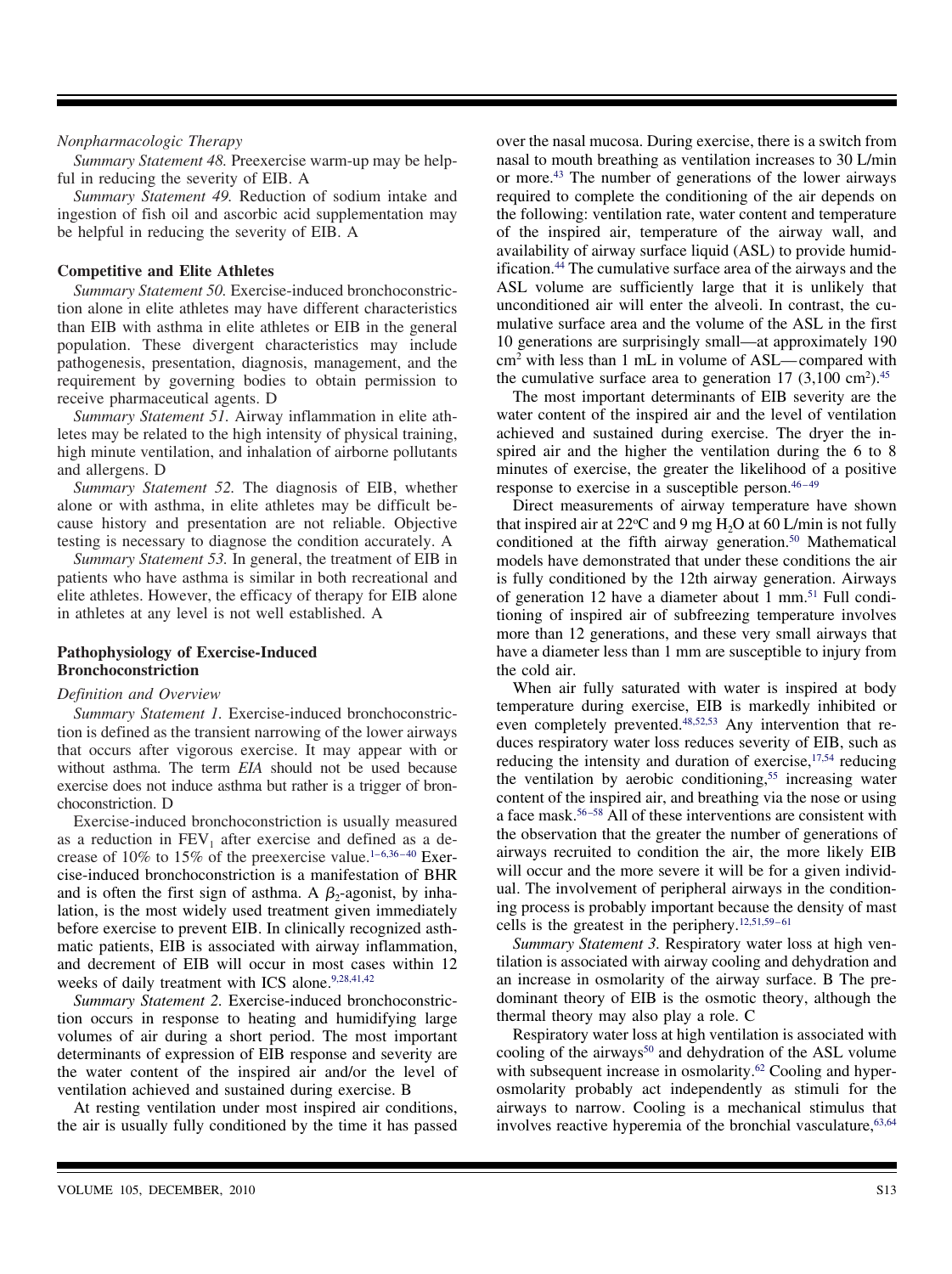whereas hyperosmolarity induces mediator release and subsequent contraction of the BSM.12,13

When air of subfreezing temperature is inspired during exercise, airway cooling causes vasoconstriction of the bronchial vasculature.<sup>65</sup> On cessation of exercise, when ventilation falls and the airways rewarm, a reactive hyperemia with vascular engorgement and edema of the airway wall occurs.<sup>66</sup> This is known as the thermal theory of EIB. The proponents of this theory consider that the vascular events explain all the airway narrowing seen with EIB.63,64 The thermal theory of EIB does not include BSM contraction or mediator release in the mechanism of EIB.<sup>63,64</sup>

The osmotic theory of EIB developed when it was demonstrated that abnormal cooling of the airways was not a prerequisite for EIB and that the airways of asthmatics were sensitive to small changes in osmolarity. $62,67-81$  The osmotic theory has been supported by observations that mast cells and eosinophils release mediators in response to an increase in osmolarity. 82-84

Dehydration of the ASL causes an increase in its ion content and osmolarity when water on the airway surface is evaporated faster than it is returned by condensation or from the epithelial cell or submucosa.<sup>51,85</sup> Dehydration of the ASL has been demonstrated by a marked reduction in mucociliary clearance during dry air breathing both in asthmatic and healthy patients.<sup>86</sup>

The cooling and osmotic theories of EIB may operate together under conditions of breathing cold dry air when the vascular effects may amplify the contractile effect of the mediators.12,13 As the temperature of the inspired air increases toward body temperature, the osmotic effects of water loss will become more important than cooling. Airway cooling does not play a significant role in the EIB that occurs with breathing hot dry  $air.69 - 71,87,88$ 

*Summary Statement 4.* Exercise itself is not necessary to cause airways to narrow; voluntary hyperpnea of dry air may induce bronchoconstriction similar to exercise. Eucapnic voluntary hyperpnea is used as a surrogate for exercise in the diagnosis of EIB, particularly in athletes. B

Exercise itself is not necessary to cause airways to narrow; voluntary hyperpnea of dry air may induce bronchoconstriction similar to exercise.<sup>49,89–92</sup> Thus, EVH of dry air containing 4.9% to 5% carbon dioxide is often used as a surrogate for exercise in the diagnosis of EIB, particularly in athletes. $93-96$ The EVH test for EIB was standardized many years ago to evaluate military recruits for EIB.<sup>92,97,98</sup> Eucapnic voluntary hyperpnea is recommended by the European Respiratory Society/European Academy of Allergy and Clinical Immunology Task Force<sup>99</sup> to identify EIB in athletes and is included in the World Anti-Doping Agency assessment of asthma [\(www.wada-ama.org/Documents/Science\\_Medicine/\)](http://www.wada-ama.org/Documents/Science_Medicine/). Eucapnic voluntary hyperpnea should not be performed on a patient who has an  $FEV<sub>1</sub>$  below 70% of predicted and only with caution if  $FEV<sub>1</sub>$  is below 80% of predicted because of the risk of a serious decrease in  $FEV<sub>1</sub>$ .

*Summary Statement 5.* People who have EIB without asthma associated with airway inflammation and the presence of eosinophils are likely to be responsive to corticosteroids. B

In people with clinically recognized asthma, EIB is related to the presence of eosinophils; those with EIB tend to have a greater concentration of eosinophils in sputum relative to those without EIB.100 Sputum eosinophils have also been reported to increase acutely in response to exercise,<sup>101</sup> although this has not been a universal finding.<sup>102</sup> There is an association between the percentage of eosinophils in sputum and the severity of  $EIB$ .<sup>103</sup> An association between peripheral blood eosinophil counts and severity of EIB has also been reported.104 As expected, the reduction in EIB severity after treatment with ICS is also accompanied by a reduction in percentage of eosinophils in sputum.8,9,28,32,41,42,103,105,106

*Summary Statement 6.* Exercise-induced bronchoconstriction is accompanied by release of mediators such as PGs, LTs, and histamine. B

There is both indirect and direct evidence for mediators being important in EIB. Some studies show the benefit of specific pharmacologic antagonists and mast cell–stabilizing agents on EIB, and other studies show increases in mediator concentrations in sputum and urine after exercise.

Mast cells have long been thought to be an important source of mediators for EIB because drugs that prevent mast cell release of mediators or antagonize the effects of these mediators reduce the severity of EIB.79,80,107–118 Prostaglandin 2 (PGD<sub>2</sub>), is the major mast cell specific mediator in EIB. Mast cells also generate LTs and histamine.<sup>83,119</sup> In addition to mast cells, eosinophils are also a potential source of LTs.<sup>84</sup> These same mediators, beyond acting on BSM to cause contraction and the airways to narrow, can also increase microvascular permeability (MVP), leading to edema.<sup>120</sup>

The increased urinary excretion of  $LTE<sub>4</sub>$  and the stable urinary metabolite of  $PGD_2$ ,  $9\alpha$ ,  $11\beta PGF_2$  have provided evidence that arachidonic acid metabolites are probably involved in EIB.<sup>11,30,32,80,116,117</sup> Although early studies found only small increases in histamine in arterial plasma in response to exercise, $121,122$  recent studies of sputum have confirmed that EIB is associated with release of histamine.<sup>116,117</sup>

Importantly, inhibition of the release of these mediators is associated with reduction in severity of EIB.32 Sodium cromoglycate and the related compound nedocromil sodium inhibit EIB by stabilizing mast cells.79,80,109,111,114,115 This has been demonstrated by the finding that PGD<sub>2</sub> is released in response to the osmotic stimulus mannitol.30,123

Leukotriene antagonists modify the maximum decrease in  $FEV<sub>1</sub>$  and the time of recovery after EIB.<sup>112,124</sup> Histamine antagonists have been observed to have variable activity on EIB with few investigators reporting complete inhibition of EIB in most patients.<sup>107,110,113</sup> It is of interest that histamine antagonists may be more effective in preventing EIB in those exercising strenuously.<sup>125</sup> With strenuous exercise, the more peripheral airways are likely to be involved in conditioning the air and histamine release from mast cells is more likely to occur.61,125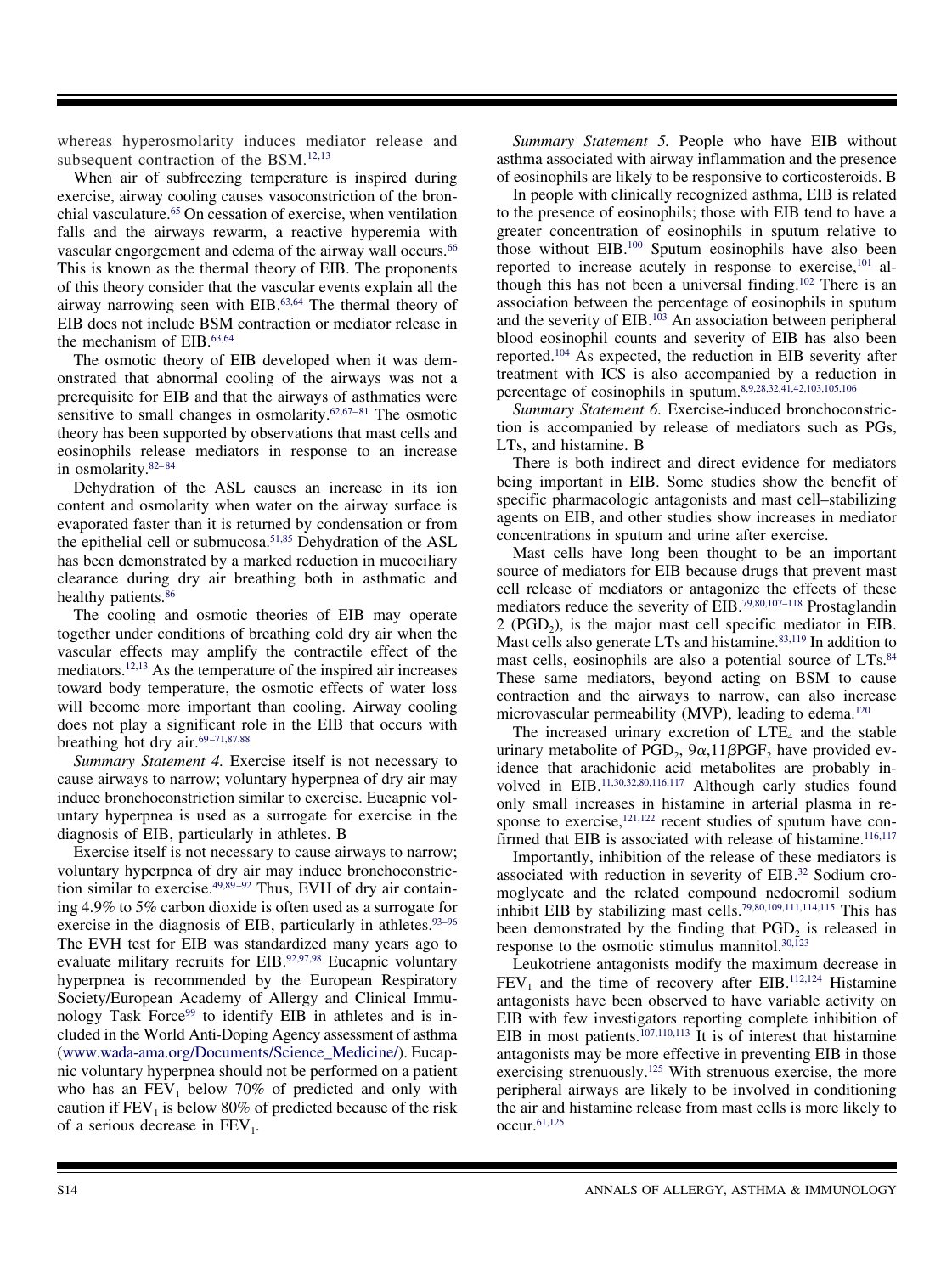Many mediators increase MVP,<sup>120</sup> an event that is thought to play a role in EIB. An increase in MVP is usually identified by a change in markers of microvascular leakage. Thus, an increase in MVP after exercise has been demonstrated by a change in sputum-serum ratio of albumin.126 The increase in this ratio has been shown to relate to severity of EIB. Furthermore, vascular endothelial growth factor and angiopoietin 2 also stimulate MVP, and levels of these substances measured after exercise are also related to severity of EIB.<sup>126-128</sup> The potential role for increased MVP in the pathophysiology of EIB is clear in that it could act to amplify the airway narrowing caused by BSM contraction. However, MVP may also play a role in the pathogenesis of EIB in relation to airway injury (see below).

*Summary Statement 7.* In approximately half of patients who have EIB, there is an interval of refractoriness lasting approximately 2 to 3 hours immediately after an episode of EIB during which additional exercise produces little or no bronchoconstriction. B

In approximately half of patients who have EIB after the initial episode of EIB, there is an interval of refractoriness lasting approximately 1 to 3 hours during which additional exercise produces little or no bronchoconstriction.<sup>129-131</sup> The precise mechanism for this refractory period is not fully understood; however, recent findings suggest that the refractory period could be explained by BSM becoming tolerant to the effect of mediators.132 The refractory period may be prevented by taking nonsteroidal anti-inflammatory drugs for 3 days. Nonsteroidal anti-inflammatory drugs inhibit the cyclooxygenase pathway and thus production of several PGs. Some investigators propose that  $PGE<sub>2</sub>$ , an endogenous mediator that causes smooth muscle relaxation, may play a role in the development of refractoriness.133–136

#### *Genetics and Environment*

*Summary Statement 8.* Gene expression and environmental interaction may be relevant to the EIB phenotype. D

The few studies that have investigated gene expression linked to EIB have used only asthmatic patients who express the EIB phenotype. Some studies have identified increased expression of genes involved in eicosanoid release in patients who have asthma, whereas others found no relationship.15,137 The polymorphism IL-13+2044G/A has been strongly associated with atopy and severity of EIB in Korean children, whereas the IL-13- 1112C/T and the haplotype of IL-13 polymorphisms were associated with LTRA responsiveness.<sup>138</sup>

One group of researchers<sup>16</sup> demonstrated increased expression of mucin 5AC (MUC5AC) after an exercise challenge that was associated with the severity of EIB. Mucins such as MUC5AC may significantly contribute to airflow obstruction.139 Moreover, associations were found between levels of MUC5AC and cys-LTs and neurokinin A in the airways and suggested a mechanism whereby MUC5AC is released by cys-LT activation of sensory airway nerves.16 Using phenotypically distinct asthmatic patients, those without and with EIB, the same authors $140$  identified different patterns of gene expression. In particular, after exercise challenge, expression of transglutaminase 2 was increased. Transglutaminase 2 was further shown to augment enzymatic activity of phospholipase  $A_2$  group X (sPL $A_2$ -X), an enzyme that catalyzes eicosanoid (cysteinyl-LTs) formation. High  $sPLA_2$ -X has been identified in asthmatic patients and has been shown to increase further after exercise challenge in asthmatic EIB phenotypes.141

*Summary Statement 9.* Oxidative stress caused by environmental pollutants that are inhaled during exercise may play an important role in the development and exaggeration of EIB. B

Oxidative stress is an important feature in the pathogenesis of asthma142 and may enhance EIB-related mediator production.143 Oxidative stress probably results from both an increase in reactive oxygen/nitrogen species and depletion of antioxidants in the airways. Inhalation of high particulate matter (PM) air during exercise has been shown to reduce alveolar contribution to eNO, decrease total nitrate, and increase lipid peroxidation in exhaled breath condensate and was related to postexposure decrease in  $FEV<sub>1</sub>$ .<sup>144</sup> Increased concentration of 8-isoprostane, a marker of airway oxidative stress, in exhaled breath condensate is associated with EIB.<sup>143</sup>

Ozone is a major oxidant generated from a photochemical reaction of hydrocarbons and nitrogen oxides from combustion emissions that has been shown to trigger EIB.145,146 Exposure studies show decrements in  $FEV_1$  ranging from 0% to 48% with mild ozone exposure.<sup>147,148</sup> Glutathione S-transferases are found in high concentrations in the lung and are involved in antioxidant defense pathways $149$  and glutathione homeostasis.150 A single nucleotide polymorphism of glutathione S-transferase  $\pi$  ile105 has recently been implicated in the development of new onset asthma and EIB in children who participate in team sports in high ambient ozone, with a hazard ratio for new-onset asthma of  $6.15$  (range,  $2.2-7.4$ ).<sup>151</sup>

Airborne PM generated from combustion emissions is associated with the formation of reactive oxygen species that influence mediator release from airway cells.<sup>152,153</sup> Exposure to high levels of PM is associated with increased emergency department visits,154,155 increased bronchodilator use,156 and bronchoconstriction after exercise in asthmatic and nonasthmatic individuals.157 High levels of airborne PM have been identified at indoor ice rinks that use a fossil-fueled (gas, propane, or natural gas) ice resurfacer<sup>158-160</sup> and at athletic fields that are close to high automobile and truck traffic.<sup>161</sup> The ice rink air exposure during exercise coupled with a genetic susceptibility could account for the observed high prevalence of asthma and EIB in athletes exercising in an ice rink.159,160,162–165 Cysteinyl-LTs appear to be important mediators in PM-induced bronchoconstriction; 1 study<sup>166</sup> found increased protection against EIB in a high pollution environment by the LTRA montelukast. Diesel exhaust particles have been shown to enhance the induction of allergy and to increase inflammatory cytokines and cysteinyl-LTs in animal models.167 Likewise, secondhand tobacco smoke has been shown to increase cysteinyl-LT–related albuterol usage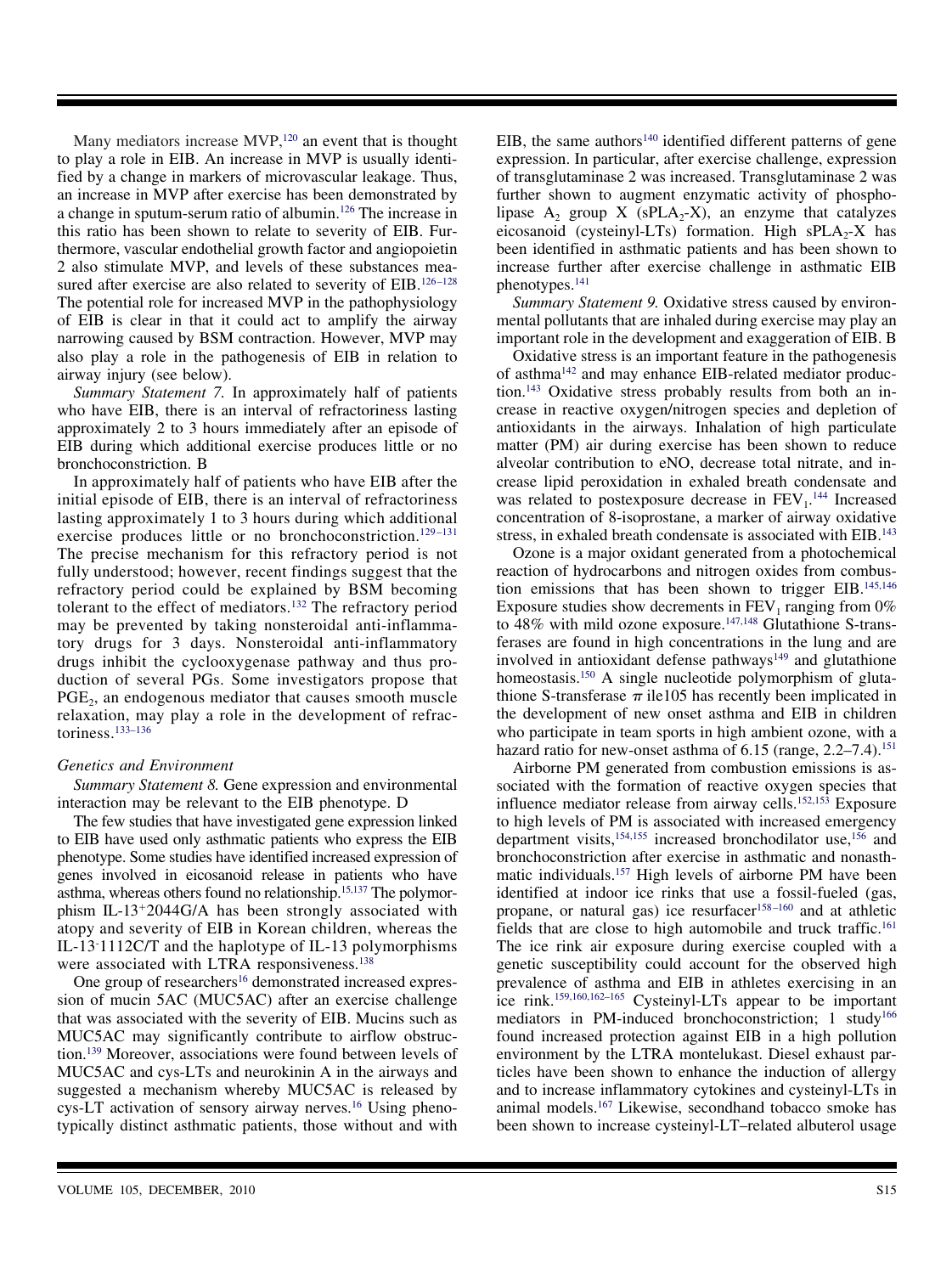and montelukast responsiveness in children exposed to tobacco smoke.168

*Summary Statement 10.* The pathogenesis of EIB in elite athletes may relate to effects on the airways arising from humidifying large volumes of dry air over months of training with or without exposure to environmental irritants, allergens, and viral agents. D

Exercise-induced bronchoconstriction is commonly seen in highly competitive athletes, especially in those competing at the national and international level.<sup>1,2,95,164,169-171</sup> The reason that this condition is seen in such well-trained athletes is not fully understood, but airway injury and the environment may play an important role, particularly in athletes reporting onset of asthma at older than 22 years of age. $10,35$ 

Injury of the airways may arise from conditioning large volumes of dry air over months of training, with or without exposure to environmental irritants, allergens, and viral agents.<sup>158,159,171–178</sup> Repair follows injury and the process is associated with microvascular leakage. It is possible that BHR to inflammatory mediators and pharmacologic agonists may develop as a result of repeated exposure to plasmaderived products that cause a change in the contractile properties of BSM.10,126,179 –183

A hypothesis has now been postulated relating pathogenesis of BHR and EIB to airway injury in athletes. This hypothesis is based on observations reported by many investigators<sup>10</sup> that recruitment of the very small airways ( $\leq 1$  mm) in the air conditioning process may be accompanied by injury of the epithelium. Such injury would be associated with plasma exudation, and in the process of repetitive injury and exudation, the contractile properties of the BSM would be altered, rendering it more sensitive. One potential outcome may be BHR to methacholine as demonstrated in winter athletes.178,184 –186 It is important to know whether methacholine responsiveness in athletes is a manifestation related to airway injury rather than a sign of "classic" asthma. The notion that BHR may be related to injury is supported by the return to normal responsiveness when athletes are out of season<sup>187</sup> or after retirement.<sup>188</sup> For summer athletes who are more likely to be atopic and have higher IgE levels, the hypothesis proposes that "passive" sensitization of the BSM can occur in vivo during the injury/exudation process. In this case, the BSM may become more responsive to contractile mediators such as  $LTE_4$  released into the circulation in response to intense exercise.<sup>189</sup> This may explain why some athletes can benefit from use of LT antagonists and other agents that prevent release of mediators or antagonize their action.<sup>166</sup>

One of the important concepts in this hypothesis is the presence of mast cells in the small airways of healthy people and their proximity to the BSM in these airways.<sup>61</sup> The presence of mast cells adjacent to the smooth muscle or a mast cell myositis is a relatively new concept in defining asthma.60,190 As noted above, mast cell mediators released in the periphery provoke smooth muscle contraction and airway inflammation, which are the hallmarks of asthma.

The potential for  $\beta_2$ -agonists to inhibit or enhance development of BHR and EIB also needs to be considered. There are well-known beneficial effects of  $\beta_2$ -agonists: these include relaxation of BSM, stabilization of mast cells, and stimulation of  $Cl^-$  ion secretion and water to the airway surface. It is possible that given in the short term,  $\beta_2$ -agonists reduce airway injury and microvascular leakage.<sup>191</sup> By contrast, the same drugs given in the long term may cause mast cells to become more sensitive or unstable to stimuli because  $\beta_2$ -receptors are downregulated with long-term use.<sup>192,193</sup> The sensitivity of the smooth muscle may be increased because of an increase in number of histamine receptors $194$  or cross talk between the relaxing and contractile pathways through the Gs protein.<sup>195</sup>

There are other mechanisms whereby elite athletes could develop BHR. One is respiratory tract infection. There is a higher frequency of infections in athletes compared with controls. The reason is thought to be due to the suppressed immunity that occurs between 3 and 72 hours after exercise, known as the "open window" theory.177 The role of viruses in changing reactivity may relate to effects on the  $\beta_2$ -receptor. Bronchial hyperresponsiveness to histamine is prolonged when training was continued during an upper respiratory tract infection.196 A low serum IgA secretion rate during a marathon was shown to be the best predictor of infection.197 The finding of lymphoid aggregates in cross-country skiers<sup>198</sup> may indicate an immune response to infection.<sup>199,200</sup>

The difference in the pathogenesis of EIB and BHR may be the reason there are differences in response to treatment between athletes and patients with classic asthma.201,202 For example, neutrophils rather than eosinophils may be more common in those with exercise-induced airway injury, making the problem less amenable to treatment with inhaled steroids.201 By contrast, macrolides may have potential for modifying the inflammation of neutrophils.203

Forty years ago, EIB was thought to involve the release of mast cell mediators<sup>7</sup> because sodium cromoglycate, a mast cell–stabilizing agent with no action on BSM, was effective in inhibiting EIB. The recognition that the rate of water loss from the airway surface was the determining factor for EIB severity led to the thermal (airway cooling) and osmotic (airway dehydration) hypotheses of EIB. After the introduction of ICS, it became clear that the pathophysiology of EIB also involved inflammation of the airways. During the last 10 to 15 years, the techniques used to measure mediators have become much more sensitive, allowing PGs, LTs, and histamine to be identified in sputum and urine after exercise. Observations that these mediators are indeed present confirm the role of the mast cell and other inflammatory cells in EIB. The increasing recognition that EIB can occur in healthy people (eg, elite athletes, military recruits, and schoolchildren) without classic signs and symptoms of asthma has led to airway injury being suggested as important in the pathogenesis of EIB. Conditioning vast volumes of dry air has the potential to injure the peripheral airways in athletes, as does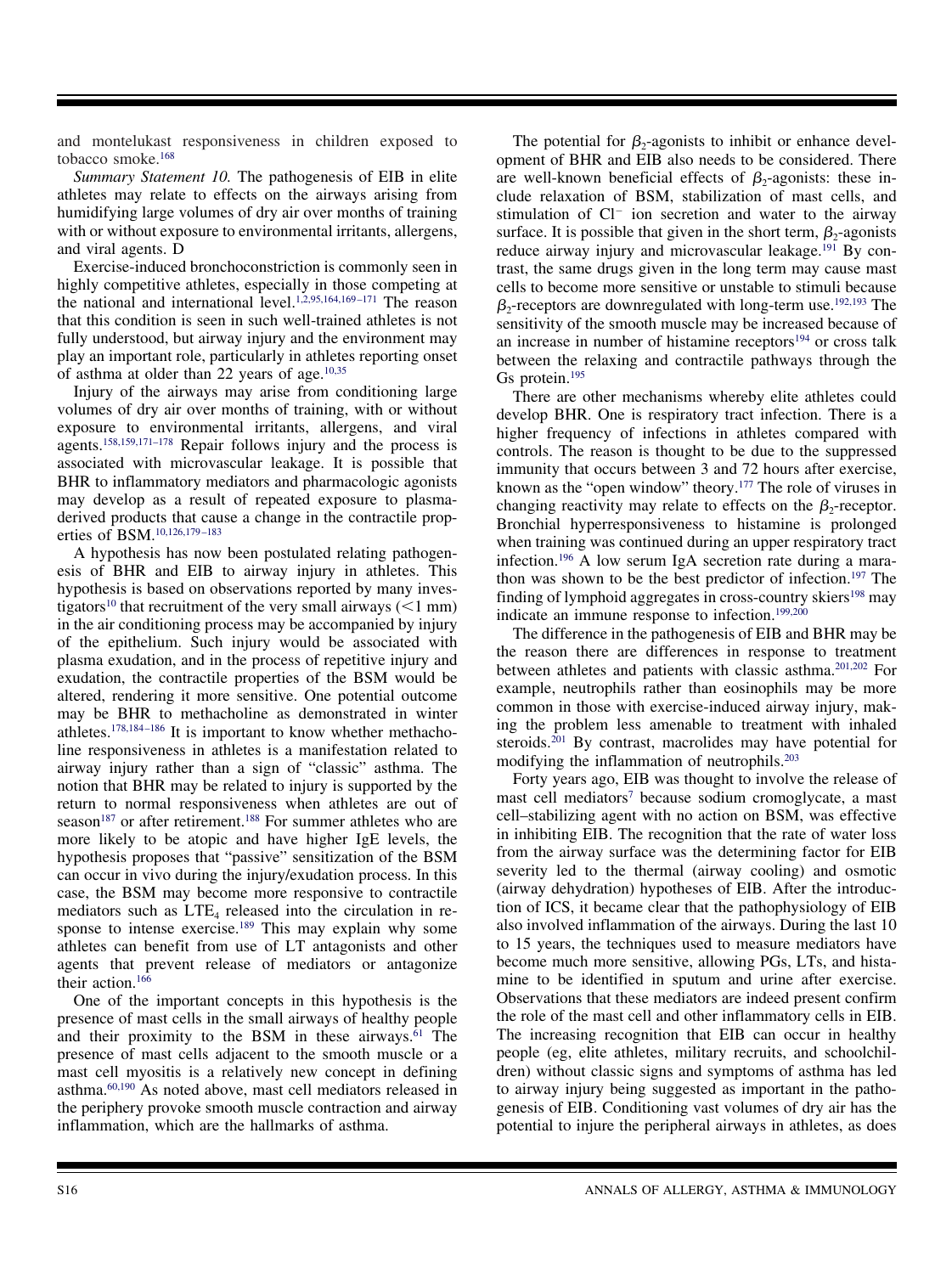|  |  |  |  | Table 1. Prevalence of EIB in Different Populations |
|--|--|--|--|-----------------------------------------------------|
|--|--|--|--|-----------------------------------------------------|

| <b>Population</b>    | <b>Challenge test</b>       | <b>Sport</b>     | Prevalence of EIB, % | Reference      |
|----------------------|-----------------------------|------------------|----------------------|----------------|
| Adults               | <b>EVH</b>                  | <b>Fitness</b>   | 19                   | 212            |
| High school athletes | <b>EVH</b>                  | Not stated       | 38                   | 213            |
| Adolescents          | Exercise                    | High school      | 28                   | 214            |
| College athletes     | <b>EVH</b>                  | Various athletes | $35 - 36$            | $\overline{2}$ |
| Children from India  | Exercise                    | Urban/rural      | 13/10                | 215            |
| Adolescents          | Exercise                    | Various sports   | 9.4                  | 216            |
| Olympics             | Exercise                    | Winter sports    | $18 - 50$            | 164            |
| Elite                | Field exercise/methacholine | <b>Skiers</b>    | 37.5/8.3             | 178            |
| Elite                | Exercise                    | Figure skaters   | 35                   | 162            |
| Elite                | Exercise                    | Figure skaters   | 30                   | 163            |
| Elite                | <b>EVH</b>                  | Summer athletes  | 50                   | 4              |
| Olympics             | EVH/exercise                | Winter sports    | 45/29                | 94             |

Abbreviations: EIB, exercise-induced bronchoconstriction; EVH, eucapnic voluntary hyperpnea.

the environment, which is increasingly being considered as important in the pathogenesis of EIB.

#### **Prevalence**

Exercise-induced bronchoconstriction is reported in most asthmatic patients but also occurs in the absence of chronic asthma. Exercise-induced bronchoconstriction is very common in athletes. The prevalence of EIB is significantly influenced by the criteria used for diagnosis. The use of selfreported symptoms to make the diagnosis of EIB will likely misdiagnose asthma in patients who do not have EIB and miss people who have the condition.<sup>1,204-206</sup> Self-reported symptoms should not be relied on solely for the diagnosis of EIB without the concomitant use of spirometry and bronchial provocation challenge, including reversibility after  $\beta_2$ -agonist, to confirm the diagnosis.

The prevalence of EIB is also influenced by age, sex, ethnicity, and the environmental conditions (eg, air temperature and humidity, allergen content, and pollution) in which exercise is performed. This largely affects the prevalence of EIB in different population samples (Table 1).

*Summary Statement 11.* Exercise-induced bronchoconstriction is reported in most asthmatic patients. A

*Summary Statement 12.* Patients with more severe or less well-controlled asthma are more likely to manifest EIB than patients with less severe or better controlled disease. A

*Summary Statement 13.* The true prevalence of EIB in the general population is poorly defined because epidemiologic studies of EIB have not differentiated asthmatic vs nonasthmatic populations. In addition, there is no consensus for the end point indicative of a positive response, and the conditions under which exercise is performed frequently differ. B

The occurrence of bronchoconstriction, especially with symptoms during or after exercise, is one of the common characteristics of asthma, but it also occurs in the absence of asthma. In asthmatic patients, EIB in itself is a marker of poor control and suggests the need to initiate or step up therapy.33,207 The reported prevalence of EIB varies consider-

ably, depending on the severity and control of asthma in the patients being evaluated.

Exercise-induced bronchoconstriction is a common disorder in children.208,209 The few data available from crosssectional studies performed over time seem to indicate that the prevalence of EIB is increasing, in parallel with the increasing prevalence of asthma. A survey in 1973<sup>210</sup> and again in 1988211 examined 12-year-old children in South Wales who had a decrease of 15% in peak expiratory flow rate after a free run for 6 minutes. On the basis of this measure, they found an increase in prevalence of EIB from 6.7% to 7.7%. The lower prevalence of EIB observed in 2003 (4.7%) may be confounded by the increased number of children taking ICS. Accordingly, the data from these studies showed that the percentage of children who had asthma in the last 12 months was 4.2%, 9.1%, and 15.4% and the percentages who ever had asthma was 5.5%, 12.0%, and 27.3% in 1973, 1988, and 2003, respectively. Otherwise, there is a paucity of data from cohort studies in children examining changes in prevalence of EIB over time and virtually no data in adults. Table 1 indicates that prevalence varies widely, depending on the factors that are being studied and controlled, such as level of intensity of exercise, population under study, and environmental condition.

A study using  $EVH^{212}$  reported a presumed prevalence of EIB of 19.4% in 212 adults without a history of asthma. In 2007, another researcher<sup>217,218</sup> reported that individuals with a family history of asthma may have a higher prevalence of EIB after running than those who do not have a positive family history. Exercise-induced bronchoconstriction is also more frequent in atopic individuals,<sup>171,219</sup> including those with allergic rhinitis,<sup>220</sup> and after respiratory viral infections and other respiratory diseases.221 It is unclear what the relationship is between the natural history of EIB when not associated with asthma and the subsequent development of asthma.

*Summary Statement 14.* The prevalence of EIB in elite athletes appears to be higher than in the general population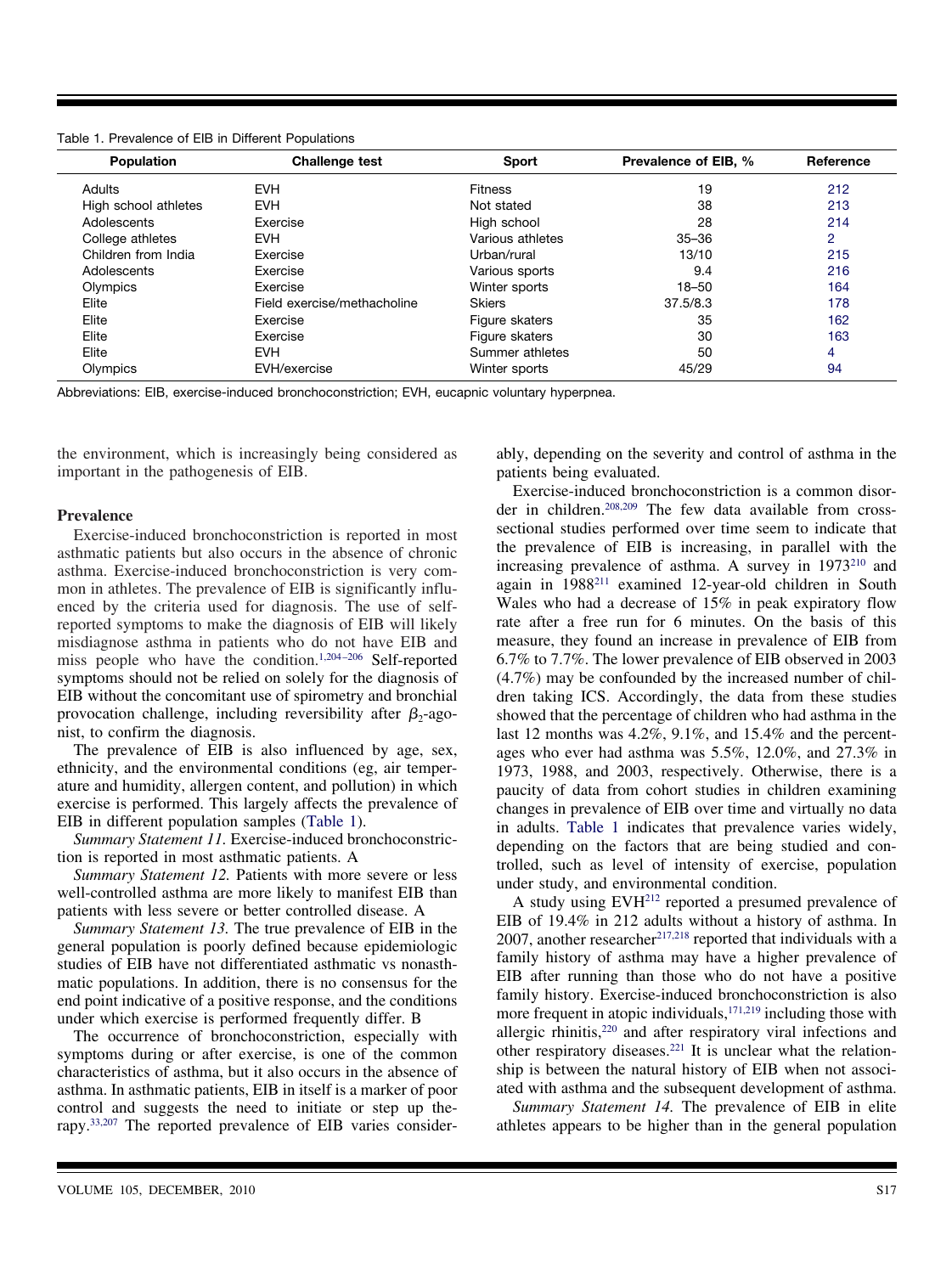and depends on the type of sport, the maximum exercise level, and environmental conditions. B

The need for objective data to diagnose EIB is especially important in the elite athlete because of the establishment of definitive criteria that must be met to allow the use of  $\beta_2$ agonists in or out of competition.<sup>35</sup> No test for EIB is fully sensitive or specific, and thus, no test is sufficient to substantiate or exclude the diagnosis of EIB in all athletes. Additional variability, such as the passage of time and different environments, may affect the ability to detect BHR.

Reports of the occurrence of asthma symptoms in elite athletes have varied from none to  $61\%$ <sup>222,223</sup> depending on the sport and environment.<sup>1,158,160,162,164,174,222,224–228</sup> In fact, higher prevalence rates are reported in certain populations, such as in elite endurance athletes, and in unique environments, such as competitive skaters and cross-country skiers.35,165,228 Some investigators<sup>222,223</sup> suggested that endurance athletes, whether summer or winter, had considerably more symptoms than athletes participating in less aerobic sports. Overall, this study suggested that based on symptoms as many as 1 in 4 athletes had EIB. Using a questionnaire in recreational athletes, a similar prevalence of asthma symptoms was reported.<sup>229</sup> However, these data do not suggest that the individuals who report asthma are the same as those who have a positive exercise challenge. However, a similar prevalence of EIB in winter Olympic athletes has been reported based on objective data using an exercise challenge.<sup>164</sup> Certain populations have a higher than expected prevalence based on unique circumstances, such as the high prevalence of EIB in skaters (20%– 35%) that has been attributed to high emission pollution from ice cleaning equipment and cold dry air.158,159 A similar example is the extremes of cold dry air, such as that to which cross-country skiers are exposed, which may increase the prevalence of EIB to 30% to 50%.230 Similarly, another study170 found as many as 78% of elite cross-country skiers have symptoms and/or hyperresponsive airways.

Athletes participating in the 1996 summer sports also have variations in EIB prevalence, which may depend on the sport in which they participate. For example, long distance runners may have a prevalence of 17%, whereas speed runners may have a prevalence of 8%.<sup>174</sup> Whether these differences are significant may depend on how the test was performed rather than on a difference in the sports for athletes who expend a similar amount of work. By survey, none of the US Olympic divers and weightlifters had symptoms, whereas 45% of

Table 2. Percentage of Athletes Participating in the Olympic Summer Games Notifying or Making Application to Use IBAs

| Games              | Total No. of<br><b>Athletes</b> | No. (%) Applying<br>to Use IBAs |
|--------------------|---------------------------------|---------------------------------|
| Atlanta (notified) | 10,677                          | 383(3.6)                        |
| Sydney (notified)  | 10.649                          | 607(5.7)                        |
| Athens (approved)  | 10,653                          | 445 (4.2)                       |
| Beijing (approved) | 10,810                          | 781 (7.2)                       |

Abbreviation: IBAs, inhaler  $\beta_2$ -agonists.

|                             | No. (%) Applying to Use IBAs |                         |                   |  |  |  |
|-----------------------------|------------------------------|-------------------------|-------------------|--|--|--|
| <b>Sport</b>                | Sydney<br>(2000)             | <b>Athens</b><br>(2004) | Beijing<br>(2008) |  |  |  |
| Triathlon                   | 24 (24.0)                    | 10(10.1)                | 28 (25.7)         |  |  |  |
| Cycling                     | 81 (17.0)                    | 63 (13.5)               | 87 (17.3)         |  |  |  |
| Modern pentathlon           | 7 (14.6)                     | 8(12.5)                 | 9(19.1)           |  |  |  |
| Swimming                    | 163 (11.2)                   | 121(8.4)                | 202 (19.3)        |  |  |  |
| Rowing                      | 48 (8.8)                     | 34(6.1)                 | 70 (12.8)         |  |  |  |
| Canoeing                    | 23 (7.0)                     | 16(4.9)                 | 9(2.8)            |  |  |  |
| Athletics (track and field) | 87 (4.1)                     | 87 (4.4)                | 117 (5.8)         |  |  |  |
| Field hockey                | 15 (4.3)                     | 12(3.1)                 | 41 (10.7)         |  |  |  |

Abbreviation: IBAs, inhaler  $\beta_2$ -agonists.

mountain bikers experienced symptoms, consistent with the hypothesis that endurance sports have a higher prevalence of associated EIB during sport participation.222

Poor air quality may also be associated with a high prevalence of EIB.231 In swimmers, chloramines above the water may trigger EIB. Interestingly, swimmers with longer duration of exposure tend to have a higher prevalence of EIB.232 Discontinuation of swimming resulted in a decreased incidence of EIB.188 As noted above, the high prevalence of EIB in skaters (20%–35%) has been attributed to high emission pollution from ice cleaning equipment and cold dry air.158,159 Seasonal variation of EIB is also described in Olympic athletes.<sup>171</sup> For example, when using a 6.5% decrease in  $FEV<sub>1</sub>$ with running, 28% of runners had probable EIB. Of these runners, 22% had EIB that occurred only in the winter and 7% had EIB only during the pollen season.171 Seasonal difference was also demonstrated by another investigation,<sup>233</sup> which found that 35% of runners training in the cold reported an increased prevalence of EIB compared with summer when the prevalence was less.

Data collected from the summer Olympics between the years 1992 and 2008 have documented an increasing percentage of elite athletes reporting asthma. This trend follows a similar increase noted in the general population. Confounders, such as the requirement of the Olympic Committee to have an objective diagnosis of EIB to permit utilization of albuterol, may account for the large increase of percentages between 2004 and 2008. Similarly, the difference in reporting requirements over the years makes the data difficult to interpret. Table 2 contains the data on asthma reporting in the Summer Games. Table 3 contains data demonstrating the influence that particular sports have on the reporting of asthma from athletes. Again, the data may be biased by differences in reporting requirements for each of the Games.

*Summary Statement 15.* The prevalence of EIB varies with history, type of challenge, and conditions under which the challenge is performed. A

By examining responses to history questions on their intake forms required by the US Olympic Committee athletes participating in the 1996 Summer Olympic Games, investi-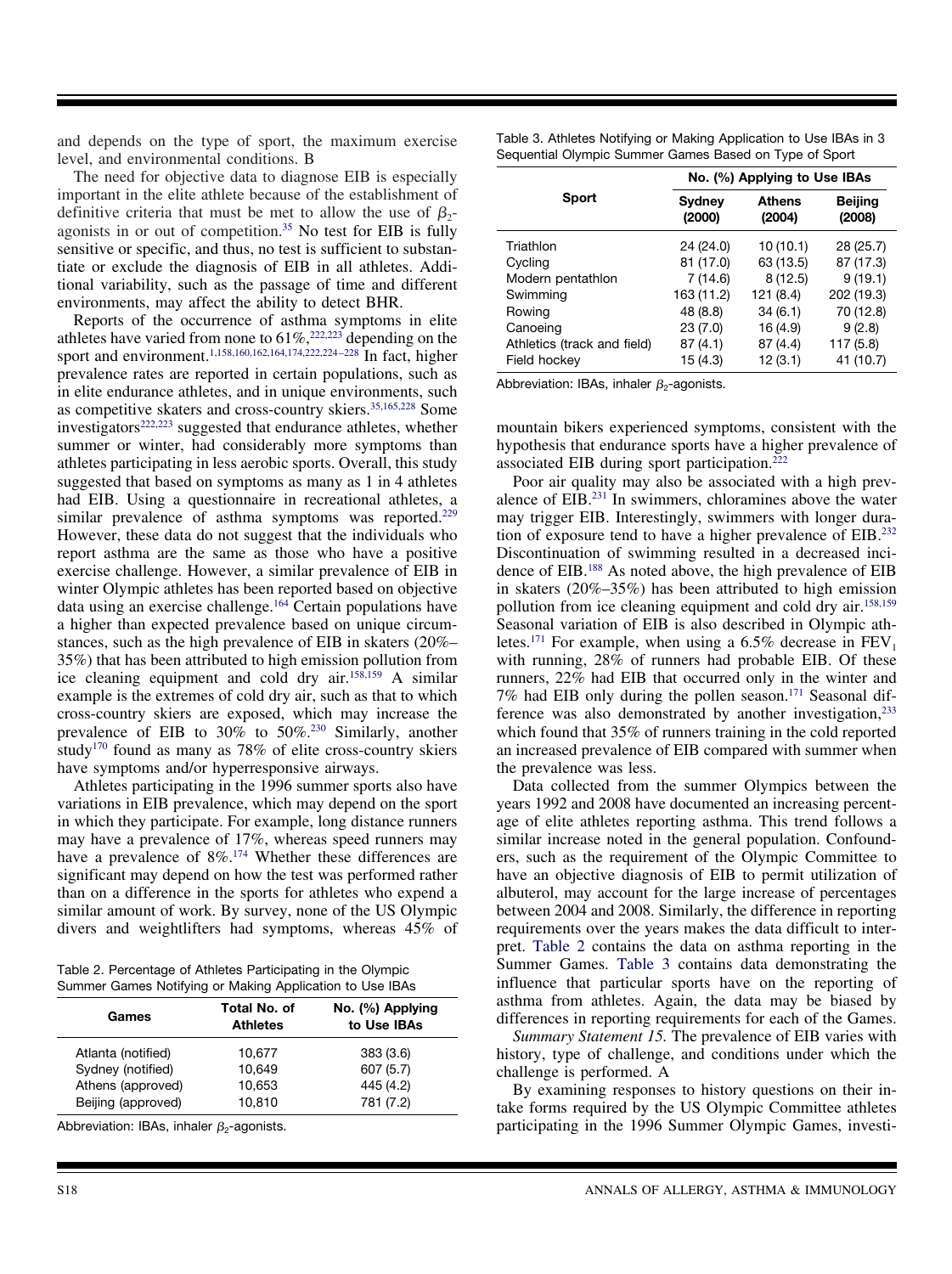gators222 found 0% to 45% of summer athletes, depending on sport, answered questions compatible with having EIB. The prevalence varied significantly among different sports, with nonendurance sports having minimal levels while endurance sports had higher prevalences. By using the same data extraction method, the same researcher<sup>223</sup> found that up to 60.7% of athletes participating in Nordic skiing events responded to questions that suggested they had EIB.

A limitation of determining prevalence by survey is evident by work performed by investigators, $<sup>1</sup>$  who found that</sup> those who had symptoms did not necessarily have a positive challenge result and those who had a positive challenge result did not necessarily have symptoms. Other researchers<sup>234</sup> demonstrated this in adolescent athletes with and without a history suggesting EIB. Those with a history of abnormal baseline spirometry suggesting a risk for EIB had a positive exercise challenge (at least a  $15\%$  decrease in  $FEV_1$ ) in 8 of 48 tested (17%), whereas in those students who had no risk factors, 14 of 118 (12%) had a positive challenge result. Thus, symptoms suggest a positive challenge result, but most of those who had positive challenge results were not at risk. This suggests that patients with a history of chronic asthma are more likely to have positive exercise challenges, but individuals without a history of asthma will also have a positive challenge result.

Another study<sup>4</sup> used different techniques in an attempt to clarify prevalence of EIB. These investigators challenged 50 elite athletes with and without a history of asthma documented by questionnaire with methacholine provocation and with EVH. The results showed that of the 42 athletes who reported respiratory symptoms, 9 had a positive methacholine test result and 25 had a positive EVH test result. Methacholine had an excellent negative predictive value, but only a 36% sensitivity for identifying those with a positive EVH test result.

These findings are consistent with the observations found in 2 more studies,  $2^{27,235}$  which demonstrated that EIB and asthma symptoms do not correlate well with eNO, results of bronchial lavage, or challenges with AMP or histamine challenge. Data from this group confirmed that typical signs and symptoms consistent with asthma are not always found in athletes who have EIB. Conversely, some athletes thought to have EIB probably do not. It has been demonstrated that symptoms are neither sensitive nor specific to suggest a positive EVH test result as evidence for EIB.2 This testing found that 36% of college athletes without symptoms had a comparable decrease of 10% in  $FEV<sub>1</sub>$  and a similar number (35%) of those with symptoms had such a decrease with EVH. Other investigators<sup>236</sup> challenged 33 elite swimmers with EVH challenge, 8-minute swim challenge, and 8-minute laboratory cycle challenge. A 10% decrease in  $FEV<sub>1</sub>$  was considered positive; 55%, 3%, and 12% were considered positive by EVH, swim test, and cycle test, respectively.

*Summary Statement 16.* The prevalence of EIB with and without asthma may be influenced by age, sex, and ethnicity. C

Researchers<sup>237</sup> exercised 15,241 children using a 6-minute run and a decrease of 15% for peak flow as an indicator of EIB. In this cohort, girls (8.5%) were more likely than boys (6.4%) and those from urban settings (8.9%) were more likely than those from rural environs (7%) to have a positive challenge result. As expected in all populations, symptoms were a poor predictor of positive challenge results.

The frequency and severity of asthma may vary by sex, with males having greater frequency during childhood but females having more severe asthma during adulthood.238,239 In contrast to the above findings, $237$  another study<sup>240</sup> failed to demonstrate sex differences in EIB. However, these investigators found that with increasing age, the frequency of EIB decreased. Frequency of asthma and EIB may also vary by sex in elite athletes. In winter sports, females appear to exceed males in prevalence of EIB. In US Olympic winter sports, the prevalence of EIB by exercise challenge test was 26% in female and 18% in male athletes with a combined percentage of 23%.164 Using questionnaires and methacholine challenges, investigators<sup>241</sup> found that the prevalence of exercise-associated asthma symptoms and BHR was higher in female than male athletes. When using EVH as a surrogate challenge for EIB, another study<sup>2</sup> failed to find such a difference in prevalence between the sexes.

Urbanization has been shown to be associated with an increase in prevalence of asthma and EIB. Using a free run and peak flow testing for EIB, rural children, urban poor, and wealthy urbanites had a prevalence of 0.1%, 3.1%, and 5.8%, respectively.242

A standardized free running test with peak flow monitoring demonstrated that African Americans had a higher prevalence of EIB than European Americans (13% and 2%, respectively).243 When assessing 9-year-old children with cycle ergometry in Great Britain, ethnicity differences in EIB were also evident, with Asian children (originating from the Indian subcontinent) having a prevalence of 3.6 times higher than that of white, inner-city children.<sup>244</sup>

In summary, EIB prevalence is affected by age, sex, ethnicity, and urbanization. Elite athletes may have a high prevalence of EIB, which can be associated with extreme atmospheric conditions, such as high levels of pollen, pollution, cold air, and chemicals, particularly in the training environment. Exercise-induced bronchoconstriction can be demonstrated in people without symptoms, but symptoms are not a sensitive predictor of EIB. Prevalence of EIB varies by the test used to detect it.

## **Diagnosis**

*Summary Statement 17.* Self-reported symptoms alone are not reliable for diagnosis of EIB. B

Exercise-induced bronchoconstriction in the athlete may be accompanied by symptoms of cough, wheeze, chest tightness, shortness of breath, or excessive mucous production. However, a clinical diagnosis of EIB based on self-reported symptoms after exercise alone may be misleading because often objective measures cannot confirm asthma as the cause of the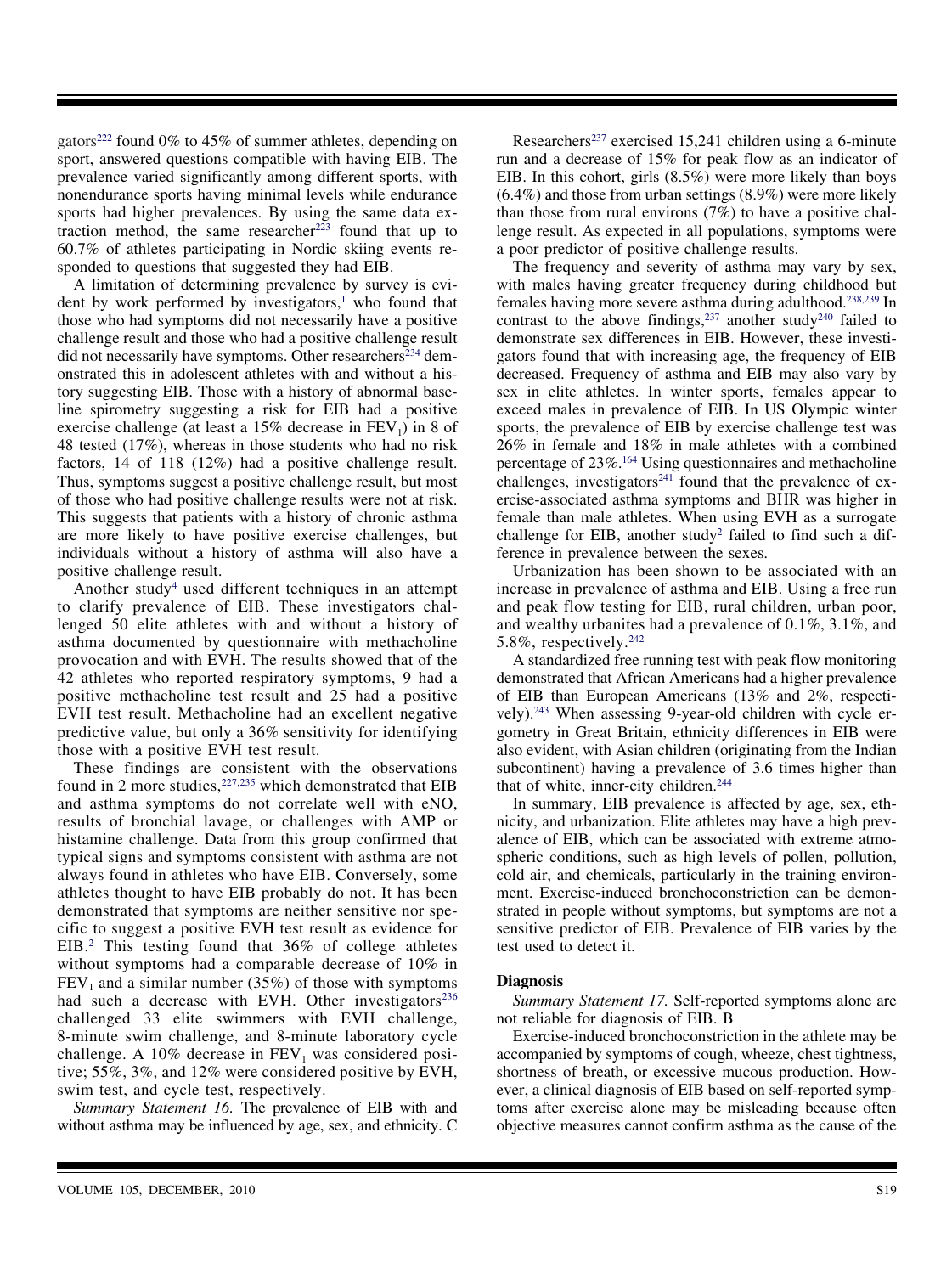symptoms.1 Likewise, absence of self-reported symptoms also may be misleading because this could reflect lack of patient perception of EIB. Approximately half of elite winter sport athletes who report symptoms with exercise have normal airway function, and approximately half of those who report no symptoms will demonstrate bronchoconstriction after exercise or other indirect challenges.<sup>1</sup> This study documents the necessity of objective spirometry using a standardized protocol for diagnosis of EIB. Another investigation<sup>2</sup> corroborated that symptoms were not predictive of EIB in a study of college students. Using EVH with a 10% or greater decrease in  $FEV<sub>1</sub>$  to diagnose EIB, this study<sup>2</sup> identified a prevalence of 36% in those with no symptoms and 35% in those reporting symptoms of EIB. Athletes with high ventilation activities were significantly more symptomatic (48%) than athletes in low ventilation sports  $(25\%; P = .02)$  but showed no difference in EIB prevalence between the groups when challenged. It is therefore essential to confirm EIB by objective measures generally following  $FEV<sub>1</sub>$  by using standardized tests.<sup>3</sup>

*Summary Statement 18.* Optimal EIB management may require confirmation of the diagnosis using objective methods. A

Although there is no single test that will identify all individuals who have EIB, indirect challenges, including exercise, EVH, inhaled powdered mannitol, nebulized hypertonic saline, or AMP, are more effective in identifying EIB than are direct challenges such as histamine or methacholine.<sup>18,245–247</sup> In addition, indirect challenges are recommended<sup>3</sup> for monitoring asthma therapy because BHR is most often related to inflammation and inflammation is diminished by ICS treatment for asthma.

The indirect challenges release mediators of inflammation, including LTs, PGs, and histamine, that provoke airway smooth muscle contraction.<sup>13</sup> Therefore, indirect challenges may reflect the severity of airway inflammation.<sup>247</sup> In contrast, direct challenge agents act directly on airway smooth muscle receptors to provoke bronchoconstriction, exclusive of airway inflammation.3

Challenges with pharmacologic agents that act directly on airway smooth muscle such as methacholine may be performed in the office, clinic, or hospital laboratory. These challenges are usually recommended to exclude a diagnosis of asthma rather than to exclude or include a diagnosis of EIB; however, they may be the only tests available. The direct challenge requires inhaling increasing concentrations of methacholine and then performing  $FEV<sub>1</sub>$  but not the full FVC maneuver after the administration of each dose. A decrease in  $FEV_1$  of greater than 20% from baseline is regarded as a positive challenge result. This is documented as the  $PC_{20}$ . A  $PC_{20}$  of greater than 16 mg/mL is interpreted as normal bronchial responsiveness, between 4.0 and 16 mg/mL is considered borderline BHR, between 1.0 and 4.0 mg/mL is considered mild BHR (positive test result), and a less than 1.0 mg/mL is considered moderate to severe BHR.<sup>6</sup> Although the direct challenge is used as a screening test for chronic asthma, it has low sensitivity for EIB because it reflects the effect of only a single agonist and is not recommended as a screening tool for  $EIB.<sup>4,246</sup>$ 

## *Exercise Challenge*

The lack of strict adherence to the components of the consensus statement published by the  $ATS<sup>6</sup>$  on a standardized exercise challenge for EIB has led to variability in documented prevalence of EIB.<sup>35</sup> Diagnosis by exercise should be made by using a challenge that is standardized for duration of exercise and for intensity by standardizing minute ventilation and water content of inhaled air.17,49,53,54,248,249 Spirometry is performed at baseline before the exercise challenge and at a series of defined postchallenge times, such as often as 1 to 3, 5, 10, 15, 20, and 30 to 45 minutes after 8 minutes of exercise, with 2 repeatable  $FEV_1$  efforts (and not full FVC maneuvers) at each time point. The goal is to collect spirometry data as early and as late as practical within the time in which EIB typically occurs.3 For example, the IOC-MC Independent Panel on Asthma recommends that  $FEV<sub>1</sub>$  should be first recorded at 3 minutes after the completion of the challenge to overcome the problem of possible posttest respiratory muscle fatigue. Post-exercise  $FEV<sub>1</sub>$  values are compared with preexercise  $FEV<sub>1</sub>$  values to calculate a percentage change from baseline. A 10% or greater decrease in  $FEV<sub>1</sub>$ from an FVC or  $FEV_1$  maneuver at any 2 consecutive time points within 30 minutes of ceasing exercise may be considered diagnostic of EIB.<sup>6</sup> If a greater decrease in  $FEV<sub>1</sub>$  is required (ie, a decrease of 25%), then only one time point may be necessary to be diagnostic of EIB. In any case, it is important to examine the AUC to determine whether the decrease is consistent and is not likely an artifact of an inadequate spirometry effort.

A flattened or truncated inspiratory loop and a decrease in  $FEV<sub>1</sub>$  with no alteration in the  $FEV<sub>1</sub>/FVC$  ratio are consistent with, but not diagnostic of, VCD.<sup>250,251</sup> However, the absence of this finding does not rule out VCD as described below. The presence of stridor suggests upper airway dysfunction with or without the concomitant presence of EIB. If VCD is a consideration, then FVC maneuvers should be used to compare preexercise and immediate postexercise inspiratory loops.

Expert panels and reports from experts have developed consensus guidelines for diagnosis of EIB based on exercise challenges.6,252,253 Panels have suggested that the postexercise decrease in  $FEV<sub>1</sub>$  required to make the diagnosis must be 10%, whereas other groups have suggested that a decrease of 13% or 15% is necessary to make the diagnosis.37,253 A 15% decrease in FEV<sub>1</sub> after a "field" exercise challenge<sup>40</sup> and  $6\%$ to  $10\%$  decrease in  $FEV<sub>1</sub>$  for laboratory challenges have been recommended.171,226 Although there is no absolute standard cutoff postexercise decrease in  $FEV<sub>1</sub>$ , the change in  $FEV<sub>1</sub>$ after exercise is normally distributed. Lowering the cutoff will result in an increased likelihood of false-positive test results for EIB, whereas raising the cutoff will result in the increased likelihood of false-negative test results for EIB. The ATS<sup>6</sup> and the European Respiratory Society<sup>99</sup> have rec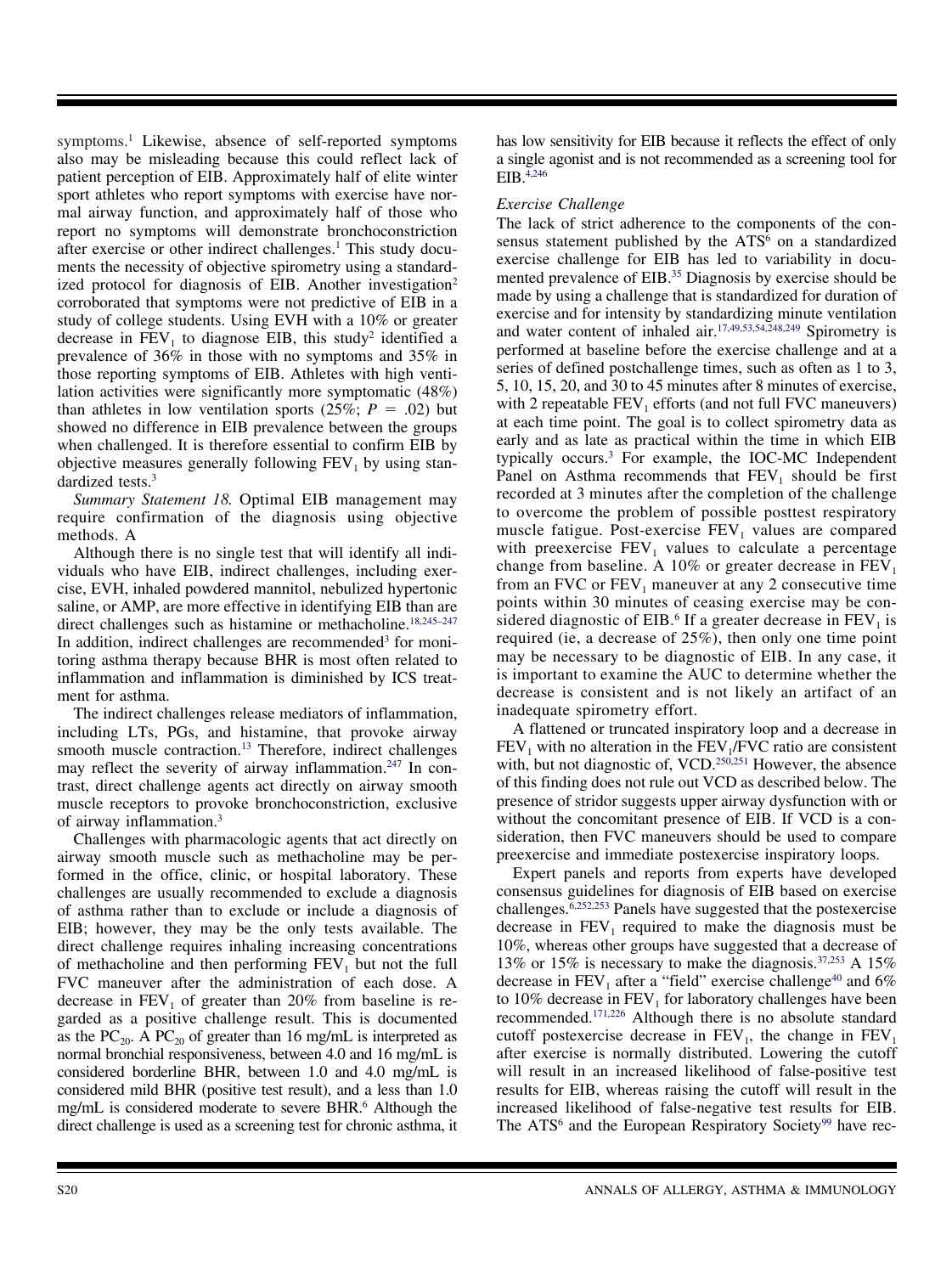ommended a 10% decrease in  $FEV<sub>1</sub>$  after exercise as criterion for EIB, based on 2 standard deviations from the mean percentage decrease in  $FEV<sub>1</sub>$  in healthy individuals.<sup>38</sup>

As noted above, it is essential to confirm the diagnosis of EIB using objective measures because of the lack of sensitivity and specificity of self-reported symptoms. The exercise challenge for diagnosis of EIB can be sensitive and specific if exercising minute ventilation and water content of inhaled air are standardized.<sup>248,249</sup> Standardized laboratory-based EIB challenges have been performed using 6 to 8 minutes of exercise in ambient conditions (20°C-25°C, relative humidity [RH]  $\leq$ 50%) at 80% to 90% of estimated HR<sub>max</sub> as a surrogate standard to  $V_E$ . <sup>254–258</sup> Maximal heart rate is often estimated by the equation of  $220 - age$ ; however, more recent analysis suggests that a more accurate regression equation to predict HR<sub>max</sub> is 208 – 0.7  $\times$  age.<sup>259</sup> Ideally, the exercise ventilation should be above 60% of predicted maximum (ie, greater than 21 times  $FEV<sub>1</sub>$ .<sup>6</sup> Some investigators have suggested that exercise intensity should be less than 85% of predicted  $HR_{max}^{260}$ ; these recommendations are based on the inappropriate assumption that exercise intensity affects catecholamine release and causes bronchodilation. This assumption is most invalid for individuals who routinely exercise because  $85\%$  HR<sub>max</sub> may not be adequate to elicit a bronchoconstrictive response. Although ATS guidelines<sup>6</sup> and investigations by others<sup>17,224,252,256-258</sup> suggest that laboratory-based EIB testing should include an exercise challenge of 6 to 8 minutes in ambient conditions (20 $^{\circ}$ C-25 $^{\circ}$ C, RH  $\leq$ 50%) at 80% to 90% predicted  $HR_{max}$ ; very well-conditioned individuals may require the exercise intensity to be above a  $HR<sub>max</sub>$  of 90%. Investigators<sup>17</sup> evaluated the exercise load in relationship to EIB severity in children (aged  $9-17$  years old) with asthma and found that treadmill tests at 85% and 95% of calculated HR<sub>max</sub> resulted in greatly different decreases in  $FEV<sub>1</sub>$  (Figure 2). Decrease in  $FEV<sub>1</sub>$  was 25.1% at 95% HR<sub>max</sub> but only  $8.8\%$  at  $85\%$  HR<sub>max</sub>. Only 9 of 20 individuals had decreases greater than 10% at 85%  $HR_{max}$ , whereas all 20 individuals had decreases greater than  $10\%$  at 95% HR<sub>max</sub> (Figure 2). This investigation supports the necessity for a high exercise intensity, which elicits high  $V_E$ .

Dry air delivered by the use of Douglas bag, as described below in the "Laboratory Challenges" section, also may enhance the ability to achieve a positive challenge because a dehydrating stimulus is thought to be a primary trigger of EIB. However, increased vagal activity from facial cooling during cold air exercise<sup>261,262</sup> or after water emersion<sup>263</sup> has been shown to result in significant bronchoconstriction in healthy individuals and asthma patients. It has been demonstrated that facial cooling during exercise resulted in significantly lower  $FEV<sub>1</sub>$  after exercise with either cold or warm dry air inhalation than did similar exercise without facial cooling.<sup>261</sup>

#### *Field-Based Challenges*

Free running<sup>40,226,253</sup> and sports-specific exercise challenges162–164,230,264 have been shown to be valid for the evaluation of EIB. These challenges have been demonstrated to be more sensitive than laboratory challenges at ambient temperature and RH in the laboratory in elite winter athletes.<sup>226</sup> One study<sup>226</sup> compared sports-specific field-based exercise challenges of varied duration to a standardized 6- to 8-minute laboratory exercise challenge. Laboratory conditions were 21°C, 60% RH, and exercise intensity of 95% of peak heart rate. Although 5 athletes were positive by both challenges, 18 of 23 athletes who tested positive for EIB by field-based challenge tested normal by the ambient condition laboratory challenge (Figure 3). These results provided strong support for the notion that water content of inhaled air is a primary stimulus for EIB. Sport-specific tests have been used with success by researchers<sup>164</sup> who studied winter Olympic athletes participating in Nordic skiing, speed skating, ice hockey, and ice skating to evaluate EIB, as did another group of researchers<sup>264</sup> who used a 15-minute Nordic ski field exercise to identify EIB in cross-country skiers. Free running has been used to screen large populations of individuals because of the ease of administration. Several groups have used free running to evaluate schoolchildren.<sup>40,237,253,265</sup> Good validity and reliability of a free run test to evaluate airway responsiveness in large groups of children 8 to 11 years of age have been established; a 15% decrease in  $FEV<sub>1</sub>$  was used



Figure 3. Of 23 elite winter athletes who tested positive for exerciseinduced bronchoconstriction by a sports-specific field-based exercise challenge in cold dry air, only 5 (approximately 22%) tested positive by a laboratory treadmill run of equal intensity but under ambient conditions of 21°C, 50% relative humidity (RH). This figure displays data from the 18 athletes who tested negative by laboratory challenge. Adapted from Rundell et al.<sup>226</sup>  $FEV<sub>1</sub>$  indicates forced expiratory volume in 1 second; FVC, forced vital capacity.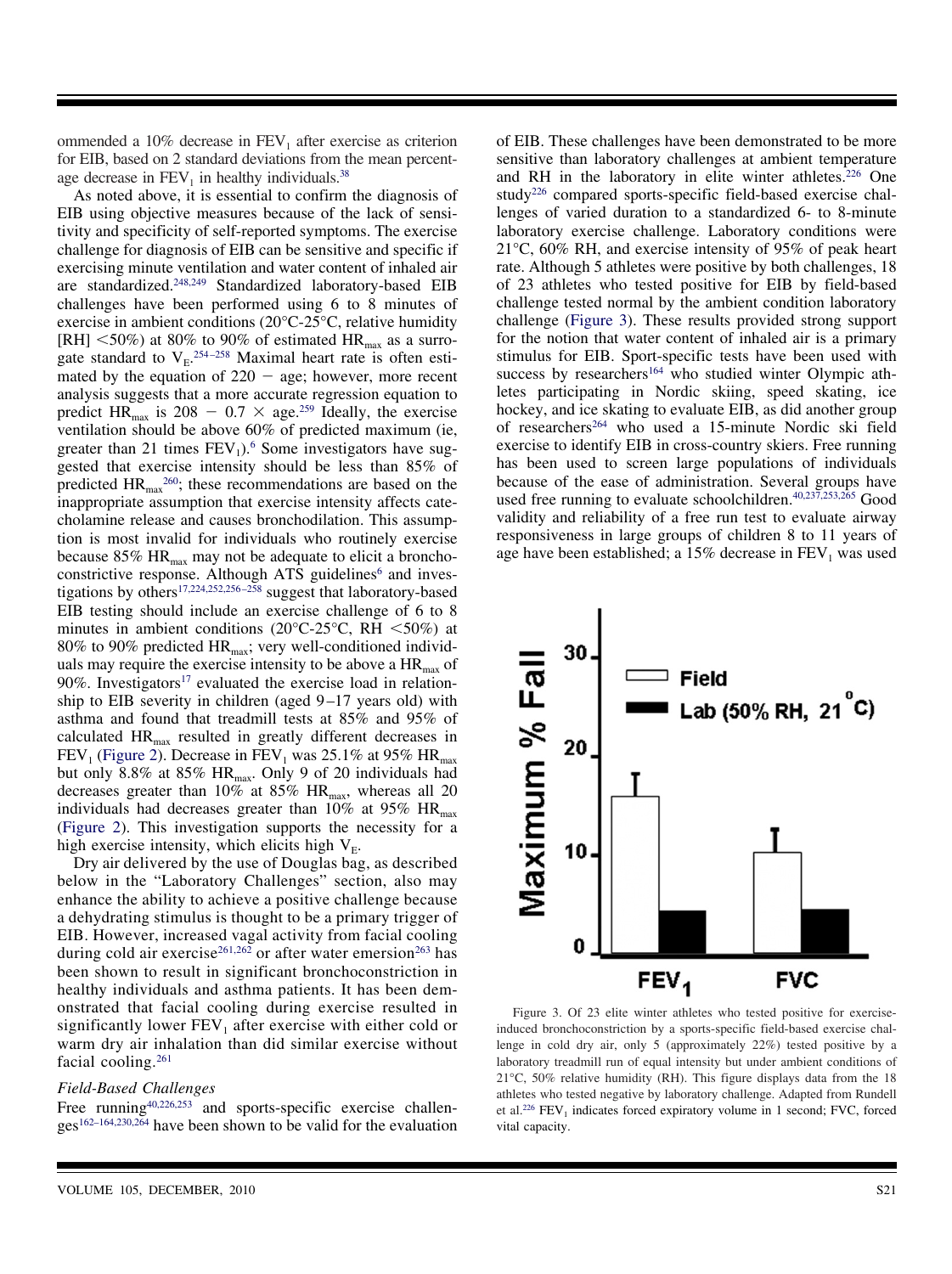as cutoff criteria,<sup>253</sup> and the 95% probability for repeated tests was a  $\pm 12\%$  decrease in FEV<sub>1</sub>.<sup>40,253</sup> Researchers<sup>37</sup> also evaluated 8 studies with 232 young asthma patients and determined that a decrease in  $FEV_1$  of 13% after exercise provided a sensitivity of 63% and a specificity of 94%, thus providing objective data to evaluate bronchial provocation challenge results. Furthermore, the cutoff value was not affected by the severity of asthma. However, the uncontrolled nature of the stimulus and changing ambient and environmental conditions impose variability that may limit free run tests as a means of monitoring therapy. A more reproducible stimulus and physiologic outcome may be needed to monitor treatment effectively.3

## *Laboratory Challenges*

The laboratory exercise challenge for EIB can have high specificity and high sensitivity when standardized. The water content of inspired air should be below 5 mg $\cdot L^{-1}$  of air.<sup>51,59</sup> Because a primary trigger for EIB is the increase in osmolarity of the periciliary fluid, secondary to loss of water due to conditioning of relatively dry inspired air during exercise or hyperventilation,  $12,52$  the level of minute ventilation achieved and maintained should be approximately 60% to 85% MVV.<sup>226</sup> As noted above, this can be estimated by multiplying the baseline  $FEV<sub>1</sub>$  by 21 and 30, respectively.

Others have demonstrated a 50% reduction in severity of EIB when comparing exercise challenge conditions of 40% and 95% RH at ambient temperature (24% vs 12% decreases in  $FEV<sub>1</sub>$ , respectively).<sup>266</sup> Others<sup>248,249</sup> examined inhaled airway temperature and EIB response and noted that severity of EIB was related to water content and not air temperature per se during exercise or EVH challenges. In these studies, <sup>248,249</sup> subjects exercised or performed EVH while breathing room temperature (22 $\textdegree$ C) or cold (-1 $\textdegree$ C) dry air, with water content for both conditions less than 5 mg/L of air; exercising minute ventilations were not different among conditions. No significant difference in postexercise  $FEV<sub>1</sub>$  between inhaled room temperature and cold air conditions was found. Similarly, there was no difference between exercise and EVH with matched minute ventilations (Figure 4).

#### *Treadmill or Cycle Ergometer Exercise Challenge*

Current recommendations indicate that an 8-minute exercise challenge that approaches 90% or more of estimated  $HR_{max}$ by 2 minutes and is maintained for the remaining 6 minutes of the 8-minute challenge is optimal for identifying EIB. A shorter duration of 6 or 7 minutes is often used in children. This protocol should ensure a minute ventilation of approximately 60% to 85% of MVV, with the exceptions of the elite athlete for whom a higher intensity may be required or the asthmatic patient who may not be able to achieve the high ventilation. For the elite or highly conditioned athlete, an intensity of approximately  $95\%$  HR<sub>max</sub> is recommended. Exercising target minute ventilation can be estimated by multiplying the



Figure 4. Athletes with mild exercise-induced bronchoconstriction underwent exercise (Exer) and eucapnic voluntary hyperpnea (EVH) challenges breathing either cold (Cold) or room temperature (RT) dry air. The first bar is all EVH (Cold and RT), the second bar is all Exer (Cold and RT), the third bar is all RT (EVH and Exer), and the fourth bar is all cold (EVH and Exer). Similar decreases in  $FEV<sub>1</sub>$  were seen for combinations of both challenge modes and both temperature conditions with no significant differences being observed. Adapted from Evans et al.<sup>249</sup>

baseline  $FEV_1$  by 21 and 30 times for 60% and 85% MVV, respectively.94,169,267

*Treadmill Protocol.* The treadmill speed and incline are selected according to the tester's subjective assessment of the individual's physical fitness with the ultimate goal of obtaining a total test duration of 8 minutes with the final 4 to 6 minutes at an intensity equal to 80% to 90% of estimated  $HR<sub>max</sub>$ . This intensity should result in a ventilation equal to 40% to 60% of MVV.6 A reasonable protocol is to begin the test at 2.5 mph (4 kph) at an incline of 2.5%, adjusting speed and incline to elicit a heart rate of 80% to 90%  $HR_{max}$  within 2 minutes and maintain it for the remaining duration of the 8-minute challenge.39 There are nomograms that can be used to estimate oxygen consumption in relation to body weight and treadmill speed both for children<sup>268</sup> and adults.<sup>269</sup> Patients can terminate the challenge at any time during the test if they feel unable to continue.<sup>28</sup> Because water content and minute ventilation are major determinants of the severity of the decrease in  $FEV<sub>1</sub>$ , it is important to increase the minute ventilation rapidly. Thus, protocols using progressive exercise such as the Bruce Protocol and the Jones Progressive Exercise Protocols<sup>270</sup> are inadequate to evaluate EIB because they do not increase the minute ventilation fast enough and may lead to refractoriness without provoking a decrease in  $FEV<sub>1</sub>$ . Unfortunately, ventilation is the stimulus, but it is not usually measured because of equipment limitations.

*Bicycle Ergometer Protocol.* The designated workload of the bicycle ergometer challenge is based on the relationship between oxygen consumption and workload, as well as between ventilation and  $FEV<sub>1</sub>$ .<sup>271</sup> For example, for a patient with predicted  $FEV_1$  of 3 L, the target workload would be 150 W.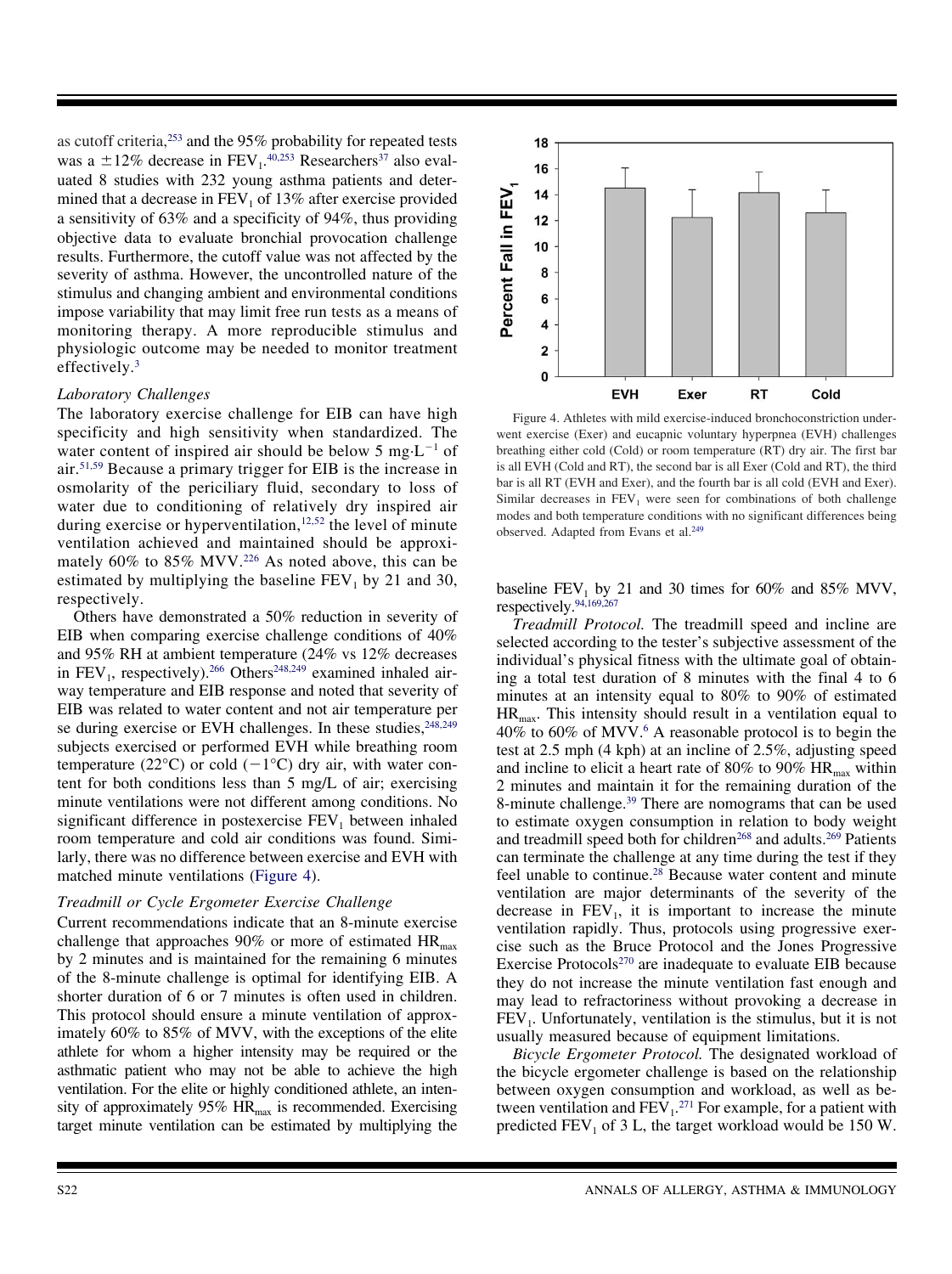As described by 2 sets of authors,  $6,271$  the test begins at  $60\%$ of target workload (eg, 90 W) for the first minute, then 70% (105 W) and 90% (135 W) for second and third minutes, and 100% (150 W) for minutes 4 to 8. This equation has some limitations and only acts as a guide for a target workload. For some patients, it may generate a workload that is too high, yet for others it may be too low so adjustments may be needed during exercise.

Inhaled air during both challenges should be dry medicalgrade air  $(<5$  mg H<sub>2</sub>O+L) administered via a gas cylinder with a reservoir bag (Douglas bag) and 1-way valve apparatus; nose clips should be worn during the test. It is recommended that the challenge is not performed while breathing ambient air (eg, 22°C, 50% RH) because of the increased likelihood of a false-negative test result.<sup>226</sup> Heart rate, arterial oxygen saturation by pulse oximetry, and minute ventilation (if possible) should be measured throughout the test; heart rate and arterial saturation should be monitored after challenge to recovery. Monitoring of oxygen saturation is of primary importance in the differential diagnosis of exerciseinduced hypoxemia (EIH). Exercise-induced hypoxemia, a significantly compromised gas exchange during heavy exercise, affects approximately 40% of elite endurance athletes<sup>272</sup> and is commonly misdiagnosed as EIB. Tight control of test conditions enhances high test-retest reliability important for monitoring patient treatment on subsequent follow-up.271 Either cycle ergometry or treadmill running is an acceptable mode of challenge; however, careful monitoring of cycle load or treadmill running speed and elevation is important to test validity and reproducibility. The most important determinants of the response to exercise are the ventilation achieved and sustained for 6 to 8 minutes and the water content of the inspired air; thus, the ventilation should be considered the measure of the stimulus when dry air is inspired and heart rate as only a secondary means of monitoring the intensity of the stimulus.

Pulmonary function tests should follow ATS standards for  $FEV<sub>1</sub>$  and FVC maneuvers.<sup>6</sup> Two reproducible efforts with  $FEV<sub>1</sub>$  within 3% of each other should be obtained before the exercise challenge; the best effort should be used to calculate postexercise decrease in  $FEV<sub>1</sub>$ . Before conducting the exercise challenge, it is useful to calculate some target values from the preexercise  $FEV_1$ ; for example, the  $FEV_1$  value that represents (1) a positive test result (ie, a 10% decrease in  $FEV<sub>1</sub>$ , (2) an alert for severe bronchoconstriction and need for administering a bronchodilator (ie, 50% decrease in  $FEV<sub>1</sub>$ ), and (3) an indication of recovery (ie, the 95% value for recovery of  $FEV<sub>1</sub>$ ). Two reproducible expiratory efforts should be obtained after exercise usually at 1 to 3, 5, 10, 15, 20, and perhaps 30 to 45 minutes after completion of the challenge or at least until the nadir in  $FEV<sub>1</sub>$  is reached and recovery has started. A positive test result is best confirmed by a 10% decrease in  $FEV<sub>1</sub>$  from baseline at 2 consecutive time points. Full follow-up of  $FEV<sub>1</sub>$  to recovery permits the maximal decrease in  $FEV<sub>1</sub>$  to be identified. This value is useful for identifying benefit of a medication because a 50% reduction in the decrease after treatment is considered a

significant benefit. Further follow-up of  $FEV<sub>1</sub>$  for 60 minutes allows the calculation of area under the  $FEV<sub>1</sub>$  time recovery curve  $(AUC_{0-60 \text{ min}})$  and permits calculation of the time to 95% recovery in  $FEV<sub>1</sub>$ . The patient should remain at the office or laboratory until the  $FEV<sub>1</sub>$  has returned to 95% of baseline value or the clinician feels that it is safe for the patient to leave the clinic.

#### *Eucapnic Voluntary Hyperpnea Challenge*

Eucapnic voluntary hyperpnea was developed and standardized at the Walter Reed Hospital in Washington to assess EIB in recruits with a history of asthma.<sup>273</sup> Eucapnic voluntary hyperpnea was later identified as a useful test to identify EIB in elite athletes who were often limited by the lack of an appropriate ergometer that would challenge them sufficiently.4,94,274 Eucapnic voluntary hyperpnea has since been recommended by the Independent Panel on Asthma of the IOC-MC as the optimal test to identify EIB for athletes seeking approval to inhale a  $\beta_2$ -agonist before an event.<sup>165,169</sup>

The profile of the airway response to EVH shares many similarities with exercise. This includes the stimulus itself, the time course of the airway response and the recovery, the mediators involved, and the inhibitory effects of drugs.30,32,97,114 However, EVH does not result in the same cardiovascular response as exercise or the same sympathetic drive, and there are a few subjects who test negative to EVH but positive to exercise. $93,94$ 

An EVH challenge requires the subject to breathe dry medical-grade air (containing 4.9%–5% carbon dioxide, 21% oxygen, and balance nitrogen) at an exercising  $V<sub>E</sub>$  for 6 minutes. Because hyperventilation-induced hypocapnia can cause bronchoconstriction in people with and without asthma,275 eucapnia should be ensured by using EVH air mixture containing 5% carbon dioxide.<sup>94,274,276</sup> It has been demonstrated that a single fraction of inspired carbon dioxide (4.89%) will provide near normal alveolar carbon dioxide over a wide range of voluntary hyperventilation  $(30-110 \text{ L/min})^{91}$ This may not be applicable to the elite athlete. This was a primary study that demonstrated that the EVH challenge produced similar decreases in  $FEV<sub>1</sub>$  to a dry air exercise challenge.

The general procedure for the EVH challenge involves voluntary breathing of the air administered through a 2-way valve connected to a gas cylinder through a reservoir bag for 6 minutes. Prechallenge and postchallenge spirometry are performed. Recommended ventilation rate for EVH is between 21 and 30 times  $FEV_1$  (representing 60% and 85% MVV, respectively). A target value of 30 times  $FEV<sub>1</sub>$  is best used only for trained or elite athletes who regularly perform exercise without premedication. The lower value of 21 times  $FEV<sub>1</sub>$  is used in known asthmatic patients or those with a history of EIB not taking regular treatment. Patients may have suboptimal challenges when lower levels of ventilation are used as the target.97 The ventilation reached and sustained are important determinants of the response to exercise.13 However, prolonged periods of hyperpnea can result in a significant refractoriness to the stimulus; it has been demon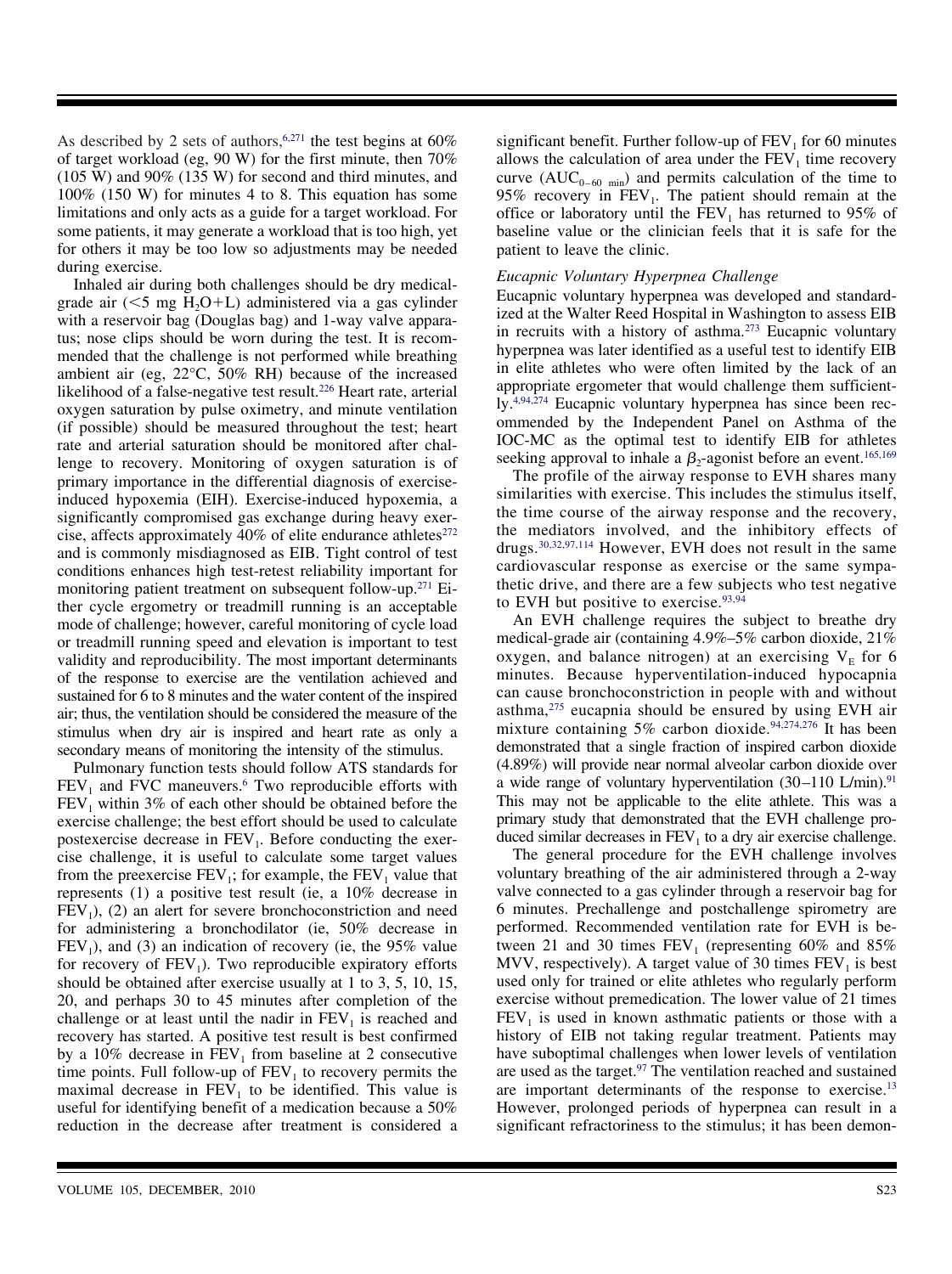strated $277$  that 2 consecutive EVH challenges within 93 minutes resulted in respective decreases in FEV<sub>1</sub> of 27.4  $\pm$  9.8 and 16.1  $\pm$  5.9, whereas three 2-minute interrupted EVH challenges resulted in an 18.9  $\pm$  10.6 decrease in FEV<sub>1</sub> after the last challenge. $277$ 

It is important to measure minute ventilation to ensure adequate and consistent ventilation throughout the 6-minute test. This can be accomplished by using either a rotameter between the gas cylinder and patient to maintain a constant predetermined flow and/or by measuring continuous  $V<sub>E</sub>$  on exhalation. One variation of EVH is to chill inspired air, which has been hypothesized to lead to a greater change in airway osmolarity or vascular response. However, others<sup>248,249</sup> found no difference in postEVH decreases in  $FEV<sub>1</sub>$  when the room temperature or cold air was inhaled (Figure 4). Because the cold temperature inhaled air did not have an additive effect on the bronchoconstrictive response, the same authors<sup>248,249</sup> confirmed earlier work<sup>70</sup> demonstrating that water content, and not temperature of inhaled air, is the essential test condition from bronchoconstrictive response. It must be reiterated that EVH should be performed with caution in individuals who have a baseline  $FEV<sub>1</sub>$  less than 80% of predicted and should not be performed in those with baseline  $FEV<sub>1</sub>$  less than 70% of predicted.

## *Hypertonic Saline Challenge*

The hypertonic saline challenge is economical and an easily administered indirect challenge that increases ASL osmolarity and triggers sensitized cells to release inflammatory me $diators.<sup>278-280</sup>$  There are many similarities among challenges with hypertonic saline, EVH, and exercise.<sup>281,282</sup>

In addition, hypertonic saline allows for concurrent collection of sputum samples for mediator and cellular analysis.283–285 The hypertonic saline (4.5%) aerosol is generated using a highoutput ultrasonic nebulizer and the exposure times are progressively increased (ie, 30 seconds, 60 seconds, 2 minutes, 4 minutes, and 8 minutes, which together totals 15.5 minutes) so that the total test time is usually less than 20 minutes; moreover, decreases in  $FEV_1$  are usually not severe.<sup>283-285</sup> Initial exposure to the 4.5% hypertonic saline lasts for 30 seconds<sup>284</sup>; this interval is doubled if  $FEV<sub>1</sub>$  decreases less than 10% between exposures. Forced expiratory volume in 1 second is measured 60 seconds after exposure. If  $FEV<sub>1</sub>$  decrease is 10% or more, the exposure time is repeated; the test is terminated if decrease is 15% or more in  $FEV<sub>1</sub>$  or when a total dose of 23 g has been administered in 15.5 minutes.<sup>284</sup> Inhaled saline produces a dose-dependent response, allowing for classification of the severity of BHR in populations of those not using ICS. An epidemiologic study<sup>279</sup> found that children positive to hypertonic saline were approximately 4.26 times more likely to have EIB. A later study by the same investigators corroborated a positive response to saline and diagnosis of asthma.286

Thus, hypertonic saline has been used to identify the potential for BHR in patients with a history of asthma who are currently symptomatic<sup>287</sup> and asymptomatic.<sup>288</sup> This is particularly useful in those who wish to participate in scuba diving because 18% of intending scuba divers have been shown to have asthma and hypertonic saline is useful to assess the effect of treatment.<sup>289</sup>

## *Inhaled Powder Mannitol Challenge*

Mannitol is a stable sugar alcohol found in most vegetables that is a hyperosmolar agent that has been developed into a bronchial provocation challenge.<sup>290</sup> The mannitol test is approved in Europe, Asia, Australia, and the United States for the assessment of bronchial hyperresponsiveness.3 Like exercise, EVH, and hypertonic saline, inhaled powder mannitol is an indirect challenge that produces airway smooth muscle contraction by creating a hyperosmolar environment that leads to release of mediators from inflammatory cells of the airways.81 Mannitol challenge is associated with mast cell activation and mediator release; after mannitol challenge, the levels of urinary  $9\alpha, 11\beta PGF_2$ , and LTE<sub>4</sub> were increased similarly in both asthmatic and nonasthmatic subjects.<sup>81</sup> The results of this study suggest that the difference between asthmatic and nonasthmatic subjects is not in the release of mediators per se but more in the responsiveness of airway smooth muscle to bronchoconstrictive mediators. As an indirect challenge, inhaled powder mannitol reflects the neural and cellular aspects of the airway responsiveness rather than just smooth muscle hyperresponsiveness independent of mediator release.283,290

Mannitol is administered from a dry powder inhaler device in progressive doubling doses of 5, 10, 20, 40, 80, 160, 160, and 160 mg, with a maximal total dose of 635 mg, depending on the airway response. $39,290$  One minute after each dose,  $FEV<sub>1</sub>$  is measured in duplicate by the  $FEV<sub>1</sub>$  maneuver. Full FVC maneuvers should not be obtained to avoid tiring patients who are performing any of these tests and to avoid taking too long to perform spirometry. The baseline  $FEV<sub>1</sub>$ obtained after the initial capsule containing no mannitol is used to calculate the target for the  $15\%$  decrease in  $FEV<sub>1</sub>$  $(0.85 \times 0$ -mg dose FEV<sub>1</sub>) after subsequent doses. The challenge is discontinued when there is a 15% or greater decrease in  $FEV<sub>1</sub>$  from baseline or a between dose decrease of 10% or greater in  $FEV<sub>1</sub>$  or a cumulative dose of 635 mg is administered.39 The data are expressed as the dose required to provoke a 15% decrease in  $FEV_1$  (PD<sub>15</sub>), which is obtained by plotting the change in  $FEV_1$  against the log cumulative dose of mannitol delivered. The following equation  $6$  is used to calculate the  $PD_{15}$ :

$$
PD_{15}
$$
 = antilog  $\left[ log D_1 + \frac{(log D_2 - log D_1)(15 - F_1)}{F_2 - F_1} \right]$ 

where  $D_1$  is the mannitol dose preceding  $D_2$ ,  $D_2$  is the final mannitol dose resulting in a 15% or greater decrease in  $FEV<sub>1</sub>$ ,  $F_1$  is the percentage decrease in  $FEV_1$  after  $D_1$ , and  $F_2$  is the percentage decrease in  $FEV_1$  after  $D_2$ .

The inhaled powder mannitol challenge has a number of inherent advantages over other indirect and direct challenges.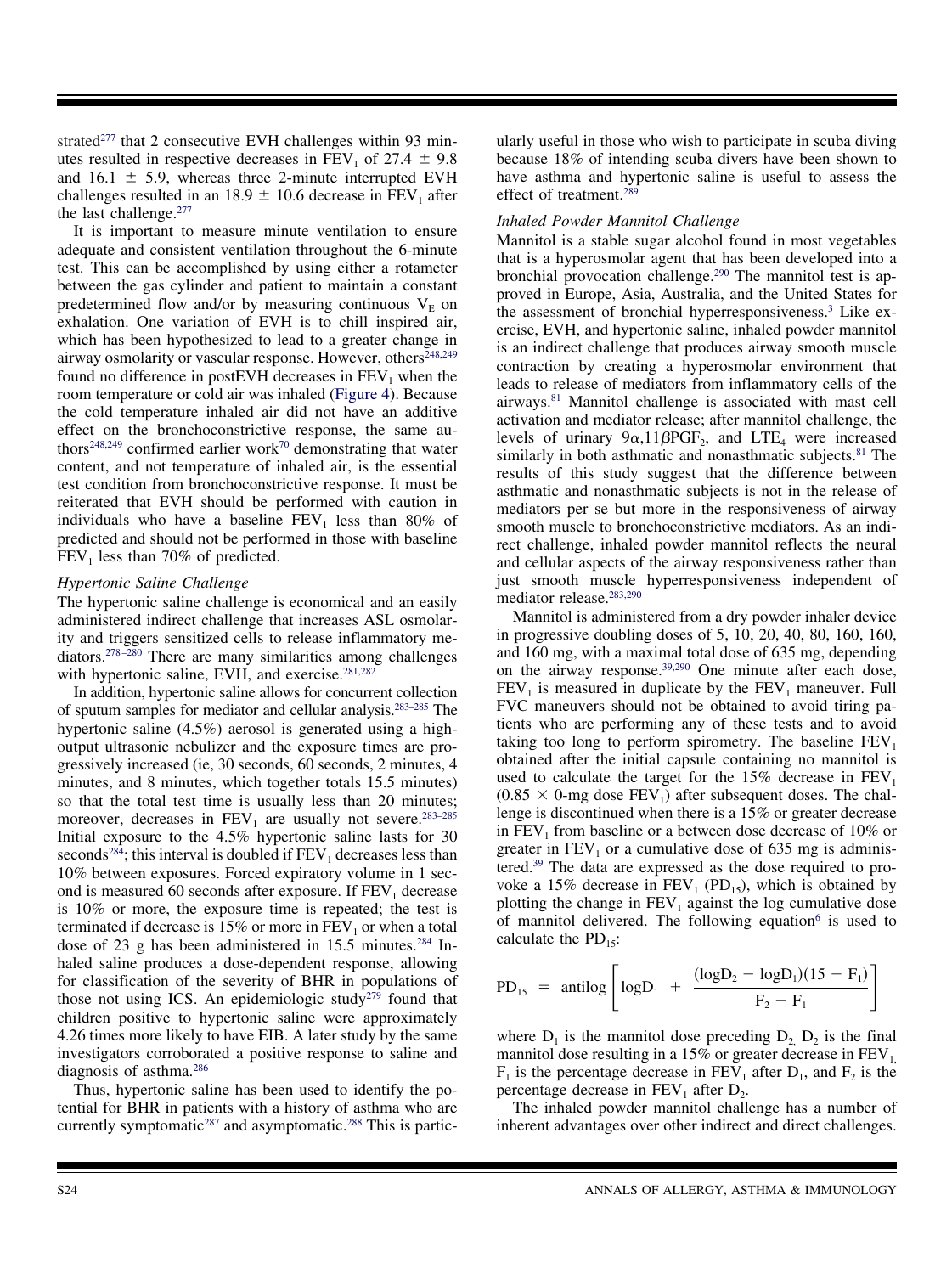It is practical for office administration because of the ease of use, short time to perform the challenge, and no requirement for specialized and costly equipment, such as a treadmill or cycle ergometer. The only requirements are spirometer, nose clips, calculator, and mannitol kit.

There is a significant relationship between sensitivity to mannitol and reactivity to exercise in known asthmatic patients not being treated with inhaled steroids.<sup>247,291</sup> Mannitol as a challenge test has also been used to identify EIB in elite athletes.292 There is a lower sensitivity for mannitol to identify EIB in those with symptoms but no definite diagnosis of asthma.39 Mannitol has been used successfully to identify BHR in individuals with exercise-induced wheeze.<sup>293</sup>

Of potential importance is the capability to use the mannitol challenge to document treatment effectiveness.<sup>294</sup> Because BHR is dependent on the presence of airway inflammation, a decrease in sensitivity to mannitol may be used as an index of reduction in airway inflammation. This can be documented by change in  $PD_{15}$  and RDR (calculated by dividing the final percentage decrease in  $FEV<sub>1</sub>$  by the cumulative dose of mannitol producing that decrease). There was a significant reduction in sensitivity  $(PD_{15})$  and airway reactivity (RDR) in asthmatic patients after treatment with ICS; the PD<sub>15</sub> increased from a pretreatment value of 78 mg to 289 mg after treatment and a 4.2-fold improvement in RDR.<sup>294</sup>

*Summary Statement 19.* Self-reported symptom-based diagnosis of EIB in the elite athlete lacks sensitivity and specificity and establishes the necessity for standardized, objective challenges using spirometry. B

The elite athlete with EIB typically presents with symptoms of cough, wheeze, chest tightness, dyspnea, and excess mucus.<sup>1</sup> However, the same symptoms may be present in elite athletes without reversible airway obstruction, and the athlete may not be adept at reporting those symptoms.<sup>1,2</sup> Investigators<sup>1</sup> demonstrated that approximately half of elite athletes who reported EIB symptoms had normal spirometry after a challenge test and approximately half who reported no symptoms of EIB tested positive. Others<sup>2</sup> demonstrated essentially the same results in Division I college athletes. These data demonstrate that the diagnosis of EIB in the elite athlete must be confirmed with a positive challenge test result.

*Summary Statement 20.* The indirect challenge (eg, exercise or surrogate such as EVH) is preferred over a direct challenge (eg, methacholine) for assessing EIB in the elite athlete. D

Challenge tests for asthma and EIB are either direct or indirect. The direct challenge involves methacholine or histamine inhalation and acts on smooth muscle receptors in the muscle. This challenge is independent of airway inflammation. The direct challenge involves inhalation of methacholine or histamine in progressively increasing amounts until a decrease in  $FEV_1$  of 20% or greater from baseline occurs. If a PC<sub>20</sub> of methacholine is less than or equal to 4 mg/mL when the patient is not taking ICS or 4 to 16 mg/mL when the patient has been taking ICS for 1 month or longer, the test result is considered positive according to the IOC-MC.295

The methacholine challenge is not recommended for the athlete with EIB without the presence of known asthma. Methacholine has been shown to have a low sensitivity and high specificity for EIB without asthma.<sup>206</sup> A study examining 50 elite summer athletes<sup>4</sup> found that 42 reported 1 or more symptoms, 9 had positive methacholine challenge results, and 25 had positive EVH challenge results with a mean decrease in FEV<sub>1</sub> of 25.4%  $\pm$  15%. Methacholine had a negative predictive value of 61% and a sensitivity of 36% for identifying athletes responsive to EVH.

*Summary Statement 21.* Eucapnic voluntary hyperpnea is the preferred surrogate challenge for the elite athlete participating in competitive sports. D

Indirect challenges are preferred for assessing EIB in elite athletes. The most frequently used indirect challenges for elite athletes include sports-specific field exercise, laboratory exercise, EVH, and inhaled powder mannitol. Eucapnic voluntary hyperpnea is considered the most useful and predictive of these indirect challenges,2,4,94,236,274,296 and because of the high sensitivity to identifying athletes with EIB, it is the challenge recommended by the IOC-MC Independent Asthma Panel.295 Sports-specific field-based exercise challenges at race-pace intensity are successfully used,<sup>164</sup> but the lack of environmental control affects results and test-retest consistency.3 Using competitive swimmers as subjects, an investigation<sup>236</sup> demonstrated that a sports-specific challenge was not effective at diagnosing EIB in swimmers. Eucapnic voluntary hyperpnea was more likely to produce a positive response than a swim challenge or a laboratory cycle challenge at more than  $85\%$  estimated  $HR_{max}$ , temperature of 21 $\degree$ C, and RH of 50%; 1 of 33 subjects had a positive field swim challenge result, 18 had a positive EVH challenge result, and 4 had a positive laboratory cycle challenge result.

Ventilation for EVH should be at more than 85% MVV when testing the elite athlete, and inhaled air contains less than 5 mg  $H<sub>2</sub>O/L$  of air. The EVH test uses compressed air with 4.95% to 5% carbon dioxide to ensure eucapnia, as described earlier, and the test should be of a 6-minute duration and follow the procedure previously described. The EVH test should be performed with caution, especially in patients with  $FEV<sub>1</sub>$  that is below 80% of predicted, and should not be performed on patients in whom  $FEV<sub>1</sub>$  is less than 70% of predicted.

*Summary Statement 22.* The intensity of the exercise challenge for the elite athlete should be 95% or greater than actual or estimated  $HR<sub>max</sub>$ , and dry medical-grade air should be used in performing the challenge. D

Laboratory exercise challenge should follow the same procedures as described earlier; however, exercise intensity should be at or above 95% of  $HR_{max}$  for the last 4 minutes of the 8-minute test. This heart rate– based intensity will ensure adequate ventilation for a reliable test. Cycle ergometry tests should be reserved for athletes who are cyclists, skaters, or alpine skiers, whereas treadmill run tests should be performed on Nordic skiers and runners. Triathletes can be tested by cycle ergometry or treadmill running. Although cutoff criteria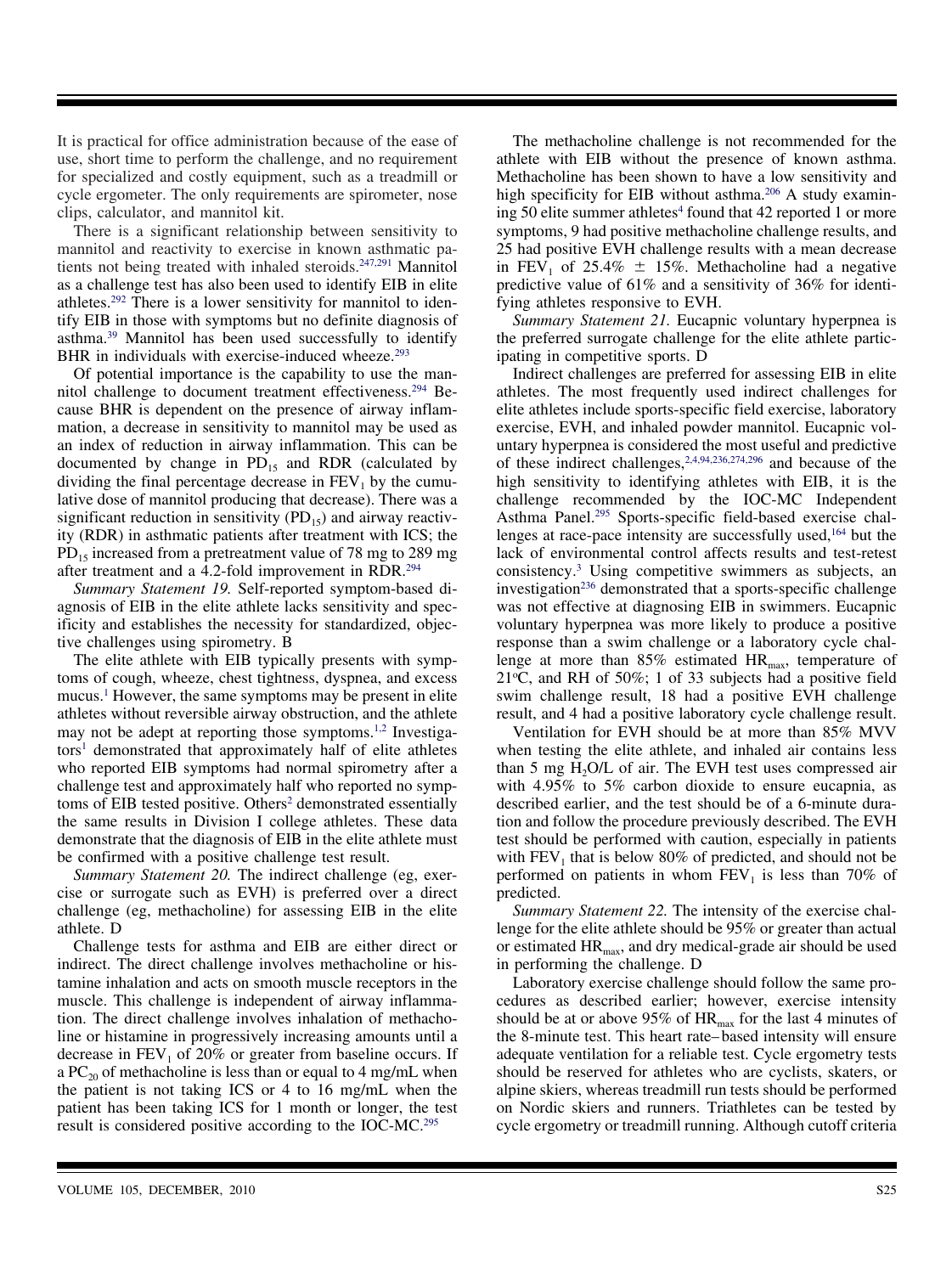have been shown to be statistically justified at values less than a 10% decrease in  $FEV<sub>1</sub><sup>1,231</sup>$  the IOC-MC dictates a 10% or greater decrease in  $FEV_1$  3 to 30 minutes after exercise as a positive challenge result.

*Summary Statement 23.* Hyperosmolar aerosols may also be used as surrogates to exercise. C

Inhaled mannitol has been successfully used as a challenge surrogate for EIB in elite athletes.<sup>292</sup> A decrease in FEV<sub>1</sub> of 15% or more after inhaling 635 mg of dry powdered mannitol is considered positive for EIB. The mannitol response is reported as  $PD_{15}$  or a between dose fall of  $10\%,^{39}$  and these challenges are supported by the IOC-MC.<sup>35,169</sup>

In conclusion, a diagnosis of EIB must include objective lung function measures using a standardized indirect challenge. Although the standardized dry air exercise challenge and EVH are effective in diagnosing EIB, equipment is expensive and may not be practical in many clinical settings. Nevertheless, the hypertonic saline challenge and inhaled powdered mannitol require less equipment and space and can be easily performed in the office environment.

#### **Differential Diagnosis**

*Summary Statement 24.* Exercise-induced laryngeal dysfunction, primarily VCD and other glottic abnormalities, may be elicited by exercise and mimic EIB. Inspiratory stridor is a differentiating hallmark sign with EILD and not with EIB alone. Flattening of the inspiratory curve on spirometric maneuver may be seen concomitant with symptoms. Exerciseinduced laryngeal dysfunction may occur alone or with EIB. Failure to respond to asthma management is a key historical feature suggesting EILD. C

Since the initial description of VCD as a functional disorder that mimicked attacks of asthma,297 VCD and glottic structural abnormalities elicited seen with exercise have been increasingly recognized. These functional and structural disorders can be grouped as EILD, including (1) paradoxical VCD,  $(2)$  exercise-induced laryngeal prolapse,<sup>298</sup>  $(3)$  exercise-induced laryngomalacia, $299$  and (4) variants, including arytenoid collapse while the vocal cords move normally.<sup>300</sup> Exercise-induced laryngeal dysfunction occurs in all age groups, especially among young adult female elite athletes. $250$ 

Bronchial provocation challenge with methacholine, exercise, and EVH may be negative in patients with EILD who do not otherwise have BHR. The onset of breathing difficulties occurs and peaks during exercise with EILD, rather than peaking after exercise with EIB. Medications used to treat asthma such as  $\beta_2$ -agonists are ineffective to prevent or reverse EILD. Exercise-induced laryngeal dysfunction can be suspected by bronchial provocation challenges with isocapnic hyperventilation of frigid air, methacholine, and/or exercise demonstrating variable extrathoracic airway obstruction.<sup>301</sup>

Inspiratory stridor with throat tightness during maximal exercise resolves within approximately 5 minutes of discontinuation of exercise in patients with EILD. Inspiratory stridor with EILD contrasts with EIB, in which case dyspnea generally occurs after exercise, peaks 5 to 20 minutes after

stopping, and involves expiration rather than inspiration.7 There may be variations in the timing of the manifestation of EILD symptoms, depending on such factors as the duration and intensity of the exercise.

In VCD, direct observation of the vocal cord adduction by laryngoscopy and flattening or truncation of the inspiratory portion of the spirometric flow-volume loop are the hallmarks for diagnosis. These findings may only be seen during symptomatic periods. Methacholine challenge can be used to elicit VCD.302,303 Additional evidence of VCD may be suggested by examining a video of the patient recorded while exercising in the natural setting at the time that inspiratory stridor is heard.304 Diagnosis can be made directly by using continuous laryngoscopy during exercise challenge.<sup>305</sup> Spirometry and laryngoscopy with sound recording can be performed during exercise, detecting minor and major aryepiglottic and vocal cord abnormalities.

Exercise-induced laryngeal prolapse has been seen in otherwise healthy athletes and can present with subtotal occlusion of the larynx. This condition may result from mucosal edema from the aryepiglottic folds being drawn into the endolarynx (laryngochalasia).298 Laryngoscopic evaluation at rest may be normal, and various laryngeal abnormalities may only be elicited with exercise challenge.<sup>306</sup>

Laryngomalacia is associated with diminished laryngeal tone, resulting in supraglottic collapse, and is usually a congenital condition. $307$  Laryngomalacia is the most common cause of inspiratory stridor in infants<sup>308</sup> but may not manifest until later childhood with participation in competitive sports.<sup>299,307,309-311</sup> Although the typical anatomical features of congenital laryngomalacia (shortened aryepiglottic folds or retroflexed epiglottis) may not be seen, other presentations, such as profound arytenoid redundancy and prolapse, can be seen during nasolaryngeal endoscopy. As in infants with laryngomalacia, supraglottoplasty can improve late-onset disease.307,308 Laryngomalacia can also be seen in adults.312

Concurrent laryngeal abnormalities may be seen in patients with VCD. Laryngoscopy may identify findings suggestive of GERD, chronic laryngitis, laryngomalacia, vocal cord motion impairment, nodules, and subglottic stenosis, especially in patients in whom exercise induces symptoms.<sup>313</sup> Exerciseinduced laryngeal dysfunction may coexist with EIB. Inspiratory stridor is the signature clinical feature suggesting EILD rather than EIB.

Gastroesophageal reflux anatomical findings may be seen on laryngoscopy in children and adults with EILD, but whether they are causative or concomitant is difficult to establish. Empiric pharmacologic treatment of GERD in juveniles having VCD has been recommended because posterior laryngeal changes associated with GERD are common in juveniles with VCD.<sup>314</sup>

Although laryngopharyngeal reflux may be a contributing factor in many EILD cases, there is little objective evidence supporting this. The sensitivity and specificity of the laryngoscopic examination to diagnose laryngopharyngeal reflux is also controversial.315 Although there may be a clinical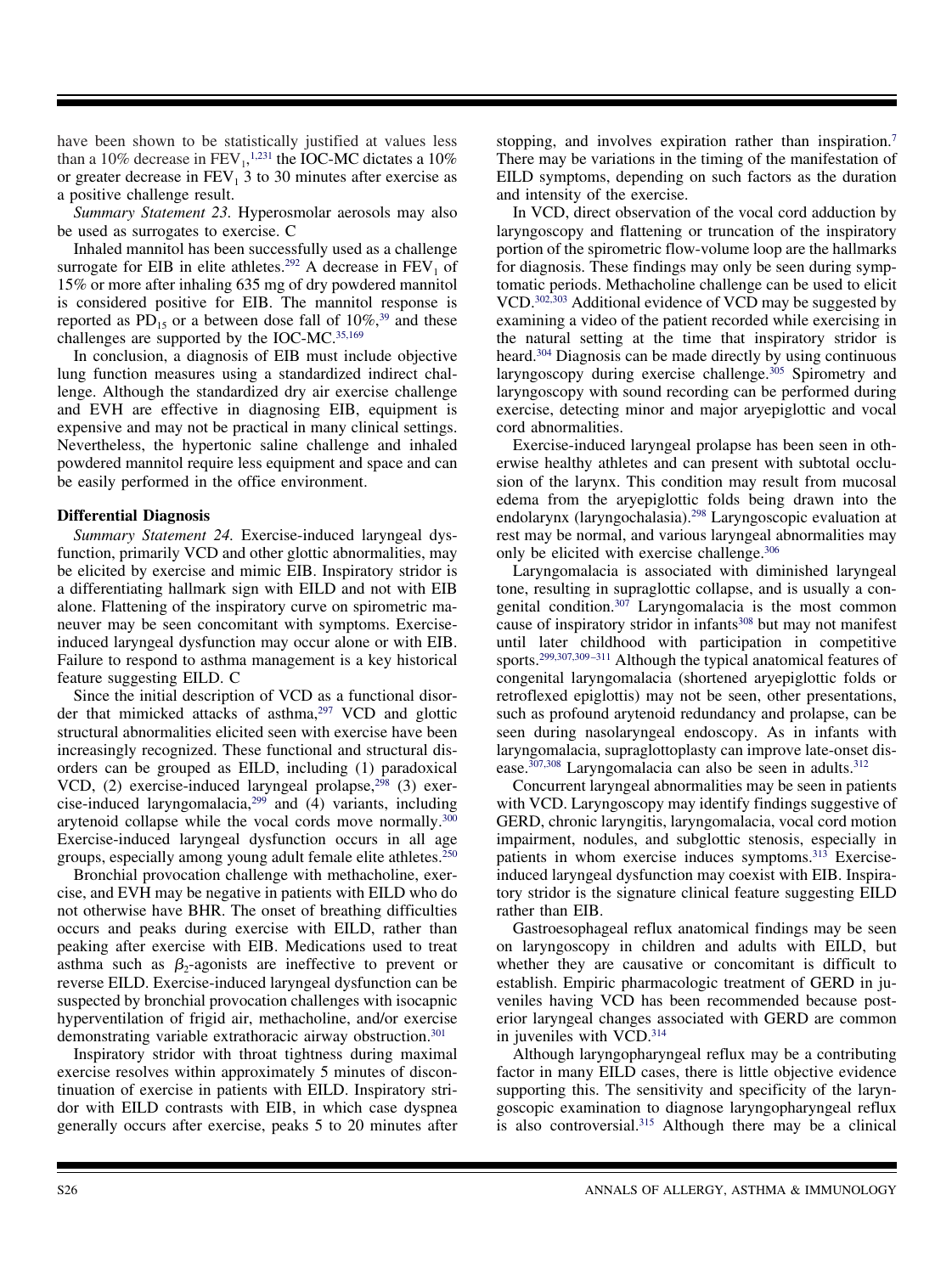suspicion of laryngopharyngeal reflux, there is an absence of an objective "gold standard" to establish this diagnosis.

*Summary Statement 25.* Exercise-induced dyspnea and hyperventilation can masquerade as asthma, especially in children and adolescents. C

Chest discomfort perceived as dyspnea during vigorous exercise may be associated with hypocapnia from hyperventilation without bronchoconstriction, especially in children and young adolescents previously diagnosed as having and having been treated for EIB.<sup>19,20,316-319</sup>

It has been demonstrated that exercise-induced lactic acidosis is causally involved in the hyperventilation. However, lactic acidosis does not represent the only additional stimulus of ventilation during intense exercise. Sensory input from exercising muscles such as muscle afferents may also trigger hyperventilation.320,321

Idiopathic hyperventilation is a poorly understood condition in which patients have sustained hyperventilation, hypocapnia, and dyspneic drive.<sup>322</sup>

*Summary Statement 26.* Shortness of breath with exercise may be associated with underlying conditions due to obstructive lung disease, such as COPD, or restrictive lung physiology, such as obesity, skeletal defects (eg, pectus excavatum), diaphragmatic paralysis, and interstitial fibrosis. B

Dyspnea with exertion in some obese patients may not be a manifestation of EIB.<sup>323</sup> Idiopathic pectus excavatum may be associated with exercise symptoms, including chest pain, dyspnea, or impaired endurance. Even in the absence of clinical symptoms, restrictive lung defects and lower airway obstruction are common.324,325

Scoliosis has been associated with decreased exercise tolerance. Patients who have mild scoliosis may be asymptomatic at rest but with exercise may have decreased tidal volume, as well as hypercapnia and hypoxia.<sup>326</sup>

Although diaphragmatic paralysis has a predictable effect on lung function, the symptoms depend on the preexisting heart-lung diseases and may mimic various cardiorespiratory processes, including EIB.327

Patients with interstitial lung disease frequently have dyspnea with exercise. These patients' exercise limitations appear to be related to arterial hypoxemia and not respiratory mechanics. Their dyspnea is often fixed and reproducible.<sup>328,329</sup>

*Summary Statement 27.* Shortness of breath accompanied by pruritus and urticaria, with varying other systemic symptoms, suggests EIAna rather than EIB. C

Exercise-induced anaphylaxis is characterized by the exertion-related onset of cutaneous pruritus and warmth, generalized urticaria, and appearance of such additional manifestations as shortness of breath, upper respiratory tract distress, vascular collapse, and gastrointestinal tract symptoms. This must be differentiated from asthma, cholinergic urticaria, angioedema, and cardiac arrhythmias, which are recognized as exertion-related phenomena in predisposed patients but are distinct from EIAna.330,331 There is variability in the reproducibility of EIAna symptoms given similar testing conditions.

Episodes of food-dependent exercise-induced anaphylaxis (FDEIAna) may or may not be dependent on ingestion of identifiable foods.332,333 The cumulative effect of exercise and food ingestion may trigger the mediator release and anaphylaxis, whereas each of these triggers independently does not. Foods reported as predisposing factors range from shellfish, eaten 4 to 24 hours before EIAna, to seemingly benign foods, such as celery, eaten before or after exercise.<sup>332,333</sup> Skin testing with foods may be helpful in eliciting the trigger when history taking does not.<sup>334</sup> Serum tryptase measurements may help in confirming the diagnosis of EIAna.<sup>335</sup> FDEIAna occurs in both children and adults.<sup>330-336</sup>

Wheat gliadin has been identified as the cause of FDEIAna due to wheat.<sup>337</sup> It has been further determined that crosslinking between tissue transglutaminase and  $\omega$ -5 gliadinderived peptides increases IgE binding. The tissue transglutaminase becomes activated in the patients' intestinal mucosa, and large allergen complexes become capable of eliciting anaphylaxis.338 Exercise and aspirin have been shown to increase the levels of circulating gliadin peptides in patients with wheat FDEIAna, suggesting facilitated allergen absorption from the gastrointestinal tract.339

Although skin testing to the specific foods, commercial or fresh food extracts, or crude gliadin is most used, measurement of IgE levels specific to epitope peptides of  $\omega$ -5 gliadin or recombinant  $\omega$ -5 gliadin may be useful as an in vitro diagnostic method.<sup>339,340</sup>

Food-dependent exercise-induced anaphylaxis can have a delayed onset for an unpredictable number of hours. It has therefore been suggested that, in such patients, exercise should be avoided 4 to 6 hours after specific food ingestion. In patients with wheat gliadin–associated EIAna, a glutenfree diet is recommended.337,341

Susceptible patients may be advised to take an antihistamine before exercise and should carry self-injectable epinephrine, which is the primary treatment for anaphylaxis.<sup>341</sup>

*Summary Statement 28.* In the absence of objective evidence of EIB, breathlessness with exercise, with or without chest pain, may be caused by cardiovascular, pulmonary, or gastroenterologic mechanisms other than asthma. Appropriate cardiopulmonary testing and/or referral to a cardiologist, pulmonologist, or gastroenterologist may be necessary. B

Although the incidence of cardiac-related dyspnea with exercise in young, healthy patients is minimal, it remains an important differential in EIB. Primary pulmonary hypertension (PPH) may occur in both adults and children. Patients with PPH may demonstrate peripheral airway obstruction, poor oxygenation, and early physiologic aerobic limits restricting exertion and, in children, documentation of significant reversibility of lower airway obstruction.<sup>342-344</sup> A case report documents how PPH can masquerade as asthma. Two adult nonsmokers presenting with wheezing, chronic cough, and irreversible obstructive lung disease were diagnosed as having adult-onset severe refractory asthma but actually had dilation of the central pulmonary arteries, compressing the mainstem bronchi.345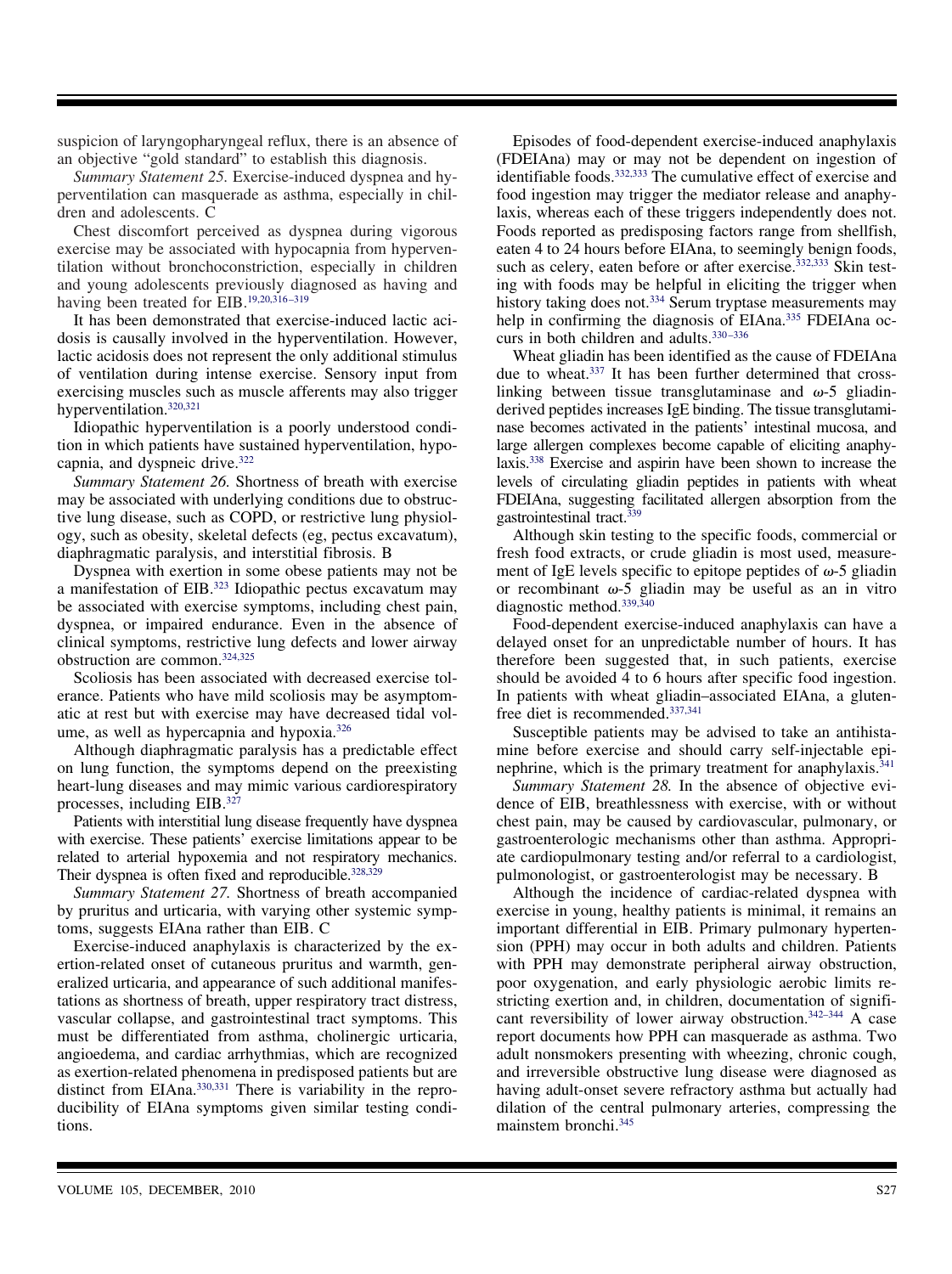Congestive heart failure may present with dyspnea on exertion. Hyperpnea with exercise may occur without lung function impairment. Ventilation-perfusion mismatch in exercise may be enhanced with increased treatment of heart failure.<sup>346</sup>

Hypertrophic cardiomyopathy is well known to cause sudden death in young athletes, with an annual 1% mortality rate.<sup>347</sup> Patients may have dyspnea and chest pain that improve with  $\beta$ -blockers.<sup>348</sup>

Cardiac dysrhythmias may also cause dyspnea with exercise. Supraventricular tachycardia may cause EIB in children.19 Young adults with complete heart block may have shortness of breath, dyspnea on exertion, syncope, dizziness, or fatigue.<sup>349</sup>

Vascular rings of the aorta are rare but may present as asthma. Spirometry in these patients reveals a decreased peak expiratory flow and truncation of the expiratory flow volume loop with normal FVC,  $FEV_1$ , and  $FEV_1/FVC$ . Chest radiographs are significant for a right aortic arch.350

Pulmonary arteriovenous malformations and disorders with right to left shunts may cause exercise-induced dyspnea due to hypoxemia, without associated bronchoconstriction. Hereditary hemorrhagic telangiectasia, atrial septal defects, ventricular septal defects, and Osler-Rendu-Weber syndrome are among the primary causes. Cardiopulmonary exercise testing, as differentiated from pulmonary testing for EIB, is an appropriate noninvasive tool to begin and guide the evaluation of these patients presenting as undiagnosed dyspnea. The evaluation may require procedures such as cardiac catheterization to further delineate the right to left shunt.<sup>351,352</sup>

Exertional dyspnea in symptomatic patients with COPD may be due to the combined deleterious effects of higher ventilatory demand and abnormal ventilatory dynamics but not temporally attributable to bronchoconstriction.353 Patients with COPD may have evidence of small airway dysfunction with increased ventilatory requirements during exercise likely on a basis of greater ventilation and perfusion abnormalities. These abnormalities also involve changes in end-expiratory lung volume and breathing patterns that are more shallow and rapid than in a comparatively healthy cohort.

*Summary Statement 29.* Exercise-induced dyspnea is seen as a physiologic limitation in otherwise healthy active individuals without bronchospasm. C

Perhaps the most common reason for exercise-induced dyspnea in children is physiologic (poorly conditioned) limitation without bronchospasm or underlying disease.19 Limits in exercise performance and respiratory system oxygen transport may occur in highly fit adults.<sup>354</sup> This may be due to flow limitation in intrathoracic airways because of narrowed, hyperactive airways or secondary to excessive ventilatory demands superimposed on a normal maximum flow-volume envelope. In addition, exercise-induced arterial hypoxemia occurs as a result of an excessively widened alveolar-arterial oxygen pressure difference. This inefficient gas exchange may be attributable in part to small intracardiac or intrapulmonary shunts of deoxygenated mixed venous blood during exercise. Finally, fatigue of the respiratory muscles resulting from sustained, high-intensity exercise and the resultant vasoconstrictor effects on lung muscle vasculature will also compromise oxygen transport and performance. Exercise in the hypoxic environment of even moderately high altitudes will greatly exacerbate the negative influences of these respiratory system limitations to exercise performance, especially in highly fit individuals.

*Summary Statement 30.* The association between EIB and GERD is controversial, and probably there is no relationship. A

Although there are reports of exertional gastroesophageal reflux in healthy individuals, most studies have demonstrated no significant correlations between GERD and EIB.355–357 Although acid reflux may be common in EIB patients, many patients with exercise-related respiratory symptoms may be misdiagnosed as having asthma when they truly have exercise-onset GERD.358 Some controversies exist in treatment of GERD and EIB. Symptoms of acid reflux related to running were relieved by proton pump inhibitor, but the respiratory symptoms of EIB were not relieved by proton pump inhibitors.359 In contrast, other investigators have reported improvements in exercise-related breathing symptoms when patients were treated with proton pump inhibitors.<sup>358</sup>

*Summary Statement 31.* Psychological factors need to be considered in the differential diagnosis of EIB. D

Psychological factors may obfuscate the diagnosis in patients with apparent exercise intolerance. Scenarios such as individuals, particularly young women, complaining of shortness of breath while running without having stridor, wheezing, or relief with trial bronchodilators are not uncommon but may be vexing to the patients, their parents, and their physicians. Although VCD and EIH may have functional triggers, differentiating EIB requires subjective and objective assessment.360 Mental stress may be one trigger factor where hyperventilation is seen in patients with asthma-like symptoms with negative asthma test results.<sup>361</sup> If objective testing does not reveal any bronchoconstriction or other physiologic explanations, then psychological etiology should be considered and addressed with the patient, which may involve a recommendation for psychological consultation.

*Summary Statement 32.* Dyspnea on exertion, which is prevalent in otherwise healthy, obese individuals, is not associated with EIB. C

Dyspnea on exertion is present in obese patients. This dyspnea has been strongly associated with an increased oxygen cost of breathing, without bronchoconstriction, in otherwise healthy obese women.<sup>362</sup> Exercise capacity has been variously reported as unchanged in obese females to being reduced at or near maximal effort.363

*Summary Statement 33.* Mitochondrial enzyme deficiency with myopathy is a rare cause of exercise limitation. D

Impaired oxidative phosphorylation in working muscle disrupts the normal regulation of cardiac output and ventilation relative to muscle metabolic rate in exercise.<sup>364</sup> Deficiencies of mitochondrial enzymes cause a number of severe neurologic syndromes in pediatric patients. Isolated myopa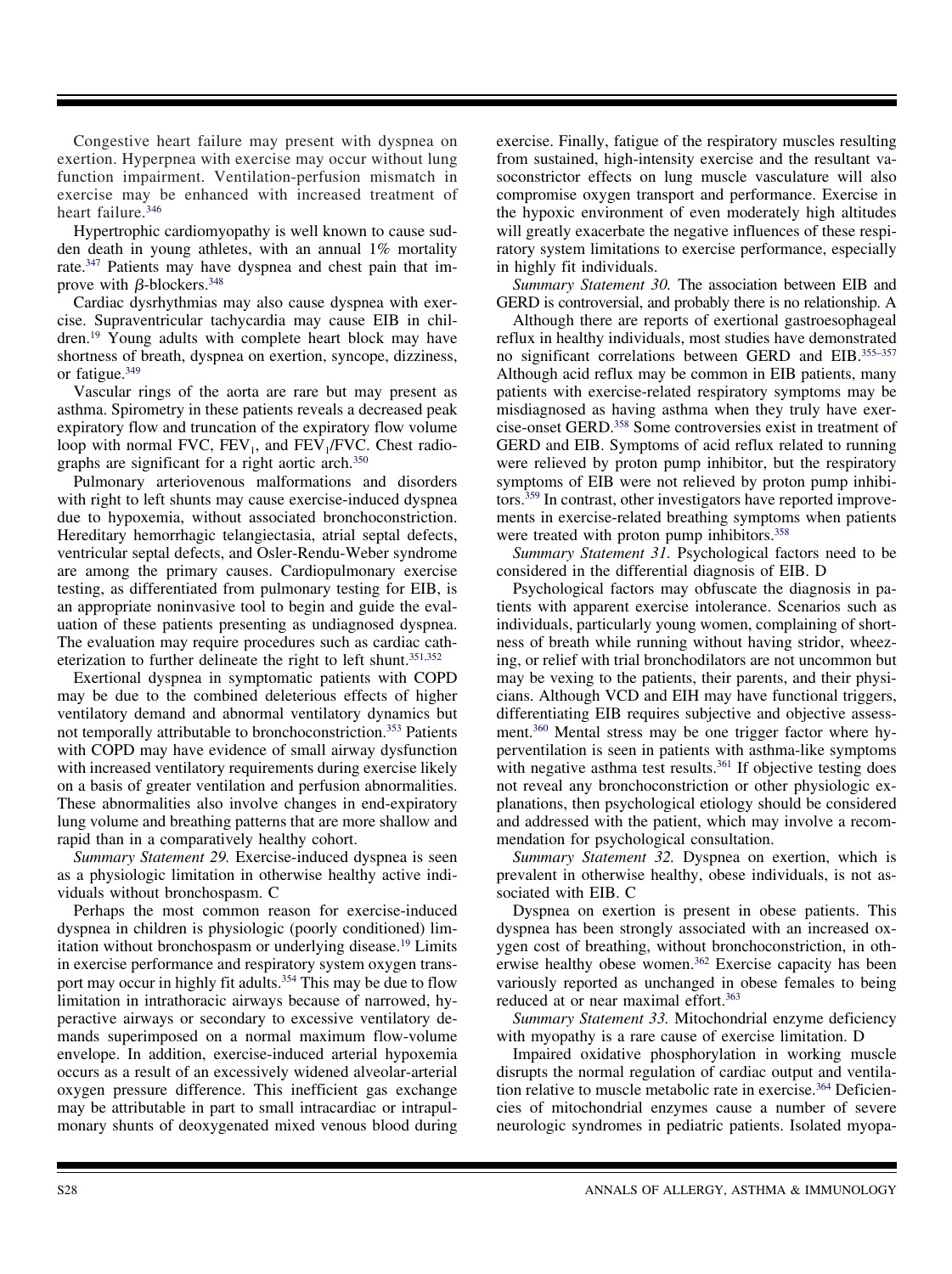thies secondary to enzymatic deficiency have been recognized in adults and may be more prevalent than reported.<sup>365,366</sup>

#### **Therapy**

#### *Introduction*

*Summary Statement 34.* Frequent EIB in asthmatic patients suggests inadequate asthma control and requires patient reevaluation to determine the need for additional therapy. D

Exercise-induced bronchoconstriction is a reflection of BHR and, in asthmatic children and adults, ordinarily is due to underlying inflammation. Exercise-induced bronchoconstriction in these individuals, most of whom are not elite athletes, may represent inadequacy of overall asthma control.33,207

*Summary Statement 35.* Failure of appropriate pharmacotherapeutic agents to prevent EIB indicates the need to reevaluate the diagnosis. D

The goal of therapy for EIB is to prevent symptoms induced by exercise, to enhance overall control of asthma, and to ameliorate symptoms rapidly when they occur. Pharmacotherapeutic agents that are effective in controlling chronic asthma generally have bronchoprotective activity for EIB. If asthma is otherwise well controlled, bronchoprotective therapy is administered only as needed. This therapy may be delivered by inhalation or by oral administration minutes to hours before exercise, respectively. Nonpharmacologic therapies can also be helpful in preventing EIB when used alone or in combination with pharmacotherapy; these are described in the "Nonpharmacologic Therapy" Section.

*Summary Statement 36.* Several pharmacotherapeutic agents are effective when given for the prevention or attenuation of EIB. They differ in their mechanisms of action and overall effectiveness. In addition, there is both intrapatient and interpatient variability in responsiveness. A

Pharmacotherapeutic agents act to prevent or attenuate EIB by various mechanisms with different degrees of effectiveness. None of the available therapies completely eliminates EIB. Pharmacotherapy shifts the dose-response relationship to a more favorable position after exercise.<sup>367,368</sup> The efficacy of a given agent in protecting against EIB can vary at different times and among different individuals.

*Summary Statement 37.* Medications may differ in effectiveness over time because of variability of asthma, environmental conditions, intensity of the exercise stimulus, and tachyphylaxis. A

The variability of effectiveness within an individual may be due to changes in airway responsiveness over time, environmental conditions, and intensity of the exercise stimulus.369 The variability among individuals may result from differences in baseline airway responsiveness and susceptibility to tachyphylaxis and perhaps to genetic differences.<sup>7</sup> Pharmacotherapeutic studies supported by pharmaceutical sponsors generally have used parallel groups or crossover designs to compare active drugs with placebo or to compare 2 (or more) active drugs.369 The primary end point is most commonly the maximum percentage decrease in  $FEV<sub>1</sub>$ , especially for studies submitted to the US Food and Drug Administration (FDA)<sup>369</sup> in support of a bronchoprotective end point. Peak expiratory flow has also been used as an end point in some studies but not as a primary end point, and it is used less commonly than  $FEV<sub>1</sub>$ .

In addition to the maximum absolute decrease in  $FEV<sub>1</sub>$ , expressed as a percentage of baseline, the results may also be expressed as the  $AUC^{0-60 \text{ min}}$  or until return to baseline and the time to recover to 95% baseline  $FEV<sub>1</sub>$  before and after therapy.370 Baseline lung function may also be compared before and after therapy if a bronchodilator response is also being investigated.6,24,29,112,369,371–374 Some studies have examined the percentage of individuals protected from EIB after therapy (responder analysis).

The maximum decrease in  $FEV_1$  required to produce a positive test result varies with the situation in which the test is performed. In a clinical setting, the decrease in  $FEV<sub>1</sub>$  from baseline required to diagnose EIB is usually 10%6 or perhaps  $13\%$ <sup>37</sup> or  $15\%$ .<sup>40</sup> As an inclusion criterion in a pharmaceutical trial, a  $20\%$  decrease in FEV<sub>1</sub> is usually required to define a positive challenge result (as described in FDA guidance).369 In a clinical setting, it is desirable to produce as complete protection as possible so that there is no decrease in  $FEV<sub>1</sub>$ after exercise with treatment. In a pharmaceutical trial, protection may be defined as less than a  $10\%$  decrease in  $FEV<sub>1</sub>$ after exercise or 50% protection compared with placebo $375$  for patients who are required to have a 20% decrease at the screening visit. When other end points are used (eg, AUC or time to recovery), the percentage of protection must also be adjusted for the situation in which the test is performed. Protection has been defined in some studies based only on statistically significant differences between responses after pretreatment with active drug compared with placebo. Attempts to define protection that have clinical relevancy have resulted in concepts such as "complete protection" and "clinical protection."21,24 Complete protection may be suggested by predefined decreases of  $FEV<sub>1</sub>$  percentage within an accepted reference range (eg,  $\leq 10\%$  for FEV<sub>1</sub>). Clinical protection has been defined as a 50% inhibition of the placebo response to exercise by drug pretreatment.<sup>374,375</sup> The 10% decrease is based on the mean plus 2 standard deviations of the decrease in healthy individuals,<sup>38</sup> and the 50% protection is based on the coefficient of variation for repeated tests.<sup>375</sup>

Numerous studies have been assessed in developing the evidence-based recommendations for therapy in this document, but there is little information on the consistency, presence, or absence of drug effect from recurrent testing in individuals. Also, most published evidence is from EIB studies in patients with clinically diagnosed (and usually atopic) asthma, and recommendations made herein are based on these data.<sup>2,7,204</sup> Information suggesting possible differences in pathogenesis of EIB and response to pharmacotherapies in apparently nonasthmatic elite athletes is summarized elsewhere in separate sections ("Pathophysiology of Exercise-Induced Bronchoconstriction" and "Competitive and Elite Athletes"). It is recommended that this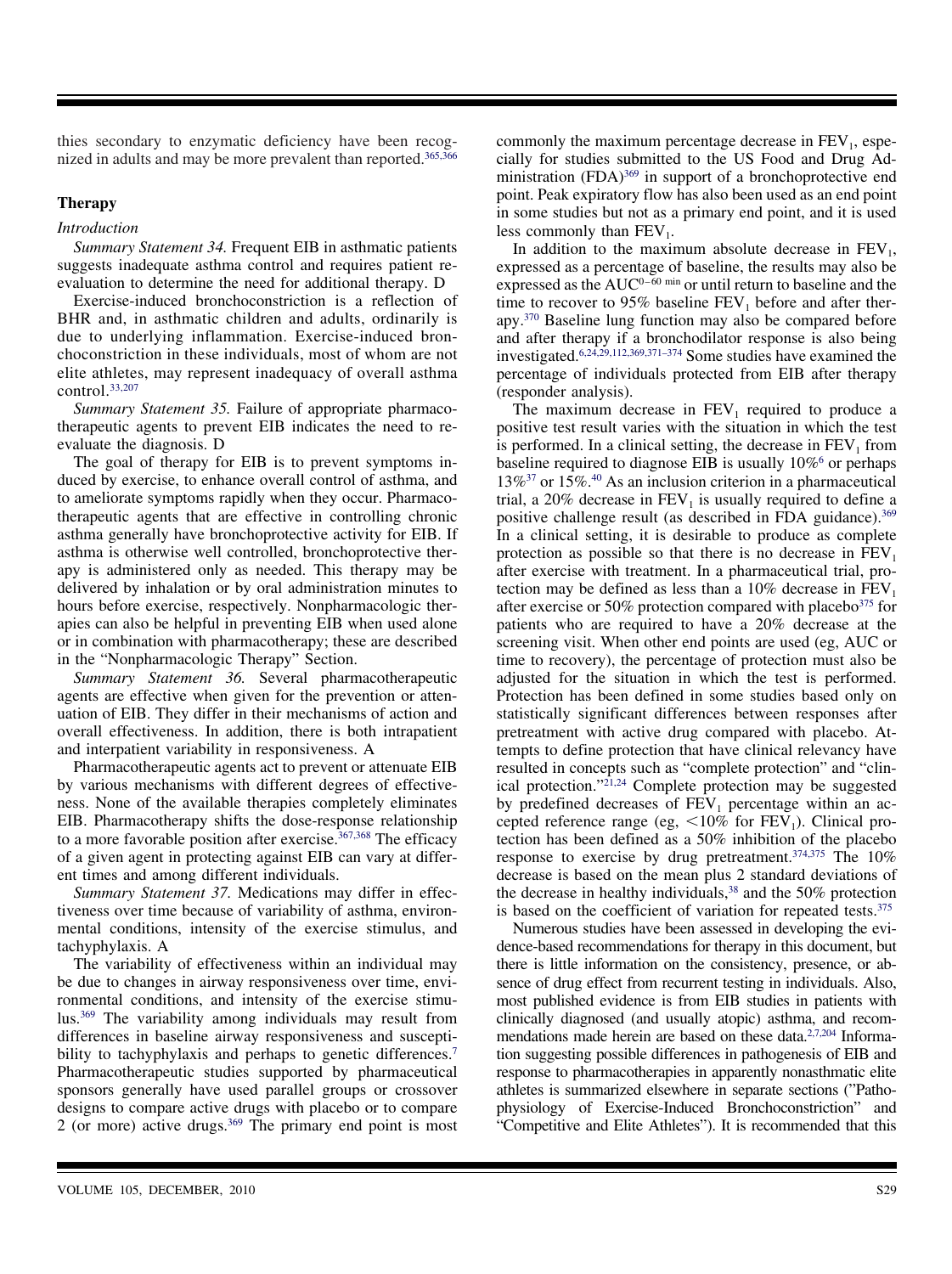section on therapy be used largely as a starting point on which to base a trial of best therapy for a patient with EIB tempered by the responsiveness and needs of that individual patient over time. Failure to demonstrate inhibition or significant attenuation of apparent EIB by effective bronchoprotective agents should indicate the need for reevaluation of the diagnosis.

#### *2-Adrenergic Receptor Agonists*

*Summary Statement 38.* Inhaled  $\beta_2$ -adrenergic receptor agonists are the most effective group of agents for shortterm protection against EIB and for accelerating recovery of  $FEV<sub>1</sub>$  to baseline when given after a decrease in  $FEV<sub>1</sub>$ after exercise. A

 $\beta$ -Adrenergic receptor agonists are the single most effective therapeutic group of agents for acute prevention of intermittent EIB.29,271,372–380 They attenuate or protect against EIB in most patients.13,29,271,376,378,381 Their effectiveness may relate in large part to their action as functional agonists acting directly on BSM receptors and probably by inhibiting mast cell mediator release.123,382,383 These agents also are the most effective group of agents for enhancing recovery of  $FEV<sub>1</sub>$  to baseline values when given after a decrease after exercise.<sup>371,372</sup>

*Summary Statement 39.* When given as a single dose or on an intermittent basis, SABAs and LABAs may protect against or attenuate EIB; SABAs are usually effective for 2 to 4 hours and LABAs for up to 12 hours. A

Early investigations of  $\beta_2$ -adrenergic drugs developed for asthma showed that these agents were highly effective in protecting against EIB when inhaled 5 to 20 minutes before exercise.<sup>373,376-378</sup> Protection was found to last from 2 to 4 hours after inhalation, with most studies showing a duration at the lower end of this interval.384 –386 There appear to be no substantial differences among SABAs currently in use.<sup>386-388</sup> Mast cell stabilizers, described below, have been used as add-on therapy to supplement SABAs in increasing the degree of bronchoprotection.29,380

Two LABAs are currently in use and differ in their actions, mainly in their onsets of effect. Formoterol has a more rapid onset of bronchodilator and bronchoprotective action; in contrast, salmeterol requires 15 to 30 minutes.<sup>389,390</sup>

*Summary Statement 40.* Daily use of  $\beta_2$ -adrenergic agents alone or in combination with ICS usually will lead to tolerance manifested as a reduction in duration and/or magnitude of protection against EIB and a prolongation of recovery in response to SABA after exercise. Therefore, monotherapy with adrenergic agents is generally recommended for use only on an intermittent basis for prevention of EIB. A

Prolonged duration of a bronchoprotective effect, for as long as 12 hours, has been shown for these drugs after the first dose in  $\beta_2$ -agonist–naive patients.<sup>385,391–396</sup> However, many patients are not protected for this entire dosing interval, and the optimal dosing interval for bronchoprotection for EIB may be closer to 6 hours on average.385,392,393,395 Prolonged protection with intermittent use of LABAs is sustained,<sup>392,395–398</sup> but daily maintenance use of LABAs (and SABAs) often results in some loss of bronchoprotection ("tolerance") with crosstolerance to other  $\beta_2$ -agonists.<sup>25-27,393,399-402</sup> Moreover, daily use of LABAs and SABAs may actually increase the severity of EIB.401,402 Of additional concern, the degree of tolerance may increase with increasing bronchoconstriction, potentially putting patients in severe asthma attacks at risk of less bronchodilator responsiveness at the time of greatest need.403 Therefore, only intermittent use of adrenergic agonists is recommended for bronchoprotection. Although some individuals may have a greater propensity than others to develop tolerance, only a small number of patients are required to demonstrate tolerance,  $27,401-406$  suggesting that tolerance occurs in most patients. Tolerance occurs even when patients are also receiving ICS.26,28

The onset of tolerance can be rapid. By extrapolation of the effects on methacholine-induced bronchoconstriction<sup>27</sup> and other challenges such as  $AMP<sub>+</sub><sup>407</sup>$  it may occur within 12 to 24 hours after a first dose.<sup>27,407-409</sup> The degree appears to increase with constant  $\beta_2$ -agonist use before it reaches a plateau.<sup>27</sup> By similar extrapolation, sensitivity to  $\beta_2$ -agonists may recover within 72 hours after the last dose of  $\beta_2$ -agonist use.<sup>27</sup>

*Summary Statement 41.* Regular (ie, daily) use of  $\beta$ <sup>-</sup> agonists for EIB leads to relative loss of efficacy of the agent. A

Tolerance may not develop when  $\beta$ -agonist use is limited to an interval of 48 to 72 hours.<sup>410</sup> However, a longer period for recovery may be required for other stimuli such as allergen challenges.411 Tolerance is manifested most strikingly by a decrease in effectiveness of SABA412 and by a shortening of duration of LABA effect,  $26,28,391,393,396$  in 1 study to less than 3 hours,<sup>413</sup> and by prolongation of recovery from bronchoconstriction.<sup>27,401</sup> The presence of tolerance is often missed clinically because a patient is rarely challenged at the point of care; consequently, the shorter duration of protection and the prolonged recovery time are not revealed. Importantly, prescribing additional doses of adrenergic aerosol immediately before exercise may unintentionally contribute to further generation of tolerance.

The mechanism(s) by which long-term (daily) use of  $\beta_2$ agonists lead to tolerance is unclear. A number of observations have led to suggestions for possible mechanisms involved in the development of "tolerance." Long-term exposure of  $\beta$ -receptors to  $\beta_2$ -agonists results in uncoupling and internalization or sequestration in the cells where they are degraded.414 This net loss in the number of available functional  $\beta$ -receptors<sup>415</sup> results in "downregulation" of responsiveness to  $\beta_2$ -agonists, which manifests as a lack of clinical protection to bronchoconstrictive stimuli. Restoration of sensitivity requires resynthesis of the receptor to the active state. This resynthesis is observed clinically within 72 hours of cessation of exposure to  $\beta_2$ -agonist.<sup>27,410</sup>

Stimulation of mast cell  $\beta$ -receptors normally inhibits mediator release. The process of  $\beta$ -receptor desensitization varies markedly among different cell types; bronchial mast cells are more easily desensitized than are BSM cells.<sup>414,416</sup> Downregulation appears to occur more readily in mast cells as may occur with therapeutic administration of  $\beta_2$ -agonists. For this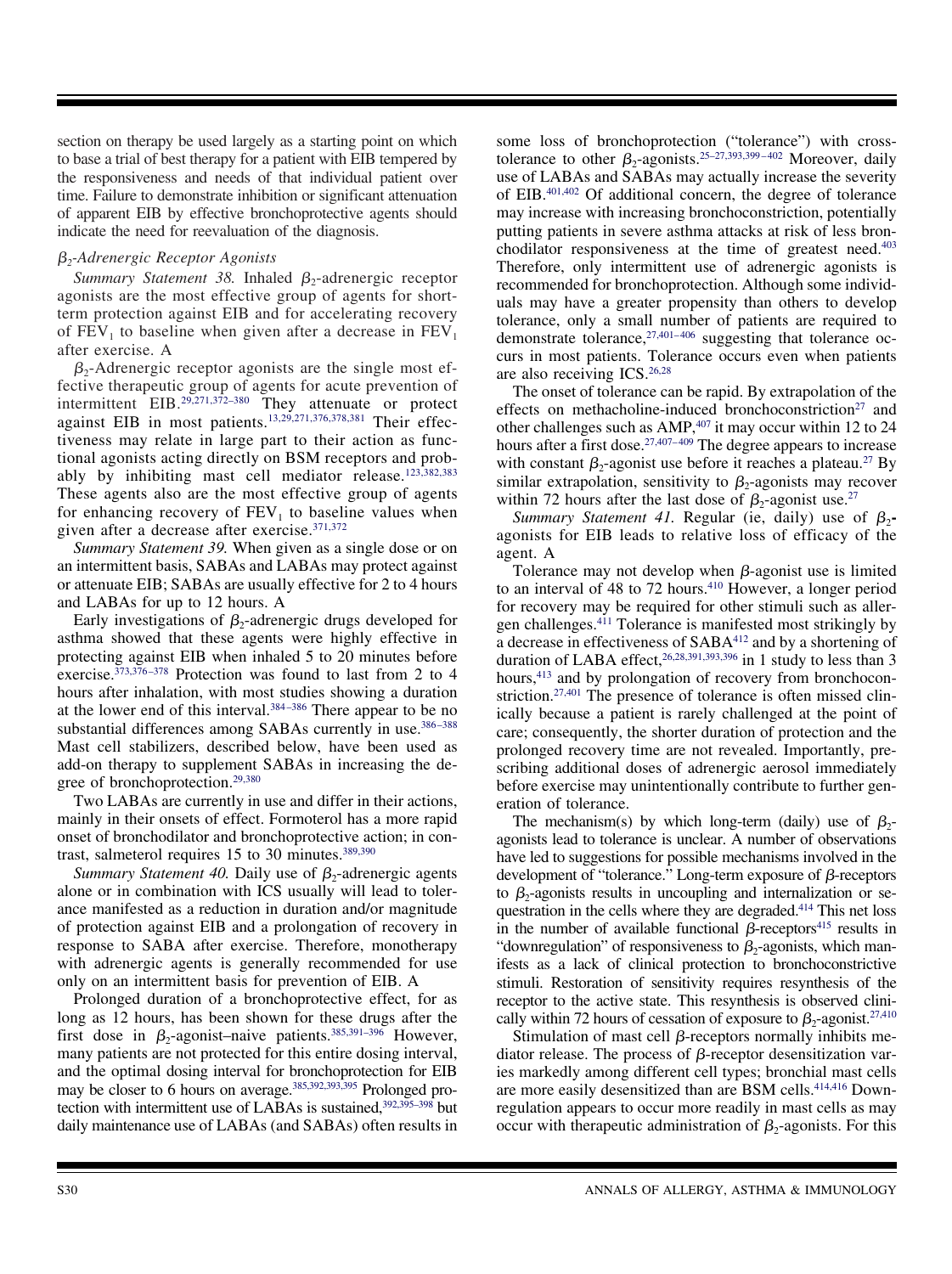reason, the clinical effects of downregulation are evident more rapidly on mast cells with an effect on bronchoprotection than on smooth muscle and bronchodilation.<sup>417</sup> The downregulation of mast cell  $\beta$ -receptors not only enhances mediator release but potentially enhances bronchoconstriction as well.192,193,383,401,418

This downregulation or tolerance is demonstrated clinically as a reduction in duration of  $\beta_2$ -agonist bronchoprotection to stimuli such as exercise, which depends on mast cell mediator release for bronchoconstriction. Tolerance to bronchodilation is demonstrated by prolongation of the time of recovery from bronchoconstriction in response to usual doses of  $\beta_2$ -agonists.<sup>27,401,402,419</sup>

Downregulation of the  $\beta_2$ -receptor is accompanied by augmentation of pathways mediated through the LT, histamine, and thromboxane receptors. Activation of these receptors has the added potential to enhance bronchoconstriction.<sup>194,195,382,401,402,420</sup> Also, BHR may be induced by non–mast cell mediator mechanisms involving cholinergic agonists, for example, independently or with mast cell mediator mechanisms. $421-423$ 

The complexity of mechanisms involved in  $\beta$ -adrenoreceptor functioning, however, is emphasized in a review.<sup>424</sup> In investigations primarily using a mouse model, long-term  $\beta_2$ agonist exposure caused an increase, rather than decrease, in contractile signaling. Unexpectedly, long-term exposure to a highly selective  $\beta$ -receptor antagonist (ie,  $\beta$ -blocker) resulted in upregulation of  $\beta_2$ -adrenoreceptors and bronchoprotection.425 An open-label investigation in humans with chronic mild asthma reported results consistent with this latter finding in the mouse model.425 Consequently, it is clear that a better appreciation of the mechanisms of  $\beta$ -adrenoreceptor functioning is needed. A more thorough understanding of the difference between the effects of intermittent and long-term use of  $\beta_2$ -adrenergic agonists, BHR, and the production of tolerance is necessary.

From a clinical point of view, potential concerns associated with tolerance with long-term use of SABAs or LABAs need to be recognized. Intermittent use of  $\beta_2$ -agonists is preferred and recommended for bronchoprotection.

The use of LABAs as daily monotherapy to provide overall asthma control is not recommended.33 When ICS alone are not adequate in controlling chronic asthma, LABAs are often combined with ICS to provide effective maintenance therapy; however, there is no convincing clinical evidence that this combination diminishes tolerance to the bronchoprotective effect of LABAs in asthma or EIB with asthma.<sup>26,28,426</sup> Longacting  $\beta$ 2-agonists alone used intermittently, up to 3 times a week, do not appear to be associated with tolerance and may be prescribed for EIB.<sup>410,427</sup>

## *LT Inhibitors*

*Summary Statement 42.* Daily therapy with LT inhibitors does not lead to tolerance and can be used for intermittent or maintenance prophylaxis; however, it provides protection that may not be complete and has no use to reverse airway obstruction when it occurs. A

The role of LTs in EIB is to sustain the bronchoconstrictive and inflammatory response, although their role appears to vary significantly among patients. Correspondingly, inhibitors of the LT pathway (LTRAs and lipoxygenase inhibitors) are effective in enhancing recovery, and again, there is much variability in their effectiveness, completely blocking EIB in some asthmatic individuals but less so or not at all in others. There is a 30% to 80% attenuation of EIB, with approximately 50% of patients being responders. These percentages may vary, depending in part on the  $FEV<sub>1</sub>$  decrease required to make a diagnosis of EIB ( $>10\%$ ,  $>15\%$ , or  $>20\%$ ) or used to define protection.24,379,400,428 Most patients do not experience complete protection.<sup>24</sup> This is not surprising given that other mediators (eg,  $PGD<sub>2</sub>$  and histamine)<sup>116,429</sup> are involved in EIB.

Various LTRAs have been found to be effective in attenuating EIB. $430,431$  Most studies have examined specific LTD<sub>4</sub> receptor antagonist, particularly montelukast. Montelukast is approved by the FDA for treatment of EIB in adolescents and adults. These LTD<sub>4</sub> antagonists are administered orally, although bronchoprotection has been reported when some inhibitors have been given by inhalation.<sup>432-437</sup> Montelukast acts within 1 to 2 hours of oral administration<sup>112,434,437</sup> and has a bronchoprotective activity for 24 hours.112,124,370,438,439 Maximum protection may not be retained toward the end of this period.440 Leukotriene receptor antagonists also accelerate the time to recovery from EIB.<sup>124,412</sup> Whereas LTRAs are not as effective overall in attenuating EIB as  $\beta_2$ -agonists,<sup>24</sup> tolerance does not develop with long-term use.<sup>124,399,400,441</sup> The variability in effect on EIB suggests populations of responders and nonresponders similar to that shown for the LT effects on overall asthma control.<sup>138,442,443</sup>

A second group of agents that affects the LT pathway by inhibiting synthesis are the lipoxygenase inhibitors. Lipoxygenase inhibitors have also been shown to attenuate EIB when given orally<sup>428,436,444,445</sup> or intravenously,<sup>446</sup> but the duration of inhibition of these compounds is relatively short<sup>428,436</sup> and they are not currently recommended for this indication.

#### *Mast Cell Stabilizers*

*Summary Statement 43.* Cromolyn sodium and nedocromil sodium (currently not available in the United States in an inhaled form) when inhaled shortly before exercise attenuate EIB but have a short duration of action. They do not have a bronchodilator activity. They may be effective alone or as added therapy with other drugs for EIB. A

Cromolyn sodium and nedocromil sodium are 2 structurally unrelated compounds that have no bronchodilator activity but have similar bronchoprotective activity against EIB when inhaled.<sup>29,30,111</sup> Several mechanisms have been proposed for these agents, including interference with mast cell mediator release of  $PGD_2$ <sup>123</sup> The bronchoprotective effect is rapid<sup>447</sup> but of short duration  $(1-2 \text{ hours})$ . <sup>448,449</sup> These agents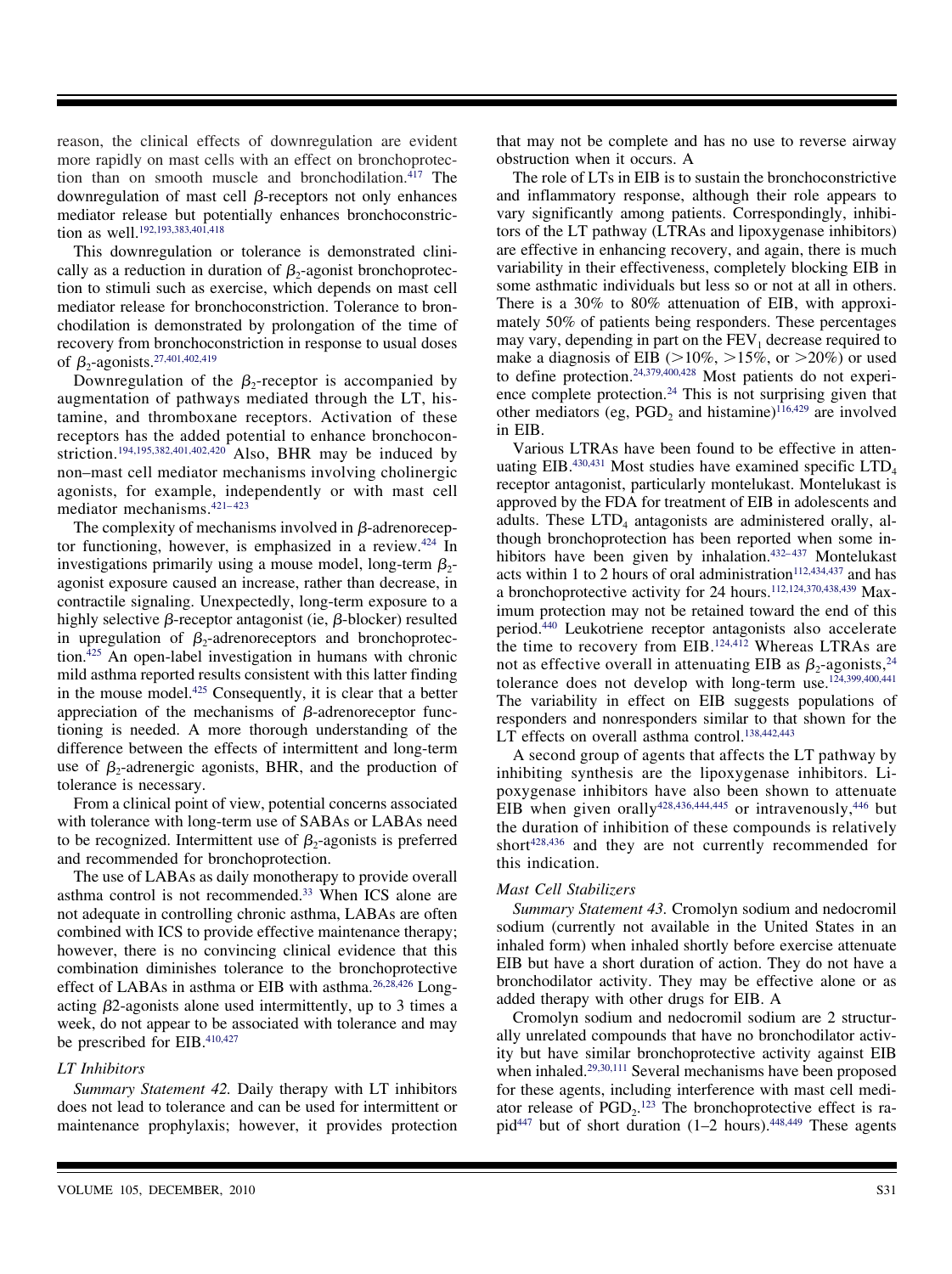may be effective when taken alone or when inhaled shortly before, and perhaps simultaneously with, exercise and may increase overall inhibition of EIB when combined with other drugs used to diminish EIB.29,377,448,450 Significant intersubject and between-study variability has been observed in the ability of these agents to attenuate EIB. Some studies found few or no subjects protected, whereas other studies showed complete protection.108,451 Effectiveness of cromolyn may be dose related.384,451,452 The formulations (1 mg per actuation) available in the United States did not deliver sufficient doses of cromolyn unless many inhalations were given (eg, as many as 20 at a time). Long-term use of either drug is not accompanied by tolerance. For this reason and because of their excellent safety profiles and rapidity of action, these agents can be used repeatedly to attenuate EIB in responsive individuals.29,453

## *Inhaled Corticosteroids*

*Summary Statement 44.* Although ICS therapy can decrease the frequency and severity of EIB, its use does not necessarily eliminate the need for additional acute therapy with  $\beta_2$ -adrenergic agonists or other agents. A

Exercise-induced bronchoconstriction in otherwise symptomatic asthmatic patients is best controlled by maintenance anti-inflammatory treatment alone<sup>9,41,42</sup> or in combination with other short-term preventive treatment.<sup>23,33,207</sup> Inhaled corticosteroids improve overall asthma control in most patients with chronic persistent asthma. Use of ICS also is associated with attenuation of hyperresponsiveness to direct and indirect stimuli, including exercise.13 The effect of ICS on asthma and EIB is dose<sup>9,105</sup> and time dependent and may be associated with decreases in inflammatory mediators.32 The relationship between improvement in control of persistent asthma and bronchoprotection, however, is imperfect. Nevertheless, the degree of EIB is considered a reflection of asthma control (or lack of control), and moderate to severe EIB, in particular, strongly suggests need for reassessment of therapy or another diagnosis.

Some bronchoprotective effect with ICS has been recorded as early as 4 hours after the first dose.<sup>32,106</sup> After 1 week of long-term therapy, efficacy begins to plateau<sup>9,103,105</sup>; however, bronchoprotection may increase over weeks or even months until it reaches its final plateau.8,41,454,455 Bronchoprotection has been shown to occur in 30% to 60% of asthmatic patients with EIB, with marked individual variability ranging from "complete" protection to little or no evidence of protection.8 In the absence of definitive dose-ranging and repetitive studies in individual patients, it is not clear whether this reflects distinct subpopulations of responders and nonresponders (eg, a reflection of genetic differences).

Inhaled corticosteroids do not necessarily obviate the need for acute bronchoprotection for EIB.  $\beta_2$ -Adrenergic agonists can be added if necessary for short-term prevention of EIB.371,372 When maintenance ICS are not sufficiently effective, LTRAs can be used to obtain added protection, while also administering  $\beta_2$ -agonists for acute bronchoprotection if necessary.21,22,35,207

*Summary Statement 45.* Inhaled corticosteroid therapy does not prevent the occurrence of tolerance from daily 2**-**agonist use. A

The preponderance of evidence indicates little amelioration by ICS of tolerance to  $\beta_2$ -agonist bronchoprotection26,28,412,426,456 and a shortened degree of bronchoprotection remains when ICS and LABAs are given together. Nevertheless, one study that assessed the combination of an ICS and LABA (fluticasone and salmeterol) for maintenance therapy in adult patients indicated better bronchoprotection at 1 and 8.5 hours after dosing compared with the same dose of fluticasone alone during 4 weeks. In that study, most patients receiving the combined therapy also exhibited greater complete  $\left(\langle 10\% \text{ decrease of FEV}_1 \right)$  protection and overall asthma control.28 A somewhat similar study with the same agents in children and adolescents also indicated a small persistent effect of bronchoprotection when the combination was used compared with the ICS alone.<sup>31</sup>

## *Anticholinergic Agents*

*Summary Statement 46.* Although ipratropium bromide has been inconsistent in attenuating EIB, a few patients may be responsive to this agent. A

Anticholinergic agents (atropine sulfate and ipratropium bromide) have bronchodilator activity<sup> $422$ </sup> by blocking vagally mediated tone and have been used alone and in conjunction with SABAs with some success in treating acute exacerbations of asthma.457 Efficacy of anticholinergic agents to prevent EIB, <sup>458</sup> however, has not been consistent in double-blind studies, especially in placebo-controlled trials.<sup>459</sup> Not all patients appear to respond to anticholinergic agents,<sup>29,450,460</sup>,461 and responsiveness may be variable in the same patient.<sup>462</sup> Studies should be performed to determine the characteristics of the responder population (perhaps based on increased cholinergic contributions to EIB in some patients). $422$ 

## *Methylxanthines, Antihistamines, and Other Agents*

*Summary Statement 47.* Drugs in several other pharmacotherapeutic classes, including theophylline, antihistamines, calcium channel blockers,  $\alpha$ -adrenergic receptor antagonists, inhaled furosemide, heparin, and hyaluronic acid, have been examined for actions against EIB with inconsistent results. B

Theophylline and aminophylline are methylxanthines that have been used for long-term maintenance therapy to treat persistent asthma. In recent years these agents have only been used as adjunct therapy to ICS or similar maintenance therapy when further control of asthma is needed.<sup>33,207</sup> Caffeine also belongs to this class of drugs. Methylxanthines are nonselective phosphodiesterase inhibitors of the cyclic AMP and cyclic guanine monophosphate pathways that play a role in the pathophysiology of asthma. Methylxanthines are mild bronchodilators and modify EIB in some patients possibly in part due to their bronchodilator action.<sup>463,464</sup> There are studies,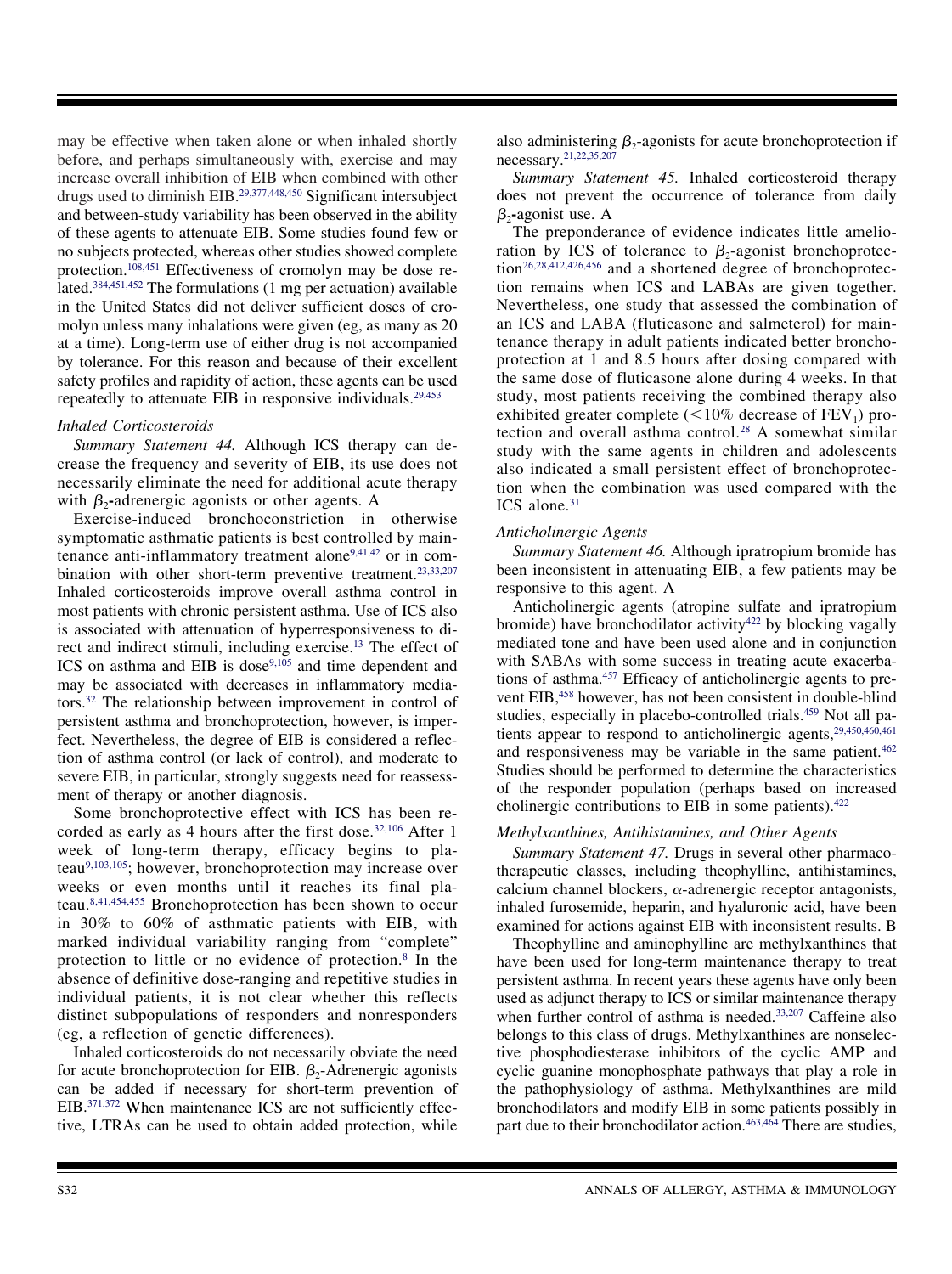| Table 4. Bronchial Provocation Challenge Comparisons for EIB |  |  |  |  |  |  |  |
|--------------------------------------------------------------|--|--|--|--|--|--|--|
|--------------------------------------------------------------|--|--|--|--|--|--|--|

|                                                                                            | <b>Methacholine</b><br>bronchial<br>provocation<br>challenge | Histamine<br>challenge | Laboratory-based<br>exercise<br>challenge | Sports-<br>specific<br>exercise<br>challenge | <b>Eucapnic</b><br>voluntary<br>hyperpnea | <b>Hypertonic</b><br>saline<br>challenge | <b>Inhaled</b><br>powdered<br>mannitol | <b>Inhaled</b><br>adenosine<br>monophosphate |
|--------------------------------------------------------------------------------------------|--------------------------------------------------------------|------------------------|-------------------------------------------|----------------------------------------------|-------------------------------------------|------------------------------------------|----------------------------------------|----------------------------------------------|
| Direct (acts directly on tissue) vs<br>indirect (mediator release)<br>challenge            | D                                                            | D                      | ID                                        | ID                                           | ID                                        | ID                                       | ID                                     | ID                                           |
| Sensitivity for diagnosing EIB                                                             | Fair                                                         | Fair                   | $VG-E$                                    | $VG-E$                                       | $VG-E$                                    | Fair                                     | Fair                                   | Fair                                         |
| Sensitivity for diagnosing asthma                                                          | VG                                                           | VG                     | Good                                      | Good                                         | Good                                      | VG                                       | VG                                     | VG                                           |
| Specificity for diagnosing EIB                                                             | Fair                                                         | Fair                   | E                                         | E                                            | E.                                        | VG                                       | VG                                     | VG                                           |
| Specificity for diagnosing asthma                                                          | Good                                                         | Good                   | VG                                        | VG                                           | VG                                        | VG                                       | VG                                     | VG                                           |
| PPV for diagnosing EIB                                                                     | Fair                                                         | Fair                   | VG                                        | VG                                           | VG                                        | Fair-Good                                | Fair-Good                              | Good                                         |
| Fair-Good PPV for diagnosing<br>asthma                                                     | Fair                                                         | Fair                   | VG                                        | VG                                           | VG                                        | VG                                       | VG                                     | VG                                           |
| NPV for diagnosing EIB                                                                     | Fair                                                         | Fair                   | VG                                        | VG                                           | VG                                        | Fair                                     | Fair                                   | Fair                                         |
| NPV for diagnosing asthma                                                                  | VG                                                           | VG                     | Fair                                      | Fair                                         | Fair                                      | Fair                                     | Fair                                   | Fair                                         |
| Produces dose-response curve                                                               | Yes                                                          | Yes                    | No                                        | <b>No</b>                                    | No                                        | Yes                                      | Yes                                    | Yes                                          |
| FDA approved                                                                               | Yes                                                          | No                     | N/A                                       | N/A                                          | N/A                                       | N/A                                      | Yes                                    | No                                           |
| Correlates with airway<br>inflammation                                                     | Mi                                                           | Mi                     | н                                         | H                                            | H                                         | H                                        | Н                                      | H                                            |
| Correlates with current EIB<br>symptoms                                                    | Mi                                                           | Mi                     | Mi                                        | Mi                                           | Mi                                        | Mi                                       | Mi                                     | Mi                                           |
| Requires subjects to be capable<br>of exertion (eg, relatively free<br>of cardiac disease) | No                                                           | No                     | Yes                                       | Yes                                          | <b>No</b>                                 | <b>No</b>                                | <b>No</b>                              | <b>No</b>                                    |
| Causes severe decreases in<br>$FEV1$ (eg, greater than 30%)                                | <b>No</b>                                                    | <b>No</b>              | Yes                                       | Yes                                          | Yes                                       | <b>No</b>                                | <b>No</b>                              | <b>No</b>                                    |
| Commonly causes cough                                                                      | Yes                                                          | Yes                    | Yes                                       | Yes                                          | Yes                                       | Yes                                      | Yes                                    | Yes                                          |
| Can perform sputum collection<br>in conjunction with challenge                             | No                                                           | No                     | No                                        | No                                           | No                                        | Yes                                      | Yes                                    | No                                           |
| Provides response dose ratio                                                               | Yes                                                          | Yes                    | No                                        | <b>No</b>                                    | No                                        | Yes                                      | Yes                                    | Yes                                          |

Abbreviations: D, direct; E, excellent; EIB, exercise-induced bronchoconstriction; F, fair; FDA, US Food and Drug Administration; FEV<sub>1</sub>, forced expiratory volume in 1 second; F, frequently; G, good; H, high; ID, indirect; Mi, minimal; Mo, moderate; NPV, negative predictive value; PPV, positive predictive value; VG, very good.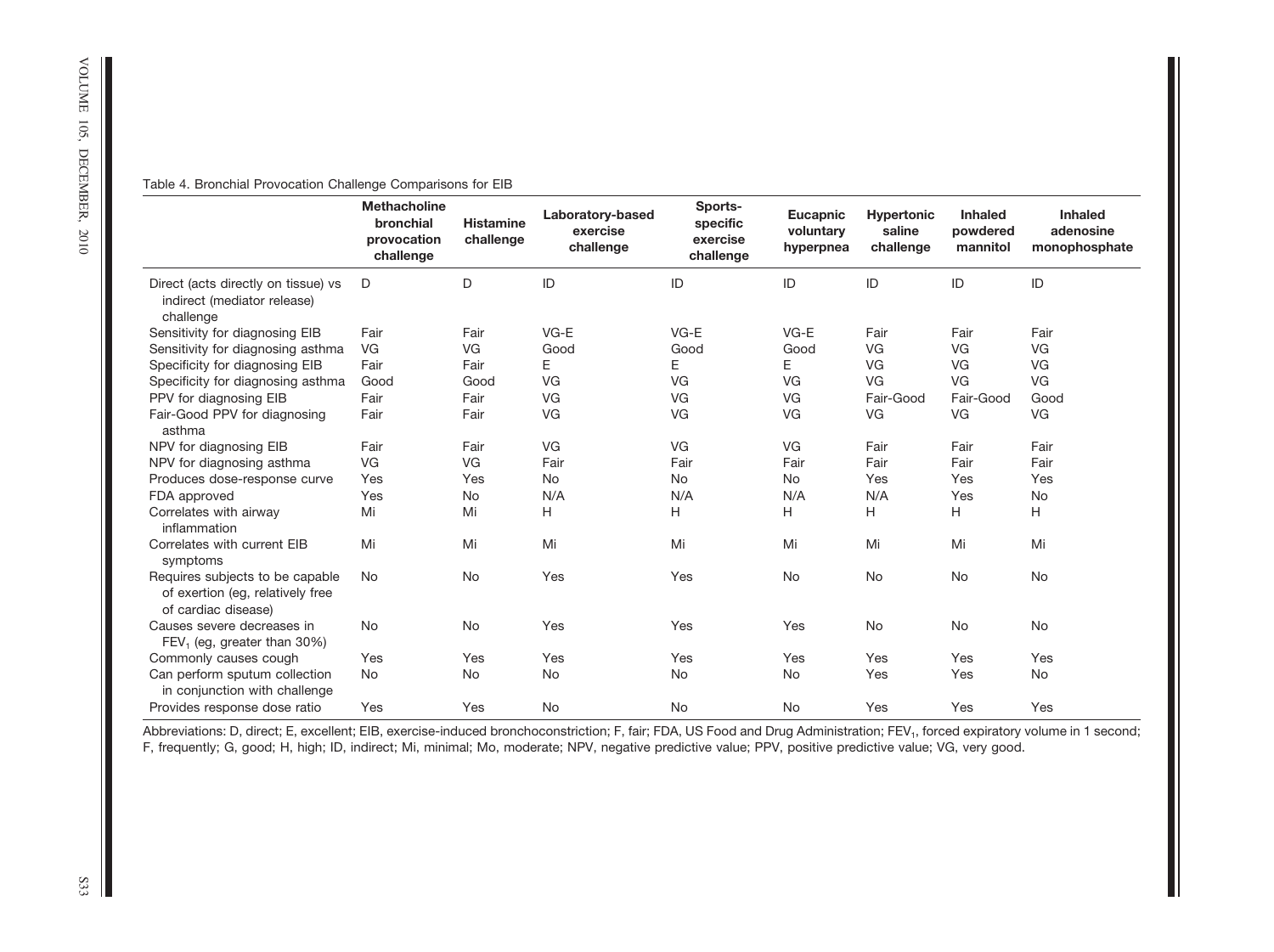however, that clearly show no benefit from methylxanthines given orally.465 Methylxanthines exhibit a relatively narrow therapeutic index with potentially serious adverse events such as seizures. Selective phosphodiesterase inhibitors are safer and may have efficacy similar to the methylxanthines. One such agent, roflumilast, is a phosphodiesterase 4 inhibitor that has been reported to attenuate mild EIB.<sup>466</sup>

Some antihistamines have been reported to attenuate EIB<sup>107,110,429,467-470</sup> but with inconsistent results.<sup>113,471</sup> Other antihistamines appear ineffective. $472$  A possible explanation for this variability may relate to differences in the intensity and duration of the exercise stimulus, with greater intensity required for participation of histamine in the pathogenesis of EIB.125 Also, histamine is only 1 of the 3 main mediators that contribute to EIB. In addition, the antihistamine class has pharmacodynamic diversity. For example, antihistamines may inhibit mediator activation and release and act on end organs and other histamine receptors.473 Different routes of administration and dosages of antihistamines may also be confounding factors in previous studies.474

Allergic rhinitis is a common finding in atopic asthmatic patients, and there is some evidence that effective treatment of nasal congestion and obstruction by nasal ICS is associated with at least mild reduction in EIB.<sup>56,454</sup> However, other evidence<sup>472</sup> suggests that antihistamines used in children with allergic rhinitis and EIB may not be bronchoprotective. The conclusion is that there is an absence of definitive studies that have determined effectiveness of nasal or systemic antihistamines, used to treat allergic rhinitis, for an effect on EIB. It is likely to remain common practice to use antihistamines to treat allergic rhinitis in the hope that there will be some effect on EIB. Definitive studies are still needed to confirm the utility of this practice.

Numerous other compounds have been examined for activity against EIB and may have moderate effectiveness in some situations.<sup>378</sup> These include calcium channel blockers, $475,476$  inhaled furosemide,  $477-479$  some  $\alpha$ -adrenergic receptor antagonists (oral and inhaled), $458,480$  inhaled heparin, $481$  and hyaluronic acid.482 These agents do not always produce consistent results in preventing EIB. The effectiveness of some of these agents does not necessarily apply to other members of the same drug class, suggesting various mechanisms of action, not necessarily related to the obvious mechanisms attributed to each class of drug. The effectiveness of diverse kinds of drugs suggests that there are multiple mechanisms underlying EIB.<sup>12</sup> Although these drugs are not recommended for clinical use against EIB, these and other agents may be useful as probes in studying possible mechanisms underpinning EIB. In addition, it is important to recognize that these agents may interfere with clinical protocols that seek to examine the effects of other experimental drugs on EIB.

#### *Nonpharmacologic Therapy*

*Summary Statement 48.* Preexercise warm-up may be helpful in reducing the severity of EIB. A

Warm-up before exercise was studied on postexercise bronchoconstriction in athletes with EIB. Continuous

warm-up before exercise was shown to cause significant decrease in postexercise bronchoconstriction in some athletes. This has importance in patient education, and health care professionals should tell patients that preexercise warm-up should be done at  $60\%$  to  $80\%$  HR<sub>max</sub> to provide partial attenuation of EIB; this refractory period may last typically from 1 to 3 hours and occasionally 4 hours.<sup>129-131</sup> However, this does not alleviate the need for medications. Albuterol plus a warm-up gives better protection than the warm-up or albuterol alone.<sup>483,484</sup>

*Summary Statement 49.* Reduction of sodium intake and ingestion of fish oil and ascorbic acid supplementation may be helpful in reducing the severity of EIB. A

A low sodium diet maintained for 1 to 2 weeks decreases EIB, but long-term effects of a low sodium diet on either the prevalence or severity of asthma or on EIB are unknown. These studies involve small numbers of individuals and need to be replicated before a low-salt diet is widely recommended. The low-sodium diet may be considered in addition to pharmacologic therapy of EIB.34,485,486

There is some evidence that a variety of dietary factors, such as dietary  $\omega$ -3 polyunsaturated fatty acids, can reduce EIB. If these data are reproducible, it may be a new and important therapy that is safe and effective.<sup>34</sup>

Two weeks of ascorbic acid supplementation has been shown to improve pulmonary function, asthma symptom scores, fraction of eNO, and urinary LTs in asthmatic patients with EIB. This provides a potential nonpharmacologic recommendation for EIB patients.487

#### **Competitive and Elite Athletes**

*Summary Statement 50.* Exercise-induced bronchoconstriction alone in elite athletes may have different characteristics than EIB with asthma in elite athletes or EIB in the general population. These divergent characteristics may include pathogenesis, presentation, diagnosis, management, and the requirement by governing bodies to obtain permission to receive pharmaceutical agents. D

Exercise-induced bronchoconstriction is common in elite athletes who do not otherwise have symptoms of asthma.

*Summary Statement 51.* Airway inflammation in elite athletes may be related to the high intensity of physical training, high minute ventilation, and inhalation of airborne pollutants and allergens. D

Exercise-induced bronchoconstriction in elite athletes may be associated with a mixed neutrophil-eosinophil type airway inflammation in contrast to the more commonly observed eosinophil-dominant inflammatory cascade reported with chronic asthma.235 In addition, in elite athletes (especially those competing in high air pollution environments), Leukotrienes may play a predominant role in the EIB response.166,189 Endurance athletes, in particular, may develop respiratory symptoms and have BHR as a consequence of prolonged strenuous exercise and training at high rates of ventilation. The underlying airway inflammation in elite athletes may also be related to the high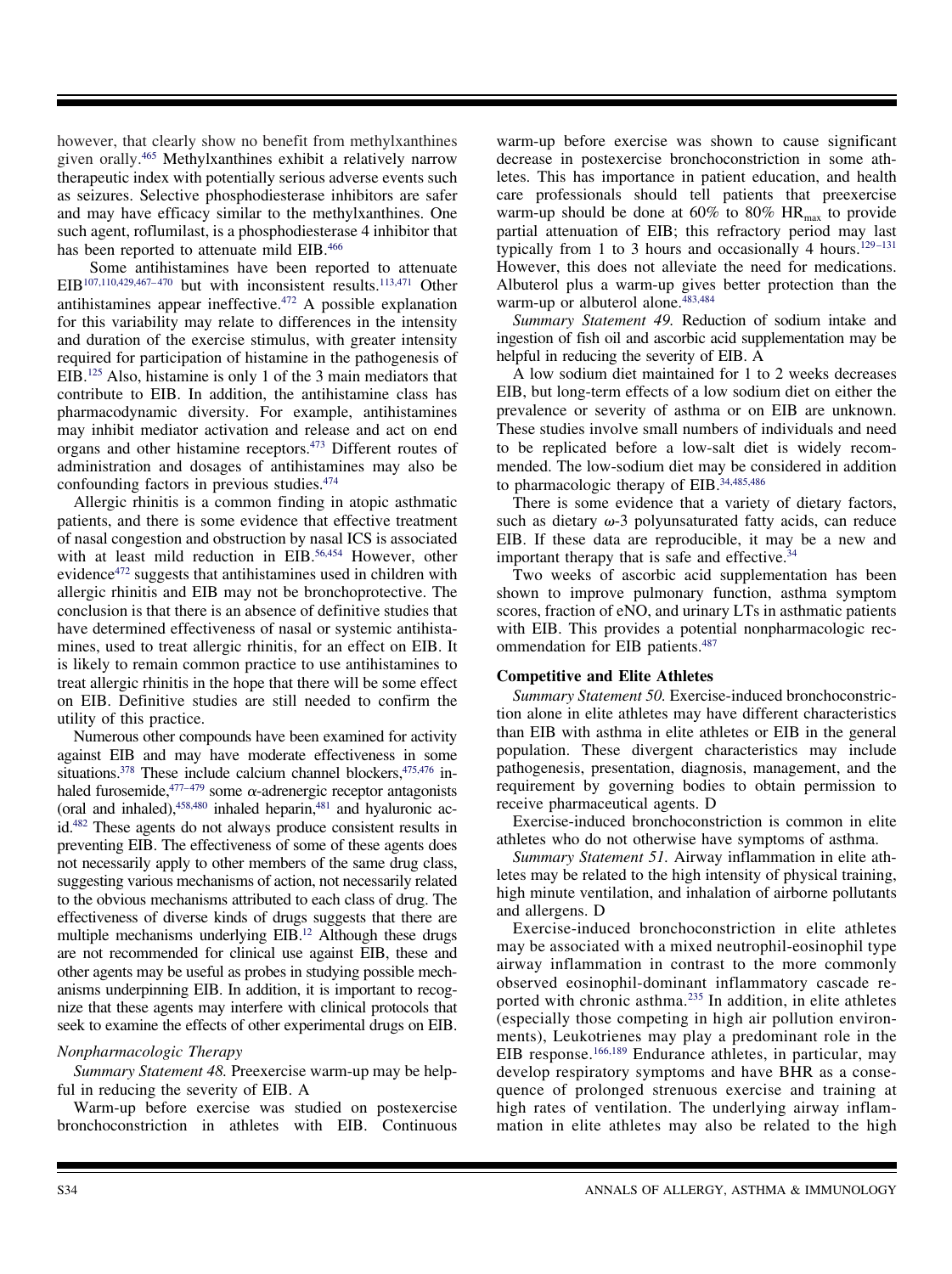intensity of the physical training with high minute ventilation, which has potential to cause injury to the airway epithelium. This injury is likely to occur when exercise is performed in adverse environmental conditions, such as cold dry air, or when there is prolonged exposure to chemicals at indoor swimming pools or exhaust fumes from ice resurfacers used to groom ice hockey rinks.<sup>158-160,162,163</sup> The high minute ventilation may aggravate effects of environmental exposures during physical activity, permitting airborne allergens and irritants to enter the small airways. In the process of conditioning dry air in various sports activities, the airways may be injured, which is likely a consequence of the humidification process occurring deeper in the airways.10,13

*Summary Statement 52.* The diagnosis of EIB, whether alone or with asthma, in elite athletes may be difficult because history and presentation are not reliable. Objective testing is necessary to diagnose the condition accurately. A

Diagnosing EIB in elite athletes may be complicated by their apparently excellent physical condition, which causes the athlete and his or her supporting personnel (eg, coaches, family members, teammates, primary care physicians, and trainers) not to appreciate that he or she may be experiencing symptoms of asthma. Many elite athletes may not acknowledge or may even deny typical daily asthma symptoms, such as cough, wheezing, tight chest, or prolonged shortness of breath. Moreover, baseline pulmonary function tests may not indicate airway obstruction in these individuals. In fact, many athletes have higher than normal baseline pulmonary function such that a normal percentage predicted  $FEV<sub>1</sub>$  may be observed even in the presence of airway obstruction.

Various bronchial provocation challenges may be useful in identifying EIB. The indirect bronchial provocation challenges are most useful in this setting and include exercise challenge in the athlete's sport (either in the natural setting or simulated conditions in the laboratory), EVH, and inhaled hyperosmolar aerosols (mannitol, saline). The exercise challenge in the athlete's venue may be logistically difficult to accomplish; however, reproducibility of the response to a standardized exercise challenge in the laboratory can also be an issue.488 Other tests, such as dry air laboratory exercise challenge, may be used as surrogates. In fact, because environmental and exercise intensity varies, a well-controlled dry air laboratory challenge may provide the most accurate and reliable test results. The challenge test recommended by the IOC-MC's Independent Panel on Asthma is EVH, and the same panel accepts mannitol testing.<sup>35,99,292</sup> Table 4 compares challenges, and descriptions of how these challenges should be performed and can be found in the "Diagnosis" section.

In a recent comparative study of Scottish elite swimmers, mannitol was associated with high baseline eNO and inflammatory phenotype, whereas field-based exercise and chlorine challenge identified swimmer-specific bronchoconstrictive response. Thus, chlorine exposure, which was associated with a sustained decrease in eNO, may represent a neurogenic response in these elite athletes.<sup>489</sup>

*Summary Statement 53.* In general, the treatment of EIB in patients who have asthma is similar in both recreational and elite athletes. However, the efficacy of therapy for EIB alone in athletes at any level is not well established. A

The management of EIB in elite athletes is similar to that for recreational athletes and should include reducing relevant environmental exposures as much as possible; treating associated comorbid conditions; appropriate pharmacotherapy for control of symptoms, prophylaxis, and rescue; and patient education.35 An individualized exercise prescription considering the athlete's venue may need to be designed by the athlete and the specialist to provide adequate control of EIB or EIB with asthma (eg, swimmers).

Unfortunately, the environmental exposures are often not controllable because athletes may have to practice or compete for long periods in air that is cold, polluted, or has high pollen allergen or chemical irritant levels.

It is recommended that controller pharmacotherapy for athletes who have EIB with asthma should include daily ICS. The combination of ICS plus LABAs is not recommended because of the potential for tolerance to develop with daily use of  $\beta$ -agonists. This tolerance reduces the duration of bronchoprotection in exercise afforded by the  $\beta_2$ -agonist. In some patients with concomitant moderate to severe persistent asthma, however, combination therapy may have added utility. The athlete's performance results should be monitored carefully because spirometry and symptoms alone may not be reliable end points to monitor control of asthma. If symptoms of EIB in athletes who have asthma are not controlled despite appropriate inhaler technique and adherence with therapy, treatment can be stepped up by increasing the dose of ICS or addition of other medications. However, symptoms of EIB in the elite athlete who does not otherwise appear to have asthma have been reported to be less responsive to ICS, perhaps reflecting neutrophilic inflammation.35,201 Consideration should be given to oral LT antagonists, inhaled cromolyn, and inhaled nedocromil.30,109,114 There may be reason to believe that some individuals may respond better than others to any of these various agents, based on genetics or other differences.<sup>490</sup> Inhaled anticholinergics, such as ipratropium or tiotropium, may be considered, but studies on these drugs in asthma have given mixed results and they are not considered standard therapy for EIB.35,491 Ideally, elite athletes should only use  $\beta_2$ -agonists intermittently due to the potential for tolerance described above.<sup>35,99</sup> A lack of appropriate response to therapy requires additional evaluation of the athlete and consideration of the differential diagnosis (see the "Differential Diagnosis" section).

Athletes in sports with high ventilation rates (eg, swimming, mountain biking, rowing, biathlon, cross country skiing, and skating events) may develop respiratory symptoms compatible with EIB alone, with or without demonstrating a positive challenge test result indicative of asthma. It has been proposed that the repetitive epithelial injury repair cycle, in response to high ventilation rate, results in changes in the contractile properties of BSM as a result of exposure to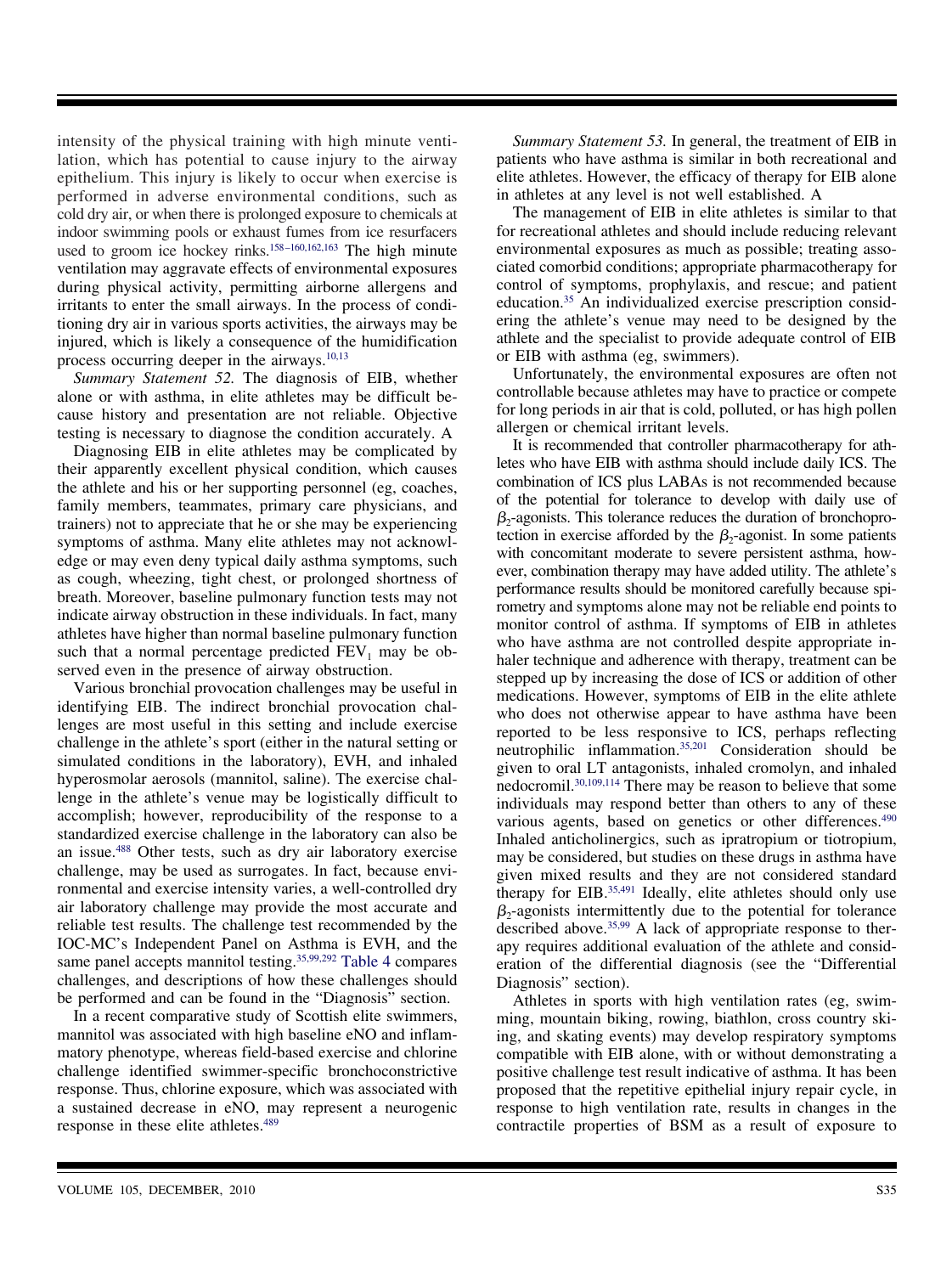plasma-derived products from exudation.10 For some athletes who have allergy, this exposure may lead to in vivo passive sensitization of the BSM.<sup>10</sup> This epithelial injury and repair cycle227,245 may represent a form of overuse syndrome, and therefore the athlete may benefit from limitation of activity; however, this may be unrealistic for the elite endurance athlete.188 The pathogenesis of this type of BHR in athletes who only have EIB may be different from that classically observed in athletes who have chronic asthma, where inflammatory cells such as eosinophils are important. Thus, these athletes who have EIB alone may have different mechanisms for the cause of their symptoms and may not respond to the medications typically used for asthma.492,493

These parameters are also available on the Internet at [http://www.jcaai.org.](http://www.jcaai.org)

#### **REFERENCES**

- 1. Rundell KW, Im J, Mayers LB, Wilber RL, Szmedra L, Schmitz HR. Self-reported symptoms and exercise-induced asthma in the elite athlete. *Med Sci Sports Exerc.* 2001;33:208 –13. III.
- 2. Parsons JP, Kaeding C, Phillips G, Jarjoura D, Wadley G, Mastronarde JG. Prevalence of exercise-induced bronchospasm in a cohort of varsity college athletes. *Med Sci Sports Exerc.* 2007;39:1487–92. III.
- 3. Rundell KW, Slee JB. Exercise and other indirect challenges to demonstrate asthma or exercise-induced bronchoconstriction in athletes. *J Allergy Clin Immunol.* 2008;122:238 – 48. IV.
- 4. Holzer K, Anderson SD, Douglass J. Exercise in elite summer athletes: challenges for diagnosis. *J Allergy Clin Immunol.* 2002;110:374 – 80. IV.
- 5. Bye MR, Kerstein D, Barsh E. The importance of spirometry in the assessment of childhood asthma. *Am J Dis Child.* 1992;146:977– 8. IV.
- 6. Crapo RO, Casaburi R, Coates AL, et al. Guidelines for methacholine and exercise challenge testing—1999. This official statement of the American Thoracic Society was adopted by the ATS Board of Directors, July 1999. *Am J Respir Crit Care Med.* 2000;161:309 –29. IV.
- 7. Weiler JM, Bonini S, Coifman R, et al. American Academy of Allergy, Asthma & Immunology Work Group report: exercise-induced asthma. *J Allergy Clin Immunol.* 2007;119:1349 –58. IV.
- 8. Koh MS, Tee A, Lasserson TJ, Irving LB. Inhaled corticosteroids compared to placebo for prevention of exercise induced bronchoconstriction. *Cochrane Database Syst Rev.* 2007:CD002739. Ia.
- 9. Subbarao P, Duong M, Adelroth E, et al. Effect of ciclesonide dose and duration of therapy on exercise-induced bronchoconstriction in patients with asthma. *J Allergy Clin Immunol*. 2006;117:1008-13. Ib.
- 10. Anderson SD, Kippelen P. Airway injury as a mechanism for exerciseinduced bronchoconstriction in elite athletes. *J Allergy Clin Immunol.* 2008;122:225–35. IV.
- 11. Hallstrand TS, Henderson WR Jr. An update on the role of leukotrienes in asthma. *Curr Opin Allergy Clin Immunol*. 2010;10:60-6. IV.
- 12. Anderson SD, Daviskas E. The mechanism of exercise-induced asthma is ... *J Allergy Clin Immunol.* 2000;106:453–9. IV.
- 13. Anderson SD, Holzer K. Exercise-induced asthma: is it the right diagnosis in elite athletes? *J Allergy Clin Immunol.* 2000;106:419 –28. IV.
- 14. Ober C, Hoffjan S. Asthma genetics 2006: the long and winding road to gene discovery. *Genes Immun.* 2006;7:95–100. IV.
- 15. Hilberg T, Deigner HP, Möller E, et al. Transcription in response to physical stress— clues to the molecular mechanisms of exerciseinduced asthma. *FASEB J.* 2005;19:1492– 4. IIa.
- 16. Hallstrand TS, Debley JS, Farin FM, Henderson WR Jr. Role of MUC5AC in the pathogenesis of exercise-induced bronchoconstriction. *J Allergy Clin Immunol.* 2007;119:1092– 8. IIb.
- 17. Carlsen KH, Engh G, Mørk M. Exercise-induced bronchoconstriction depends on exercise load. *Respir Med.* 2000;94:750 –5. III.
- 18. Cockcroft D, Davis B. Direct and indirect challenges in the clinical assessment of asthma. *Ann Allergy Asthma Immunol.* 2009;103:363–9. IV.
- 19. Abu-Hasan M, Tannous B, Weinberger M. Exercise-induced dyspnea in children and adolescents: if not asthma then what? *Ann Allergy Asthma Immunol.* 2005;94:366 –71. IIb.
- 20. Weinberger M, Abu-Hasan M. Perceptions and pathophysiology of dyspnea and exercise intolerance. *Pediatr Clin North Am*. 2009;56:33-48, ix. III.
- 21. Grzelewski T, Stelmach I. Exercise-induced bronchoconstriction in asthmatic children: a comparative systematic review of the available treatment options. *Drugs*. 2009;69(12):1533-53. IV.
- 22. Carlsen KH, Anderson SD, Bjermer L, et al. Treatment of exercise induced asthma, respiratory and allergic disorders in sports and the relationship to doping: Part II of the report from the Joint Task Force of European Respiratory Society (ERS) and European Academy of Allergy and Clinical Immunology (EAACI) in cooperation with GA(2)LEN. *Allergy.* 2008;63:492–505. IV.
- 23. Stelmach I, Grzelewski T, Majak P, Jerzynska J, Stelmach W, Kuna P. Effect of different antiasthmatic treatments on exercise-induced bronchoconstriction in children with asthma. *J Allergy Clin Immunol.* 2008;121:383–9. Ib.
- 24. Raissy HH, Harkins M, Kelly F, Kelly HW. Pretreatment with albuterol versus montelukast for exercise-induced bronchospasm in children. *Pharmacotherapy.* 2008;28:287–94. Ib.
- 25. Ramage L, Lipworth BJ, Ingram CG, Cree IA, Dhillon DP. Reduced protection against exercise induced bronchoconstriction after chronic dosing with salmeterol. *Respir Med.* 1994;88:363-8. Ib.
- 26. Simons FE, Gerstner TV, Cheang MS. Tolerance to the bronchoprotective effect of salmeterol in adolescents with exercise-induced asthma using concurrent inhaled glucocorticoid treatment. *Pediatrics.* 1997; 99:655–9. Ib.
- 27. Haney S, Hancox RJ. Rapid onset of tolerance to beta-agonist bronchodilation. *Respir Med.* 2005;99:566 –71. IIa.
- 28. Weiler JM, Nathan RA, Rupp NT, Kalberg CJ, Emmett A, Dorinsky PM. Effect of fluticasone/salmeterol administered via a single device on exercise-induced bronchospasm in patients with persistent asthma. *Ann Allergy Asthma Immunol.* 2005;94:65–72. Ia.
- 29. Spooner CH, Spooner GR, Rowe BH. Mast-cell stabilising agents to prevent exercise-induced bronchoconstriction. *Cochrane Database Syst Rev.* 2003;4:CD002307. Ia.
- 30. Kippelen P, Larsson J, Anderson SD, Brannan JD, Dahlén B, Dahlén SE. Effect of sodium cromoglycate on mast cell mediators during hyperpnea in athletes. *Med Sci Sports Exerc*. 2010;42:1853-60. IIa.
- 31. Pearlman D, Qaqundah P, Matz J, Yancey SW, Stempel DA, Ortega HG. Fluticasone propionate/salmeterol and exercise-induced asthma in children with persistent asthma. *Pediatr Pulmonol.* 2009;44:429 –35. Ib.
- 32. Kippelen P, Larsson J, Anderson SD, et al. Acute effects of beclomethasone on hyperpnea-induced bronchoconstriction. *Med Sci Sports Exerc.* 2010;42:273– 80. IIa.
- 33. National Asthma Education and Prevention Program. Expert Panel Report 3 (EPR-3): Guidelines for the Diagnosis and Management of Asthma—Summary Report 2007. *J Allergy Clin Immunol.* 2007; 120(suppl 5): S94 –S138. IV.
- 34. Mickleborough TD. A nutritional approach to managing exerciseinduced asthma. *Exerc Sport Sci Rev.* 2008;36:135– 44. Ib.
- 35. Fitch KD, Sue-Chu M, Anderson SD, et al. Asthma and the elite athlete: summary of the International Olympic Committee's consensus conference, Lausanne, Switzerland, January 22–24, 2008. *J Allergy Clin Immunol.* 2008;122:254 – 60, e1–7. IV.
- 36. Sterk PJ, Fabbri LM, Quanjer PH, et al. Airway response. Standardized provocation tests in adults: pharmacological, physical and sensitizing stimuli. Work Group on Standardization of Respiratory Function Tests. European Community for Coal and Steel. Official position of the European Respiratory Society. *Eur Respir J* 1993;6 (Supp 16):53– 83. IV.
- 37. Godfrey S, Springer C, Bar-Yishay E, Avital A. Cut-off points defining normal and asthmatic bronchial reactivity to exercise and inhalation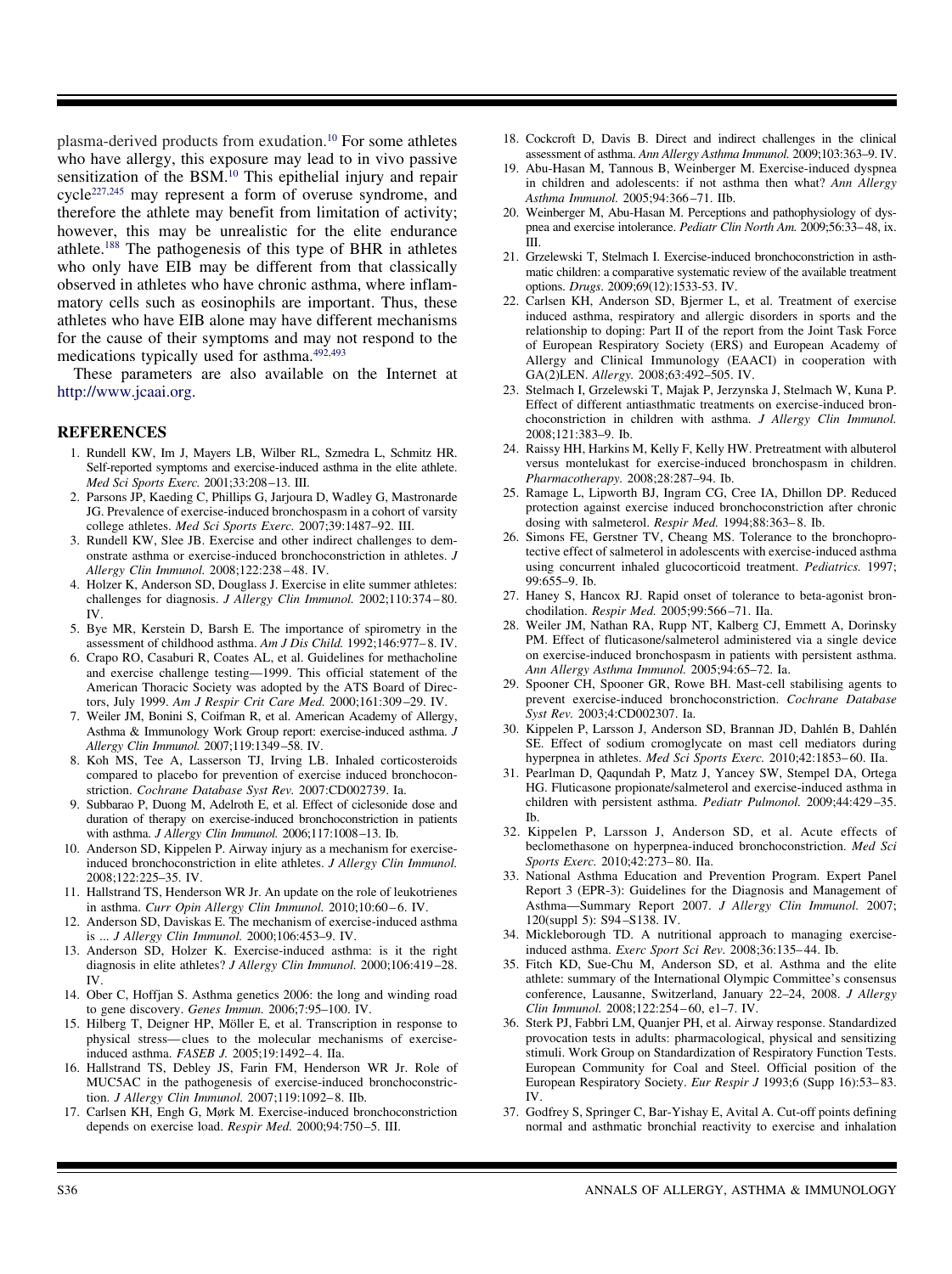challenges in children and young adults. *Eur Respir J.* 1999;14: 659 – 68. Ia.

- 38. Kattan M, Keens TG, Mellis CM, Levison H. The response to exercise in normal and asthmatic children. *J Pediatr.* 1978;92:718 –21. IIa.
- 39. Anderson SD, Charlton B, Weiler JM, et al. Comparison of mannitol and methacholine to predict exercise-induced bronchoconstriction and a clinical diagnosis of asthma. *Respir Res.* 2009;10:4:Ib.
- 40. Haby MM, Peat JK, Mellis CM, Anderson SD, Woolcock AJ. An exercise challenge for epidemiological studies of childhood asthma: validity and repeatability. *Eur Respir J.* 1995;8:729 –36. IIa.
- 41. Hofstra WB, Neijens HJ, Duiverman EJ, et al. Dose-response over time to inhaled fluticasone propionate treatment of exercise- and methacholine-induced bronchoconstriction in children with asthma. *Pediatr Pulmonol.* 2000;29:415–23. IIb.
- 42. Jonasson G, Carlsen KH, Hultquist C. Low-dose budesonide improves exercise-induced bronchospasm in schoolchildren. *Pediatr Allergy Im*munol. 2000;11:120-5. Ib.
- 43. Niinimaa V, Cole P, Mintz S, Shephard RJ. The switching point from nasal to oronasal breathing. *Respir Physiol.* 1980;42:61–71. III.
- 44. Anderson SD, Togias A. Dry air and hyperosmolar challenge in asthma and rhinitis. In: Busse WW, Holgate ST, eds. *Asthma and Rhinitis*, 2nd ed. Malden, MA: Blackwell Science Ltd; 1995:1449-68. IV.
- 45. Anderson SD. Asthma provoked by exercise, hyperventilation, and the inhalation of non-isotonic aerosols. In: Barnes PJ, Rodger IW, Thomson NC, eds. *Asthma: Basic Mechanisms and Clinical Management*. 2nd ed. London, England: Academic Press Ltd; 1992:473–90. IV.
- 46. Bar-Or O, Neuman I, Dotan R. Effects of dry and humid climates on exercise-induced asthma in children and preadolescents. *J Allergy Clin Immunol.* 1977;60:163-8. IIa.
- 47. Chen WY, Horton DJ. Heat and water loss from the airways and exercise-induced asthma. *Respiration.* 1977;34:305–13. IIb.
- 48. Strauss RH, McFadden ER Jr, Ingram RH Jr, Deal EC Jr, Jaeger JJ, Stearns D. Influence of heat and humidity on the airway obstruction induced by exercise in asthma. *J Clin Invest.* 1978;61:433– 40. IIb.
- 49. Deal EC Jr, McFadden ER Jr, Ingram RH Jr, Jaeger JJ. Hyperpnea and heat flux: initial reaction sequence in exercise-induced asthma. *J Appl Physiol.* 1979;46:476 – 83. IIb.
- 50. McFadden ER Jr, Pichurko BM, Bowman HF, et al. Thermal mapping of the airways in humans. *J Appl Physiol.* 1985;58:564 –70. IIb.
- 51. Daviskas E, Gonda I, Anderson SD. Local airway heat and water vapour losses. *Respir Physiol.* 1991;84:115–32. IV.
- 52. Anderson SD, Daviskas E, Schoeffel RE, Unger SF. Prevention of severe exercise-induced asthma with hot humid air. *Lancet.* 1979;2: (8143)629. IIb.
- 53. Anderson SD, Schoeffel RE, Follet R, Perry CP, Daviskas E, Kendall M. Sensitivity to heat and water loss at rest and during exercise in asthmatic patients. *Eur J Respir Dis.* 1982;63:459 –71. IIb.
- 54. Silverman M, Anderson SD. Standardization of exercise tests in asthmatic children. *Arch Dis Child.* 1972;47:882–9. IIa.
- 55. Hallstrand TS, Bates PW, Schoene RB. Aerobic conditioning in mild asthma decreases the hyperpnea of exercise and improves exercise and ventilatory capacity. *Chest.* 2000;118:1460 –9. IIa.
- 56. Shturman-Ellstein R, Zeballos RJ, Buckley JM, Souhrada JF. The beneficial effect of nasal breathing on exercise-induced bronchoconstriction. *Am Rev Respir Dis.* 1978;118:65–73. IIb.
- 57. Schachter EN, Lach E, Lee M. The protective effect of a cold weather mask on exercise-induced asthma. *Ann Allergy*. 1981;46:12-6. IIb.
- 58. Millqvist E, Bengtsson U, Löwhagen O. Combining a beta2-agonist with a face mask to prevent exercise-induced bronchoconstriction. *Allergy.* 2000 Jul;55:672–5. IIb.
- 59. Daviskas E, Gonda I, Anderson SD. Mathematical modeling in heat and water transport in the human respiratory tract. *J Appl Physiol.* 1990;69:362–72. IV.
- 60. Siddiqui S, Mistry V, Doe C, et al. Airway hyperresponsiveness is dissociated from airway wall structural remodeling. *J Allergy Clin Immunol.* 2008;122:335– 41, 341.e1-3. IIa.
- 61. Carroll NG, Mutavdzic S, James AL. Distribution and degranulation of airway mast cells in normal and asthmatic subjects. *Eur Respir J.* 2002 May;19:879 – 85. IIa.
- 62. Freed AN, Davis MS. Hyperventilation with dry air increases airway surface fluid osmolality in canine peripheral airways. *Am J Respir Crit Care Med.* 1999;159:1101–7. LB.
- 63. Gilbert IA, Fouke JM, McFadden ER Jr. Heat and water flux in the intrathoracic airways and exercise-induced asthma. *J Appl Physiol.* 1987;63:1681–91. IIa.
- 64. McFadden ER Jr. Hypothesis: exercise-induced asthma as a vascular phenomenon. *Lancet.* 1990;335(8694):880 –3. IV.
- 65. McFadden ER Jr, Pichurko BM. Intraairway thermal profiles during exercise and hyperventilation in normal man. *J Clin Invest.* 1985;76: 1007–10. IIb.
- 66. McFadden ER Jr, Lenner KA, Strohl KP. Postexertional airway rewarming and thermally induced asthma: new insights into pathophysiology and possible pathogenesis. *J Clin Invest.* 1986;78:18 –25. IIa.
- 67. Schoeffel RE, Anderson SD, Altounyan RE. Bronchial hyperreactivity in response to inhalation of ultrasonically nebulised solutions of distilled water and saline. *Br Med J (Clin Res Ed).* 1981;283:1285–7. IIa.
- 68. Anderson SD. Is there a unifying hypothesis for exercise-induced asthma? *J Allergy Clin Immunol.* 1984;73:660 –5. IV.
- 69. Anderson SD, Schoeffel RE, Black JL, Daviskas E. Airway cooling as the stimulus to exercise-induced asthma—a re-evaluation. *Eur J Respir Dis.* 1985;67:20 –30. IIa.
- 70. Hahn A, Anderson SD, Morton AR, Black JL, Fitch KD. A reinterpretation of the effect of temperature and water content of the inspired air in exercise-induced asthma. *Am Rev Respir Dis.* 1984;130:575–9. IIb.
- 71. Aitken ML, Marini JJ. Effect of heat delivery and extraction on airway conductance in normal and in asthmatic subjects. *Am Rev Respir Dis.* 1985;131:357– 61. IIa.
- 72. Kivity S, Greif J, Reisner B, Fireman E, Topilsky M. Bronchial inhalation challenge with ultrasonically nebulized saline; comparison to exercise-induced asthma. *Ann Allergy.* 1986;57:355– 8. IIa.
- 73. Belcher NG, Rees PJ, Clark TJM, Lee TH. A comparison of the refractory periods induced by hypertonic airway challenge and exercise in bronchial asthma. *Am Rev Respir Dis.* 1987;135:822–5. IIb.
- 74. Boulet LP, Turcotte H. Comparative effects of hyperosmolar saline inhalation and exercise in asthma. *Immunol Allergy Practice.* 1989;11: 93–100. IIb.
- 75. Anderson SD, Daviskas E. The airway microvasculature and exerciseinduced asthma. *Thorax.* 1992;47:748 –52. IV.
- 76. Ingenito E, Solway J, Lafleur J, Lombardo A, Drazen JM, Pichurko B. Dissociation of temperature-gradient and evaporative heat loss during cold gas hyperventilation in cold-induced asthma. *Am Rev Respir Dis.* 1988;138:540-6. IIb.
- 77. Argyros GJ, Phillips YY, Rayburn DB, Rosenthal RR, Jaeger JJ. Water loss without heat flux in exercise-induced bronchospasm. *Am Rev Respir Dis.* 1993;147:1419 –24. IIa.
- 78. Freed AN, Omori C, Hubbard WC, Adkinson NF. Dry air- and hypertonic aerosol-induced bronchoconstriction and cellular responses in the canine lung periphery. *Eur Respir J.* 1994;7:1308 –16. Ib.
- 79. Reiss TF, Hill JB, Harman E, et al. Increased urinary excretion of LTE4 after exercise and attenuation of exercise-induced bronchospasm by montelukast, a cysteinyl leukotriene receptor antagonist. *Thorax.* 1997; 52:1030 –5. Ib.
- 80. O'Sullivan S, Roquet A, Dahlén B, et al. Evidence for mast cell activation during exercise-induced bronchoconstriction. *Eur Respir J.* 1998;12:345–50. IIb.
- 81. Brannan JD, Gulliksson M, Anderson SD, Chew N, Kumlin M. Evidence of mast cell activation and leukotriene release after mannitol inhalation. *Eur Respir J.* 2003;22:491-6. IIa.
- 82. Eggleston PA, Kagey-Sobotka A, Lichtenstein LM. A comparison of the osmotic activation of basophils and human lung mast cells. *Am Rev Respir Dis.* 1987;135:1043– 8. Ib.
- 83. Gulliksson M, Palmberg L, Nilsson G, Ahlstedt S, Kumlin M. Release of prostaglandin D2 and leukotriene C4 in response to hyperosmolar stimulation of mast cells. *Allergy.* 2006;61:1473–9. Ib.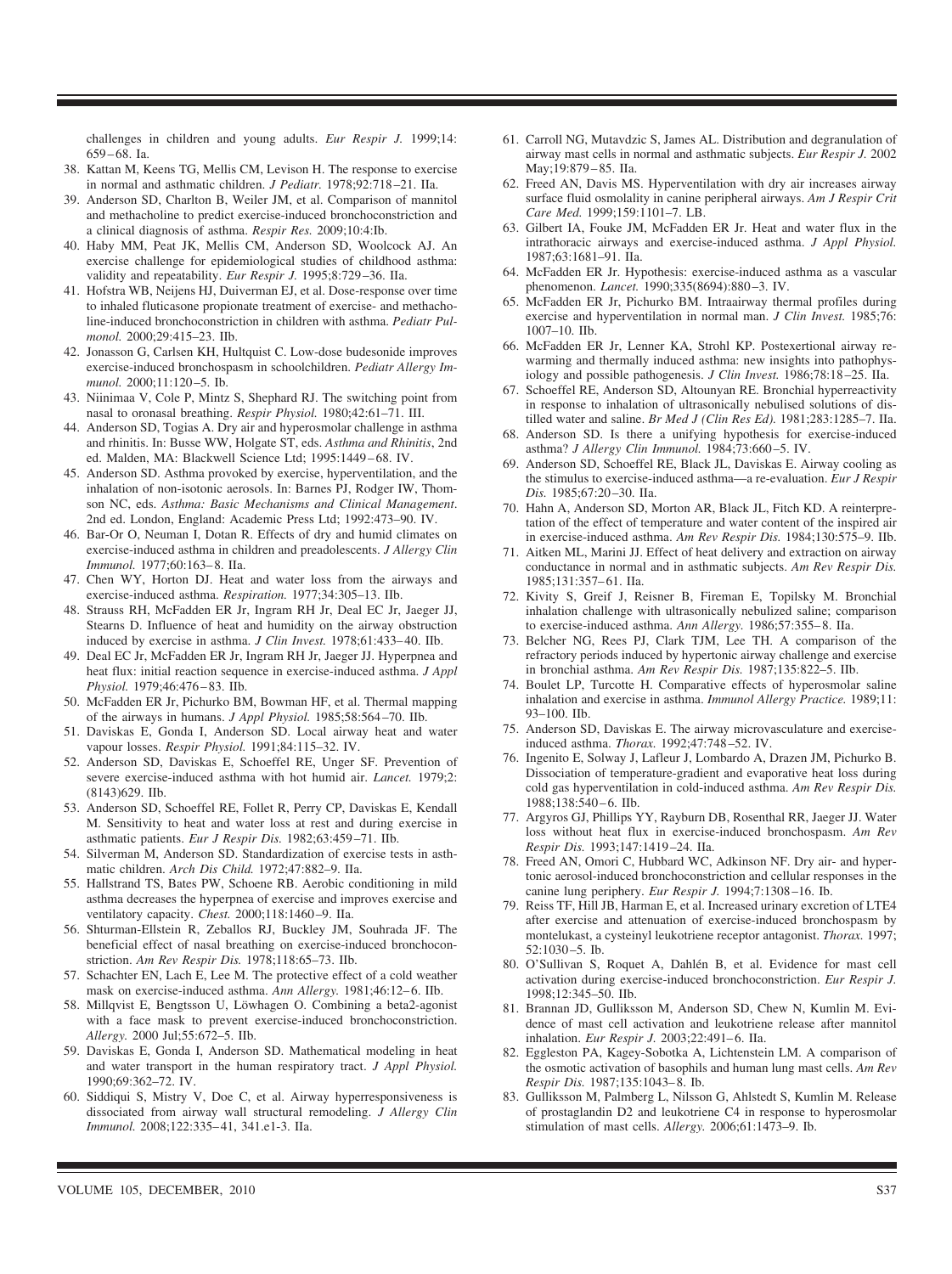- 84. Moloney ED, Griffin S, Burke CM, Poulter LW, O'Sullivan S. Release of inflammatory mediators from eosinophils following a hyperosmolar stimulus. *Respir Med.* 2003;97:928 –32. LB.
- 85. Davis MS, Daviskas E, Anderson SD. Airway surface fluid desiccation during isocapnic hyperpnea. *J Appl Physiol.* 2003;94:2545–6. LB.
- 86. Daviskas E, Anderson SD, Gonda I, Chan HK, Cook P, Fulton R. Changes in mucociliary clearance during and after isocapnic hyperventilation in asthmatic and healthy subjects. *Eur Respir J.* 1995;8:742–51. IIa.
- 87. Eschenbacher WL, Sheppard D. Respiratory heat loss is not the sole stimulus for bronchoconstriction induced by isocapnic hyperpnea with dry air. *Am Rev Respir Dis.* 1985;131:894 –901. IIb.
- 88. Tabka Z, Ben Jebria A, Vergeret J, Guenard H. Effect of dry warm air on respiratory water loss in children with exercise-induced asthma. Chest. 1988;94:81-6. IIa.
- 89. Chan-Yeung MM, Vyas MN, Grzybowski S. Exercise-induced asthma. *Am Rev Respir Dis.* 1971;104:915–23. IIb.
- 90. Kivity S, Souhrada JF. Hyperpnea: the common stimulus for bronchospasm in asthma during exercise and voluntary isocapnic hyperpnea. *Respiration.* 1980;40:169 –77. IIb.
- 91. Phillips YY, Jaeger JJ, Laube BL, Rosenthal RR. Eucapnic voluntary hyperventilation of compressed gas mixture. A simple system for bronchial challenge by respiratory heat loss. *Am Rev Respir Dis.* 1985;131:31–5. IIa.
- 92. Eliasson AH, Phillips YY, Rajagopal KR, Howard RS. Sensitivity and specificity of bronchial provocation testing. An evaluation of four techniques in exercise-induced bronchospasm. *Chest.* 1992;102: 347–55. IIa.
- 93. Mannix ET, Manfredi F, Farber MO. A comparison of two challenge tests for identifying exercise-induced bronchospasm in figure skaters. *Chest.* 1999;115:649 –53. IIb.
- 94. Rundell KW, Anderson SD, Spiering BA, Judelson DA. Field exercise vs laboratory eucapnic voluntary hyperventilation to identify airway hyperresponsiveness in elite cold weather athletes. *Chest.* 2004;125: 909 –15. IIb.
- 95. Pedersen L, Winther S, Backer V, Anderson SD, Larsen KR. Airway responses to eucapnic hyperpnea, exercise and methacholine in elite swimmers. *Med Sci Sports Exerc.* 2008;40:1567–72. IIb.
- 96. Dickinson J, McConnell A, Whyte G. Diagnosis of exercise-induced bronchoconstriction: eucapnic voluntary hyperpnoea challenges identify previously undiagnosed elite athletes with exercise-induced bronchoconstriction. *Br J Sports Med*. 2010;Jul 20. [Epub ahead of print]. IIb.
- 97. Argyros GJ, Roach JM, Hurwitz KM, Eliasson AH, Phillips YY. Eucapnic voluntary hyperventilation as a bronchoprovocation technique: development of a standardized dosing schedule in asthmatics. *Chest.* 1996;109:1520-4. III.
- 98. Hurwitz KM, Argyros GJ, Roach JM, Eliasson AH, Phillips YY. Interpretation of eucapnic voluntary hyperventilation in the diagnosis of asthma. *Chest.* 1995;108:1240 –5. IIa.
- 99. Carlsen KH, Anderson SD, Bjermer L, et al. Exercise-induced asthma, respiratory and allergic disorders in elite athletes: epidemiology, mechanisms and diagnosis: part I of the report from the Joint Task Force of the European Respiratory Society (ERS) and the European Academy of Allergy and Clinical Immunology (EAACI) in cooperation with GA2LEN. *Allergy.* 2008;63:387– 403. IV.
- 100. Yoshikawa T, Shoji S, Fujii T, et al. Severity of exercise-induced bronchoconstriction is related to airway eosinophilic inflammation in patients with asthma. *Eur Respir J.* 1998;12:879 – 84. IIb.
- 101. Kivity S, Argaman A, Onn A, et al. Eosinophil influx into the airways in patients with exercise-induced asthma. *Respir Med.* 2000;94: 1200 –5. IIa.
- 102. Gauvreau GM, Ronnen GM, Watson RM, O'Byrne PM. Exerciseinduced bronchoconstriction does not cause eosinophilic airway inflammation or airway hyperresponsiveness in subjects with asthma. *Am J Respir Crit Care Med.* 2000;162:1302–7. Ia.
- 103. Duong M, Subbarao P, Adelroth E, et al. Sputum eosinophils and the response of exercise-induced bronchoconstriction to corticosteroid in asthma. *Chest.* 2008;133:404 –11. III.
- 104. Lee SY, Kim HB, Kim JH, et al. Eosinophils play a major role in the severity of exercise-induced bronchoconstriction in children with asthma. *Pediatr Pulmonol*. 2006;41:1161-6. IIa.
- 105. Pedersen S, Hansen OR. Budesonide treatment of moderate and severe asthma in children: a dose-response study. *J Allergy Clin Immunol.* 1995;95(1 pt 1):29 –33. Ib.
- 106. Thio BJ, Slingerland GL, Nagelkerke AF, Roord JJ, Mulder PGH, Dankert-Roelse JE. Effects of single-dose fluticasone on exerciseinduced asthma in asthmatic children: a pilot study. *Pediatr Pulmonol.* 2001;32:115–21. IIa.
- 107. Patel KR. Terfenadine in exercise-induced asthma. *Br Med J (Clin Res* Ed). 1984; 288:1496-7. Ib.
- 108. Tullett WM, Tan KM, Wall RT, Patel KR. Dose-response effect of sodium cromoglycate pressurised aerosol in exercise induced asthma. *Thorax.* 1985;40:41– 4. Ib.
- 109. Oseid S, Mellbye E, Hem E. Effect of nedocromil sodium on exerciseinduced bronchoconstriction exacerbated by inhalation of cold air. *Scand J Med Sci Sports.* 1995;5:88 –93. Ib.
- 110. Baki A, Orhan F. The effect of loratadine in exercise-induced asthma. *Arch Dis Child.* 2002;86:38 –9. Ib.
- 111. Kelly KD, Spooner CH, Rowe BH. Nedocromil sodium *versus* sodium cromoglycate in treatment of exercise-induced bronchoconstriction: a systematic review. *Eur Respir J.* 2001;17:39 – 45. Ia.
- 112. Pearlman DS, van Adelsberg J, Philip G, et al. Onset and duration of protection against exercise-induced bronchoconstriction by a single oral dose of montelukast. *Ann Allergy Asthma Immunol.* 2006;97: 98 –104. Ia.
- 113. Dahlén B, Roquet A, Inman MD, et al. Influence of zafirlukast and loratadine on exercise-induced bronchoconstriction. *J Allergy Clin Immunol.* 2002;109(5 pt 1):789-93. Ib.
- 114. Rundell KW, Spiering BA, Baumann JM, Evans TM. Effects of montelukast on airway narrowing from eucapnic voluntary hyperventilation and cold air exercise. *Br J Sports Med.* 2005;39:232-6. Ib.
- 115. Nagakura T, Obata T, Shichijo K, et al. GC/MS analysis of urinary excretion of  $9\alpha, 11\beta PGF_2$  in acute and exercise-induced asthma in children. *Clin Exp Allergy*. 1998;28:181-6. Ib.
- 116. Hallstrand TS, Moody MW, Wurfel MM, Schwartz LB, Henderson WR Jr, Aitken ML. Inflammatory basis of exercise-induced bronchoconstriction. *Am J Respir Crit Care Med.* 2005;172:679 – 86. Ib.
- 117. Haverkamp HC, Dempsey JA, Pegelow DF, et al. Treatment of airway inflammation improves exercise pulmonary gas exchange and performance in asthmatic subjects. *J Allergy Clin Immunol.* 2007;120:39 – 47. Ib.
- 118. Patel KR, Berkin KE, Kerr JW. Dose-response study of sodium cromoglycate in exercise-induced asthma. *Thorax*. 1982;37:663-6. IIa.
- 119. Eggleston PA, Kagey-Sobotka A, Schleimer RP, Lichtenstein LM. Interaction between hyperosmolar and IgE-mediated histamine release from basophils and mast cells. *Am Rev Respir Dis.* 1984;130:86 –91. LB.
- 120. Van Rensen EL, Hiemstra PS, Rabe KF, Sterk PJ. Assessment of microvascular leakage via sputum induction: the role of substance P and neurokinin A in patients with asthma. *Am J Respir Crit Care Med.* 2002;165:1275–9. IIb.
- 121. Hartley JP, Charles TJ, Monie RD, et al. Arterial plasma histamine after exercise in normal individuals and in patients with exerciseinduced asthma. *Clin Sci (Lond).* 1981;61:151–7. IIa.
- 122. Anderson SD, Bye PTP, Schoeffel RE, Seale JP, Taylor KM, Ferris L. Arterial plasma histamine levels at rest, during and after exercise in patients with asthma: effects of terbutaline aerosol. *Thorax.* 1981;36: 259 – 67. IIa.
- 123. Brannan JD, Gulliksson M, Anderson SD, Chew N, Seale JP, Kumlin M. Inhibition of mast cell PGD2 release protects against mannitolinduced airway narrowing. *Eur Respir J.* 2006;27:944 –50. IIa.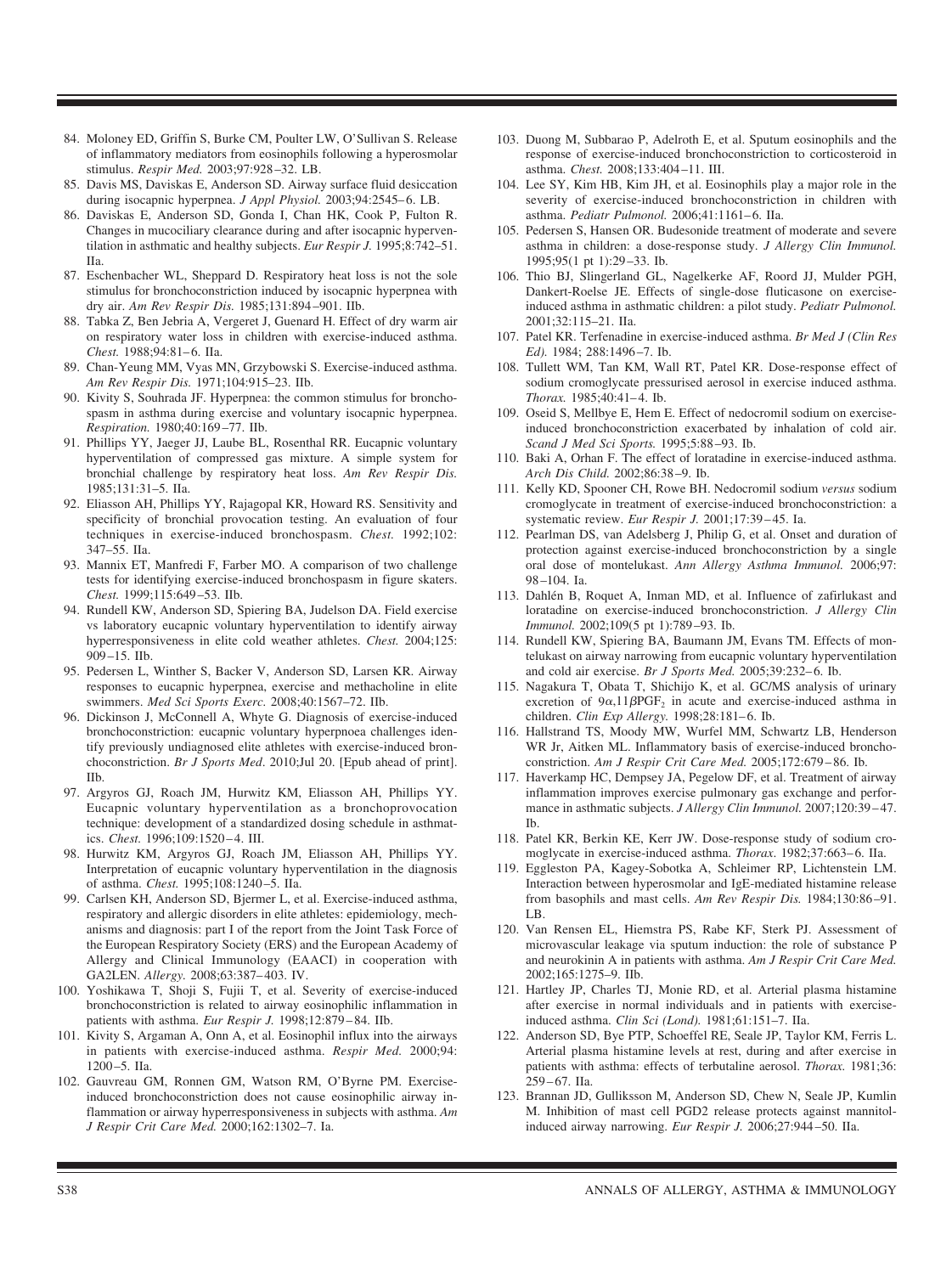- 124. Leff JA, Busse WW, Pearlman D, et al. Montelukast, a leukotriene receptor antagonist, for the treatment of mild asthma and exerciseinduced bronchoconstriction. *N Engl J Med.* 1998;339:147–52. Ib.
- 125. Anderson SD, Brannan JD. Exercise induced asthma: is there still a case for histamine? *J Allergy Clin Immunol.* 2002;109(5 pt1):771–3. IV.
- 126. Kanazawa H, Asai K, Hirata K, Yoshikawa J. Vascular involvement in exercise-induced airway narrowing in patients with bronchial asthma. *Chest.* 2002:122:166–70. IIa.
- 127. Kanazawa H, Hirata K, Yoshikawa J. Involvement of vascular endothelial growth factor in exercise induced bronchoconstriction in asthmatic patients. *Thorax.* 2002;57:885– 8. IIa.
- 128. Kanazawa H, Tochino Y, Asai K. Angiopoietin-2 as a contributing factor of exercise-induced bronchoconstriction in asthmatic patients receiving inhaled corticosteroid therapy. *J Allergy Clin Immunol.* 2008; 121:390 –5. LB.
- 129. Edmunds AT, Tooley M, Godfrey S. The refractory period after exercise-induced asthma: its duration and relation to the severity of exercise. *Am Rev Respir Dis.* 1978;117:247–54. IIb.
- 130. Schoeffel RE, Anderson SD, Gillam I, Lindsay DA. Multiple exercise and histamine challenge in asthmatic patients. *Thorax.* 1980;35: 164 –70. IIb.
- 131. Anderson SD, Schoeffel RE. Respiratory heat and water loss during exercise in patients with asthma. Effect of repeated exercise challenge. *Eur J Respir Dis.* 1982;63:472– 80. IIb.
- 132. Larsson J, Perry CP, Brannan JD, Anderson SD, Dahlén SE, Dahlén B. Mast cell mediator release during refractoriness to mannitol induced bronchoconstriction. *Eur Respir J.* 2009;34:1978. IIa.
- 133. O'Byrne PM, Jones GL. The effect of indomethacin on exerciseinduced bronchoconstriction and refractoriness after exercise. *Am Rev Respir Dis.* 1986;134:69 –72. IIa.
- 134. Margolskee DJ, Bigby BG, Boushey HA. Indomethacin blocks airway tolerance to repetitive exercise but not to eucapnic hyperpnea in asthmatic subjects. Am Rev Respir Dis. 1988;137:842-6. IIa.
- 135. Wilson BA, Bar-Or O, Seed LG. Effects of humid air breathing during arm or treadmill exercise on exercise-induced bronchoconstriction and refractoriness. *Am Rev Respir Dis.* 1990;142:349 –52. IIb.
- 136. Wilson BA, Bar-Or O, O'Byrne PM. The effects of indomethacin on refractoriness following exercise both with and without bronchoconstriction. *Eur Respir J.* 1994;7:2174 – 8. IIa.
- 137. Torres-Galvan SM, Cumplido JA, Buset N, et al. 5-Lipoxygenase pathway gene polymorphisms: lack of association with asthma in a Spanish population. *J Investig Allergol Clin Immunol.* 2009;19:453– 8. IIa.
- 138. Kang MJ, Lee SY, Kim HB, et al. Association of IL-13 polymorphisms with leukotriene receptor antagonist drug responsiveness in Korean children with exercise-induced bronchoconstriction. *Pharmacogenet* Genomics. 2008;18:551-8. III.
- 139. Fahy JV. Goblet cell and mucin gene abnormalities in asthma. *Chest.* 2002;122(suppl 6):320S– 6S. IV.
- 140. Hallstrand TS, Wurfel MM, Lai Y, et al. Transglutaminase 2, a novel regulator of eicosanoid production in asthma revealed by genome-wide expression profiling of distinct asthma phenotypes. *PLoS One.* 2010; 5:e8583. IIa.
- 141. Hallstrand TS, Chi EY, Singer AG, Gelb MH, Henderson WR Jr. Secreted phospholipase A2 group X overexpression in asthma and bronchial hyperresponsiveness. *Am J Respir Crit Care Med.* 2007; 176:1072– 8. IIa.
- 142. Ciencewicki J, Trivedi S, Kleeberger SR. Oxidants and the pathogenesis of lung diseases. *J Allergy Clin Immunol*. 2008;122:456-68. IV.
- 143. Barreto M, Villa MP, Olita C, Martella S, Ciabattoni G, Montuschi P. 8-Isoprostane in exhaled breath condensate and exercise-induced bronchoconstriction in asthmatic children and adolescents. *Chest.* 2008;135: 66 –73. IIb.
- 144. Rundell KW, Slee JB, Caviston R, Hollenbach AM. Decreased lung function after inhalation of ultrafine and fine particulate matter during exercise is related to decreased total nitrate in exhaled breath condensate. *Inhal Toxicol.* 2008;20:1–9. IIa.
- 145. Hazucha MJ, Folinsbee LJ, Bromberg PA. Distribution and reproducibility of spirometric response to ozone by gender and age. *J Appl Physiol.* 2003;95:1917–25. III.
- 146. Folinsbee LJ, Horstman DH, Kehrl HR, Harder S, Abdul-Salaam S, Ives PJ. Respiratory responses to repeated prolonged exposure to 0.12 ppm ozone. *Am J Respir Crit Care Med.* 1994;149:98 –105. IIb.
- 147. Horvath SM, Gliner JA, Folinsbee LJ. Adaptation to ozone: duration of effect. *Am Rev Respir Dis.* 1981;123:496 –9. IIb.
- 148. McDonnell WF, Horstman DH, Hazucha MJ, et al. Pulmonary effects of ozone exposure during exercise: dose-response characteristics. *J Appl Physiol.* 1983;54:1345–52. IIb.
- 149. Ercan H, Birben E, Dizdar EA, et al. Oxidative stress and genetic and epidemiologic determinants of oxidant injury in childhood asthma. *J Allergy Clin Immunol.* 2006;118:1097–104. III.
- 150. Hayes JD, McLellan LI. Glutathione and glutathione-dependent enzymes represent a co-ordinately regulated defence against oxidative stress. *Free Radic Res.* 1999;31:273–300. LB.
- 151. Islam T, Berhane K, McConnell R, et al. Glutathione-S-transferase (GST) P1, GSTM1, exercise, ozone and asthma incidence in school children. *Thorax.* 2009;64:197–202. III.
- 152. Ware JH. Particulate air pollution and mortality--clearing the air. *N Engl J Med.* 2000;343:1798 –9. IV.
- 153. Werz O, Szellas D, Steinhilber D. Reactive oxygen species released from granulocytes stimulate 5-lipoxygenase activity in a Blymphocytic cell line. *Eur J Biochem.* 2000;267:1263–9. LB.
- 154. Atkinson RW, Anderson HR, Sunyer J, et al. Acute effects of particulate air pollution on respiratory admissions: results from APHEA 2 project. Air Pollution and Health: a European Approach. *Am J Respir Crit Care Med.* 2001;164(10 pt 1):1860-6. IV.
- 155. Tolbert PE, Mulholland JA, MacIntosh DL, et al. Air quality and pediatric emergency room visits for asthma in Atlanta, Georgia, USA. *Am J Epidemiol.* 2000;151:798 – 810. III.
- 156. Hiltermann TJ, Stolk J, van der Zee SC, et al. Asthma severity and susceptibility to air pollution. *Eur Respir J.* 1998;11:686 –93. IV.
- 157. McCreanor J, Cullinan P, Nieuwenhuijsen MJ, et al. Respiratory effects of exposure to diesel traffic in persons with asthma. *N Engl J Med.* 2007;357:2348 –58. IIb.
- 158. Rundell KW. High levels of airborne ultrafine and fine particulate matter in indoor ice arenas. *Inhal Toxicol.* 2003;15:237–50. III.
- 159. Rundell K. Pulmonary function decay in women ice hockey players: is there a relationship to ice rink air quality? *Inhal Toxicol.* 2004;16: 117–23. IIa.
- 160. Rundell KW, Spiering BA, Evans TM, Baumann JM. Baseline lung function, exercise-induced bronchoconstriction, and asthma-like symptoms in elite women ice hockey players. *Med Sci Sports Exerc.* 2004; 36:405–10. III.
- 161. Rundell KW, Caviston R, Hollenbach AM, Murphy K. Vehicular air pollution, playgrounds, and youth athletic fields. *Inhal Toxicol*. 2006; 18:541–7. IIb.
- 162. Mannix ET, Farber MO, Palange P, Galassetti P, Manfredi F. Exerciseinduced asthma in figure skaters. *Chest.* 1996;109:312–5. IIa.
- 163. Provost-Craig MA, Arbour KS, Sestili DC, Chabalko JJ, Ekinci E. The incidence of exercise-induced bronchospasm in competitive figure skaters. *J Asthma.* 1996;33:67–71. III.
- 164. Wilber RL, Rundell KW, Szmedra L, Jenkinson DM, Im J, Drake SD. Incidence of exercise-induced bronchospasm in Olympic Winter Sport athletes. *Med Sci Sports Exerc.* 2000;32:732–7. IIb.
- 165. Anderson SD, Fitch K, Perry CP, et al. Responses to bronchial challenge submitted for approval to use inhaled beta2-agonists before an event at the 2002 Winter Olympics. *J Allergy Clin Immunol.* 2003; 111:45–50. III.
- 166. Rundell KW, Spiering BA, Baumann JM, Evans TM. Bronchoconstriction provoked by exercise in a high-particulate-matter environment is attenuated by montelukast. *Inhal Toxicol.* 2005;17:99 –105. Ib.
- 167. Singh P, Madden M, Gilmour MI. Effects of diesel exhaust particles and carbon black on induction of dust mite allergy in brown Norway rats. *J Immunotoxicol.* 2005;2:41–9. LB.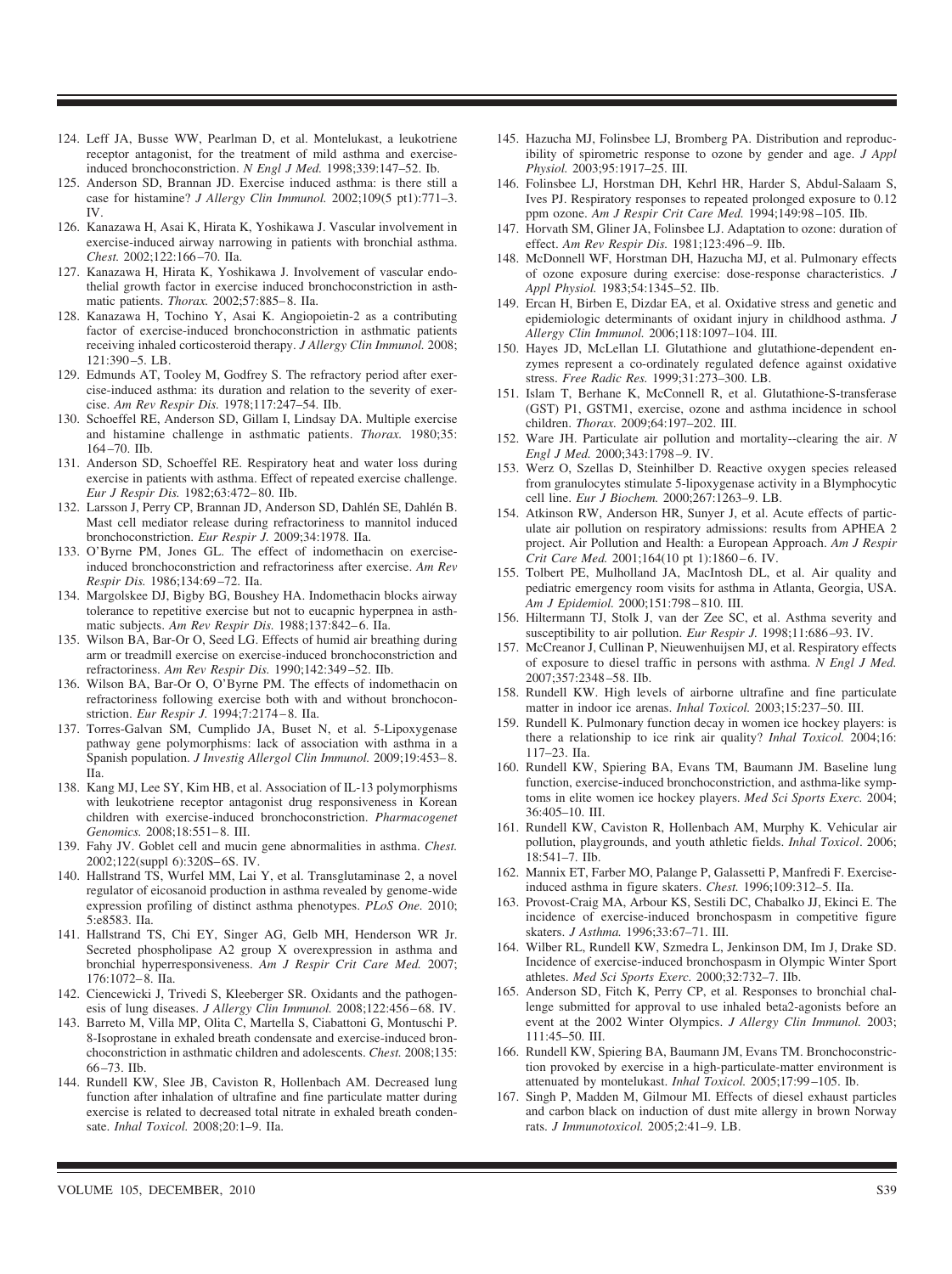- 168. Rabinovitch N, Strand M, Stuhlman K, Gelfand EW. Exposure to tobacco smoke increases leukotriene E4-related albuterol usage and response to montelukast. *J Allergy Clin Immunol.* 2008;121:1365–71. Ib.
- 169. Anderson SD, Sue-Chu M, Perry CP, et al. Bronchial challenges in athletes applying to inhale a beta2-agonist at the 2004 Summer Olympics. *J Allergy Clin Immunol.* 2006;117:767–73. III.
- 170. Larsson K, Ohlsén P, Larsson L, Malmberg P, Rydström P-O, Ulriksen H. High prevalence of asthma in cross country skiers. *BMJ.* 1993;307: 1326 –9. IIa.
- 171. Helenius IJ, Tikkanen HO, Haahtela T. Occurrence of exercise induced bronchospasm in elite runners: dependence on atopy and exposure to cold air and pollen. *Br J Sports Med.* 1998;32:125–9. III.
- 172. Davis MS, Lockard AJ, Marlin DJ, Freed AN. Airway cooling and mucosal injury during cold weather exercise. *Equine Vet J Suppl.* 2002;34:413– 6. LB.
- 173. Davis MS, Schofield B, Freed AN. Repeated peripheral airway hyperpnea causes inflammation and remodeling in dogs. *Med Sci Sports Exerc*. 2003;35:608 –16. LB.
- 174. Helenius IJ, Tikkanen HO, Haahtela T. Association between type of training and risk of asthma in elite athletes. *Thorax*. 1997;52:157-60. III.
- 175. Helenius I, Tikkanen HO, Helenius M, Lumme A, Remes V, Haahtela T. Exercise-induced changes in pulmonary function of healthy, elite long-distance runners in cold air and pollen season exercise challenge tests. *Int J Sports Med.* 2002;23:252-61. III.
- 176. Anderson SD, Kippelen P. Exercise-induced bronchoconstriction: pathogenesis. *Curr Allergy Asthma Rep.* 2005;5:116 –22. IV.
- 177. Bjermer L, Anderson SD. Bronchial hyperresponsiveness in athletes; mechanisms for development. In: Carlsen K-H, Delgado L, Del Giacco S, eds. *Diagnosis, Prevention and Treatment of Exercise-Related Asthma, Respiratory and Allergic Disorders in Sports*. Wakefield, England: European Respiratory Society; IV.2005–34.
- 178. Stensrud T, Mykland KV, Gabrielsen K, Carlsen KH. Bronchial hyperresponsiveness in skiers: field test versus methacholine provocation? *Med Sci Sports Exerc.* 2007;39:1681-6. IIb.
- 179. Freed AN, Omori C, Schofield BH, Mitzner W. Dry air-induced mucosal cell injury and bronchovascular leakage in canine peripheral airways. *Am J Respir Cell Mol Biol.* 1994;11:724 –32. LB.
- 180. Johnson PR, Ammit AJ, Carlin SM, Armour CL, Caughey GH, Black JL. Mast cell tryptase potentiates histamine induced contraction in human sensitized bronchus. *Eur Respir J.* 1996;10:38 – 43. LB.
- 181. Anticevich SZ, Hughes JM, Black JL, Armour CL. Induction of human airway hyperresponsiveness by tumor necrosis factor-alpha. *Eur J Pharmacol.* 1995;284:221–5. LB.
- 182. Anticevich SZ, Hughes JM, Black JL, Armour CL. Induction of hyperresponsiveness in human airway tissue by neutrophils—mechanism of action. *Clin Exp Allergy.* 1996;26:549 –56. IV.
- 183. Ammit AJ, Bekir SS, Johnson PR, Hughes JM, Armour CL, Black JL. Mast cell numbers are increased in the smooth muscle of human sensitized isolated bronchi. *Am J Respir Crit Care Med.* 1997;155: 1123–9. LB.
- 184. Sue-Chu M, Larsson L, Bjermer L. Prevalence of asthma in young cross-country skiers in central Scandinavia: differences between Norway and Sweden. *Respir Med.* 1996;90:99 –105. IIb.
- 185. Leuppi JD, Kuhn M, Comminot C, Reinhart WH. High prevalence of bronchial hyperresponsiveness and asthma in ice hockey players. *Eur Respir J.* 1998;12:13– 6. IIb.
- 186. Sue-Chu M, Brannan JD, Anderson SD, Chew N, Bjermer L. Airway hyperresponsiveness to methacholine, adenosine 5-monophosphate, mannitol, eucapnic voluntary hyperpnea and field exercise challenge in elite cross country skiers. *Brit J Sports Med.* 2010;44:827–32. IIb.
- 187. Hemingson HB, Davis BE, Cockcroft DW. Seasonal fluctuations in airway responsiveness in elite endurance athletes. *Can Respir J.* 2004; 1:399 – 401. IIb.
- 188. Helenius I, Rytilä P, Sarna S, et al. Effect of continuing or finishing high-level sports on airway inflammation, bronchial hyperresponsive-

ness, and asthma: a 5-year prospective follow-up study of 42 highly trained swimmers. *J Allergy Clin Immunol.* 2002;109:962-8. IIb.

- 189. Caillaud C, Le Creff C, Legros P, Denjean A. Strenuous exercise increases plasmatic and urinary leukotriene E4 in cyclists. *Can J Appl Physiol.* 2003;28:793– 806. IIa.
- 190. Bradding P, Walls AF, Holgate ST. The role of the mast cell in the pathophysiology of asthma. *J Allergy Clin Immunol.* 2006;117: 1277– 84. LB.
- 191. Greiff L, Wollmer P, Andersson M, Svensson C, Persson CG. Effects of formoterol on histamine induced plasma exudation in induced sputum from normal subjects. *Thorax.* 1998;53:1010 –3. IIa.
- 192. Scola AM, Chong LK, Suvarna SK, Chess-Williams R, Peachell PT. Desensitisation of mast cell  $\beta$ 2-adrenoceptor-mediated responses by salmeterol and formoterol. *Br J Pharmacol.* 2004;141:163–71. LB.
- 193. Chong LK, Suvarna K, Chess-Williams R, Peachell PT. Desensitization of  $\beta$ 2-adrenoceptor-mediated responses by short-acting  $\beta$ 2adrenoceptor agonists in human lung mast cells. *Br J Pharmacol.* 2003;138:512–20. LB.
- 194. Mak JC, Roffel AF, Katsunuma T, Elzinga CR, Zaagsma J, Barnes PJ. Up-regulation of airway smooth muscle histamine H1 receptor mRNA, protein, and function by beta 2-adrenoceptor activation. *Mol Pharmacol.* 2000;57:857– 64. LB.
- 195. McGraw DW, Elwing JM, Fogel KM, et al. Cross talk between Gi and Gq/Gs pathways in airway smooth muscle regulates bronchial contractility and relaxation. *J Clin Invest.* 2007;117:1391– 8. LB.
- 196. Heir T, Aanestad G, Carlsen KH, Larsen S. Respiratory tract infection and bronchial responsiveness in elite athletes and sedentary control subjects. *Scand J Med Sci Sports.* 1995;5:94 –9. IIa.
- 197. Nieman DC, Henson DA, Fagoaga OR, et al. Change in salivary IgA following a competitive marathon race. *Int J Sports Med.* 2002;23: 69 –75. IIa.
- 198. Sue-Chu M, Karjalainen EM, Altraja A, et al. Lymphoid aggregates in endobronchial biopsies from young elite cross-country skiers. *Am J Respir Crit Care Med.* 1998;158:597– 601. IIa.
- 199. Delventhal S, Hensel A, Petzoldt K, Pabst R. Effects of microbial stimulation on the number, size and activity of bronchus-associated lymphoid tissue (BALT) structures in the pig. *Int J Exp Pathol.* 1992; 73:351–7. LB.
- 200. Tschernig T, Pabst R. Bronchus-associated lymphoid tissue (BALT) is not present in the normal adult lung but in different diseases. *Pathobiology.* 2000;68:1– 8. LB.
- 201. Sue-Chu M, Karjalainen E-M, Laitinen A, Larsson L, Laitinen LA, Bjermer L. Placebo-controlled study of inhaled budesonide on indices of airways inflammation in bronchoalveolar lavage fluid and bronchial biopsies in cross country skiers. *Respiration.* 2000;67:417–25. Ib.
- 202. Helenius I, Lumme A, Ounap J, et al. No effect of montelukast on asthma-like symptoms in elite ice hockey players. *Allergy.* 2004;59:  $39 - 44$ . Ib.
- 203. Simpson JL, Powell H, Boyle MJ, Scott RJ, Gibson PG. Clarithromycin targets neutrophilic airway inflammation in refractory asthma. *Am J Respir Crit Care Med.* 2008;177:148 –55. Ib.
- 204. Parsons JP, Mastronarde JG. Exercise-induced bronchoconstriction in athletes. *Chest.* 2005;128:3966 –74. IV.
- 205. Bavarian B, Mehrkhani F, Ziaee V, Yousefi A, Nourian R. Sensitivity and specificity of self-reported symptoms for exercise-induced bronchospasm diagnosis in children. *Iran J Pediatr.* 2009;19:47–51. III.
- 206. Holzer K, Brukner P. Screening of athletes for exercise-induced bronchoconstriction. *Clin J Sport Med.* 2004;14:134-8. IV.
- 207. National Institutes of Health, Lung and Blood Institute. *Global Initiative for Asthma: Global Strategy for Asthma Management and Prevention*. NHLBI/WHO Workshop Report. Bethesda, MD: Medical Communication Resources; 2007:16 –19. [http://www.ginasthma.org.](http://www.ginasthma.org) Accessed October 16, 2010. IV.
- 208. Sano F, Solé D, Naspitz CK. Prevalence and characteristics of exerciseinduced asthma in children. *Pediatr Allergy Immunol.* 1998;9:181–5. IIa.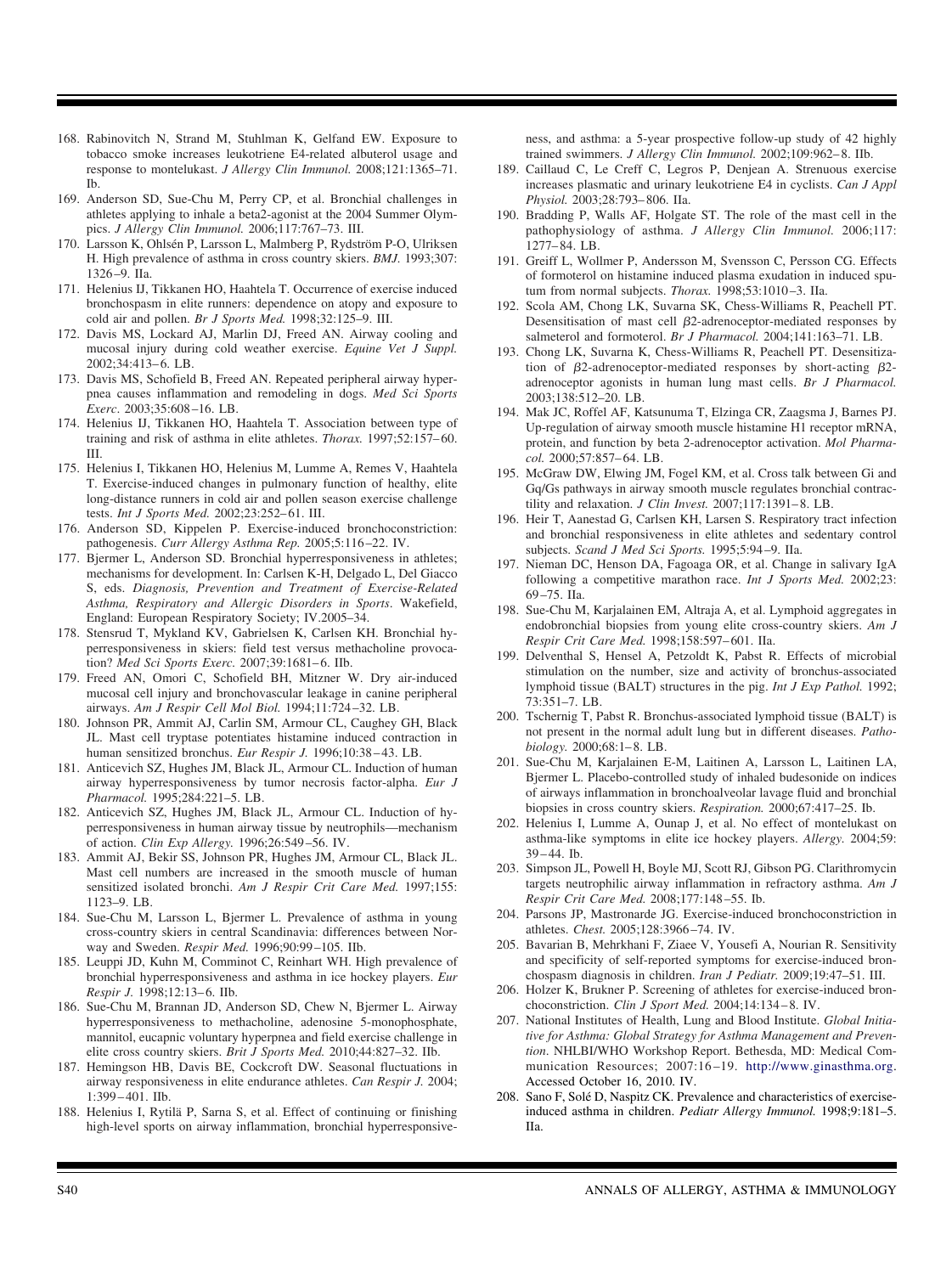- 209. Cabral ALB, Conceição GM, Fonseca-Guedes CHF, Martins MA. Exercise-induced bronchospasm in children: effects of asthma severity. *Am J Respir Crit Care Med.* 1999;159:1819 –23. IIb.
- 210. Burr ML, Eldridge BA, Borysiewicz LK. Peak expiratory flow rates before and after exercise in schoolchildren. *Arch Dis Child.* 1974;49: 923-6. IIa.
- 211. Burr ML, Butland BK, King S, Vaughan-Williams E. Changes in asthma prevalence: two surveys 15 years apart. *Arch Dis Child.* 1989; 64:1452– 6. IIa.
- 212. Mannix ET, Roberts M, Fagin DP, Reid B, Farber MO. The prevalence of airways hyperresponsiveness in members of an exercise training facility. *J Asthma.* 2003;40:349 –55. IIb.
- 213. Mannix ET, Roberts MA, Dukes HJ, Magnes CJ, Farber MO. Airways hyperresponsiveness in high school athletes. *J Asthma.* 2004;41: 567–74. IIb.
- 214. Rupp NT, Guill MF, Brudno DS. Unrecognized exercise-induced bronchospasm in adolescent athletes. *Am J Dis Child.* 1992;146:941-4. IIa.
- 215. Sudhir P, Prasad CE. Prevalence of exercise-induced bronchospasm in schoolchildren: an urban-rural comparison. *J Trop Pediatr.* 2003;49: 104 – 8. IIa.
- 216. Hallstrand TS, Curtis JR, Koepsell TD, et al. Effectiveness of screening examinations to detect unrecognised exercise-induced bronchoconstriction. *J Pediatr.* 2002;141:343– 8. IV.
- 217. Godfrey S, König P. Exercise-induced bronchial lability in wheezy children and their families. *Pediatrics.* 1975;56(5 pt, suppl 2):851–5. IIa.
- 218. Daga MK, Ahuja VM, Bajaj SK, et al. Bronchial responsiveness in normal first-degree relatives of asthmatics and patients of allergic rhinitis. *J Indian Acad Clin Med.* 2007;8:36 – 41. IIa.
- 219. Sallaoui R, Chamari K, Mossa A, et al. Exercise-induced bronchoconstriction and atopy in Tunisian athletes. *BMC Pulm Med.* 2009;9:8. IIa.
- 220. Brutsche M, Britschgi D, Dayer E, Tschopp JM. Exercise-induced bronchospasm (EIB) in relation to seasonal and perennial specific IgE in young adults. *Allergy.* 1995;50:905–9. IIa.
- 221. Gani F, Passalacqua G, Senna G, Mosca Frezet M. Sport, immune system and respiratory infections. *Eur Ann Allergy Clin Immunol.* 2003;35:41-6. IV.
- 222. Weiler JM, Layton T, Hunt M. Asthma in United States Olympic athletes who participated in the 1996 Summer Games. *J Allergy Clin Immunol.* 1998;102:722-6. III.
- 223. Weiler JM, Ryan EJ 3rd. Asthma in United States Olympic athletes who participated in the 1998 Olympic Winter Games. *J Allergy Clin Immunol.* 2000;106:267–71. III.
- 224. Anderson SD, Connolly N, Godfrey S. Comparison of bronchoconstriction induced by cycling and running. *Thorax.* 1971;26:396 – 401. IIa.
- 225. Fitch KD, Morton AR. Specificity of exercise in exercise-induced asthma. *Br Med J.* 1971;4:577– 81. IIa.
- 226. Rundell KW, Wilber RL, Szmedra L, Jenkinson DM, Mayers LB, Im J. Exercise-induced asthma screening of elite athletes: field versus laboratory exercise challenge. *Med Sci Sports Exerc.* 2000;32:309 –16. III.
- 227. Sue-Chu M, Larsson L, Moen T, Rennard SI, Bjermer L. Bronchoscopy and bronchoalveolar lavage findings in cross-country skiers with and without "ski asthma." *Eur Respir J.* 1999;13:626 –32. IIa.
- 228. Pohjantähti H, Laitinen J, Parkkari J. Exercise-induced bronchospasm among healthy elite cross country skiers and non-athletic students. *Scand J Med Sci Sports*. 2005;15:324 – 8. IIa.
- 229. Randolph CC, Dreyfus D, Rundell KW, Bangladore D, Fraser B. Prevalence of allergy and asthma symptoms in recreational roadrunners. *Med Sci Sports Exerc.* 2006;38:2053–7. III.
- 230. Rundell KW, Spiering BA, Judelson DA, Wilson MH. Bronchoconstriction during cross-country skiing: is there really a refractory period? *Med Sci Sports Exerc.* 2003;35:18 –26. IV.
- 231. Helenius I, Haahtela T. Allergy and asthma in elite summer sport athletes. *J Allergy Clin Immunol.* 2000;106:444 –52. IV.
- 232. Bernard A, Nickmilder M, Voisin C, Sardella A. Impact of chlorinated swimming pool attendance on the respiratory health of adolescents. Pediatrics. 2009;124:1110-8. IIa.
- 233. Uçok K, Dane S, Gokbel H, Akar S. Prevalence of exercise-induced bronchospasm in long distance runners trained in cold weather. *Lung.* 2004;182:265–70. IIa.
- 234. Rupp NT, Brudno S, Guill MF. The value of screening for risk of exercise-induced asthma in high school athletes. *Ann Allergy.* 1993;70:  $339 - 42$ . IIb.
- 235. Sue-Chu M, Henriksen AH, Bjermer L. Non-invasive evaluation of lower airway inflammation in hyper-responsive elite cross-country skiers and asthmatics. *Respir Med.* 1999;93:719 –25. IIa.
- 236. Castricum A, Holzer K, Brukner P, Irving L. The role of bronchial provocation challenge tests in the diagnosis of exercise-induced bronchoconstriction in elite swimmers. *Br J Sports Med.* 2010;44:736 – 40. IIb.
- 237. De Baets F, Bodart E, Dramaix-Wilmet M, et al. Exercise-induced respiratory symptoms are poor predictors of bronchoconstriction. *Pediatr Pulmonol.* 2005;39:301–5. IIb.
- 238. Schatz M, Clark S, Emond JA, Schreiber D, Camargo CA Jr. Sex differences among children 2–13 years of age presenting at the emergency department with acute asthma. *Pediatr Pulmonol.* 2004;37: 523–9. III.
- 239. Lin RY, Lee GB. The gender disparity in adult asthma hospitalizations dynamically relates to age. *J Asthma.* 2008;45:931–5. III.
- 240. Bardagi S, Agudo A, Gonzalez CA, Romero PV. Prevalence of exercise-induced airway narrowing in schoolchildren from a Mediterranean town. *Am Rev Respir Dis.* 1993;147:1112–5. IIb.
- 241. Langdeau JB, Day A, Turcotte H, Boulet LP. Gender differences in the prevalence of airway hyperresponsiveness and asthma in athletes. *Respir Med.* 2009;103:401-6. III.
- 242. Keeley DJ, Neill P, Gallivan S. Comparison of the prevalence of reversible airways obstruction in rural and urban Zimbabwean children. *Thorax.* 1991;46:549 –53. IIa.
- 243. Kukafka DS, Lang DM, Porter S, et al. Exercise-induced bronchospasm in high school athletes via a free running test: incidence and epidemiology. *Chest.* 1998;114:1613–22. IIa.
- 244. Jones CO, Qureshi S, Rona RJ, Chinn S. Exercise-induced bronchoconstriction by ethnicity and presence of asthma in British nine year olds. *Thorax.* 1996;51:1134-6. III.
- 245. Karjalainen EM, Laitinen A, Sue-Chu M, Altraja A, Bjermer L, Laitinen LA. Evidence of airway inflammation and remodeling in ski athletes with and without bronchial hyperresponsiveness to methacholine. *Am J Respir Crit Care Med.* 2000;161:2086 –91. IIa.
- 246. Henriksen AH, Tveit KH, Holmen TL, Sue-Chu M, Bjermer L. A study of the association between exercise-induced wheeze and exercise versus methacholine-induced bronchoconstriction in adolescents. *Pediatr Allergy Immunol.* 2002;13:203– 8. III.
- 247. Brannan JD, Koskela H, Anderson SD, Chew N. Responsiveness to mannitol in asthmatic subjects with exercise- and hyperventilationinduced asthma. *Am J Respir Crit Care Med.* 1998;158:1120-6. III.
- 248. Evans TM, Rundell KW, Beck KC, Levine AM, Baumann JM. Airway narrowing measured by spirometry and impulse oscillometry following room temperature and cold temperature exercise. *Chest.* 2005;128: 2412–9. III.
- 249. Evans TM, Rundell KW, Beck KC, Levine AM, Baumann JM. Cold air inhalation does not affect the severity of EIB after exercise or eucapnic voluntary hyperventilation. *Med Sci Sports Exerc.* 2005;37:544 –9. III.
- 250. Rundell KW, Spiering BA. Inspiratory stridor in elite athletes. *Chest.* 2003;123:468 –74. IIb.
- 251. Newman KB, Mason UG 3rd, Schmaling KB. Clinical features of vocal cord dysfunction. *Am J Respir Crit Care Med.* 1995;152(4 pt 1): 1382– 6. IV.
- 252. Godfrey S, Silverman M, Anderson SD. The use of the treadmill for assessing exercise-induced asthma and the effect of varying the severity and the duration of exercise. *Pediatrics.* 1975;56(5, pt 2 suppl): 893– 8. IV.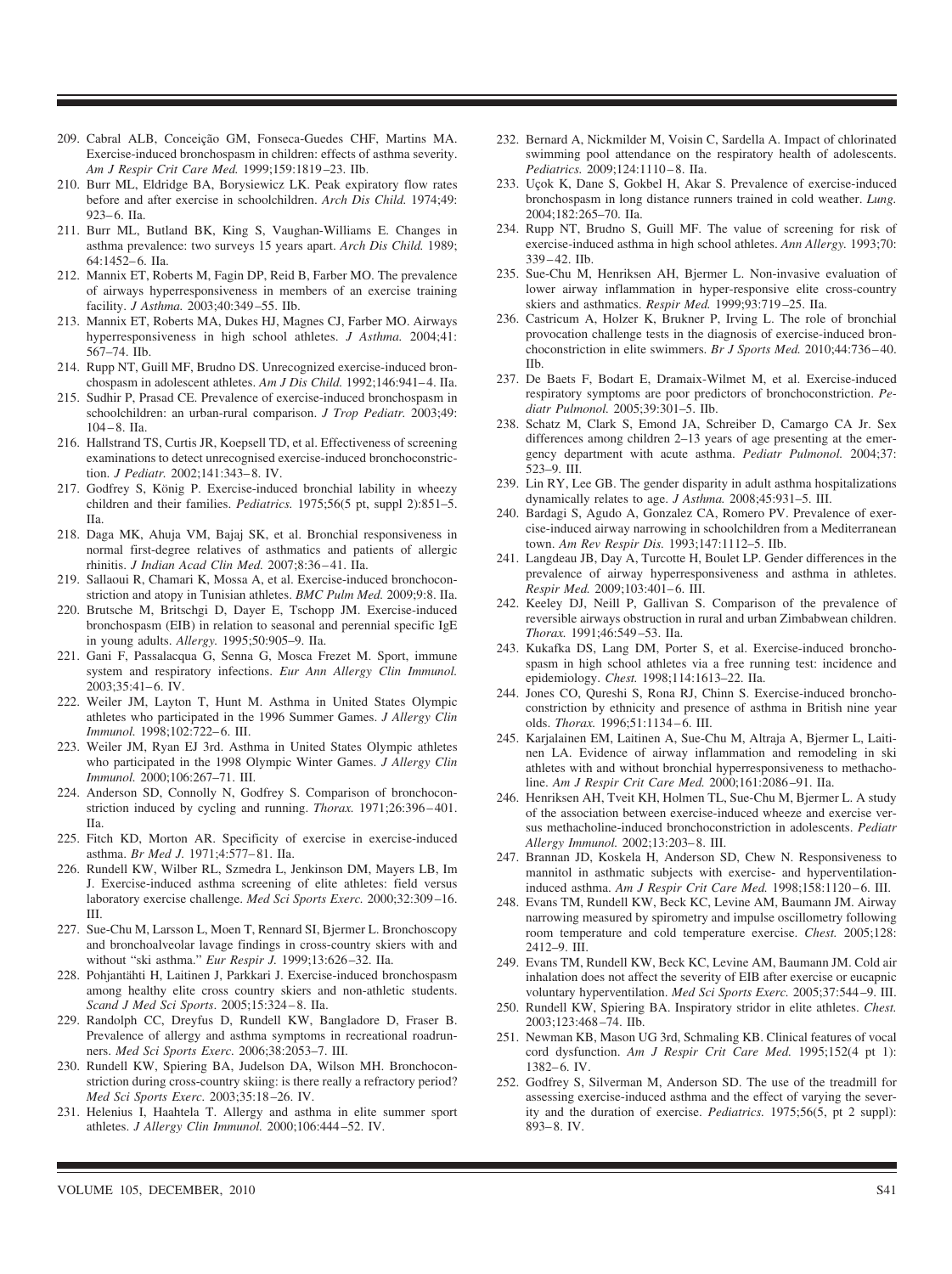- 253. Haby MM, Anderson SD, Peat JK, Mellis CM, Toelle BG, Woolcock AJ. An exercise challenge protocol for epidemiological studies of asthma in children: comparison with histamine challenge. *Eur Respir J.* 1994;7:43–9. III.
- 254. [No authors listed]. Clinical exercise testing with reference to lung diseases: indications, standardization and interpretation strategies. ERS Task Force on Standardization of Clinical Exercise Testing. European Respiratory Society. *Eur Respir J.* 1997;10:2662– 89. IV.
- 255. Anderson SD, Silverman M, Konig P, Godfrey S. Exercise-induced asthma. *Brit J Dis Chest*. 1975;69:1–39. IIa.
- 256. Eggleston PA, Rosenthal RR, Anderson SA, et al. Guidelines for the methodology of exercise challenge testing of asthmatics. Study Group on Exercise Challenge, Bronchoprovocation Committee, American Academy of Allergy. *J Allergy Clin Immunol.* 1979;64:642–5. IV.
- 257. König P. Exercise challenge: indications and techniques. *Allergy Proc.* 1989;10:345– 8. IV.
- 258. Mahler DA. Exercise-induced asthma. *Med Sci Sports Exerc.* 1993;  $25:554 - 61$ . IV.
- 259. Tanaka H, Monahan KD, Seals DR. Age-predicted maximal heart rate revisited. *J Am Coll Cardiol*. 2001;37:153-6. IV.
- 260. Warren JB, Jennings SJ, Clark TJ. Effect of adrenergic and vagal blockade on the normal human airway response to exercise. *Clin Sci (Lond).* 1984;66:79 – 85. IV.
- 261. Zeitoun M, Wilk B, Matsuzaka A, KnOpfli BH, Wilson BA, Bar-Or O. Facial cooling enhances exercise-induced bronchoconstriction in asthmatic children. *Med Sci Sports Exerc.* 2004;36:767–71. IIb.
- 262. Koskela H, Tukiainen H. Facial cooling, but not nasal breathing of cold air, induces bronchoconstriction: a study in asthmatic and healthy subjects. *Eur Respir J.* 1995;8:2088 –93. IIa.
- 263. Miyazoe H, Harada Y, Yamasaki S, Tsuji Y. Clinical study on accentuated antagonism in the regulation of heart rate in children. *Jpn Heart J.* 1998;39:481–7. IIb.
- 264. Ogston J, Butcher JD. A sport-specific protocol for diagnosing exercise-induced asthma in cross-country skiers. *Clin J Sport Med.* 2002; 12:291–5. III.
- 265. Souza AC, Pereira CA. [Bronchial provocation tests using methacholine, cycle ergometer exercise and free running in children with intermittent asthma.] [Article in Portuguese] *J Pediatr (Rio J).* 2005;81: 65–72. IV.
- 266. Stensrud T, Berntsen S, Carlsen KH. Humidity influences exercise capacity in subjects with exercise-induced bronchoconstriction (EIB). *Respir Med.* 2006;100:1633– 41. III.
- 267. Spiering BA, Judelson DA, Rundell KW. An evaluation of standardizing target ventilation for eucapnic voluntary hyperventilation using FEV1. *J Asthma.* 2004;41:745–9. III.
- 268. Silverman M, Anderson SD. Metabolic cost of treadmill exercise in children. *J Appl Physiol.* 1972;33:696 – 8. IV.
- 269. Givoni B, Goldman RF. Predicting metabolic energy cost. *J Appl Physiol.* 1971;30:429 –33. IV.
- 270. Jones NL. *Clinical Exercise Testing*. 4th ed. Philadelphia, PA: WB Saunders Company; 1997. IV.
- 271. Anderson SD, Lambert S, Brannan JD, et al. Laboratory protocol for exercise asthma to evaluate salbutamol given by two devices. *Med Sci Sports Exerc.* 2001;33:893–900. IV.
- 272. Powers SK, Martin D, Cicale M, Collop N, Huang D, Criswell D. Exercise-induced hypoxemia in athletes: role of inadequate hyperventilation. *Eur J Appl Physiol Occup Physiol.* 1992;65:37-42. IV.
- 273. Roach JM, Hurwitz KM, Argyros GJ, Eliasson AH, Phillips YY. Eucapnic voluntary hyperventilation as a bronchoprovocation technique. Comparison with methacholine inhalation in asthmatics. *Chest.* 1994;105:667–72. IV.
- 274. Anderson SD, Argyros GJ, Magnussen H, Holzer K. Provocation by eucapnic voluntary hyperpnoea to identify exercise induced bronchoconstriction. *Br J Sports Med.* 2001;35:344 –7. III.
- 275. Sterling GM. The mechanism of bronchoconstriction due to hypocapnia in man. *Clin Sci.* 1968;34:277– 85. IV.
- 276. Suman OE, Beck KC, Babcock MA, Pegelow DF, Reddan AW. Airway obstruction during exercise and isocapnic hyperventilation in asthmatic subjects. *J Appl Physiol.* 1999;87:1107–13. IV.
- 277. Argyros GJ, Roach JM, Hurwitz KM, Eliasson AH, Phillips YY. The refractory period after eucapnic voluntary hyperventilation challenge and its effect on challenge technique. *Chest.* 1995;108:419 –24. IV.
- 278. Finnerty JP, Wilmont C, Holgate ST. Inhibition of hypertonic salineinduced bronchoconstriction by terfenadine and flurbiprofen. Evidence for the predominant role of histamine. *Am Rev Respir Dis.* 1989;140: 593–7. III.
- 279. Riedler J, Reade T, Dalton M, Holst D, Robertson C. Hypertonic saline challenge in an epidemiologic survey of asthma in children. *Am J Respir Crit Care Med.* 1994;150:1632–9. III.
- 280. Rabone SJ, Phoon WO, Anderson SD, et al. Hypertonic saline challenge in an adult epidemiological survey. *Occup Med. (Lond)* 1996; 46:177– 85. III.
- 281. Smith CM, Anderson SD. A comparison between the airway response to isocapnic hyperventilation and hypertonic saline in subjects with asthma. *Eur Respir J.* 1989;2:36 – 43. IIb.
- 282. Belcher NG, Murdoch RD, Dalton N, et al. A comparison of mediator and catecholamine release between exercise- and hypertonic salineinduced asthma. *Am Rev Respir Dis.* 1988;137:1026 –32. IIb.
- 283. Anderson SD, Brannan JD, Chan HK. Use of aerosols for bronchial provocation testing in the laboratory: where we have been and where we are going. *J Aerosol Med.* 2002;15:313–24. IV.
- 284. Anderson SD, Brannan JD. Methods for "indirect" challenge tests including exercise, eucapnic voluntary hyperpnea and hypertonic aerosols. *Clin Rev Allergy Immunol.* 2003;24:27–54. IV.
- 285. Jones SL, Herbison P, Cowan JO, et al. Exhaled NO and assessment of anti-inflammatory effects of inhaled steroid: dose-response relationship. *Eur Respir J.* 2002;20:601-8. III.
- 286. Riedler J, Gamper A, Eder W, Oberfeld G. Prevalence of bronchial hyperresponsiveness to 4.5% saline and its relation to asthma and allergy symptoms in Austrian children. *Eur Respir J.* 1998;11:355– 60. III.
- 287. Brannan JD, Anderson SD, Perry CP, Freed-Martens R, Lassig AR, Charlton B. The safety and efficacy of inhaled dry powder mannitol as a bronchial provocation test for airway hyperresponsiveness: a phase 3 comparison study with hypertonic (4.5%) saline. *Respir Res.* 2005;6: 144. IIb.
- 288. Anderson SD, Brannan J, Trevillion L, Young IH. Lung function and bronchial provocation testing for intending divers with a history of asthma. *SPUMS J.* 1995;25:233– 48. IV.
- 289. Anderson SD. Challenge tests to assess airway hyperresponsiveness and efficacy of drugs used in the treatment of asthma. *J Aerosol Med.* 1996;9:95–109. IV.
- 290. Anderson SD, Brannan J, Spring J, et al. A new method for bronchial provocation testing in asthmatic subjects using a dry powder of mannitol. *Am J Respir Crit Care Med.* 1997;156:758 – 65. III.
- 291. Muñoz PA, Gómez FP, Manrique HA, et al. Pulmonary gas exchange response to exercise- and mannitol-induced bronchoconstriction in mild asthma. *J Appl Physiol.* 2008;105:1477– 85. IV.
- 292. Holzer K, Anderson SD, Chan HK, Douglass J. Mannitol as a challenge test to identify exercise-induced bronchoconstriction in elite athletes. *Am J Respir Crit Care Med.* 2003 15;167:534 –7. IV.
- 293. Cowan DC, Hewitt RS, Cowan JO, et al. Exercise-induced wheeze: fraction of exhaled nitric oxide-directed management. *Respirology.* 2010;15:683–90. IV.
- 294. Brannan JD, Koskela H, Anderson SD, Chan HK. Budesonide reduces sensitivity and reactivity to inhaled mannitol in asthmatic subjects. *Respirology.* 2002;7:37– 44. IIb.
- 295. International Olympic Medical Committee.  $\beta$ 2-adrenoceptor agonists and the Olympic Games in Beijing. 2008. Available at [http://](http://multimedia.olympic.org/pdf/en_report_1302.pdf) [multimedia.olympic.org/pdf/en\\_report\\_1302.pdf.](http://multimedia.olympic.org/pdf/en_report_1302.pdf) Accessed October 16, 2010. IV.
- 296. Dickinson JW, Whyte GP, McConnell AK, Harries MG. Screening elite winter athletes for exercise induced asthma: a comparison of three challenge methods. *Br J Sports Med.* 2006;40:179 – 82. IV.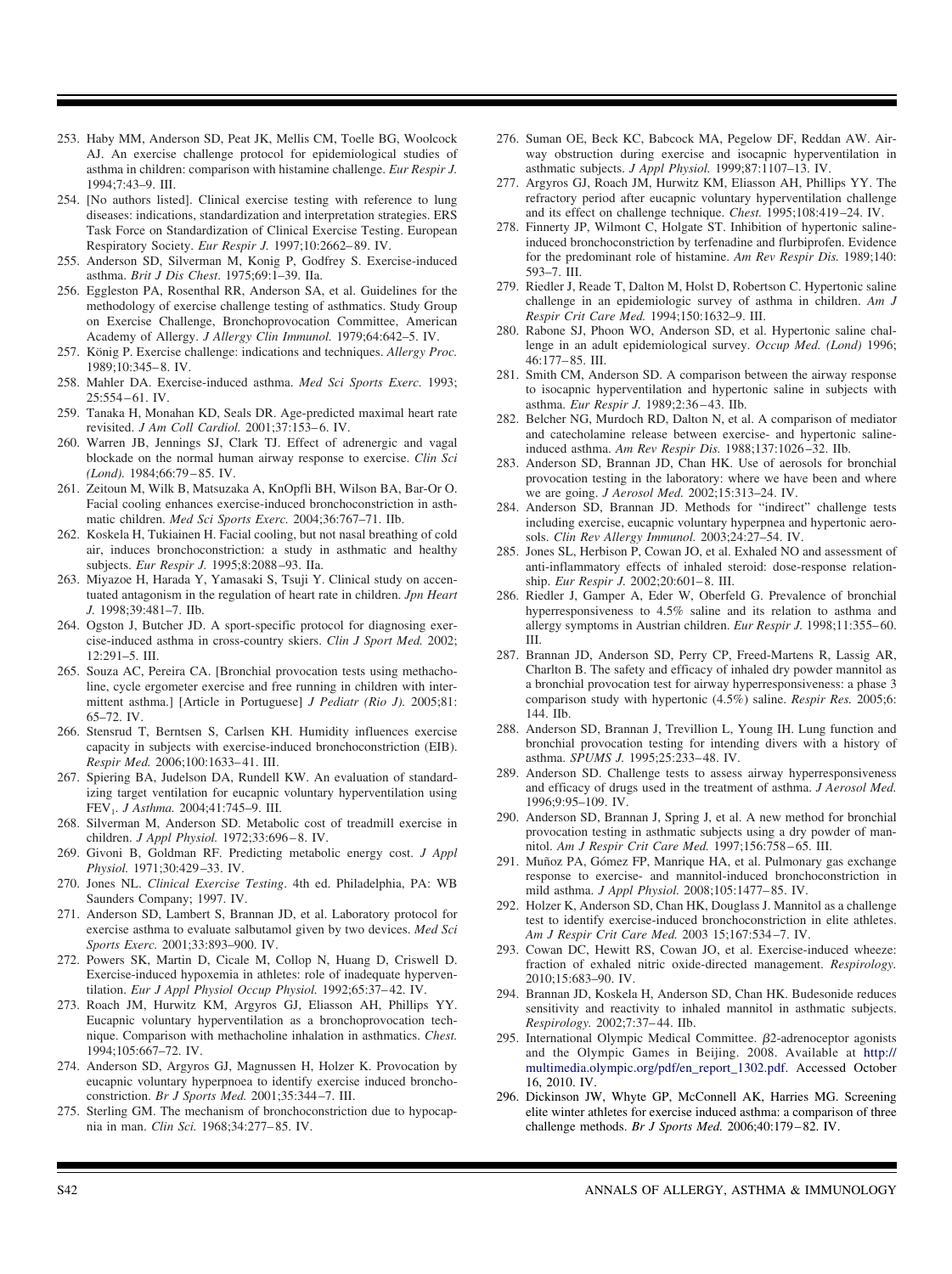- 297. Christopher KL, Wood RP 2nd, Eckert RC, Blager FB, Raney RA, Souhrada JF. Vocal-cord dysfunction presenting as asthma. *N Engl J Med.* 1983;308:1566 –70. IIb.
- 298. Björnsdóttir US, Gudmundsson K, Hjartarson H, Bröndbo K, Magnússon B, Juliusson S. Exercise-induced laryngochalasia: an imitator of exercise-induced bronchospasm. *Ann Allergy Asthma Immunol.* 2000; 85:387–91. III.
- 299. Chemery L, Le Clech G, Delaval P, Carré F, Gogibu J, Dassonville J. [Exercise-induced laryngomalacia] [Article in French]. *Rev Mal Respir.* 2002;19(5 pt 1):641–3. III.
- 300. Bittleman DB, Smith RJ, Weiler JM. Abnormal movement of the arytenoid region during exercise presenting as exercise-induced asthma in an adolescent athlete. *Chest*. 1994;106:615-6. III.
- 301. McFadden ER Jr, Zawadski DK. Vocal cord dysfunction masquerading as exercise-induced asthma. A physiologic cause for "choking" during athletic activities. *Am J Respir Crit Care Med.* 1996;153:942–7. IIb.
- 302. Morris MJ, Deal LE, Bean DR, Grbach VX, Morgan JA. Vocal cord dysfunction in patients with exertional dyspnea. *Chest.* 1999;116: 1676 – 82. IIa.
- 303. Perkins PJ, Morris MJ. Vocal cord dysfunction induced by methacholine challenge testing. *Chest.* 2002;122:1988 –93. IIa.
- 304. Davis RS, Brugman SM, Larsen GL. Use of videography in the diagnosis of exercise-induced vocal cord dysfunction: a case report with video clips. *J Allergy Clin Immunol.* 2007;119:1329 –31. III.
- 305. Heimdal JH, Roksund OD, Halvorsen T, Skadberg BT, Olofsson J. Continuous laryngoscopy exercise test: a method for visualizing laryngeal dysfunction during exercise. *Laryngoscope.* 2006;116:52–7. III.
- 306. Fahey JT, Bryant NJ, Karas D, Goldberg B, Destefano R, Gracco LC. Exercise-induced stridor due to abnormal movement of the arytenoids area: videoendoscopic diagnosis and characterization of the "at risk" group. *Pediatr Pulmonol.* 2005;39:51–5. III.
- 307. Richter GT, Rutter MJ, deAlarcon A, Orvidas LJ, Thompson DM. Late-onset laryngomalacia: a variant of disease. *Arch Otolaryngol Head Neck Surg.* 2008;134:75– 80. IIb.
- 308. Bent JP 3rd, Miller DA, Kim JW, Bauman NM, Wilson JS, Smith RJ. Pediatric exercise-induced laryngomalacia. *Ann Otol Rhinol Laryngol.* 1996;105:169 –75. III.
- 309. Mandell DL, Arjmand EM. Laryngomalacia induced by exercise in a pediatric patient. *Int J Pediatr Otorhinolaryngol.* 2003;67:999 –1003. III.
- 310. Smith RJ, Bauman NM, Bent JP, Kramer M, Smits WL, Ahrens RC. Exercise-induced laryngomalacia. *Ann Otol Rhinol Laryngol.* 1995; 104:537– 41. IV.
- 311. Lakin RC, Metzger WJ, Haughey BH. Upper airway obstruction presenting as exercise-induced asthma. *Chest.* 1984;86:499 –501. III.
- 312. Gessler EM, Simko EJ, Greinwald JH Jr. Adult laryngomalacia: an uncommon clinical entity. *Am J Otolaryngol.* 2002;23:386 –9. III.
- 313. Patel NJ, Jorgensen C, Kuhn J, Merati AL. Concurrent laryngeal abnormalities in patients with paradoxical vocal fold dysfunction. *Otolaryngol Head Neck Surg.* 2004;130:686 –9. IIb.
- 314. Powell DM, Karanfilov BI, Beechler KB, Treole K, Trudeau MD, Forrest LA. Paradoxical vocal cord dysfunction in juveniles. *Arch Otolaryngol Head Neck Surg.* 2000;126:29 –34. IIb.
- 315. Ford CN. Evaluation and management of laryngopharyngeal reflux. *JAMA.* 2005;294:1534 – 40. IV.
- 316. Hammo AH, Weinberger MM. Exercise-induced hyperventilation: a pseudoasthma syndrome. *Ann Allergy Asthma Immunol.* 1999;82: 574 – 8. III.
- 317. Weinberger MM. Etiology of exercise-induced dyspnea: not just exercise-induced asthma or vocal cord dysfunction. *J Allergy Clin Immunol.* 2008;121:269. IV.
- 318. Weinberger M, Abu-Hasan M. Pseudo-asthma: when cough, wheezing, and dyspnea are not asthma. *Pediatrics.* 2007;120:855– 64. III.
- 319. Weinberger M. Exercise induced dyspnoea: if not asthma, then what? *Arch Dis Child.* 2006;91:543– 4. III.
- 320. Meyer T, Faude O, Scharhag J, Urhausen A, Kindermann W. Is lactic acidosis a cause of exercise induced hyperventilation at the respiratory compensation point? *Br J Sports Med.* 2004;38:622–5. III.
- 321. White KM, Quinn JM, Hagan LL, Johnson TL 2nd. Exercise-induced hyperventilation. *Ann Allergy Asthma Immunol.* 2008;100:171–2. III.
- 322. Jack S, Rossiter HB, Pearson MG, Ward SA, Warburton CJ, Whipp BJ. Ventilatory responses to inhaled carbon dioxide, hypoxia, and exercise in idiopathic hyperventilation. *Am J Respir Crit Care Med.* 2004; 170:118 –25. IIa.
- 323. Lopes WA, Radominski RB, Rosário Filho NA, Leite N. Exercise induced bronchospasm in obese adolescents. *Allergol Immunopathol (Madr).* 2009;37:175–9. IIa.
- 324. Fonkalsrud EW, DeUgarte D, Choi E. Repair of pectus excavatum and carinatum deformities in 116 adults. *Ann Surg.* 2002;236:304 –12. III.
- 325. Koumbourlis AC, Stolar CJ. Lung growth and function in children and adolescents with idiopathic pectus excavatum. *Pediatr Pulmonol.* 2004; 38:339 – 43. III.
- 326. Smyth RJ, Chapman KR, Wright TA, Crawford JS, Rebuck AS. Ventilatory patterns during hypoxia, hypercapnia, and exercise in adolescents with mild scoliosis. *Pediatrics.* 1986;77:692–7. III.
- 327. Ben-Dov I, Kaminski N, Reichert N, Rosenman J, Shulimzon T. Diaphragmatic paralysis: a clinical imitator of cardiorespiratory diseases. *Isr Med Assoc J.* 2008;10(8 –9):579 – 83. III.
- 328. Marciniuk DD, Sridhar G, Clemens RE, Zintel TA, Gallagher CG. Lung volumes and expiratory flow limitation during exercise in interstitial lung disease. *J Appl Physiol.* 1994;77:963–73. III.
- 329. Harris-Eze AO, Sridhar G, Clemens RE, Zintel TA, Gallagher CG, Marciniuk DD. Role of hypoxemia and pulmonary mechanics in exercise limitation in interstitial lung disease. *Am J Respir Crit Care Med.* 1996;154(4 pt 1):994 –1001. III.
- 330. Sheffer AL, Austen KF. Exercise-induced anaphylaxis. *J Allergy Clin Immunol.* 1980;66:106 –11. III.
- 331. Sheffer AL, Austen KF. Exercise-induced anaphylaxis. *J Allergy Clin Immunol.* 1984;73(5 pt 2):699-703. IV.
- 332. Maulitz RM, Pratt DS, Schocket AL. Exercise-induced anaphylactic reaction to shellfish. *J Allergy Clin Immunol*. 1979;63:433-4. III.
- 333. Kidd JM 3rd, Cohen SH, Sosman AJ, Fink JN. Food-dependent exercise-induced anaphylaxis. *J Allergy Clin Immunol.* 1983;71:407–11. III.
- 334. Kivity S, Sneh E, Greif J, Topilsky M, Mekori YA. The effect of food and exercise on the skin response to compound 48/80 in patients with food-associated exercise-induced urticaria-angioedema. *J Allergy Clin Immunol.* 1988;81:1155– 8. III.
- 335. Schwartz HJ. Elevated serum tryptase in exercise-induced anaphylaxis. *J Allergy Clin Immunol.* 1995;95:917–9. III.
- 336. Du Toit G. Food-dependent exercise-induced anaphylaxis in childhood. Pediatr Allergy Immunol. 2007;18:455-63. IV.
- 337. Palosuo K, Alenius H, Varjonen E, et al. A novel wheat gliadin as a cause of exercise-induced anaphylaxis. *J Allergy Clin Immunol.* 1999; 103(5 pt 1):912–7. IIb.
- 338. Palosuo K, Varjonen E, Nurkkala J, et al. Transglutaminase-mediated cross-linking of a peptic fraction of omega-5 gliadin enhances IgE reactivity in wheat-dependent, exercise-induced anaphylaxis. *J Allergy Clin Immunol.* 2003;111:1386 –92. IIb.
- 339. Matsuo H, Kohno K, Niihara H, Morita E. Specific IgE determination to epitope peptides of omega-5 gliadin and high molecular weight glutenin subunit is a useful tool for diagnosis of wheat-dependent exercise-induced anaphylaxis. *J Immunol*. 2005;175:8116-22. IIb.
- 340. Matsuo H, Dahlström J, Tanaka A, et al. Sensitivity and specificity of recombinant omega-5 gliadin-specific IgE measurement for the diagnosis of wheat-dependent exercise-induced anaphylaxis. *Allergy.* 2008;  $63:233-6$  IIa.
- 341. Oyefara BI, Bahna SL. Delayed food-dependent, exercise-induced anaphylaxis. Allergy Asthma Proc. 2007;28:64-6. III.
- 342. Meyer FJ, Ewert R, Hoeper MM, et al. Peripheral airway obstruction in primary pulmonary hypertension. *Thorax*. 2002;57:473-6. IIa.
- 343. D'Alonzo GE, Gianotti LA, Pohil RL, et al. Comparison of progressive exercise performance of normal subjects and patients with primary pulmonary hypertension. *Chest*. 1987;92:57-62. IIa.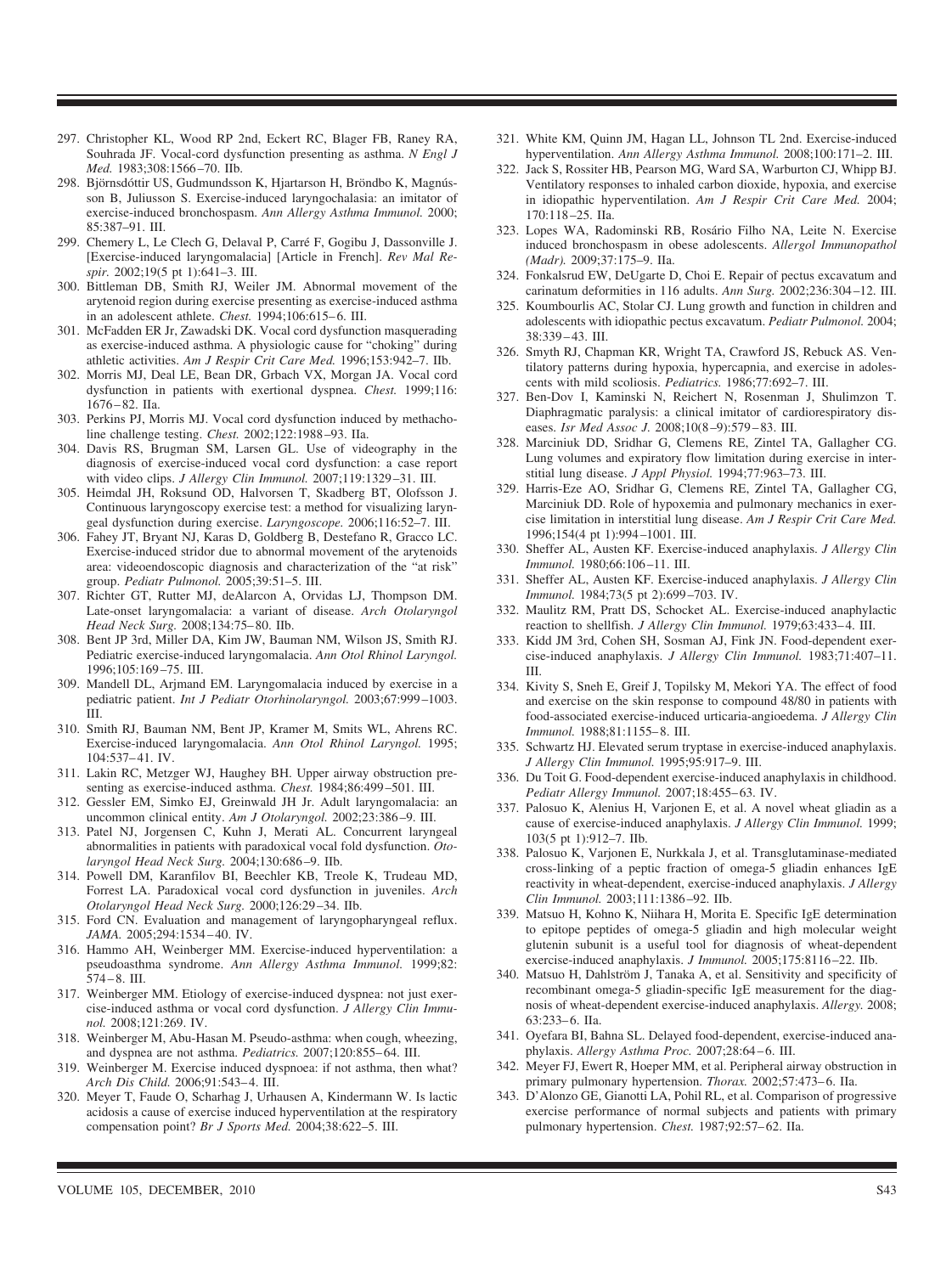- 344. Rastogi D, Ngai P, Barst RJ, Koumbourlis AC. Lower airway obstruction, bronchial hyperresponsiveness, and primary pulmonary hypertension in children. *Pediatr Pulmonol.* 2004;37:50 –5. IIb.
- 345. Achouh L, Montani D, Garcia G, et al. Pulmonary arterial hypertension masquerading as severe refractory asthma. *Eur Respir J.* 2008;32:  $513-6$ . III.
- 346. Reindl I, Kleber FX. Exertional hyperpnea in patients with chronic heart failure is a reversible cause of exercise intolerance. *Basic Res* Cardiol. 1996;91(suppl 1):37-43. IIb.
- 347. Maron BJ. Hypertrophic cardiomyopathy: a systematic review. *JAMA.* 2002;287:1308 –20. IV.
- 348. Frank MJ, Abdulla AM, Watkins LO, Prisant L, Stefadouros MA. Long-term medical management of hypertrophic cardiomyopathy: usefulness of propranolol. *Eur Heart J.* 1983;4(suppl F):155-64. IIb.
- 349. Besley DC, McWilliams GJ, Moodie DS, Castle LW. Long-term follow-up of young adults following permanent pacemaker placement for complete heart block. *Am Heart J.* 1982;103:332–7. III.
- 350. Parker JM, Cary-Freitas B, Berg BW. Symptomatic vascular rings in adulthood: an uncommon mimic of asthma. *J Asthma.* 2000;37: 275– 80. III.
- 351. Chuang ML, Chang HC, Lim KE, Vintch JR. Gas exchange detection of right-to-left shunt in dyspneic patients: report of three cases. *Int J Cardiol.* 2006;108:117–9. III.
- 352. Gossage JR, Kanj G. Pulmonary arteriovenous malformations. A state of the art review. Am J Respir Crit Care Med. 1998;158:643-61. IV.
- 353. Ofir D, Laveneziana P, Webb KA, Lam YM, O'Donnell DE. Mechanisms of dyspnea during cycle exercise in symptomatic patients with GOLD stage I chronic obstructive pulmonary disease. *Am J Respir Crit Care Med.* 2008;177:622–9. IIa.
- 354. Dempsey JA, McKenzie DC, Haverkamp HC, Eldridge MW. Update in the understanding of respiratory limitations to exercise performance in fit, active adults. *Chest.* 2008;134:613–22. IV.
- 355. Ferrari M, Bonella F, Benini L, et al. Acid reflux into the oesophagus does not influence exercise-induced airway narrowing in bronchial asthma. *Br J Sports Med.* 2008;42:845–9. IIb.
- 356. Weiner P, Konson N, Sternberg A, Zamir D, Fireman Z. Is gastrooesophageal reflux a factor in exercise-induced asthma? *Respir Med.* 1998;92:1071–5. IIa.
- 357. Wright RA, Sagatelian MA, Simons ME, McClave SA, Roy TM. Exercise-induced asthma. Is gastroesophageal reflux a factor? *Dig Dis Sci.* 1996;41:921–5. IIb.
- 358. Peterson KA, Samuelson WM, Ryujin DT, et al. The role of gastroesophageal reflux in exercise-triggered asthma: a randomized controlled trial. *Dig Dis Sci.* 2009;54:564 –71. Ib.
- 359. Peters HP, De Kort AF, Van Krevelen H, et al. The effect of omeprazole on gastro-oesophageal reflux and symptoms during strenuous exercise. *Aliment Pharmacol Ther.* 1999;13:1015–22. Ib.
- 360. Haden JR, Khan DA. Psychiatric syndromes that mimic asthma. *Adv Psychosom Med.* 2003;24:72– 85. IV.
- 361. Ringsberg KC, Akerlind I. Presence of hyperventilation in patients with asthma-like symptoms but negative asthma test responses: provocation with voluntary hyperventilation and mental stress. *J Allergy Clin Immunol.* 1999;103:601-8. IIa.
- 362. Babb TG, Ranasinghe KG, Comeau LA, Semon TL, Schwartz B. Dyspnea on exertion in obese women: association with an increased oxygen cost of breathing. *Am J Respir Crit Care Med.* 2008;178: 116 –23. IIb.
- 363. Davies CT, Godfrey S, Light M, Sargeant AJ, Zeidifard E. Cardiopulmonary responses to exercise in obese girls and young women. *J Appl* Physiol. 1975;38:373-6. III.
- 364. Haller RG, Lewis SF, Estabrook RW, DiMauro S, Servidei S, Foster DW. Exercise intolerance, lactic acidosis, and abnormal cardiopulmonary regulation in exercise associated with adult skeletal muscle cytochrome c oxidase deficiency. *J Clin Invest*. 1989;84:155-61. III.
- 365. Hooper RG, Thomas AR, Kearl RA. Mitochondrial enzyme deficiency causing exercise limitation in normal-appearing adults. *Chest.* 1995; 107:317–22. III.
- 366. Flaherty KR, Wald J, Weisman IM, et al. Unexplained exertional limitation: characterization of patients with a mitochondrial myopathy. *Am J Respir Crit Care Med.* 2001;164:425–32. IIa.
- 367. Rossing TH, Weiss JW, Breslin FJ, Ingram RH Jr, McFadden ER Jr. Effects of inhaled sympathomimetics on obstructive response to respiratory heat loss. *J Appl Physiol.* 1982;52:1119 –23. Ib.
- 368. Latimer KM, O'Byrne PM, Morris MM, Roberts R, Hargreave FE. Bronchoconstriction stimulated by airway cooling. Better protection with combined inhalation of terbutaline sulphate and cromolyn sodium than with either alone. *Am Rev Respir Dis.* 1983;128:440 –3. Ib.
- 369. Food and Drug Association: Center for Drug Evaluation and Research Draft Guidance for Industry. Exercise-induced bronchospasm (EIB). Development of drugs to prevent EIB. Draft Guidance. Washington, DC: US Dept of Health and Human Services; February 2002. IV.
- 370. Kemp JP, Dockhorn RJ, Shapiro GG, et al. Montelukast once daily inhibits exercise-induced bronchoconstriction in 6- to 14-year-old children with asthma. *J Pediatr.* 1998;133:424 – 8. Ib.
- 371. Anderson S, Seale JP, Ferris L, Schoeffel R, Lindsay DA. An evaluation of pharmacotherapy for exercise-induced asthma. *J Allergy Clin Immunol.* 1979;64(6 pt 2):612–24. IV.
- 372. Godfrey S, König P. Suppression of exercise-induced asthma by salbutamol, theophylline, atropine, cromolyn, and placebo in a group of asthmatic children. *Pediatrics*. 1975;56:930 – 4. Ib.
- 373. Godfrey S, König P. Inhibition of exercise-induced asthma by different pharmacological pathways. *Thorax*. 1976;31:137– 43. Ib.
- 374. Hofstra WB, Sont JK, Sterk PJ, Neijens HJ, Kuethe MC, Duiverman EJ. Sample size estimation in studies monitoring exercise-induced bronchoconstriction in asthmatic children. *Thorax.* 1997;52:739 – 41. IIa.
- 375. Clinical exercise testing with reference to lung diseases: indications, standardization and interpretation strategies. ERS Task Force on Standardization of Clinical Exercise Testing. European Respiratory Society. *Eur Respir J.* 1997 Nov;10:2662– 89. IV.
- 376. Anderson SD, Seale JP, Rozea P, Bandler L, Theobald G, Lindsay DA. Inhaled and oral salbutamol in exercise-induced asthma. *Am Rev Respir Dis.* 1976;114:493–500. IIa.
- 377. McFadden ER Jr, Gilbert IA. Exercise-induced asthma. *N Engl J Med.* 1994;330:1362–7. IV.
- 378. Hendrickson CD, Lynch JM, Gleeson K. Exercise induced asthma: a clinical perspective. *Lung.* 1994;172:1–14. IV.
- 379. Moraes TJ, Selvadurai H. Management of exercise-induced bronchospasm in children: the role of leukotriene antagonists. *Treat Respir Med.* 2004;3:9 –15. IV.
- 380. Tan RA, Spector SL. Exercise-induced asthma: diagnosis and management. *Ann Allergy Asthma Immunol.* 2002;89:226 –35. IV.
- 381. Kelly HW. What is new in the prevention of exercise-induced bronchospasm (EIB) in children? *Pediatr Asthma Allergy Immunol.* 2008;  $21:40 - 3$ . IV.
- 382. Anderson SD, Caillaud C, Brannan JD.  $\beta$ 2-agonists and exerciseinduced asthma. *Clin Rev Allergy Immunol.* 2006;31(2–3):163– 80. IV.
- 383. Peachell P. Regulation of mast cells by 2-agonists. *Clin Rev Allergy Immunol.* 2006:31(2–3):131–42. IV.
- 384. Schoeffel RE, Anderson SD, Lindsay DA. Sodium cromoglycate as a pressurized aerosol (vicrom) in exercise-induced asthma. *Aust N Z J Med.* 1983;13:157-61. IIa.
- 385. Anderson SD, Rodwell LT, Du Toit J, Young IH. Duration of protection by inhaled salmeterol in exercise-induced asthma. *Chest.* 1991;  $100:1254 - 60.$  Ib.
- 386. Schoeffel RE, Anderson SD, Seale JP. The protective effect and duration of action of metaproteronol aerosol on exercise-induced asthma. *Ann Allergy.* 1981;46:273–5. Ib.
- 387. Aebischer JC, Benoit RC, Scherrer M. [Pirbuterol and salbutamol aerosol for exercise-induced bronchoconstriction] [Article in German]. Schweiz Med Wochenschr. 1984;114:1660-4. Ib.
- 388. Pearlman DS, Rees W, Schaefer K, Huang H, Andrews WT. An evaluation of levalbuterol HFA in the prevention of exercise-induced bronchospasm. *J Asthma.* 2007;44:729 –33. Ib.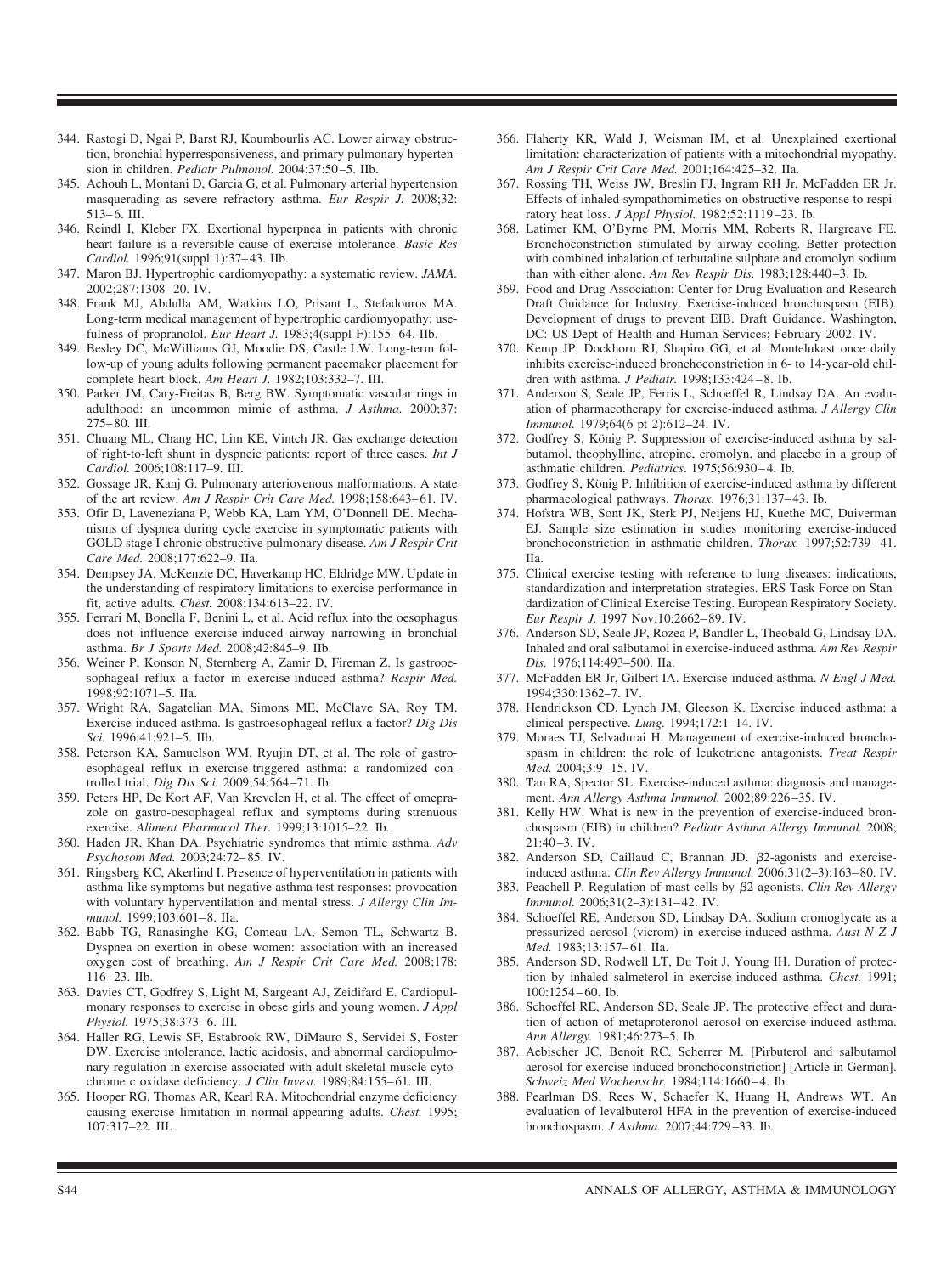- 389. Ferrari M, Balestreri F, Baratieri S, Biasin C, Oldani V, Lo Cascio V. Evidence of the rapid protective effect of formoterol dry-powder inhalation against exercise-induced bronchospasm in athletes with asthma. *Respiration.* 2000;67:510 –3. Ib.
- 390. Ferrari M, Segattini C, Zanon R, et al. Comparison of the protective effect of formoterol and of salmeterol against exercise-induced bronchospasm when given immediately before a cycloergometric test. *Respiration.* 2002; 69:509 –12. Ib.
- 391. Bisgaard H. Long-acting beta2-agonists in management of childhood asthma: a critical review of the literature. *Pediatr Pulmonol.* 2000;  $29.221 - 34$  IV
- 392. Kemp JP, Dockhorn RJ, Busse WW, Bleecker ER, Van As A. Prolonged effect of inhaled salmeterol against exercise-induced bronchospasm. *Am J Respir Crit Care Med.* 1994;150:1612–5. Ib.
- 393. Nelson JA, Strauss L, Skowronski M, Ciufo R, Novak R, McFadden ER Jr. Effect of long-term salmeterol treatment on exercise-induced asthma. *N Engl J Med.* 1998;339:141-6. Ib.
- 394. Carlsen KH, Røksund O, Olsholt K, Njå F, Leegaard J, Bratten G. Overnight protection by inhaled salmeterol on exercise-induced asthma in children. *Eur Respir J.* 1995;8:1852–5. Ib.
- 395. Newnham DM, Ingram CG, Earnshaw J, Palmer JB, Dhillon DP. Salmeterol provides prolonged protection against exercise-induced bronchoconstriction in a majority of subjects with mild, stable asthma. *Respir Med.* 1993;87:439 – 44. Ib.
- 396. Boner AL, Spezia E, Piovesan P, Chiocca E, Maiocchi G. Inhaled formoterol in the prevention of exercise-induced bronchoconstriction in asthmatic children. *Am J Respir Crit Care Med.* 1994;149:935–9. Ib.
- 397. Vilsvik J, Ankerst J, Palmqvist M, et al. Protection against cold air and exercise-induced bronchoconstriction while on regular treatment with Oxis. *Respir Med.* 2001;95:484 –90. Ib
- 398. Bronsky EA, Yegen Ü, Yeh CM, Larsen LV, Della Cioppa G. Formoterol provides long lasting protection against exercise-induced bronchospasm. *Ann Allergy Asthma Immunol.* 2002; 89:407-12. Ib.
- 399. Villaran C, O'Neill SJ, Helbling A, et al. Montelukast versus salmeterol in patients with asthma and exercise-induced bronchoconstriction. Montelukast/Salmeterol Exercise Study Group. *J Allergy Clin Immunol.* 1999;104(3 Part 1):547–53. Ib.
- 400. Edelman JM, Turpin JA, Bronsky EA, et al. Oral montelukast compared with inhaled salmeterol to prevent exercise-induced bronchoconstriction. A randomized, double-blind trial. Exercise Study Group. *Ann Intern Med.* 2000;132:97–104. Ib.
- 401. Hancox RJ, Subbarao P, Kamada D, Watson RM, Hargreave FE, Inman MD. Beta2-agonist tolerance and exercise-induced bronchospasm. *Am J Respir Crit Care Med.* 2002;165:1068 –70. Ib.
- 402. Inman MD, O'Byrne PM. The effect of regular inhaled albuterol on exercise-induced bronchoconstriction. *Am J Respir Crit Care Med.* 1996;153:65–9. Ib.
- 403. Wraight JM, Hancox RJ, Herbison GP, Cowan JO, Flannery EM, Taylor DR. Bronchodilator tolerance: the impact of increasing bronchoconstriction. *Eur Respir J.* 2003;21:810 –5. Ib.
- 404. Hancox RJ, Aldridge RE, Cowan JO, et al. Tolerance to beta-agonists during acute bronchoconstriction. *Eur Respir J.* 1999;14:283–7. Ib.
- 405. Hancox RJ, Cowan JO, Flannery EM, Herbison GP, McLachlan CR, Taylor DR. Bronchodilator tolerance and rebound bronchoconstriction during regular inhaled beta-agonist treatment. *Respir Med.* 2000;94: 767–71. Ib.
- 406. Haney S, Hancox RJ. Overcoming beta-agonist tolerance: high dose salbutamol and ipratropium bromide. Two randomised controlled trials. *Respir Res.* 2007;8:19. Ib.
- 407. Aziz I, Tan KS, Hall IP, Devlin MM, Lipworth BJ. Subsensitivity to bronchoprotection against adenosine monophosphate challenge following regular once-daily formoterol. *Eur Respir J.* 1998;12:580-4. Ib.
- 408. Drotar DE, Davis EE, Cockcroft DW. Tolerance to the bronchoprotective effect of salmeterol 12 hours after starting twice daily treatment. Ann Allergy Asthma Immunol. 1998;80:31-4. Ib.
- 409. Bhagat R, Kalra S, Swystun VA, Cockcroft DW. Rapid onset of tolerance to the bronchoprotective effect of salmeterol. *Chest.* 1995; 108:1235–9. Ib.
- 410. Davis BE, Reid JK, Cockcroft DW. Formoterol thrice weekly does not result in the development of tolerance to bronchoprotection. *Can Respir J.* 2003;10:23-6. Ib.
- 411. Giannini D, Carletti A, Dente FL, et al. Tolerance to the protective effect of salmeterol on allergen challenge. *Chest.* 1996;110:1452–7. Ib.
- 412. Storms W, Chervinsky P, Ghannam AF, Bird S, Hustad CM, Edelman JM. A comparison of the effects of oral montelukast and inhaled salmeterol on response to rescue bronchodilation after challenge. *Respir Med.* 2004;98:1051-62. Ib.
- 413. Garcia R, Guerra P, Feo F, et al. Tachyphylaxis following regular use of formoterol in exercise-induced bronchospasm. *J Investig Allergol Clin Immunol.* 2001;11:176-82. Ib.
- 414. Johnson M. Molecular mechanisms of  $\beta$ 2-adrenergic receptor function, response, and regulation. *J Allergy Clin Immunol.* 2006;117:18 –24. IV.
- 415. Hayes MJ, Qing F, Rhodes CG, et al. In vivo quantification of human pulmonary beta-adrenoceptors: effect of beta-agonist therapy. *Am J Respir Crit Care Med.* 1996;154:1277– 83. III.
- 416. McGraw DW, Liggett SB. Heterogeneity in beta-adrenergic receptor kinase expression in the lung accounts for cell-specific desensitization of the beta2-adrenergic receptor. *J Biol Chem.* 1997;272:7338 – 44. IIa.
- 417. O'Connor BJ, Aikman SL, Barnes PJ. Tolerance to the nonbronchodilator effects of inhaled beta 2-agonists in asthma. *N Engl J Med.* 1992;327:1204 – 8. Ib.
- 418. Swystun VA, Gordon JR, Davis EB, Zhang X, Cockcroft DW. Mast cell tryptase release and asthmatic responses to allergen increase with regular use of salbutamol. *J Allergy Clin Immunol*. 2000;106:57-64. Ia.
- 419. Adler A, Uziel Y, Mei-Zahav M, Horowitz I. Formoterol induces tolerance to the bronchodilating effect of salbutamol following methacholine-provocation test in asthmatic children. *Pulm Pharmacol Ther.* 2006;19:281–5. Ia.
- 420. Anderson GP. Current issues with  $\beta$ 2-adrenoceptor agonists: pharmacology and molecular and cellular mechanisms. *Clin Rev Allergy Immunol.* 2006;31(2–3):119 –30. IV.
- 421. Finnerty JP, Holgate ST. The contribution of histamine release and vagal reflexes, alone and in combination, to exercise-induced asthma. *Eur Respir J.* 1993;6:1132–7. Ib.
- 422. Knöpfli BH, Bar-Or O, Araújo CG. Effect of ipratropium bromide on EIB in children depends on vagal activity. *Med Sci Sports Exerc.* 2005;37:354 –9. IIa.
- 423. Sarria B, Naline E, Zhang Y, et al. Muscarinic M2 receptors in acetylcholine-isoproterenol functional antagonism in human isolated bronchus. *Am J Physiol Lung Cell Mol Physiol.* 2002;283:L1125–32. IIa.
- 424. Taylor DR. The beta-agonist saga and its clinical relevance: on and on it goes. Am J Respir Crit Care Med. 2009;179:976-8. IV.
- 425. Hanania NA, Singh S, El-Wali R, et al. The safety and effects of the beta-blocker, nadolol, in mild asthma: an open-label pilot study. *Pulm Pharmacol Ther.* 2008;21:134 – 41. IIa.
- 426. Kalra S, Swystun VA, Bhagat R, Cockcroft DW. Inhaled corticosteroids do not prevent the development of tolerance to the bronchoprotective effect of salmeterol. *Chest*. 1996;109:953-6. Ib.
- 427. Food and Drug Association (FDA). FDA Drug Safety Communication: New safety requirements for long-acting inhaled asthma medications called Long-Acting Beta-Agonists (LABAs) 2010. [http://www.fda](http://www.fda.gov/Drugs/DrugSafety/PostmarketDrugSafetyInformationforPatientsandProviders/ucm200776.htm) [.gov/Drugs/DrugSafety/PostmarketDrugSafetyInformationforPatientsand](http://www.fda.gov/Drugs/DrugSafety/PostmarketDrugSafetyInformationforPatientsandProviders/ucm200776.htm) [Providers/ucm200776.htm.](http://www.fda.gov/Drugs/DrugSafety/PostmarketDrugSafetyInformationforPatientsandProviders/ucm200776.htm) Accessed October 16, 2010. IV.
- 428. Meltzer SS, Hasday JD, Cohn J, Bleecker ER. Inhibition of exerciseinduced bronchospasm by zileuton: a 5-lipoxygenase inhibitor. *Am J Respir Crit Care Med.* 1996;153:931–5. Ib.
- 429. Finnerty JP, Holgate ST. Evidence for the roles of histamine and prostaglandins as mediators in exercise-induced asthma: the inhibitory effect of terfenadine and flurbiprofen alone and in combination. *Eur Respir J.* 1990;3:540 –7. Ib.
- 430. O'Byrne PM. Leukotriene bronchoconstriction induced by allergen and exercise. *Am J Respir Crit Care Med.* 2000;161(2 pt 2):S68 –72. IV.
- 431. Fogel RB, Rosario N, Aristizabal G, et al. Effect of montelukast or salmeterol added to inhaled fluticasone on exercise-induced broncho-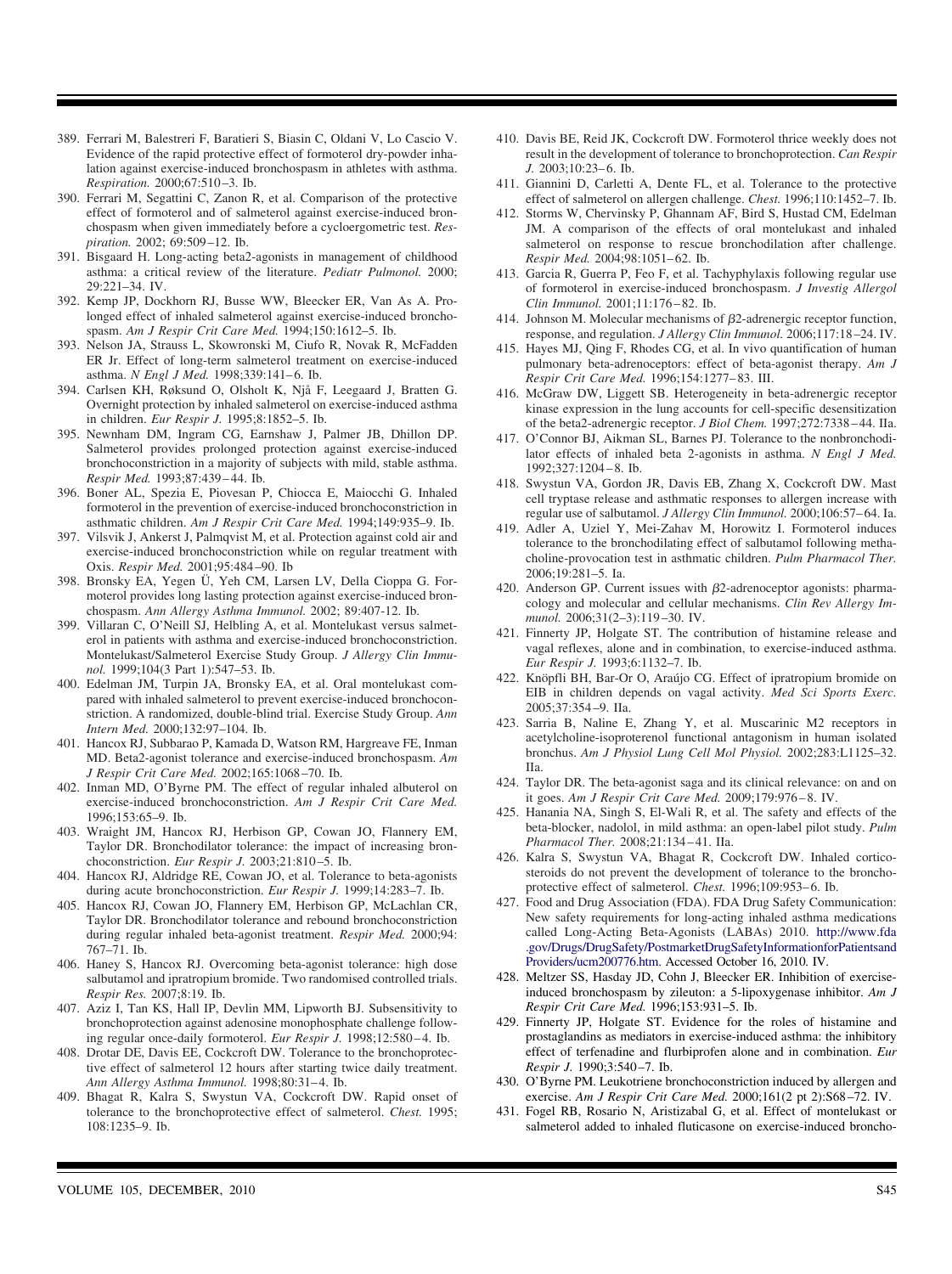constriction in children. *Ann Allergy Asthma Immunol.* 2010;104: 511–7. Ib.

- 432. O'Byrne PM. Initiation, dose reduction, and duration of inhaled corticosteroid therapy. *Immunol Allergy Clin North Am.* 2005;25:511–21. IV.
- 433. Smith LJ, Greenberger PA, Patterson R, Krell RD, Bernstein PR. The effect of inhaled leukotriene D4 in humans. *Am Rev Respir Dis.* 1985;131:368 –72. IIa.
- 434. Finnerty JP, Wood-Baker R, Thomson H, Holgate ST. Role of leukotrienes in exercise-induced asthma. Inhibitory effect of ICI 204219, a potent leukotriene D4 receptor antagonist. *Am Rev Respir Dis.* 1992; 145:746 –9. Ib.
- 435. Mastalerz L, Gawlewicz-Mroczka A, Nizankowska E, Cmiel A, Szczeklik A. Protection against exercise-induced bronchoconstriction by montelukast in aspirin-sensitive and aspirin-tolerant patients with asthma. *Clin Exp Allergy.* 2002;32:1360 –5. Ib.
- 436. Coreno A, Skowronski M, Kotaur C, McFadden ER Jr. Comparative effects of long-acting  $\beta$ 2-agonists, leukotriene receptor antagonists, and a 5-lipoxygenase inhibitor on exercise-induced asthma. *J Allergy Clin Immunol.* 2000;106:500-6. Ib.
- 437. Philip G, Villarán C, Pearlman DS, Loeys T, Dass SB, Reiss TF. Protection against exercise-induced bronchoconstriction two hours after a single oral dose of montelukast. *J Asthma.* 2007;44:213–7. Ib.
- 438. Philip G, Pearlman DS, Villarán C, et al. Single-dose montelukast or salmeterol as protection against exercise-induced bronchoconstriction. *Chest.* 2007;132:875– 83. Ib.
- 439. Bronsky EA, Kemp JP, Zhang J, Guerreiro D, Reiss TF. Dose-related protection of exercise bronchoconstriction by montelukast, a cysteinyl leukotriene-receptor antagonist, at the end of a once-daily dosing interval. *Clin Pharmacol Ther.* 1997;62:556 – 61. Ib.
- 440. Peroni DG, Piacentini GL, Ress M, et al. Time efficacy of a single dose of montelukast on exercise-induced asthma in children. *Pediatr Allergy Immunol.* 2002;13:434 –7. Ib.
- 441. de Benedictis FM, del Giudice MM, Forenza N, Decimo F, de Benedictis D, Capristo A. Lack of tolerance to the protective effect of montelukast in exercise-induced bronchoconstriction in children. *Eur Respir J.* 2006;28:291–5. Ib.
- 442. Drazen JM, Silverman EK, Lee TH. Heterogeneity of therapeutic responses in asthma. *Br Med Bull.* 2000;56:1054 –70. Ib.
- 443. Kim JH, Lee SY, Kim HB, et al. TBXA2R gene polymorphism and responsiveness to leukotriene receptor antagonist in children with asthma. *Clin Exp Allergy.* 2008;38:51–9. IIa.
- 444. Lehnigk B, Rabe KF, Dent G, Herst RS, Carpentier PJ, Magnussen H. Effects of a 5-lipoxygenase inhibitor, ABT-761, on exercise-induced bronchoconstriction and urinary LTE4 in asthmatic patients. *Eur Respir J.* 1998;11:617–23. Ib.
- 445. Van Schoor J, Joos GF, Kips JC, Drajesk JF, Carpentier PJ, Pauwels RA. The effect of ABT-761, a novel 5-lipoxygenase inhibitor, on exercise- and adenosine-induced bronchoconstriction in asthmatic subjects. *Am J Respir Crit Care Med.* 1997;155:875– 80. Ib.
- 446. Manning PJ, Watson RM, Margolskee DJ, Williams VC, Schwartz JI, O'Byrne PM. Inhibition of exercise-induced bronchoconstriction by MK-571, a potent leukotriene D4-receptor antagonist. *N Engl J Med.* 1990;323:1736 –9. Ib.
- 447. Silverman M, Andrea T. Time course of effect of disodium cromoglycate on exercise-induced asthma. *Arch Dis Child.* 1972;47:419 –22. Ib.
- 448. Woolley M, Anderson SD, Quigley BM. Duration of protective effect of terbutaline sulphate and cromolyn sodium alone and in combination on exercise-induced asthma. *Chest.* 1990;97:39 – 45. Ib.
- 449. Comis A, Valletta EA, Sette L, Andreoli A, Boner AL. Comparison of nedocromil sodium and sodium cromoglycate administered by pressurized aerosol, with and without a spacer device in exercise-induced asthma in children. *Eur Respir J.* 1993;6:523-6. Ib.
- 450. de Benedictis FM, Tuteri G, Pazzelli P, Solinas LF, Niccoli A, Parente C. Combination drug therapy for the prevention of exercise-induced bronchoconstriction in children. *Ann Allergy Asthma Immunol.* 1998; 80:352-6. Ib.
- 451. Patel KR, Wall RT. Dose-duration effect of sodium cromoglycate aerosol in exercise-induced asthma. *Eur J Respir Dis.* 1986;69:  $256 - 60$ . Ib.
- 452. Patel KR, Tullett WM, Neale MG, Wall RT, Tan KM. Plasma concentrations of sodium cromoglycate given by nebulisation and metered dose inhalers in patients with exercise-induced asthma: relationship to protective effect. *Br J Clin Pharmacol.* 1986;21:231–3. Ib.
- 453. Kuzemko JA. Twenty years of sodium cromoglycate treatment: a short review. *Respir Med.* 1989;83:11– 4. IV.
- 454. Henriksen JM, Wenzel A. Effect of an intranasally administered corticosteroid (budesonide) on nasal obstruction, mouth-breathing, and asthma. *Am Rev Respir Dis.* 1984; 130:1014 – 8. Ib.
- 455. Henriksen JM. Effect of inhalation of corticosteroids on exercise induced asthma: randomised double blind crossover study of budesonide in asthmatic children. *Br Med J (Clin Res Ed).* 1985;291:248 –9. Ib.
- 456. Yates DH, Kharitonov S, Barnes PJ. An inhaled glucocorticoid does not prevent tolerance to the protective effect of a long-acting inhaled beta 2-agonist. *Am J Respir Crit Care Med.* 1996;154:1603–7. Ib.
- 457. Blake K. Review of guidelines and the literature in the treatment of acute bronchospasm in asthma. *Pharmacotherapy.* 2006;26(9 pt 2): 148S–55S. IV.
- 458. Beil M, de Kock MA. Role of alpha-adrenergic receptors in exerciseinduced bronchoconstriction. *Respiration.* 1978;35:78 – 86. IIa.
- 459. Boulet L-P, Turcotte H, Tennina S. Comparative efficacy of salbutamol, ipratropium and cromoglycate in the prevention of bronchospasm induced by exercise and hyperosmolar challenges. *J Allergy Clin Immunol.* 1989;83:882–7. Ib.
- 460. Poppius H, Sovijärvi ARA, Tammilehto L. Lack of protective effect of high-dose ipratropium on bronchoconstriction following exercise with cold air breathing in patients with mild asthma. *Eur J Respir Dis*. 1986;68:319 –25. Ib.
- 461. Magnussen H, Nowak D, Wiebicke W. Effect of inhaled ipratropium bromide on the airway response to methacholine, histamine, and exercise in patients with mild bronchial asthma. *Respiration.* 1992;59:42–7. Ib.
- 462. Boner AL, Vallone G, De Stefano G. Effect of inhaled ipratropium bromide on methacholine and exercise provocation in asthmatic children. *Pediatr Pulmonol.* 1989;6:81–5. Ib.
- 463. Ellis EF. Inhibition of exercise-induced asthma by theophylline. *J Allergy Clin Immunol.* 1984;73(5 pt 2):690 –2. IV.
- 464. Iikura Y, Hashimoto K, Akasawa A, et al. Serum theophylline concentration levels and preventative effects on exercise-induced asthma. *Clin Exp Allergy.* 1996;26(suppl 2):38 – 41. IIa.
- 465. Seale JP, Anderson SD, Lindsay DA. A comparison of oral theophylline and oral salbutamol in exercise-induced asthma. *Aust N Z J Med.* 1977;7:270 – 4. IIa.
- 466. Timmer W, Leclerc V, Birraux G, et al. The phosphodiesterase 4 inhibitor roflumilast is efficacious in exercise-induced asthma and leads to suppression of LPS-stimulated TNF-α ex vivo. *J Clin Pharmacol.* 2002;42:297–303. Ib.
- 467. Clee MD, Ingram CG, Reid PC, Robertson AS. The effect of astemizole on exercise-induced asthma. *Br J Dis Chest.* 1984;78:180 –3. IIa.
- 468. Magnussen H, Reuss G, Jörres R, Aurich R. The effect of azelastine on exercise-induced asthma. *Chest.* 1988;93:937– 40. Ib.
- 469. Wiebicke W, Poynter A, Montgomery M, Chernick V, Pasterkamp H. Effect of terfenadine on the response to exercise and cold air in asthma. *Pediatr Pulmonol.* 1988;4:225–9. Ib.
- 470. Zielínski J, Chodosowska E. Exercise-induced bronchoconstriction in patients with bronchial asthma. Its prevention with an antihistaminic agent. *Respiration*. 1977;34:31–5. IIa.
- 471. Peroni DG, Piacentini GL, Pietrobelli A, et al. The combination of single-dose montelukast and loratadine on exercise-induced bronchospasm in children. *Eur Respir J.* 2002;20:104 –7. Ib.
- 472. Manjra AI, Nel H, Maharaj B. Effect of desloratadine on patients with allergic rhinitis and exercise-induced bronchoconstriction: a placebo controlled study. *J Asthma.* 2009;46:156 –9. Ib.